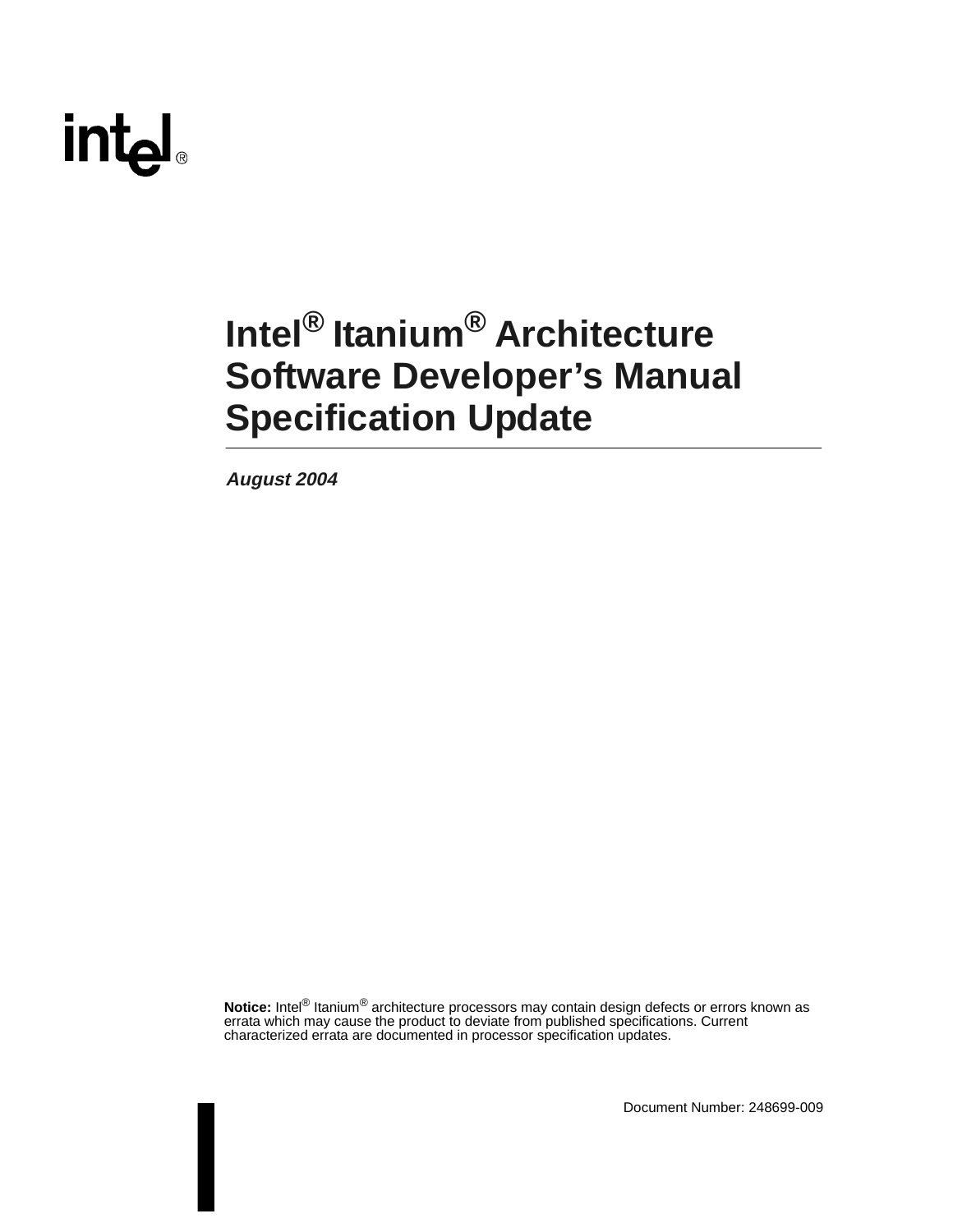# intal

THIS DOCUMENT IS PROVIDED "AS IS" WITH NO WARRANTIES WHATSOEVER, INCLUDING ANY WARRANTY OF MERCHANTABILITY, FITNESS FOR ANY PARTICULAR PURPOSE, OR ANY WARRANTY OTHERWISE ARISING OUT OF ANY PROPOSAL, SPECIFICATION OR SAMPLE.

Information in this document is provided in connection with Intel® products. No license, express or implied, by estoppel or otherwise, to any intellectual property rights is granted by this document. Except as provided in Intel's Terms and Conditions of Sale for such products, Intel assumes no liability whatsoever, and Intel disclaims any express or implied warranty, relating to sale and/or use of Intel products including liability or warranties relating to fitness for a particular purpose, merchantability, or infringement of any patent, copyright or other intellectual property right. Intel products are not intended for use in medical, life saving, or life sustaining applications.

Intel may make changes to specifications and product descriptions at any time, without notice.

Designers must not rely on the absence or characteristics of any features or instructions marked "reserved" or "undefined". Intel reserves these for future definition and shall have no responsibility whatsoever for conflicts or incompatibilities arising from future changes to them.

Contact your local Intel sales office or your distributor to obtain the latest specifications and before placing your product order.

Copies of documents which have an ordering number and are referenced in this document, or other Intel literature may be obtained by calling 1-800- 548-4725 or by visiting Intel's website at http://developer.intel.com/design/litcentr.

Intel and Itanium are trademarks or registered trademarks of Intel Corporation or its subsidiaries in the United States and other countries.

Copyright © 2002-2004, Intel Corporation. All rights reserved.

\*Other names and brands may be claimed as the property of others.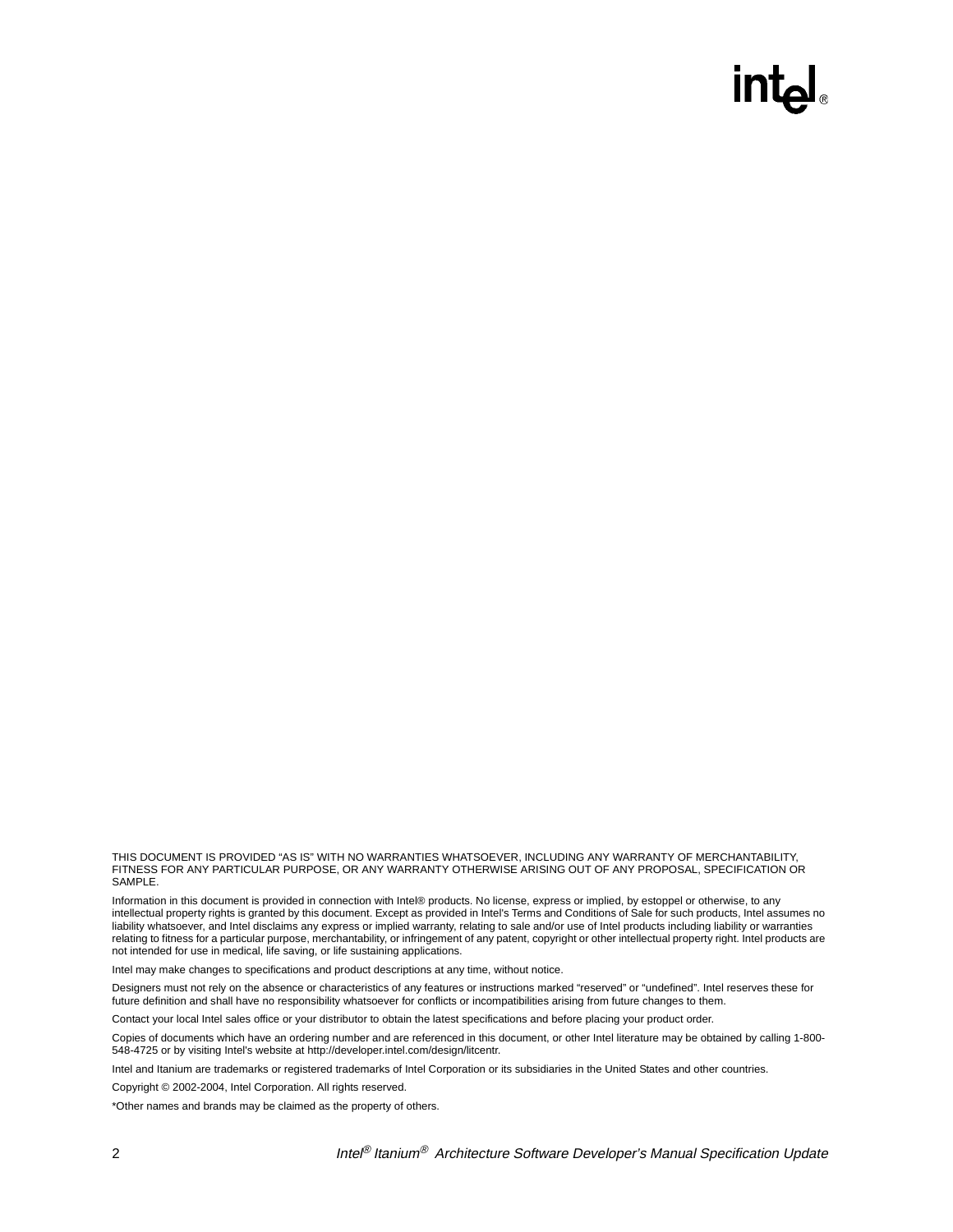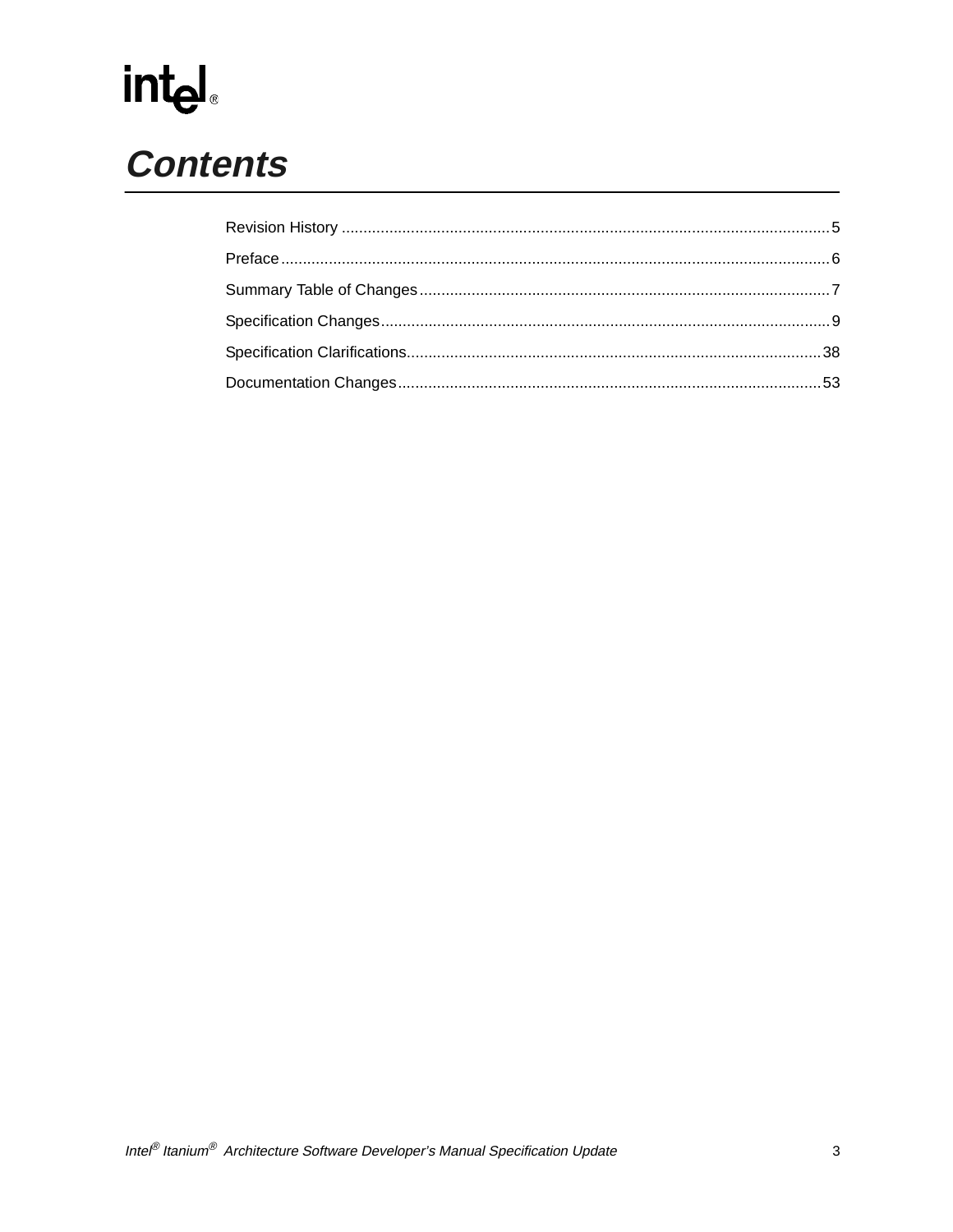# intel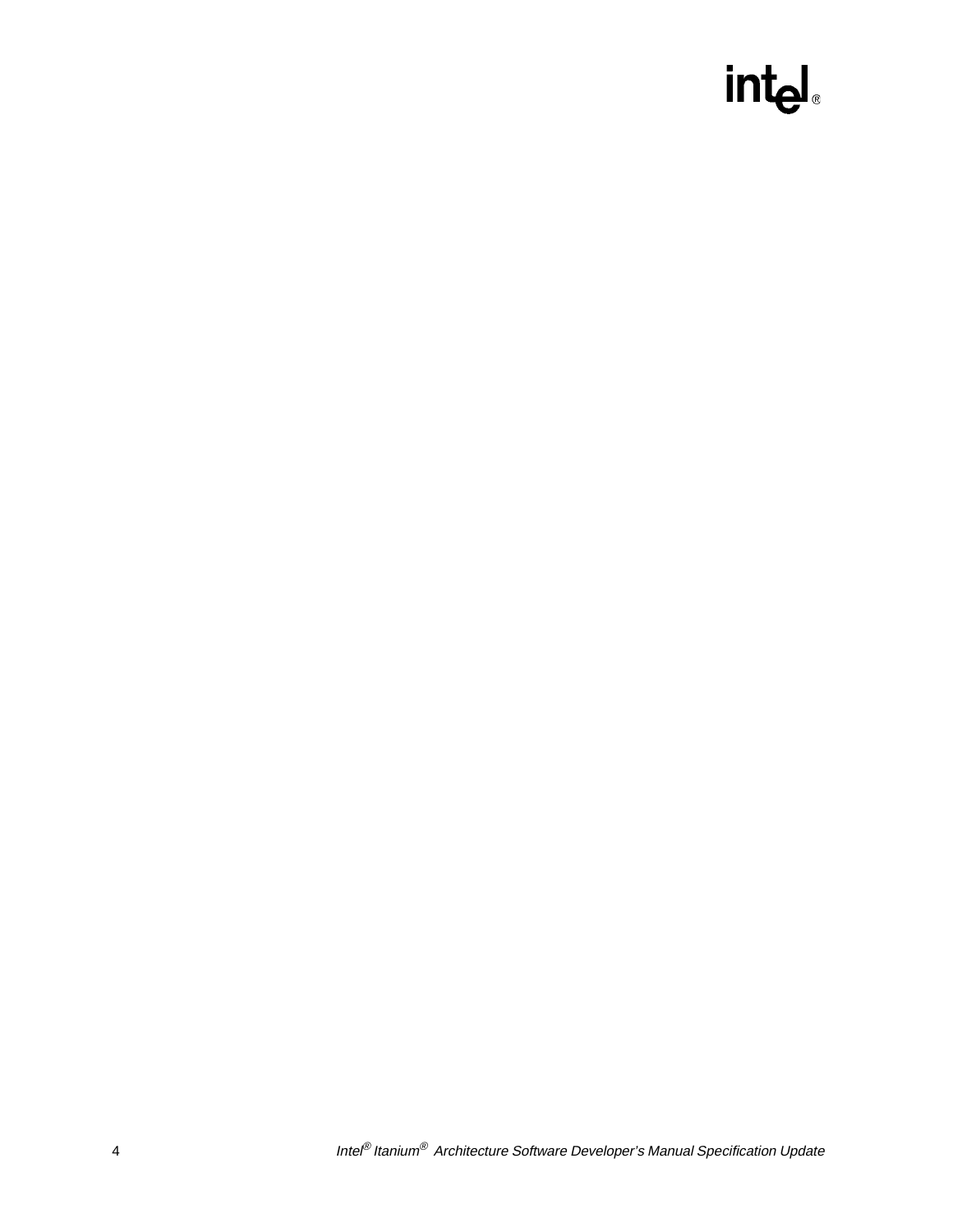# intel

 $\begin{array}{c} \hline \end{array}$ 

# <span id="page-4-0"></span>**Revision History**

| <b>Version</b><br><b>Number</b> | <b>Description</b>                                                                                                                                                                                    | Date          |
|---------------------------------|-------------------------------------------------------------------------------------------------------------------------------------------------------------------------------------------------------|---------------|
| $-009$                          | Added Specification Changes 5-9; added Specification Clarifications 16-22;<br>added Documentation Changes 8-13.                                                                                       | August 2004   |
| $-008$                          | Added Specification Changes 2-4; added Specification Clarifications 5-15;<br>added Documentation Changes 1-7.                                                                                         | October 2003  |
| $-007$                          | Added Specification Change 1; added Specification Clarification 1-4.                                                                                                                                  | December 2002 |
| $-001-$<br>$-006$               | Changes from previous Software Developer's Manual Specification Updates<br>were incorporated into version 2.1 of the <i>Intel®</i> Itanium® Architecture<br>Software Developer's Manual October 2002. | June 2002     |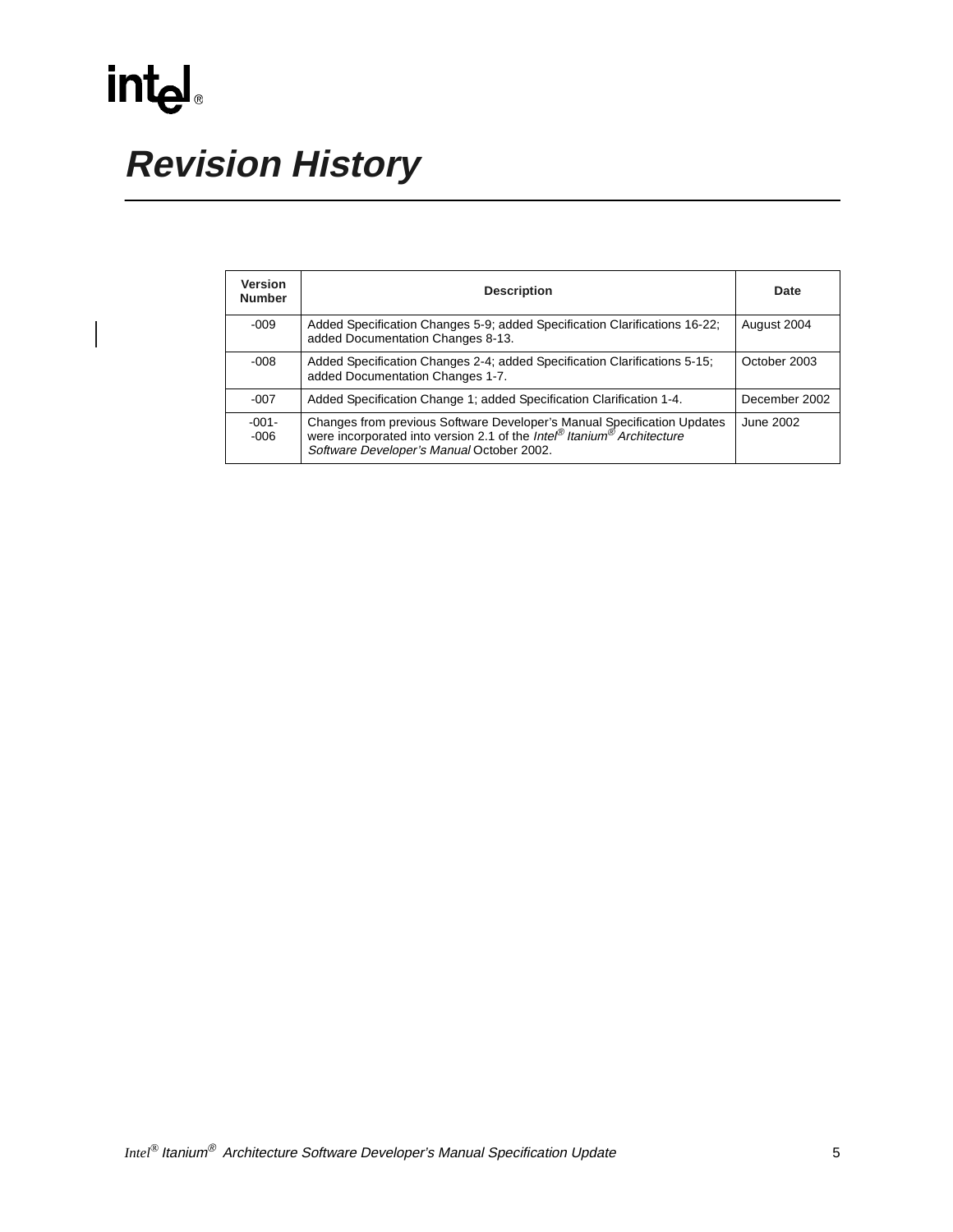# <span id="page-5-0"></span>**Preface**

This document is an update to the specifications contained in the Affected Documents/Related Documents table below. This document is a compilation of device and documentation errata, specification clarifications, and changes. It is intended for hardware system manufacturers and software developers of applications, operating systems, or tools.

Information types defined in Nomenclature are consolidated into the specification update and are no longer published in other documents.

This document may also contain information that was not previously published.

#### **Affected Documents/Related Documents**

| Title                                                                                                                         | Document#  |
|-------------------------------------------------------------------------------------------------------------------------------|------------|
| <i>IIntel<sup>®</sup> Itanium<sup>®</sup> Architecture Software Developer's Manual, Volume 1: Application</i><br>Architecture | 245317-004 |
| Intel <sup>®</sup> Itanium <sup>®</sup> Architecture Software Developer's Manual, Volume 2: System Architecture               | 245318-004 |
| Intel <sup>®</sup> Itanium <sup>®</sup> Architecture Software Developer's Manual, Volume 3: Instruction Set<br>Reference      | 245319-004 |

#### **Nomenclature**

**Specification Changes** are modifications to the current published specifications for Intel® Itanium® architecture processors. These changes will be incorporated in the next release of the specifications.

**Specification Clarifications** describe a specification in greater detail or further explain a specification's interpretation. These clarifications will be incorporated in the next release of the specification.

**Documentation Changes** include typos, errors, or omissions from the current published specifications. These changes will be incorporated in the next release of the *Intel® Itanium® Architecture Software Developer's Manual*.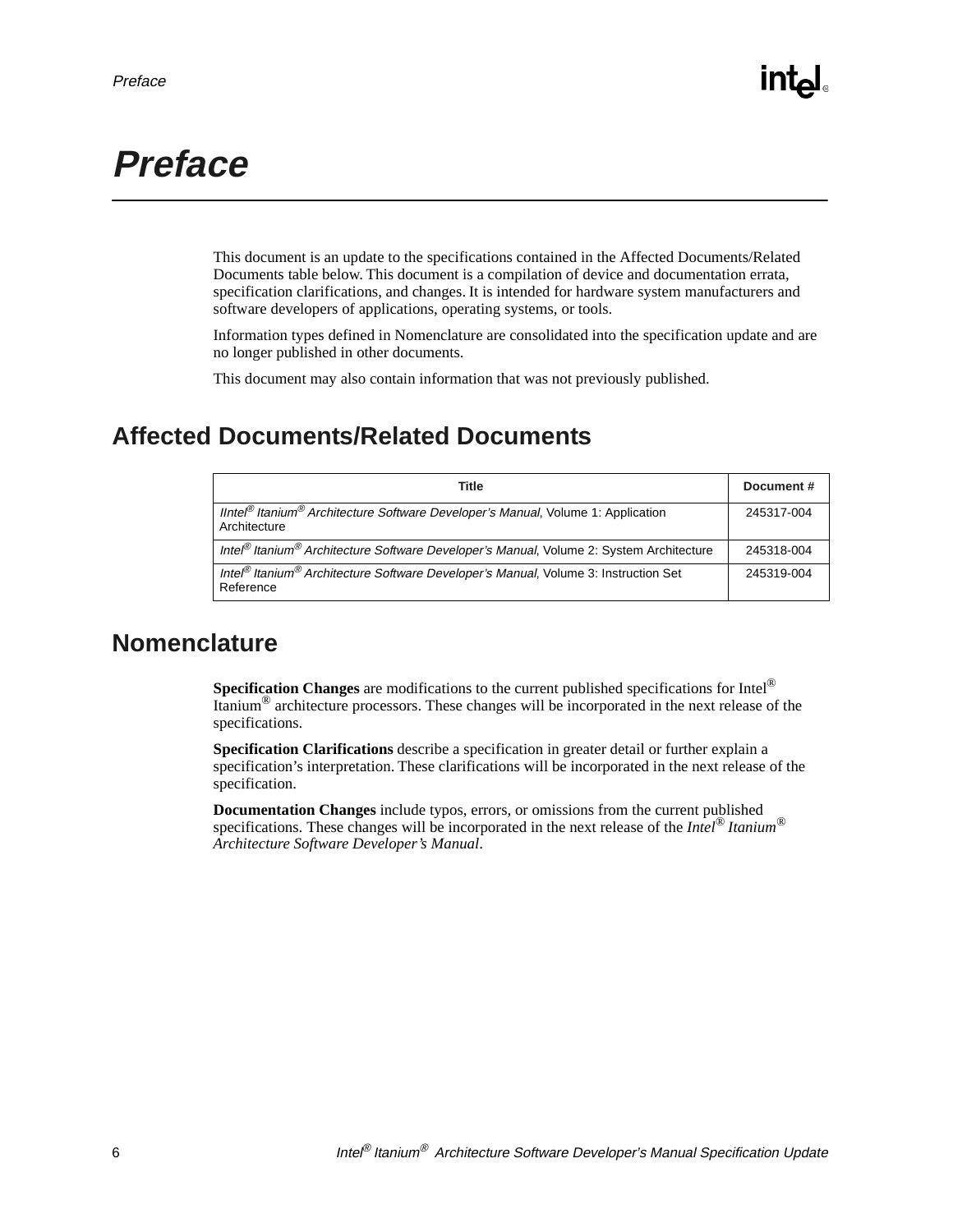$\overline{\phantom{a}}$  $\mathsf{I}$  $\overline{1}$  $\mathbf{I}$  $\mathbf{I}$ 

> $\overline{1}$  $\mathbf{I}$  $\mathsf{I}$  $\overline{1}$  $\mathbf{I}$  $\overline{1}$  $\mathbf{I}$

# <span id="page-6-0"></span>**Summary Table of Changes**

The following tables indicate the specification changes, specification clarifications, or documentation changes that apply to the *Intel® Itanium® Architecture Software Developer's Manual*.

#### **Specification Changes**

| No.            | Page | <b>SPECIFICATION CHANGES</b>                                     |
|----------------|------|------------------------------------------------------------------|
|                | 8    | Volume 1: ao bit added to CPUID Register 4                       |
| $\mathfrak{p}$ | 8    | MCA architecture extensions for supporting data-poisoning events |
| 3              | 11   | LID enhancements                                                 |
| 4              | 11   | Extend PALE_CHECK exit options                                   |
| 5              | 13   | Addition of tf instruction                                       |
| 6              | 17   | Removal of requirement for externally connected pins             |
|                | 20   | Architecture extensions for processor Power/Performance states   |
| 8              | 34   | Allow Undefined Behavior for All Must-be-last Instructions       |
| 9              | 35   | Addition of PAL_BRAND_INFO                                       |

#### **Specification Clarifications**

| No.            | Page | <b>SPECIFICATION CLARIFICATIONS</b>                                                                |
|----------------|------|----------------------------------------------------------------------------------------------------|
| 1              | 36   | Volume 2: PSR dt serialization clarification                                                       |
| $\overline{2}$ | 36   | Volume 2: Unaligned debug fault clarification                                                      |
| 3              | 36   | Volume 3: Clarification on PSR requirements for br.ia/rfi instructions during PSR.is<br>transition |
| 4              | 37   | Volume 3: Added Illegal Operation fault to fnma I-page                                             |
| 5              | 37   | Clarify INTA/XTP definition                                                                        |
| 6              | 38   | Clarify VHPT insert rules                                                                          |
| $\overline{7}$ | 38   | Adding FP-readers to support table                                                                 |
| 8              | 39   | cmpxchq clarifications                                                                             |
| 9              | 39   | Add Illegal Operation fault                                                                        |
| 10             | 40   | Non-speculative reference for WBL attribute clarification                                          |
| 11             | 42   | Dirty-bit fault ISR.code clarification                                                             |
| 12             | 43   | FC data dependency ordering clarification                                                          |
| 13             | 43   | PAL MC DRAIN clarification                                                                         |
| 14             | 44   | Add hint instructions to support table                                                             |
| 15             | 44   | Clarify speculative operation fault handler requirements                                           |
| 16             | 47   | Clarify role of PMC.ev bit as implementation-specific                                              |
| 17             | 47   | Relax IA-32 Application Registers Reserved/Ignored checking                                        |
| 18             | 49   | Relax ordering constraints for VHPT walks                                                          |
| 19             | 49   | Clarify illegal operation fault behavior for predicated off reserved ops                           |
| 20             | 50   | Clarify opcode hint fields in encodings                                                            |
| 21             | 51   | Clarify speculative operation fault handler requirements                                           |
| 22             | 52   | PAL CACHE FLUSH clarification                                                                      |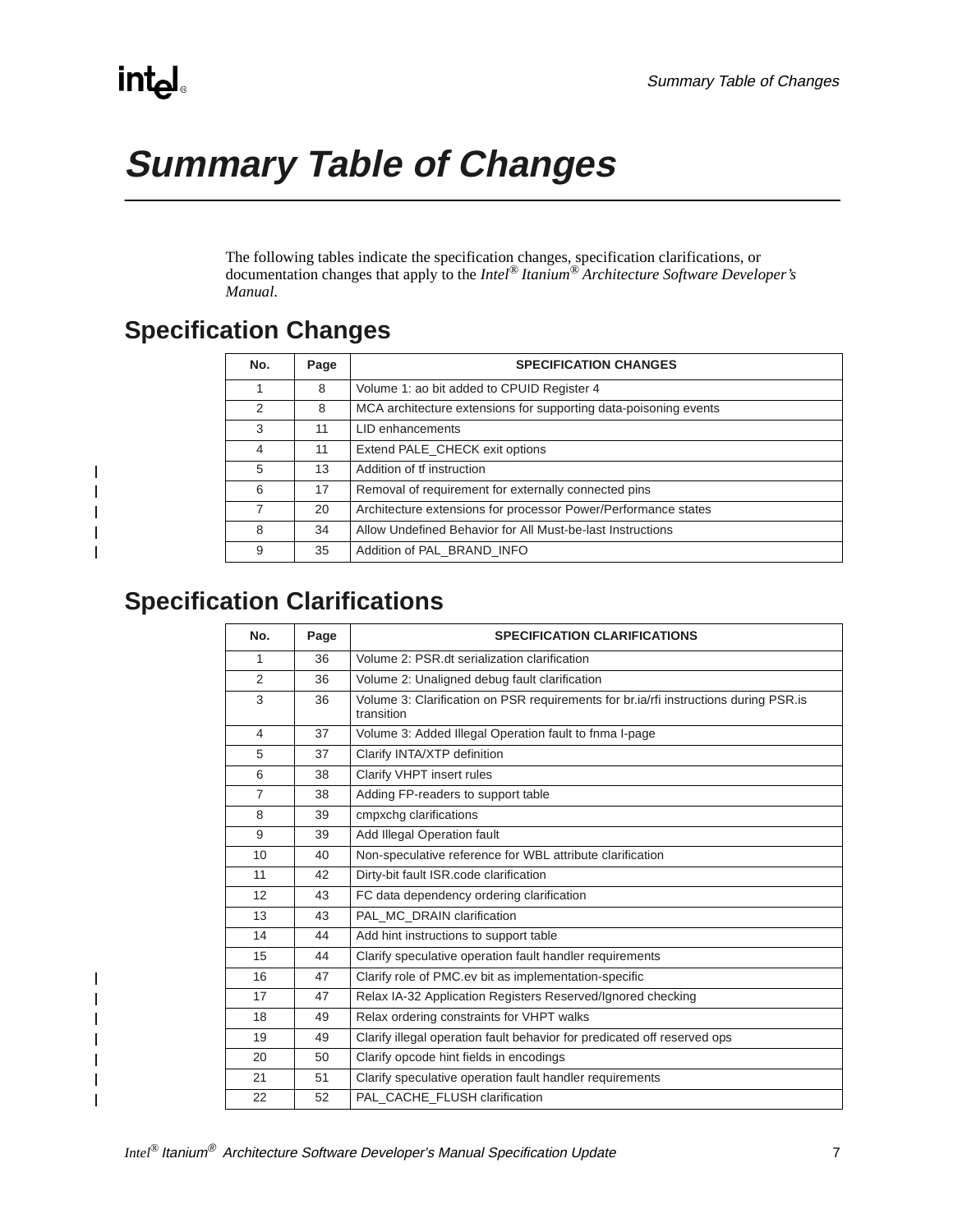### **Documentation Changes**

| No.            | Page | <b>DOCUMENTATION CHANGES</b>                              |
|----------------|------|-----------------------------------------------------------|
|                | 51   | Update IA-32 CPUID I-Page                                 |
| $\mathfrak{p}$ | 57   | PAL BUS GET/SET FEATURES fix                              |
| 3              | 57   | PAL COPY PAL update                                       |
| 4              | 58   | Fixing X-Unit text correction                             |
| 5              | 58   | PAL CACHE SHARED INFO text correction                     |
| 6              | 58   | PAL CACHE FLUSH clarification and minor code sequence fix |
| $\overline{7}$ | 58   | PAL GET PROC FEATURES table fix                           |
| 8              | 60   | Correct the role of X-resources during MCA                |
| 9              | 61   | Clarification on the short format VHPT                    |
| 10             | 61   | Floating-point correction                                 |
| 11             | 61   | Clarify effect of sending IPI to non-existent processor   |
| 12             | 61   | Add a new instruction class                               |
| 13             | 61   | Updated RAW Dependence Table                              |

 $\mathsf I$  $\overline{1}$  $\overline{\phantom{a}}$  $\begin{array}{c} \rule{0pt}{2ex} \rule{0pt}{2ex} \rule{0pt}{2ex} \rule{0pt}{2ex} \rule{0pt}{2ex} \rule{0pt}{2ex} \rule{0pt}{2ex} \rule{0pt}{2ex} \rule{0pt}{2ex} \rule{0pt}{2ex} \rule{0pt}{2ex} \rule{0pt}{2ex} \rule{0pt}{2ex} \rule{0pt}{2ex} \rule{0pt}{2ex} \rule{0pt}{2ex} \rule{0pt}{2ex} \rule{0pt}{2ex} \rule{0pt}{2ex} \rule{0pt}{2ex} \rule{0pt}{2ex} \rule{0pt}{2ex} \rule{0pt}{2ex} \rule{0pt}{$  $\overline{\phantom{a}}$  $\overline{1}$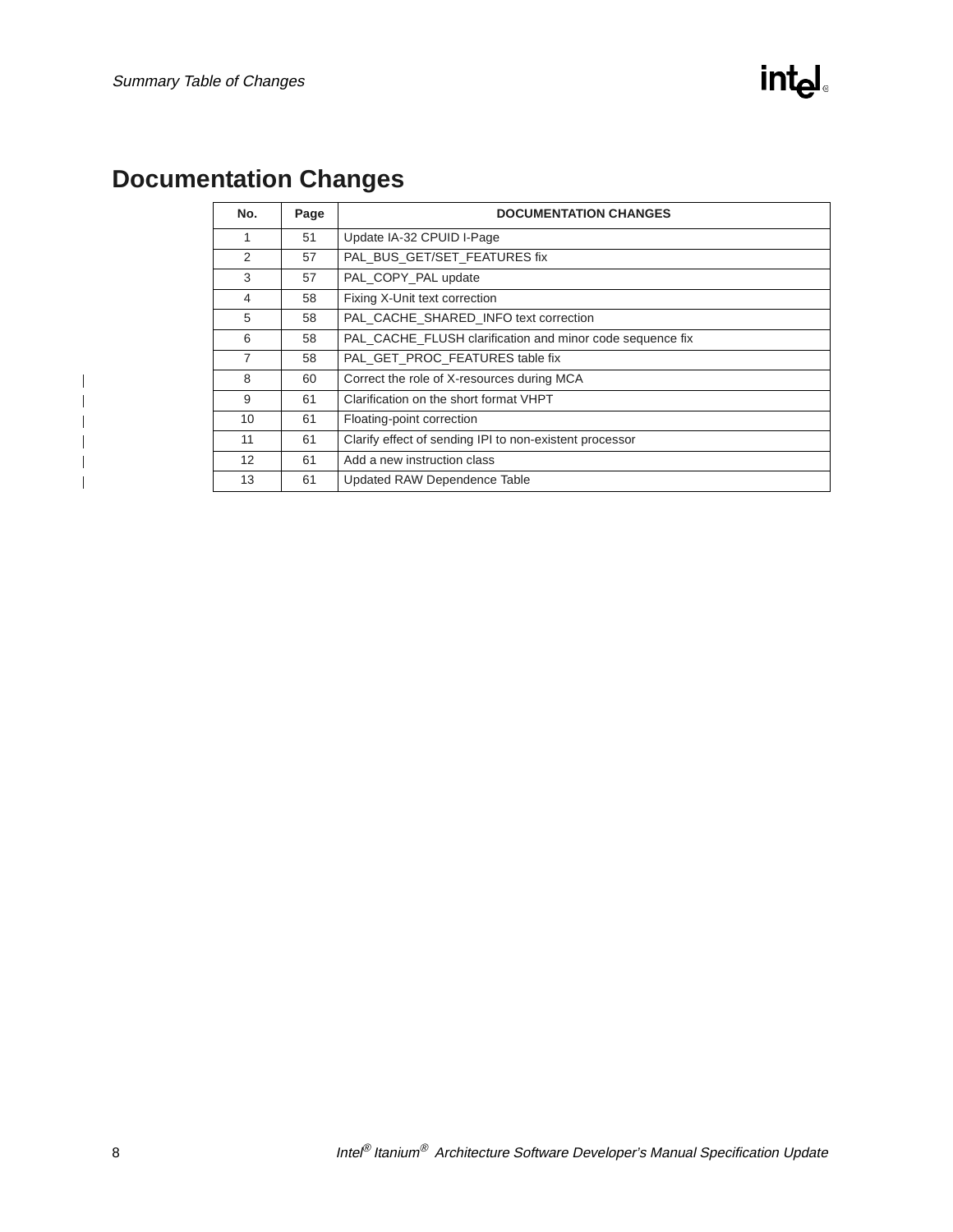# **int<sub>e</sub>l**

# <span id="page-8-0"></span>**Specification Changes**

#### **1. Volume 1: ao bit added to CPUID Register 4**

1. New Figure 3-12 (page 1:30) - added a new bit for ao:

| 63<br>3 | $\sim$<br>- |                |    |
|---------|-------------|----------------|----|
|         |             | ¶ao∣so<br>ام ہ | Ib |
| 61      |             |                |    |

2. Table 3-8 (page 1:30) has a new entry for ao:

| Field | <b>Bits</b> | <b>Description</b>                                                                                                                               |
|-------|-------------|--------------------------------------------------------------------------------------------------------------------------------------------------|
| lb    |             | Processor implements the long branch (brl) instructions.                                                                                         |
| sd    |             | Processor implements spontaneous deferral (see Section 5.5.5, "Deferral of<br>Speculative Load Faults" on page 2:88).                            |
| ao    |             | Processor implements 16-byte atomic operations (see "Id — Load", "st — Store" and<br>"cmpxchg — Compare and Exchange" instructions in Volume 3). |
|       | 63:3        | Reserved.                                                                                                                                        |

#### **2. MCA architecture extensions for supporting data-poisoning events**

1. Volume 2: Added the following row to Table 11-54 (page 2:360) of PAL\_PROC\_GET\_FEATURES:

#### **Table 11-54. Processor Features**

| <b>Bit</b> | <b>Class</b> | Control | <b>Description</b>                                                                                                                                                                                                                                                                                                                                                                                                                                                                                     |
|------------|--------------|---------|--------------------------------------------------------------------------------------------------------------------------------------------------------------------------------------------------------------------------------------------------------------------------------------------------------------------------------------------------------------------------------------------------------------------------------------------------------------------------------------------------------|
| 53         | Opt.         | Req.    | Enable MCA signaling on data-poisoning event detection. When 0, a CMCI will be<br>signaled on error detection. When 1, an MCA will be signaled on error detection. If<br>this feature is not supported, then the corresponding argument is ignored when<br>calling PAL_PROC_SET_FEATURES. Note that the functionality of this bit is<br>independent of the setting in bit 60 (Enable CMCI promotion), and that the bit 60<br>setting does not affect CMCI signaling for data-poisoning related events. |

2. Volume 2: dp bit added to PAL\_MC\_ERROR\_INFO Cache\_Check and Bus\_Check:

a. Figure 11-37 (page  $2:345$ ) – added new bit for dp:

#### **Figure 11-37. cache\_check Layout**

|      |    |    |                                   | 31 30 29 28 27 26 25 24 23 22 21 20 19 18 17 16 15 14 13 12 11 10 9 8 7 6 5 4       |  |    |  |    |    |            |  |  |           |  |   |    |      |  |       |    |  |  |  |  |  |  |
|------|----|----|-----------------------------------|-------------------------------------------------------------------------------------|--|----|--|----|----|------------|--|--|-----------|--|---|----|------|--|-------|----|--|--|--|--|--|--|
|      |    |    | ¶wiv.<br>dpl<br>rv<br>rsvd<br>wav |                                                                                     |  |    |  |    |    | mesi<br>mv |  |  | ic<br> dc |  | H | dl | rsvd |  | level | op |  |  |  |  |  |  |
|      |    |    | 63 62 61 60                       | 59 58 57 56 55 54 53 52 51 50 49 48 47 46 45 44 43 42 41 40 39 38 37 36 35 34 33 32 |  |    |  |    |    |            |  |  |           |  |   |    |      |  |       |    |  |  |  |  |  |  |
| pi l | rp | ra | tv                                | $mcc$ $pv$                                                                          |  | pl |  | iv | is | rsvd       |  |  |           |  |   |    |      |  | index |    |  |  |  |  |  |  |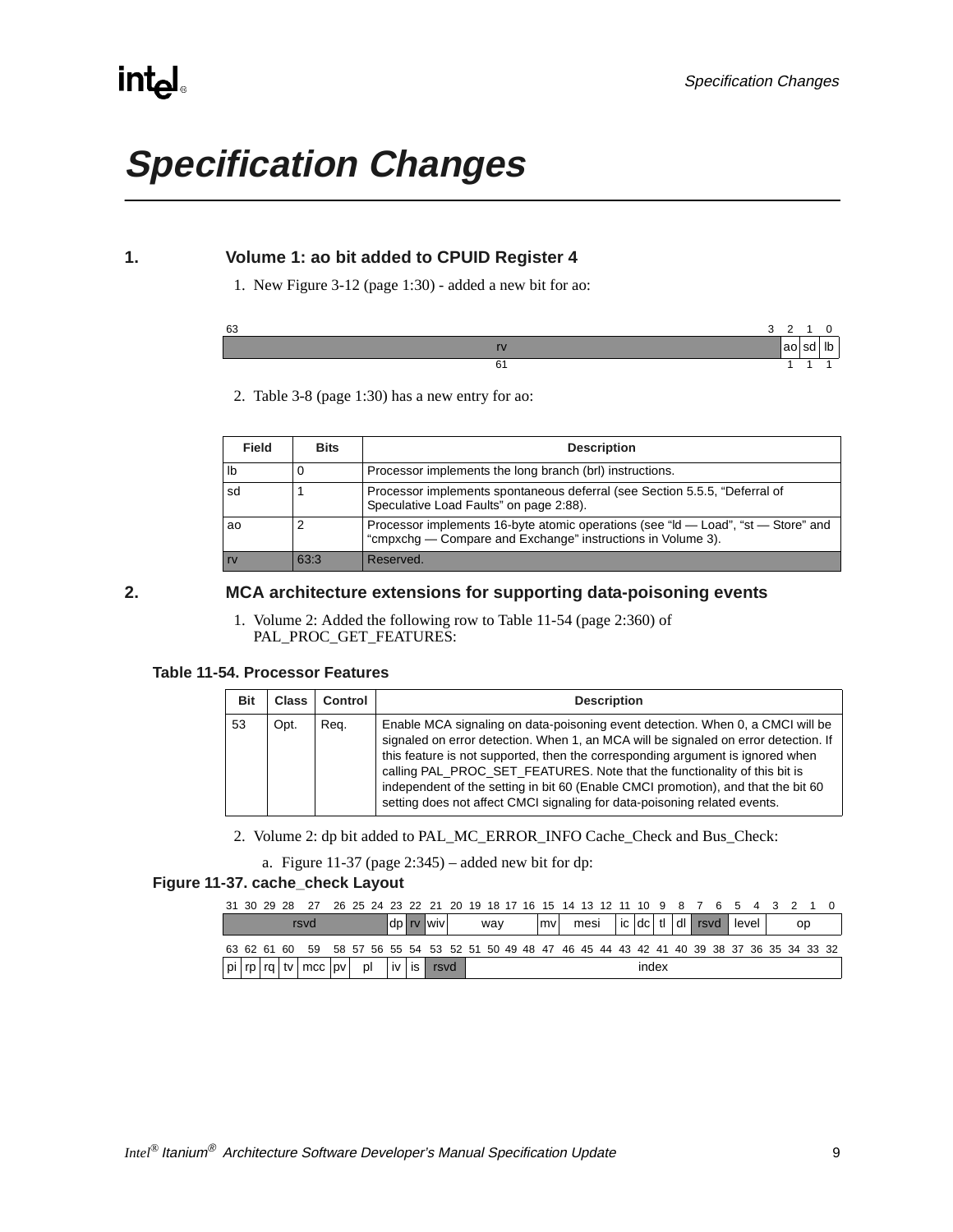b. Table 11-47 (page 2:345) – added new entry for dp:

**Table 11-47. cache\_check Fields**

| <b>Field</b> | <b>Bits</b> | <b>Description</b>                                                                                                                                                                                                                         |
|--------------|-------------|--------------------------------------------------------------------------------------------------------------------------------------------------------------------------------------------------------------------------------------------|
| op           | 3:0         | Type of cache operation that caused the machine check:                                                                                                                                                                                     |
|              |             | 0 - unknown or internal error                                                                                                                                                                                                              |
|              |             | 1 – load                                                                                                                                                                                                                                   |
|              |             | $2 - store$                                                                                                                                                                                                                                |
|              |             | 3 - instruction fetch or instruction prefetch                                                                                                                                                                                              |
|              |             | 4 – data prefetch (both hardware and software)                                                                                                                                                                                             |
|              |             | 5 - snoop (coherency check)                                                                                                                                                                                                                |
|              |             | 6 – cast out (explicit or implicit write-back of a cache line)                                                                                                                                                                             |
|              |             | 7 - move in (cache line fill)                                                                                                                                                                                                              |
|              |             | All other values are reserved.                                                                                                                                                                                                             |
| level        | 5:4         | Level of cache where the error occurred. A value of 0 indicates the first level of cache.                                                                                                                                                  |
| rsvd         | 7:6         | Reserved                                                                                                                                                                                                                                   |
| dl           | 8           | Failure located in the data part of the cache line.                                                                                                                                                                                        |
| tl           | 9           | Failure located in the tag part of the cache line.                                                                                                                                                                                         |
| dc           | 10          | Failure located in the data cache                                                                                                                                                                                                          |
| ic           | 11          | Failure located in the instruction cache                                                                                                                                                                                                   |
| mesi         | 14:12       | $0$ – cache line is invalid.                                                                                                                                                                                                               |
|              |             | $1 - \text{cache line}$ is held shared.                                                                                                                                                                                                    |
|              |             | 2 – cache line is held exclusive.                                                                                                                                                                                                          |
|              |             | 3 - cache line is modified.                                                                                                                                                                                                                |
|              |             | All other values are reserved.                                                                                                                                                                                                             |
| mv           | 15          | The mesi field in the cache_check parameter is valid.                                                                                                                                                                                      |
| way          | 20:16       | Failure located in the way of the cache indicated by this value.                                                                                                                                                                           |
| wiv          | 21          | The way and index field in the cache_check parameter is valid.                                                                                                                                                                             |
| rsvd         | 22          | <b>Reserved</b>                                                                                                                                                                                                                            |
| dp           | 23          | A multiple-bit error was detected, and data was poisoned for the corresponding cache line<br>during castout.                                                                                                                               |
| rsvd         | 31:24       | <b>Reserved</b>                                                                                                                                                                                                                            |
| index        | 51:32       | Index of the cache line where the error occurred.                                                                                                                                                                                          |
| rsvd         | 53:52       | <b>Reserved</b>                                                                                                                                                                                                                            |
| IS           | 54          | Instruction set. If this value is set to zero, the instruction that generated the machine<br>check was an Intel Itanium instruction. If this bit is set to one, the instruction that<br>generated the machine check was IA-32 instruction. |
| İV           | 55          | The is field in the cache_check parameter is valid.                                                                                                                                                                                        |
| pl           | 57:56       | Privilege level. The privilege level of the instruction bundle responsible for generating the<br>machine check.                                                                                                                            |
| pv           | 58          | The pl field of the cache_check parameter is valid.                                                                                                                                                                                        |
| mcc          | 59          | Machine check corrected: This bit is set to one to indicate that the machine check has<br>been corrected.                                                                                                                                  |
| tv           | 60          | Target address is valid: This bit is set to one to indicate that a valid target address has<br>been logged.                                                                                                                                |
| rq           | 61          | Requester identifier: This bit is set to one to indicate that a valid requester identifier has<br>been logged.                                                                                                                             |
| rp           | 62          | Responder identifier: This bit is set to one to indicate that a valid responder identifier has<br>been logged.                                                                                                                             |
| pi           | 63          | Precise instruction pointer. This bit is set to one to indicate that a valid precise instruction<br>pointer has been logged.                                                                                                               |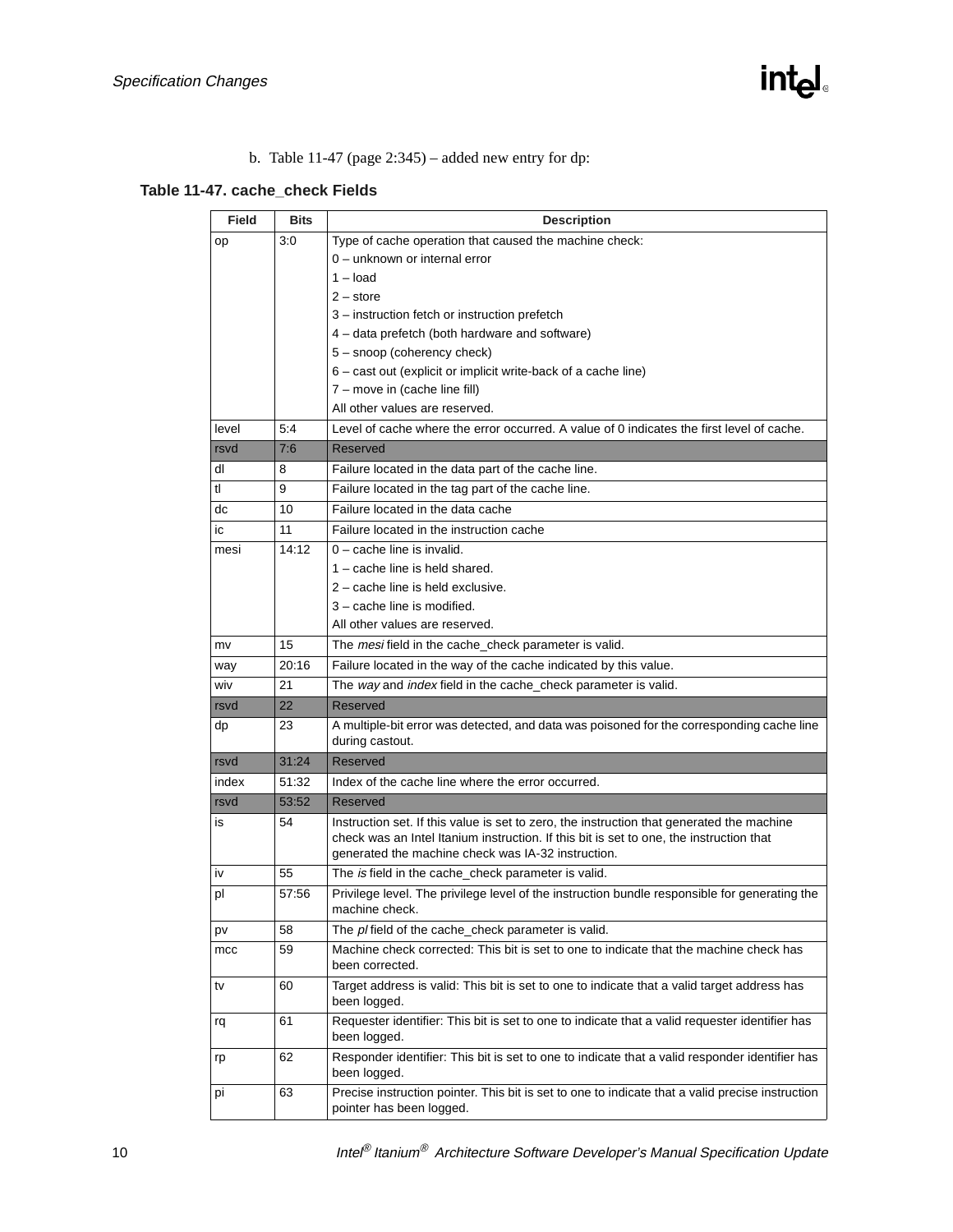### intel

c. Figure 11-39 (page 2:347) – added new bit for dp:

#### **Figure 11-39. bus\_check Layout**

|    |                    |    |  | 31 30 29 28 27 26 25 24 23 22 21 20 19 18 17 16 15 14 13 12 11 10 9 8 7 6 5 4 3 2 1             |  |  |    |    |      |          |  |  |  |  |  |  |  |          |  |  |      |  |  |  |  |  |  |  |
|----|--------------------|----|--|-------------------------------------------------------------------------------------------------|--|--|----|----|------|----------|--|--|--|--|--|--|--|----------|--|--|------|--|--|--|--|--|--|--|
|    | bsi<br>hier<br>sev |    |  |                                                                                                 |  |  |    |    | type |          |  |  |  |  |  |  |  | ccleblib |  |  | size |  |  |  |  |  |  |  |
|    |                    |    |  | 63 62 61 60 59 58 57 56 55 54 53 52 51 50 49 48 47 46 45 44 43 42 41 40 39 38 37 36 35 34 33 32 |  |  |    |    |      |          |  |  |  |  |  |  |  |          |  |  |      |  |  |  |  |  |  |  |
| Dİ | rp                 | ra |  | ty mcclov                                                                                       |  |  | bl | IV | is   | reserved |  |  |  |  |  |  |  |          |  |  |      |  |  |  |  |  |  |  |

d. Table 11-49 (page 2:347) – added new entry at bit 23 for dp:

#### **Table 11-49. bus\_check Fields**

| Field    | <b>Bits</b>    | <b>Description</b>                                                                                                                                                                                                                         |
|----------|----------------|--------------------------------------------------------------------------------------------------------------------------------------------------------------------------------------------------------------------------------------------|
| size     | 4:0            | Size in bytes of the transaction that caused the machine check abort.                                                                                                                                                                      |
| ib       | 5              | Internal bus error                                                                                                                                                                                                                         |
| eb       | 6              | External bus error                                                                                                                                                                                                                         |
| cc       | $\overline{7}$ | Error occurred during a cache to cache transfer.                                                                                                                                                                                           |
| type     | 15:8           | Type of transaction that caused the machine check abort.                                                                                                                                                                                   |
|          |                | 0 – unknown                                                                                                                                                                                                                                |
|          |                | $1$ – partial read                                                                                                                                                                                                                         |
|          |                | 2 – partial write                                                                                                                                                                                                                          |
|          |                | 3 - full line read                                                                                                                                                                                                                         |
|          |                | $4 - full$ line write                                                                                                                                                                                                                      |
|          |                | 5 - implicit or explicit write-back operation                                                                                                                                                                                              |
|          |                | $6$ – snoop probe                                                                                                                                                                                                                          |
|          |                | 7 - incoming or outgoing ptc.g                                                                                                                                                                                                             |
|          |                | 8 – write coalescing transactions                                                                                                                                                                                                          |
|          |                | $9 - I/O$ space read                                                                                                                                                                                                                       |
|          |                | $10 - I/O$ space write                                                                                                                                                                                                                     |
|          |                | 11 – inter-processor interrupt message (IPI)                                                                                                                                                                                               |
|          |                | 12 – interrupt acknowledge or external task priority cycle                                                                                                                                                                                 |
|          |                | All other values are reserved                                                                                                                                                                                                              |
| sev      | 20:16          | Bus error severity. The encodings of error severity are platform specific.                                                                                                                                                                 |
| hier     | 22:21          | This value indicates which level or bus hierarchy the error occurred in. A value of 0<br>indicates the first level of hierarchy.                                                                                                           |
| dp       | 23             | A multiple-bit error was detected, and data was poisoned for the incoming cache line.                                                                                                                                                      |
| bsi      | 31:24          | Bus error status information. It describes the type of bus error. This field is processor bus<br>specific.                                                                                                                                 |
| reserved | 53:32          | <b>Reserved</b>                                                                                                                                                                                                                            |
| is       | 54             | Instruction set. If this value is set to zero, the instruction that generated the machine<br>check was an Intel Itanium instruction. If this bit is set to one, the instruction that<br>generated the machine check was IA-32 instruction. |
| iv       | 55             | The is field in the bus_check parameter is valid.                                                                                                                                                                                          |
| pl       | 57:56          | Privilege level. The privilege level of the instruction bundle responsible for generating the<br>machine check.                                                                                                                            |
| pv       | 58             | The pl field of the bus_check parameter is valid.                                                                                                                                                                                          |
| mcc      | 59             | Machine check corrected: This bit is set to one to indicate that the machine check has<br>been corrected.                                                                                                                                  |
| tv       | 60             | Target address is valid: This bit is set to one to indicate that a valid target address has<br>been logged.                                                                                                                                |
| rq       | 61             | Requester identifier: This bit is set to one to indicate that a valid requester identifier has<br>been logged.                                                                                                                             |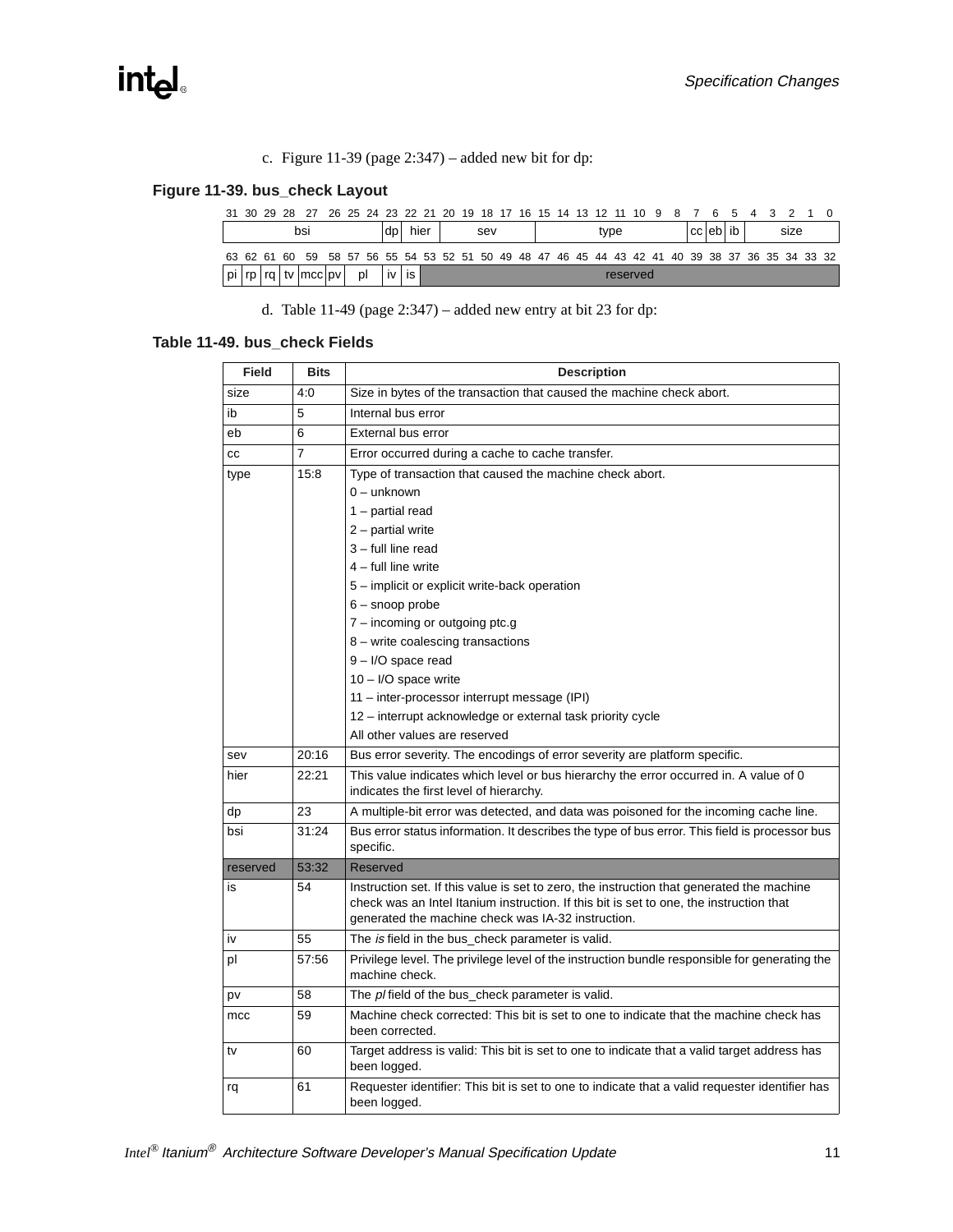

| Field | <b>Bits</b> | <b>Description</b>                                                                                                           |
|-------|-------------|------------------------------------------------------------------------------------------------------------------------------|
| rp    | 62          | Responder identifier: This bit is set to one to indicate that a valid responder identifier has<br>been logged.               |
| l pi  | 63          | Precise instruction pointer. This bit is set to one to indicate that a valid precise instruction<br>pointer has been logged. |

#### **3. LID enhancements**

1. Volume 2, Part I, Section 5.8.3.1, page 2:104, first paragraph should now read:

"The LID register contains the processor's local interrupt identifier. Two fields (id and eid) serve as the processor's physical name for all interrupt messages (external interrupts, INITs, and PMIs). LID is loaded by firmware during platform initialization based on the processor's physical location within the system. Processors receiving an interrupt message on the system interconnect may or may not compare their id/eid fields with the target address for the interrupt message, depending on the type of system interconnect. If this comparison is performed, then a match would indicate that the interrupt received was intended for this processor. In case of no comparison, processors use other system topology mechanisms to determine the correct target of the interrupt message."

2. Volume 2, Part I, Section 5.8.3.1, page 2:104, second paragraph, change from:

"LID is a read-write register."

to:

"The LID register fields are read-only or read-write. Details of the programmability of these fields is communicated by PAL at PALE\_RESET handoff (see Section 11.2.2: 'PALE\_RESET Exit State' for details). Read-only LID bits always return a value of 0. Writes to read-only bits are ignored."

3. Volume 2, Part I, Section 11.2.2, page 2:259, change the GR33 bullet from:

"GR33 contains the geographically significant unique processor ID. The value is the same as that returned by PAL\_FIXED\_ADDR"

to:

"GR33 contains information about the geographically significant unique processor ID, and a mask that indicates which bits in the LID register (CR64) are read-only. Firmware should write the processor's local interrupt identifier in the programmable portion of the LID register. Writes to the read-only bits are ignored.

- [63:48] Reserved
- [47:40] Mask indicating which bits in eid are programmable
	- $0 =$  programmable,  $1 =$  read-only
- [39:32] Mask indicating which bits in id are programmable
	- $0 =$  programmable,  $1 =$  read-only
- [31:16] Reserved
- [15:0] Geographically significant processor ID

The value returned in bits [15:0] is the same as that returned by PAL\_FIXED\_ADDR."

#### **4. Extend PALE\_CHECK exit options**

- 1. Volume 2, Part I, Section 11.3.1:
	- a. On page 2:265, first paragraph, change the following sentence from:
		- "PALE\_CHECK terminates by branching to SALE\_ENTRY, passing the state of the processor at the time of the error."

to: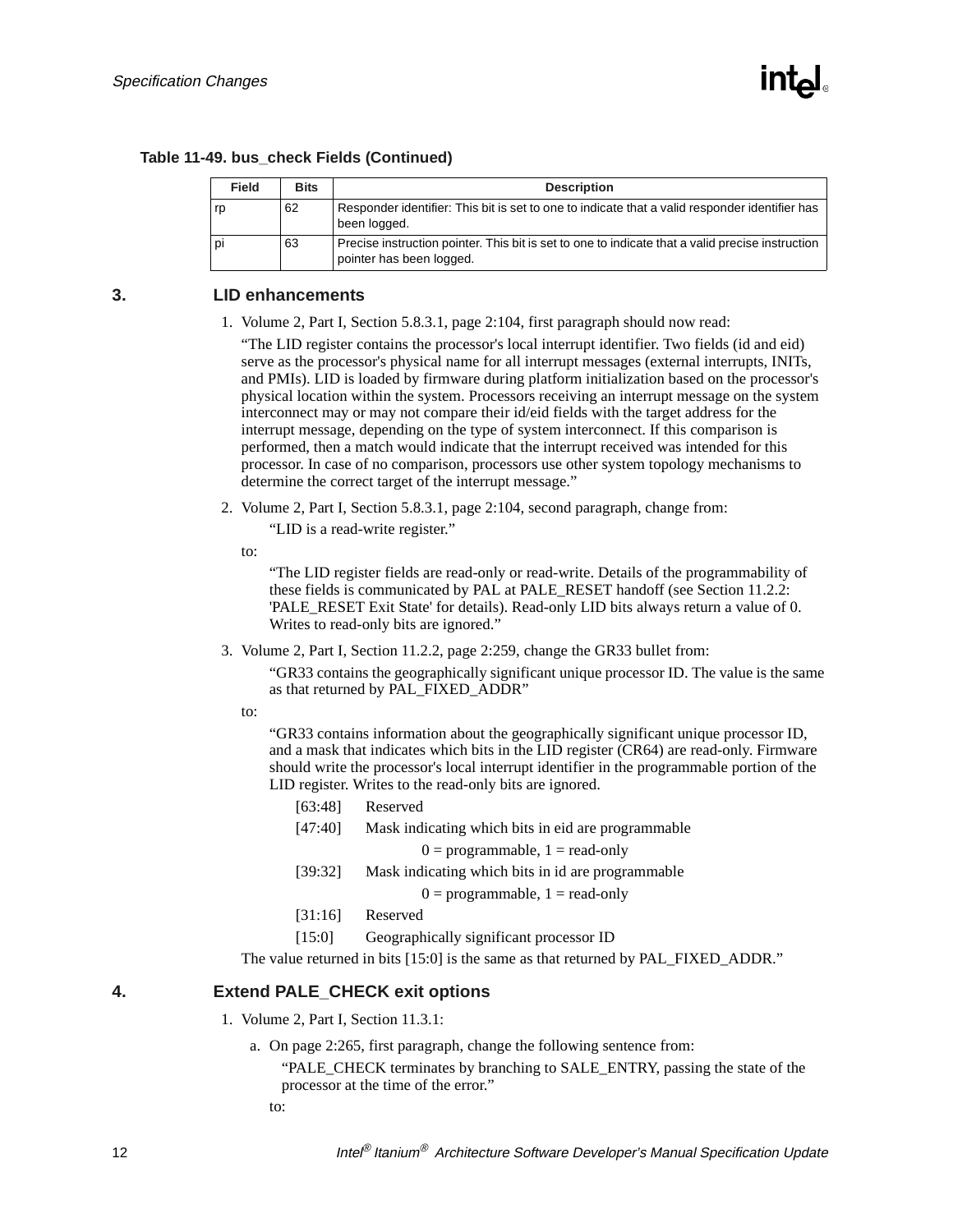"PALE\_CHECK terminates either by returning to the interrupted context or by branching to SALE\_ENTRY, passing the state of the processor at the time of the error."

b. In the fifth paragraph change the following from:

"PSR.mc is set to 1 by the hardware when PALE\_CHECK is entered. PSR.mc will remain set for the duration of PALE\_CHECK, and PALE\_CHECK will exit with psr.mc set."

to:

"PSR.mc is set to 1 by the hardware when PALE\_CHECK is entered. When PALE\_CHECK branches to SALE\_ENTRY, PSR.mc remains set (PSR.mc is restored to its original value if PALE\_CHECK terminates by returning to the interrupted context)."

And delete: "PALE\_CHECK must attempt to branch to SALE\_ENTRY unless code execution is not possible."

- 2. Volume 2, Part II, Section 13.3.1, page 2:493:
	- a. The second paragraph should read:

When the processor detects an error, control is transferred to the PAL\_MCA entrypoint. PAL\_MCA will perform error analysis and processor error correction where possible. Subsequently, PAL either returns to the interrupted context or hands off control to the SAL\_MCA component. The level of recovery provided by PAL\_MCA is implementation dependent and is beyond the scope of this specification. SAL\_MCA will perform error logging and platform error correction where possible. Errors that are corrected by PAL and SAL firmware are logged and control is transferred back to the interrupted process/context. For corrected errors, no OS intervention is required for error handling, but the OS is notified of the event for logging purposes through a low priority asynchronous corrected machine check interrupt (CMCI). See Section 5.8.3.8, "Corrected Machine Check Vector (CMCV – CR74)" for more information on the CMCI. If the error was not corrected by firmware, SAL hands off control to the OS\_MCA handler.

b. Added correctable machine check flow:

#### **Figure 13-3. Correctable Machine Check Code Flow**





#### <span id="page-12-0"></span>**5. Addition of tf instruction**

1. Volume 3: Added tf I-page.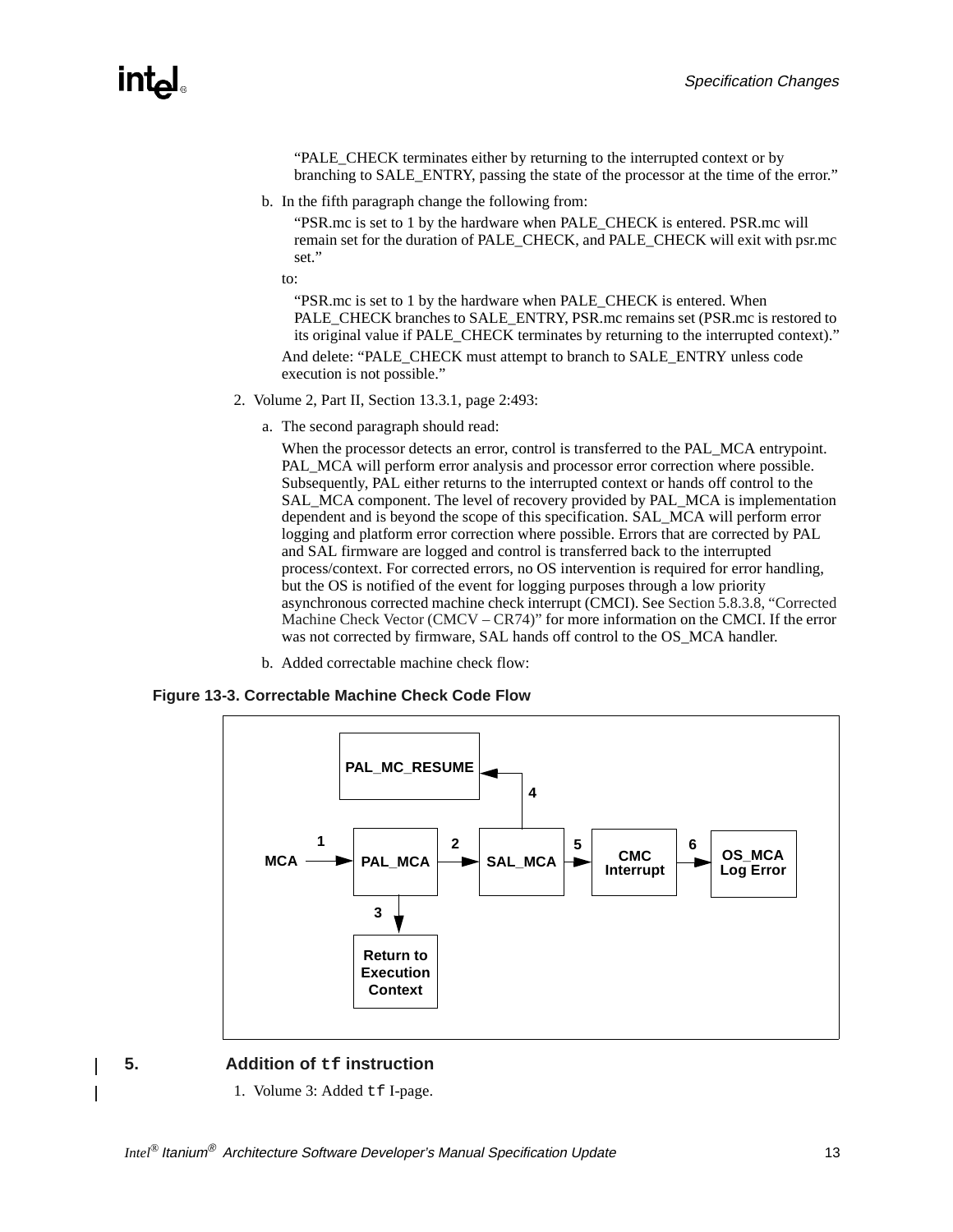int

#### **tf — Test Feature**

**Format:** (*qp*) tf.*trel.ctype*  $p_1$ ,  $p_2 = \text{im}m_5$  I30

**Description:** The  $\lim_{5}$  value (in the range of 32-63) selects the feature bit defined in [Table 2-56](#page-13-0) to be tested from the features vector in CPUID[4]. See Section 3.1.11, "Processor Identification Registers" on page 33 for details on CPUID registers. The selected bit forms a single-bit result either complemented or not depending on the *trel* completer. This result is written to the two predicate register destinations  $p_1$  and  $p_2$ . The way the result is written to the destinations is determined by the compare type specified by *ctype*. See the Compare instruction and Table 2-15 on page 3:38.

> The *trel* completer values .nz and .z indicate non-zero and zero sense of the test. For normal and unc types, only the .z value is directly implemented in hardware; the .nz value is actually a pseudo-op. For it, the assembler simply switches the predicate target specifiers and uses the implemented relation. For the parallel types, both relations are implemented in hardware.

#### **Table 2-54. Test Feature Relations for Normal and unc tf**

| trel | <b>Test Relation</b>         | Pseudo-op of |                           |  |  |  |  |  |
|------|------------------------------|--------------|---------------------------|--|--|--|--|--|
| nz   | selected feature available   |              | $p_1 \leftrightarrow p_2$ |  |  |  |  |  |
|      | selected feature unavailable |              |                           |  |  |  |  |  |

#### **Table 2-55. Test Feature Relations for Parallel tf**

| trel | <b>Test Relation</b>         |
|------|------------------------------|
| nz   | selected feature available   |
|      | selected feature unavailable |

If the two predicate register destinations are the same  $(p_1$  and  $p_2$  specify the same predicate register), the instruction will take an Illegal Operation fault, if the qualifying predicate is set or the compare type is unc.

#### <span id="page-13-0"></span>**Table 2-56. Test Feature Features Assignment**

| $\lim_{5}$ | <b>Feature Symbol</b> | Feature               |  |  |  |  |  |  |
|------------|-----------------------|-----------------------|--|--|--|--|--|--|
| $32 - 63$  | none                  | Not currently defined |  |  |  |  |  |  |

 $\mathbf I$  $\mathbf I$ 

ı

 $\mathbf{I}$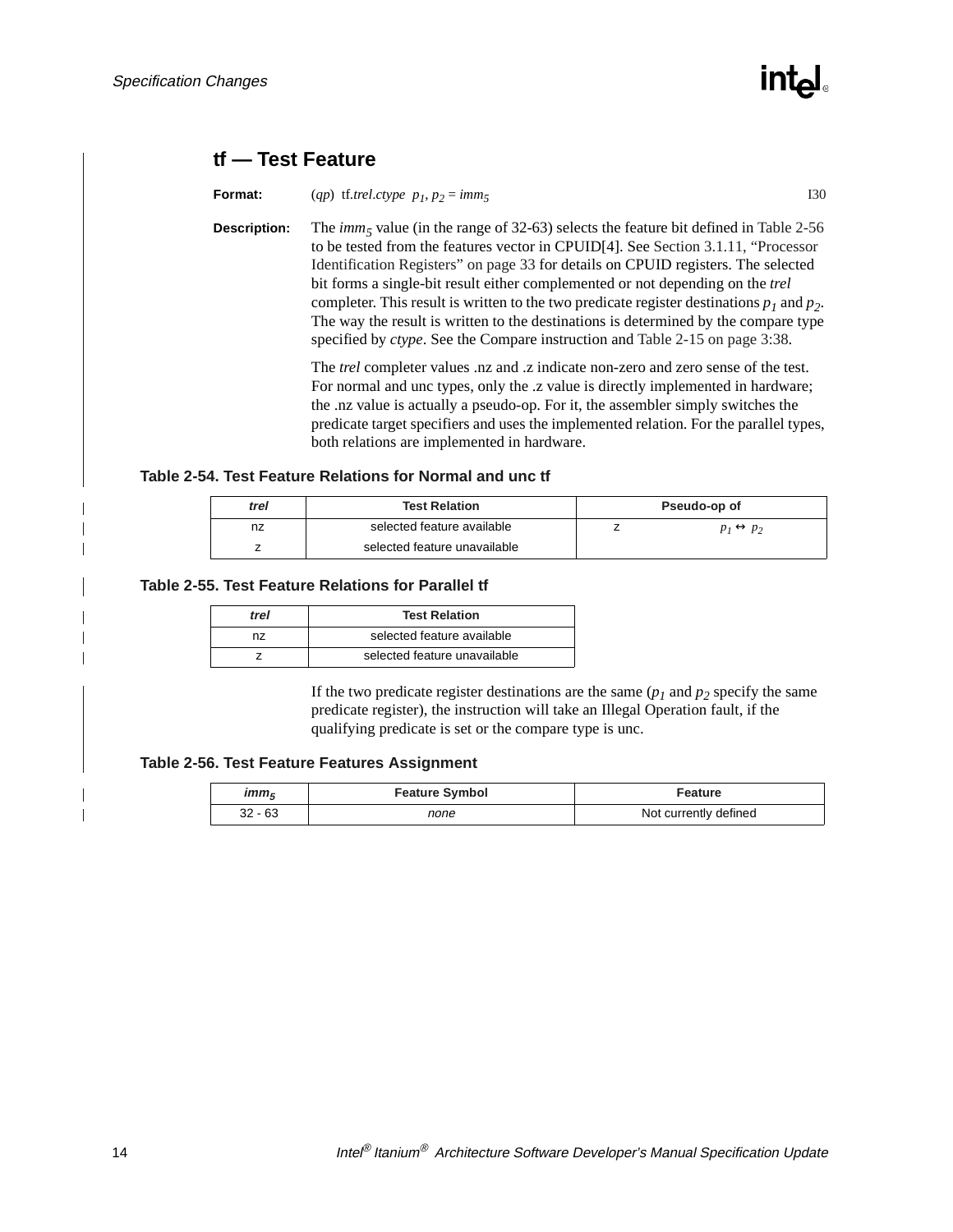```
Operation: if (PR[qp]) {
               if (p1 == p2)illegal_operation_fault();
               tmp\_rel = \text{cpuid}[4]{imm5};if (trel == 'z') //'z' - test for 0, not 1tmp_rel = !tmp_rel;
               switch (ctype) {<br>case 'and':
                                                 // and-type compare
                      if (!tmp_rel) {
                         PR[p_1] = 0;PR[p_2] = 0;}
                     break;
                  case 'or': // or-type compare
                      if (tmp_rel) {
                         PR[p_1] = 1;PR[p_2] = 1;}
                      break;
                  case 'or.andcm': // or.andcm-type compare
                      if (tmp_rel) {
                         PR[p_1] = 1;PR[p_2] = 0;}
                  break;<br>case 'unc':
                                                 // unc-type compare
                  default: \sqrt{2} // normal compare
                      PR[p_1] = tmp\_rel;PR[p_2] = !tmp_rel;break;
               }
            } else {
               if (ctype == 'unc') {
                  if (p1 == p2)illegal_operation_fault();
                  \text{PR}[p_1] = 0;PR[p_2] = 0;}
            }
```
**Interruptions:** Illegal Operation fault

2. Update Table 4-4 on page 3:258 with the new format:

<span id="page-14-0"></span>

| t NaT<br>Test,  | $\rightarrow$ | $\mathbf{t}_{\mathbf{b}}$ | $\mathbf{u}$<br>$\mathbf{X}^{\prime}$ | ⊺'a                          | D-<br>_ |  |           |           |                | ັ                      | ar |  |
|-----------------|---------------|---------------------------|---------------------------------------|------------------------------|---------|--|-----------|-----------|----------------|------------------------|----|--|
| Test<br>Feature | 130           | $\mathbf{t}_{\rm b}$      | -Ar                                   | $\mathsf{L}$<br>$\mathbf{d}$ | D٠<br>- |  | $\Lambda$ | $mm_{5b}$ | $\overline{M}$ | $\sim$<br>$\mathbf{u}$ | ar |  |

3. Updated Section 4.3.3 of Volume 3 on page 3:279:

#### **4.3.3 Test Bit**

All test bit instructions are encoded within major opcode 5 using a 2-bit opcode extension field in bits  $35:34$  (x<sub>2</sub>) plus five 1-bit opcode extension fields in bits 33  $(t_a)$ , 36  $(t_b)$ , 12 (c), 13 (y) and 19 (x). Table 4-23 summarizes these assignments.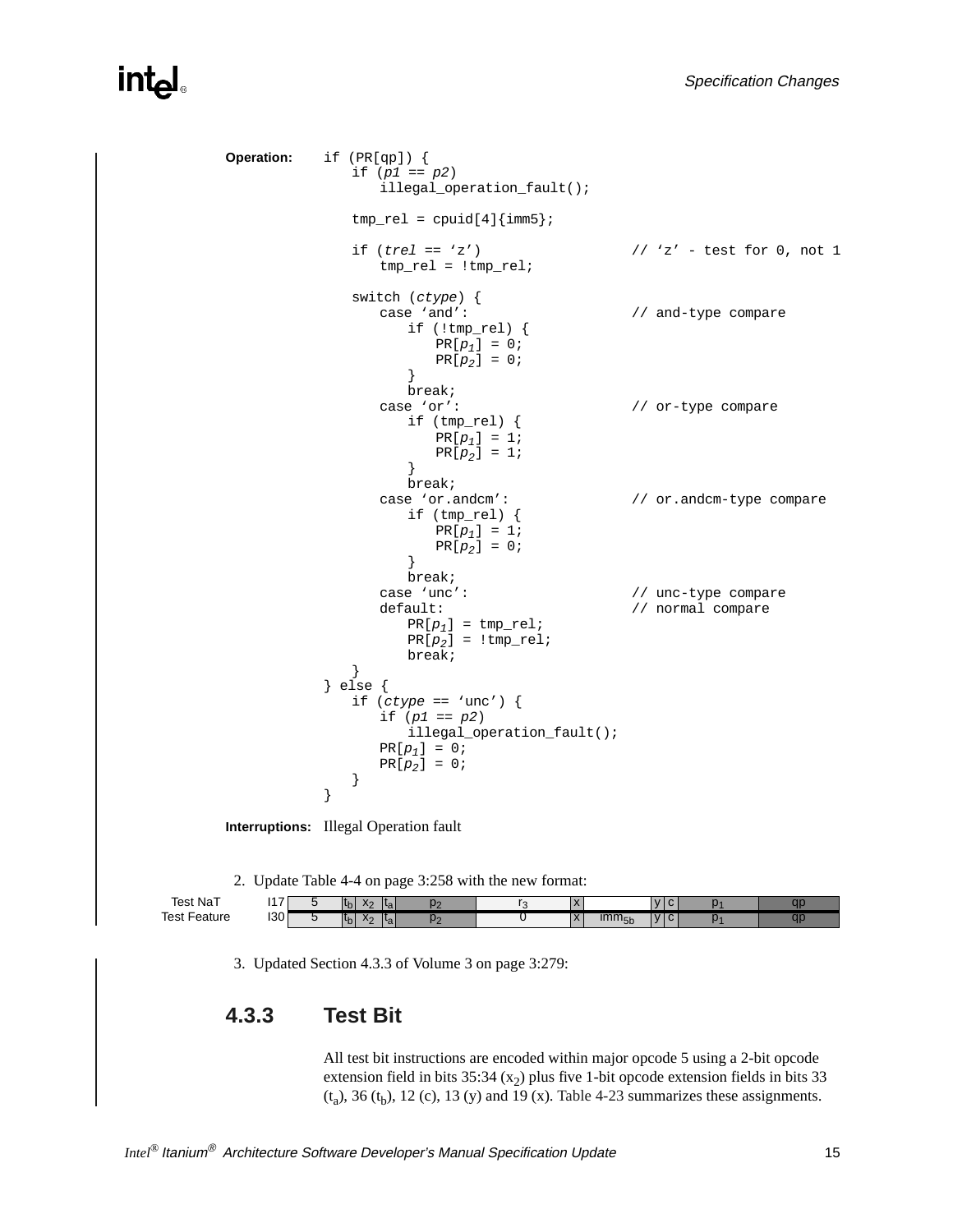$\overline{1}$ 

#### **Table 4-23. Test Bit Opcode Extensions**

| Opcode<br><b>Bits 40:37</b> | $x_2$<br><b>Bits</b> | $t_a$<br><b>Bit 33</b> | $t_{\rm b}$<br><b>Bit 36</b> | c<br><b>Bit 12</b> | y<br><b>Bit 13</b> | $\mathbf{x}$<br><b>Bit 19</b> |                      |  |  |  |
|-----------------------------|----------------------|------------------------|------------------------------|--------------------|--------------------|-------------------------------|----------------------|--|--|--|
|                             | 35:34                |                        |                              |                    |                    | $\bf{0}$                      | 1                    |  |  |  |
|                             |                      |                        |                              | 0                  | 0                  |                               | tbit.z I16           |  |  |  |
|                             |                      |                        | 0                            |                    | 1                  | tnat.z I1                     | $tf.z$ $130$         |  |  |  |
|                             |                      |                        |                              | 1                  | 0                  |                               | tbit.z.unc I16       |  |  |  |
|                             |                      | $\mathbf 0$            |                              |                    | 1                  | tnat.z.unc I1                 | $tf.z$ .unc $130$    |  |  |  |
|                             |                      |                        |                              | 0                  | 0                  | tbit.z.and I16                |                      |  |  |  |
| 5                           |                      |                        | 1                            |                    | 1                  | tnat.z.and I1                 | tf.z.and I30         |  |  |  |
|                             |                      |                        |                              | 1                  | $\Omega$           | tbit.nz.and I16               |                      |  |  |  |
|                             | $\mathbf 0$          |                        |                              |                    | 1                  | tnat.nz.and I1                | tf.nz.and I30        |  |  |  |
|                             |                      |                        | $\Omega$                     | $\Omega$           | $\Omega$           | tbit.z.or I16                 |                      |  |  |  |
|                             |                      |                        |                              |                    | 1                  | tnat.z.or I1                  | $tf.z$ .or $130$     |  |  |  |
|                             |                      |                        |                              | 1                  | $\Omega$           |                               | tbit.nz.or I16       |  |  |  |
|                             |                      | $\mathbf{1}$           |                              |                    | 1                  | tnat.nz.or I1                 | tf.nz.or I30         |  |  |  |
|                             |                      |                        |                              | 0                  | $\Omega$           |                               | tbit.z.or.andcm I16  |  |  |  |
|                             |                      |                        | 1                            |                    | 1                  | tnat.z.or.andcm I1            | tf.z.or.andcm I30    |  |  |  |
|                             |                      |                        |                              | 1                  | $\Omega$           |                               | tbit.nz.or.andcm I16 |  |  |  |
|                             |                      |                        |                              |                    | 1                  | tnat.nz.or.andcm I1           | tf.nz.or.andcm I30   |  |  |  |

#### **4.3.3.1 Test Bit**

| 40 |   | 373635343332 |   |   |    |  | 2726 |  | 2019 |                                    | 14131211 |             |  |  |
|----|---|--------------|---|---|----|--|------|--|------|------------------------------------|----------|-------------|--|--|
|    | ີ | <b>D</b>     | w | - | 'a |  |      |  |      | $\sim$ $\sim$ $\sim$ $\sim$ $\sim$ |          | $\sim$<br>◡ |  |  |
|    |   |              |   |   |    |  |      |  |      |                                    |          |             |  |  |

| <b>Instruction</b><br>tbit.z<br>tbit.z.unc<br>tbit.z.and<br>tbit.nz.and<br>tbit.z.or<br>tbit.nz.or | <b>Operands</b>         | Opcode | <b>Extension</b> |             |                    |          |          |  |  |  |
|----------------------------------------------------------------------------------------------------|-------------------------|--------|------------------|-------------|--------------------|----------|----------|--|--|--|
|                                                                                                    |                         |        | x <sub>2</sub>   | $t_{a}$     | $t_{\rm b}$        | У        | C        |  |  |  |
|                                                                                                    |                         |        |                  |             |                    |          | $\Omega$ |  |  |  |
|                                                                                                    |                         |        |                  | $\mathbf 0$ |                    |          |          |  |  |  |
|                                                                                                    |                         |        |                  |             |                    |          |          |  |  |  |
|                                                                                                    |                         | 5      | $\mathbf 0$      |             |                    |          |          |  |  |  |
|                                                                                                    | $p_1, p_2 = r_3, pos_6$ |        |                  |             | 0<br>1<br>$\Omega$ |          | ∩        |  |  |  |
|                                                                                                    |                         |        |                  | 1           |                    | $\Omega$ |          |  |  |  |
| tbit.z.or.andcm                                                                                    |                         |        |                  |             |                    |          |          |  |  |  |
| tbit.nz.or.andcm                                                                                   |                         |        |                  |             |                    |          |          |  |  |  |

#### <span id="page-15-0"></span>**4.3.3.2 Test NaT**

| 40 | 373635343332                      | 2726 | 201918    | 14131211    |  |
|----|-----------------------------------|------|-----------|-------------|--|
|    | $\bullet$<br>Чь.<br>スク<br>۰a<br>∠ |      | $\lambda$ | $\sim$<br>◡ |  |
|    |                                   |      |           |             |  |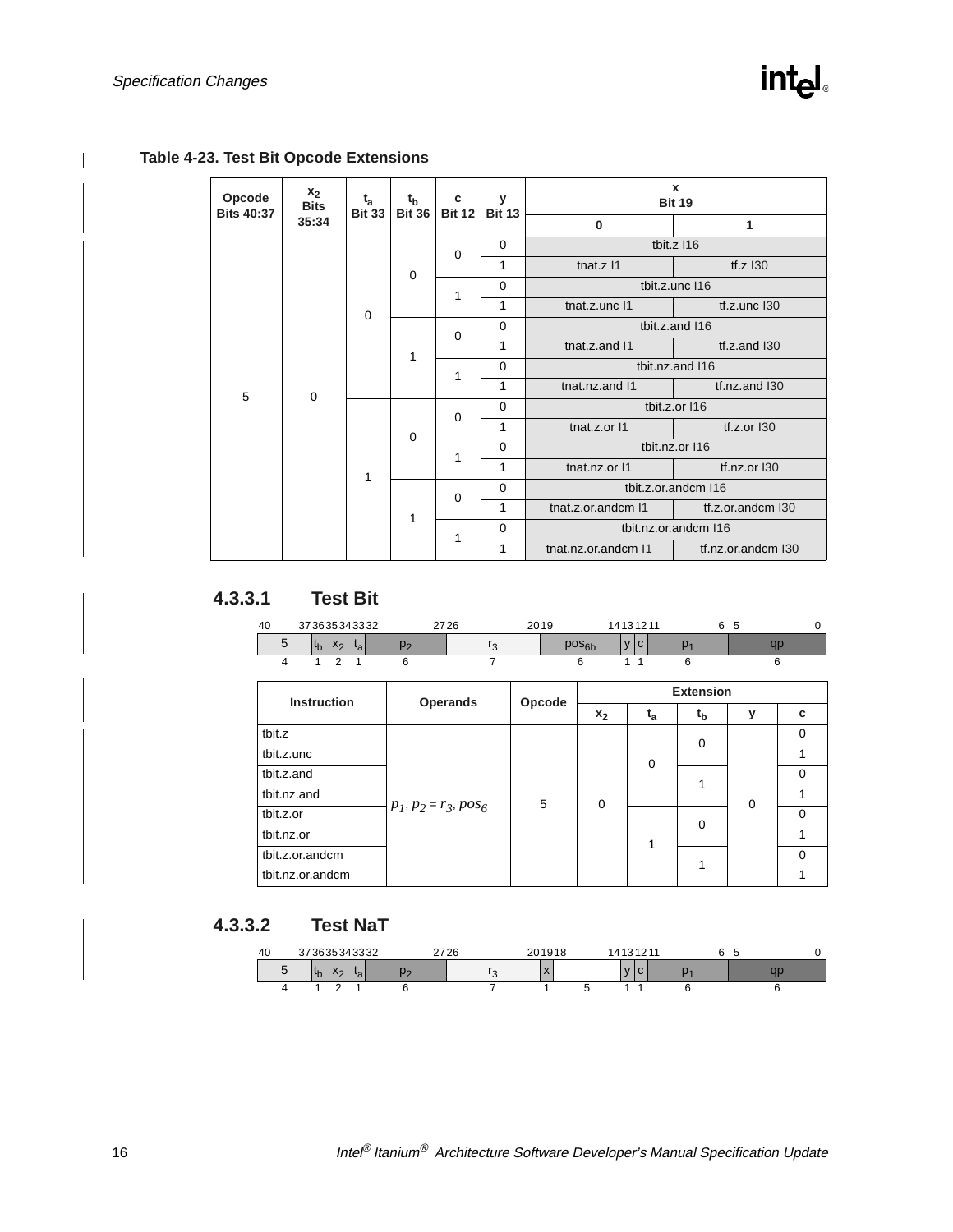| <b>Instruction</b> | <b>Operands</b>  | Opcode | <b>Extension</b> |          |                |   |          |          |  |  |  |
|--------------------|------------------|--------|------------------|----------|----------------|---|----------|----------|--|--|--|
|                    |                  |        | $x_2$            | $t_a$    | t <sub>b</sub> | у | X        | c        |  |  |  |
| tnat.z             |                  | 5      | $\mathbf 0$      |          | 0              |   |          | $\Omega$ |  |  |  |
| tnat.z.unc         |                  |        |                  | $\Omega$ |                |   | $\Omega$ |          |  |  |  |
| tnat.z.and         |                  |        |                  |          | 1              |   |          | $\Omega$ |  |  |  |
| tnat.nz.and        |                  |        |                  |          |                | 1 |          |          |  |  |  |
| tnat.z.or          | $p_1, p_2 = r_3$ |        |                  |          | 0              |   |          |          |  |  |  |
| tnat.nz.or         |                  |        |                  |          |                |   |          |          |  |  |  |
| tnat.z.or.andcm    |                  |        |                  |          |                |   |          | $\Omega$ |  |  |  |
| tnat.nz.or.andcm   |                  |        |                  |          |                |   |          |          |  |  |  |

4. New Section 4.3.9, "Test Feature."

#### **4.3.9 Test Feature**

<span id="page-16-1"></span>

| 40 |          | 373635343332                         |    | 2726 | 201918                     |                  | 14131211       | $\sim$ | $\ddot{\phantom{a}}$ |  |
|----|----------|--------------------------------------|----|------|----------------------------|------------------|----------------|--------|----------------------|--|
|    | $-t_{b}$ | $\overline{\mathbf{r}}$<br>$\Lambda$ | 'a |      | $\mathbf{v}$<br>$\sqrt{ }$ | $\text{mm}_{5b}$ | $\overline{M}$ | ◡      |                      |  |
|    |          |                                      |    |      |                            |                  |                |        |                      |  |

| <b>Instruction</b> |                    |        |       | <b>Extension</b> |             |   |   |          |  |  |  |  |  |  |
|--------------------|--------------------|--------|-------|------------------|-------------|---|---|----------|--|--|--|--|--|--|
|                    | <b>Operands</b>    | Opcode | $x_2$ | $t_{\rm a}$      | $t_{\rm b}$ | У | X | c        |  |  |  |  |  |  |
| tf.z               |                    |        |       |                  | 0           |   |   | $\Omega$ |  |  |  |  |  |  |
| tf.z.unc           |                    |        |       | 0                |             |   |   |          |  |  |  |  |  |  |
| tf.z.and           |                    | 5      |       |                  | 1           |   |   | $\Omega$ |  |  |  |  |  |  |
| tf.nz.and          |                    |        | 0     |                  |             |   |   |          |  |  |  |  |  |  |
| tf.z.or            | $p_1, p_2 = imm_5$ |        |       |                  | $\mathbf 0$ |   |   | $\Omega$ |  |  |  |  |  |  |
| tf.nz.or           |                    |        |       | 1                |             |   |   |          |  |  |  |  |  |  |
| tf.z.or.andcm      |                    |        |       |                  |             |   |   | $\Omega$ |  |  |  |  |  |  |
| tf.nz.or.andcm     |                    |        |       |                  |             |   |   |          |  |  |  |  |  |  |

5. In Table 5-5, Volume 3, Section 5.4; add tf to "pr-gen-writers-int" and "pr-readers-nobr-nomovpr" entries.

6. Volume 3, Section 4.8; add new tf entry after I24 entry in Table 4-74, "Immediate Formation."

| $\Omega$<br>IJU | $\sim$<br>imm<br>----<br>ےت<br>,,,,,,,,,,<br>,,,,,,<br>ັບບ |
|-----------------|------------------------------------------------------------|
|-----------------|------------------------------------------------------------|

- 7. Volume 3, Section 4.3.2, on page 3-283, update Tables 4-21 and 4-22 to reflect new tf instruction.
	- a. In Table 4-21, change 5:0:0:1 entry from "Test NaT" to "Test Nat/Test Feature."
	- b. In Table 4-22, change 5:0:1:- entry from "Test Bit/Test NaT" to "Test Bit/Test Nat/Test Feature."

- <span id="page-16-0"></span>**6. Removal of requirement for externally connected pins**
	- 1. All references to INIT, PMI, and LINT pins restated to allow for their absence.
		- a. Volume 2, Part I, Section 5.8 "Interrupts" on page 2:97, first paragraph, change the following from: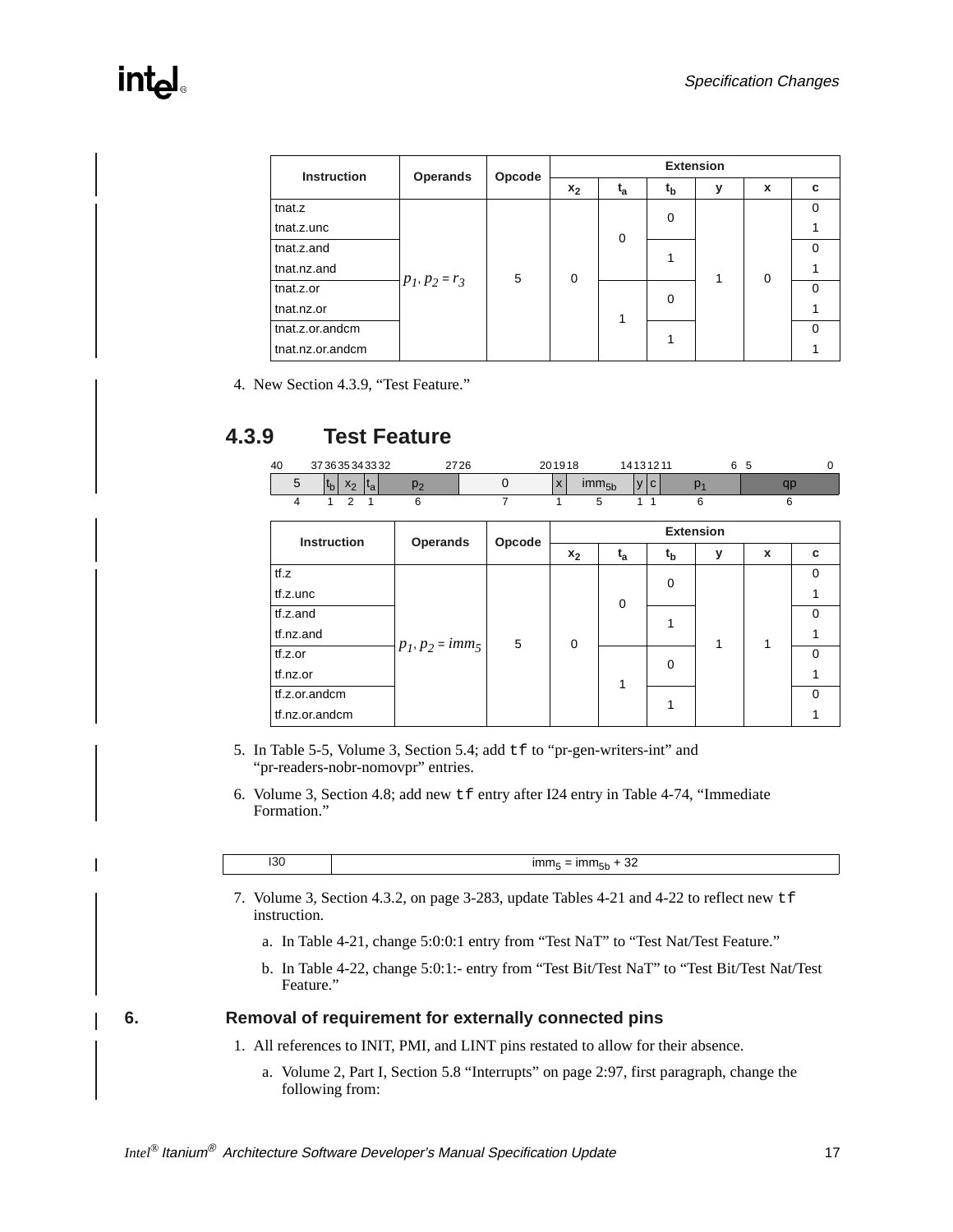

"As shown in Figure 5-3, interrupts are managed by the processor and by one or more intelligent external interrupt controllers or devices in the I/O subsystem."

to:

"Interrupts are managed by the processor and by one or more intelligent external interrupt controllers or devices in the I/O subsystem. Figure 5-3 shows just one example of a high performance interrupt architecture subsystem; other topologies are possible."

b. Volume 2, Part I, Section 5.8, add reference and footnote to LINT, INIT, PMI pins in the locally connected devices bullet.

"Locally connected devices - These interrupts originate on the processor's interrupt pins (LINT, INIT, PMI)1, and are always directed to the local processor. "

In footnote:

- "1. Processors are not required to support externally connected interrupt pins. Software can query the presence of the INIT, PMI, and LINT pins via the PAL\_PROC\_GET\_FEATURES procedure call."
- c. Volume 2, Part I, Section 5.8.1 "Interrupt Vectors and Priorities", change the second sentence in the second paragraph from:

"Assertion of the processor's PMI pin results in PMI vector number 0."

to:

"Assertion of the processor's PMI pin, when present, results in PMI vector number 0."

d. Volume 2, Part I, Section 5.8.3.9, modify references to LINT pins in the first paragraph from:

"Local Redirection Registers (LRR0-1) steer external signal based interrupts that are directly connected to the local processor to a specific external interrupt vector. All processors support two direct external interrupt pins. These External interrupt signals (pins) are referred to as Local Interrupt  $0$  (LINT0) and Local Interrupt 1 (LINT1)."

to:

"Local Redirection Registers (LRR0-1) steer external signal based interrupts that are directly connected to the local processor to a specific external interrupt vector. Processors may optionally support two direct external interrupt pins. When supported these external interrupt signals (pins) are referred to as Local Interrupt 0 (LINT0) and Local Interrupt 1 (LINT1). Software can query the presence of these pins via the PAL\_PROC\_GET\_FEATURES procedure call."

e. Volume 2, Part I, Section 5.8.4.2 "Interrupt and IPI Ordering", change the first paragraph from:

"Interrupt messages from external device(s), or external interrupts routed to the processor's LINT pins, may arrive at one or more processors and become pending in any order. No ordering is enforced by the processor or the platform."

to:

"Interrupt messages from external device(s), or external interrupts routed to the processor's LINT pins, when present, may arrive at one or more processors and become pending in any order. No ordering is enforced by the processor or the platform."

f. Volume 2, Part I, Section 5.8.5 "Edge- and Level-sensitive Interrupts", modify the first sentence from:

"The processor's LINT pins directly support edge and level sensitive interrupts, however all other interrupt sources are edge sensitive."

to:

"The processor's LINT pins, when present, directly support edge and level sensitive interrupts, however all other interrupt sources are edge sensitive."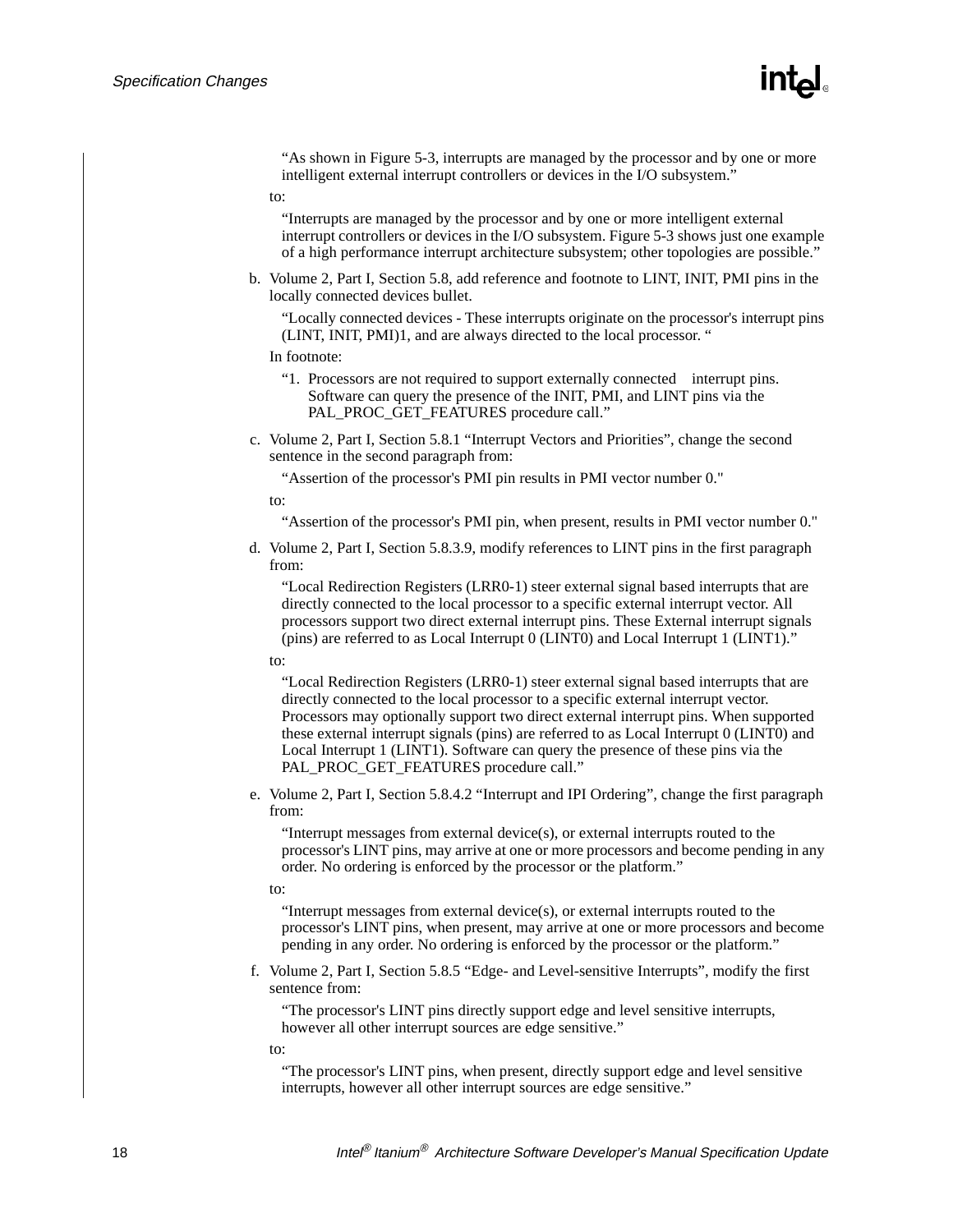g. Volume 2, Part I, Section 11.5.1 "PMI Overview", Table 11-10 "PMI Events and Priorities." Add a footnote reference to the PMI pin row:

PMI Events Priority

PMI pin (a) (vector 0) Low

a. PMI pin is not required to be present on all systems.

Also modify this sentence in the fourth paragraph from:

"Vector 0 is used to indicate the PMI pin event."

to:

"A PMI pin event, when the PMI pin (1) is present, is indicated by vector 0."

Add footnote:

- "1. PMI pin is not required to be present. Software can query the presence of PMI pin via the PAL\_PROC\_GET\_FEATURES procedure call."
- h. Volume 2, Part II, Section 10.2 "Configuration of External Interrupt Vectors", add a footnote reference to the second bullet:

"From the processor's LINT0 or LINT1 pins(1) (typically connected to an Intel 8259A compatible interrupt controller), or"

Add footnote:

- "1. Processors optionally support two external interrupt pins. Software can query for the presence of LINT pins via the PAL\_PROC\_GET\_FEATURES procedure call."
- i. Volume 2, Part II, Section 10.5.6 "Local Redirection Example", add the following note at the end of the section:

"The Local Redirection Registers (LRR0-1) serves to steer external signal based interrupts that are directly connected to the processor. LRR0 and LRR1 control the external interrupt signals (pins) referred to as Local Interrupt 0 (LINT0) and Local Interrupt 1 (LINT1) respectively. The example below shows how to mask interrupt delivery on LINT0.

```
mov1 r18 = (1<<16);;
mov cr.lrr0=r18
;;
```
srlz.d // srlz.d is required after LRR write to ensure write effect.

Note: LINT0 and LINT1 pins are not required to be supported. Writes to LRR0-1 control registers would have no effect, and reads from LRR0-1 control registers would return 0."

2. Effects of writes to and reads from control registers LRR 0, 1 defined in the absence of LINT pins:

a. Volume 2, Part 1, Section 5.8.3.9, change the second paragraph from:

"To ensure that subsequent interrupts from LINT0 and LINT1 reflect the new state of LRR prior to a given point in program execution, software must perform a data serialization operation after an LRR write and prior to that point."

to:

"To ensure that subsequent interrupts from LINT0 and LINT1 reflect the new state of LRR prior to a given point in program execution, software must perform a data serialization operation after an LRR write and prior to that point. In the case when LINT0 and LINT1 pins are absent, writes to LRR would have no effect, and reads from LRR would return 0. Software can query the presence of the LINT pins via the PAL\_PROC\_GET\_FEATURES procedure call."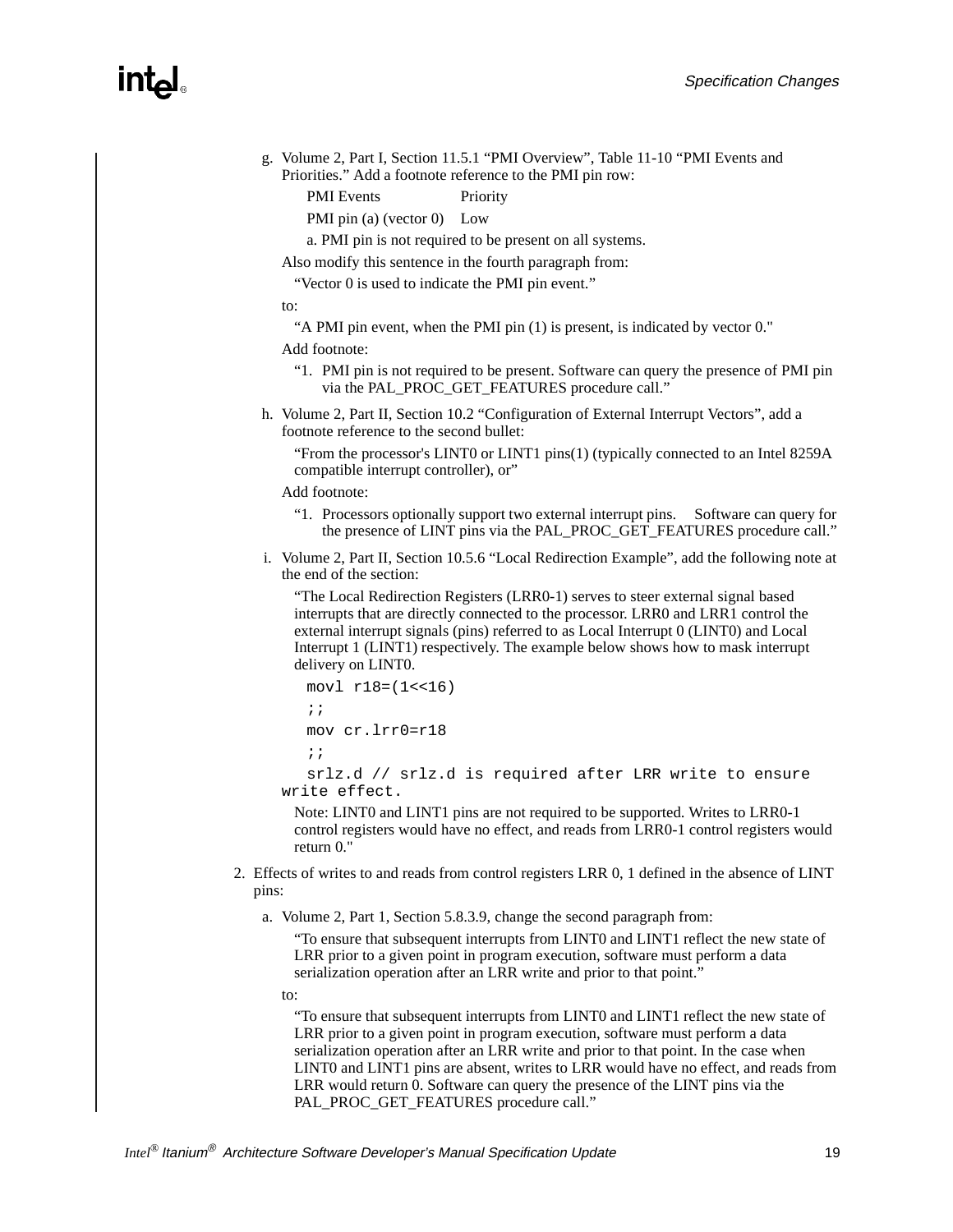- 3. Detection of INIT, PMI, and LINT pins presence via the PAL\_PROC\_GET\_FEATURES procedure.
	- a. Volume 2, Part 1, Chapter 11, Table 11-54, insert new row:

| <b>Bit</b> | <b>Class</b> | Control | <b>Description</b>                                                                                                                                                                                                                                                                                                                                       |
|------------|--------------|---------|----------------------------------------------------------------------------------------------------------------------------------------------------------------------------------------------------------------------------------------------------------------------------------------------------------------------------------------------------------|
| 37         | Opt          | No.     | INIT, PMI, and LINT pins present. Denotes the absence of INIT,<br>PMI, LINTO, and LINT1 pins on the processor. When 1, the pins are<br>absent. When 0, the pins are present. This feature may only be<br>interrogated by PAL_PROC_GET_FEATURES. It may not be<br>enabled or disabled by PAL_PROC_SET_FEATURES. The<br>corresponding argument is ignored. |

b. Update the last row to:

| <b>Bit</b> | <b>Class</b> | <b>Control</b> | <b>Description</b> |
|------------|--------------|----------------|--------------------|
| $36-0$     | N/A          | N/A            | Reserved           |

#### <span id="page-19-0"></span>**7. Architecture extensions for processor Power/Performance states**

1. New Section 11.6.1 in Volume 2, Part I

#### **11.6.1 Power/Performance States (P-states)**

This section describes the power/performance states (hence to be referred as P-states) supported by the Itanium architecture. P-states enable the caller to adjust the power/performance characteristics of the processor in response to changing workload requirements. This allows for implementation of a processor-level power management policy which is driven by system demand and response time requirements.

The P-states are defined within the context of the active/executing processor state. At the highest performing P-state (referred to as the P0 state), the processor uses its maximum performance capability and may consume maximum power. In the next P-state (P1), the processor performance capability is limited below the maximum performance, and it consumes less than the maximum power. Successive P-states continue to have reduced performance capabilities and reduced power consumption than the corresponding lower state. The Itanium architecture supports a maximum of 16 P-states, with the highest numbered P-state that is available on an implementation providing the least possible performance capability and minimal power consumption while remaining in a non-HALT state.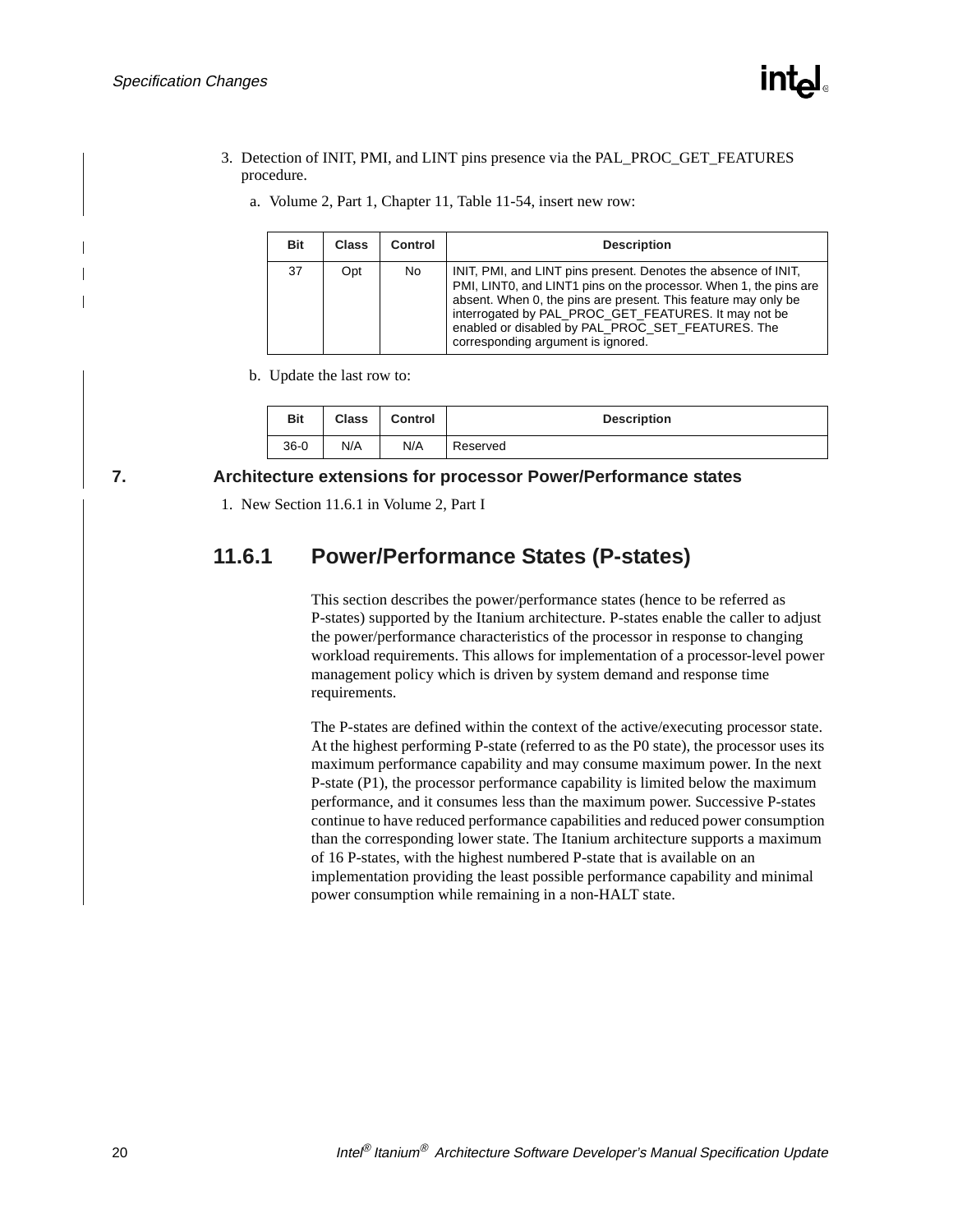



**Figure 11-19. Power and Performance Characteristics for P-states**

P-states can be utilized by software to implement a demand-based dynamic power management policy where it would continuously try to adapt the processor performance to the current workload characteristics. This allows software to achieve power savings at the system level, while allowing it to quickly respond to changing workload requirements.

The example in Figure 11-20 assumes four P-states (P0, P1, P2 and P3), and a software policy that transitions between the states depending on the current system utilization. During times of high utilization, the software migrates the processor towards lower-numbered P-states, which increases processor performance and increases the dissipated power. When system utilization is low, the software policy migrates the processor towards higher-numbered P-states, thereby reducing the processor performance and reducing dissipated power. The figure also shows the HALT state, which the software can transition to at any time from a given P-state.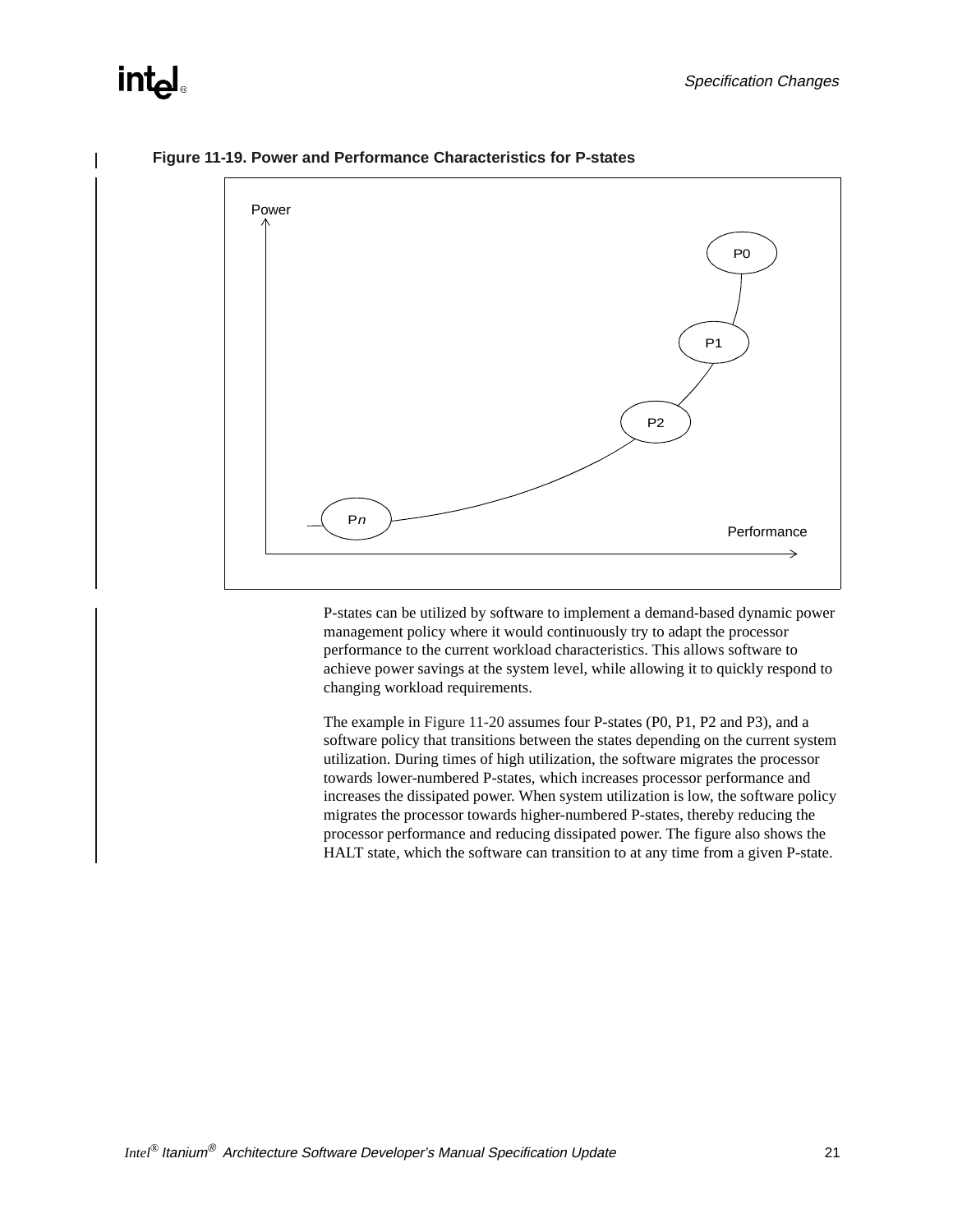intیi



**Figure 11-20. Example of a P-state Transition Policy**

The concept of P-states applies to each logical processor, and this gives software the required granularity to individually control the power/performance characteristics for each available thread of execution in the system. In the most simplistic case, the processor package has only one thread of execution, and this allows software to apply the same P-state policy at the package-level as well as at the logical processor level. However, with implementations that support multithreading and multiple cores, a single package can have multiple logical processors (threads of execution). These may have P-state dependencies among them, which may not allow for individual P-state control flexibility at the software level. For example, these logical processors may be sharing the same clock and power delivery network. In such circumstances, software would need to know which logical processors have dependencies and what the nature of the dependencies is, so that appropriate coordination techniques can be applied. To allow the architecture definition to comprehend for multi-threaded/multi-core designs, we define the concept of dependency domain and coordination mechanisms.

A **dependency domain** is comprised of logical processors that share a common set of implementation-dependant domain parameters that affect power consumption and performance for all logical processors in that domain. As an example, a processor package comprising of two cores controlled by the same clock and power distribution network are part of the same dependency domain, since changing either the operating frequency or voltage will affect power consumption and performance for both cores. Alternatively, if these two cores on the processor package had independent distribution networks for clocks and power, then a change in the parameters for one core would not have any effect on the other core, and in that case, the cores would not belong to the same dependency domain.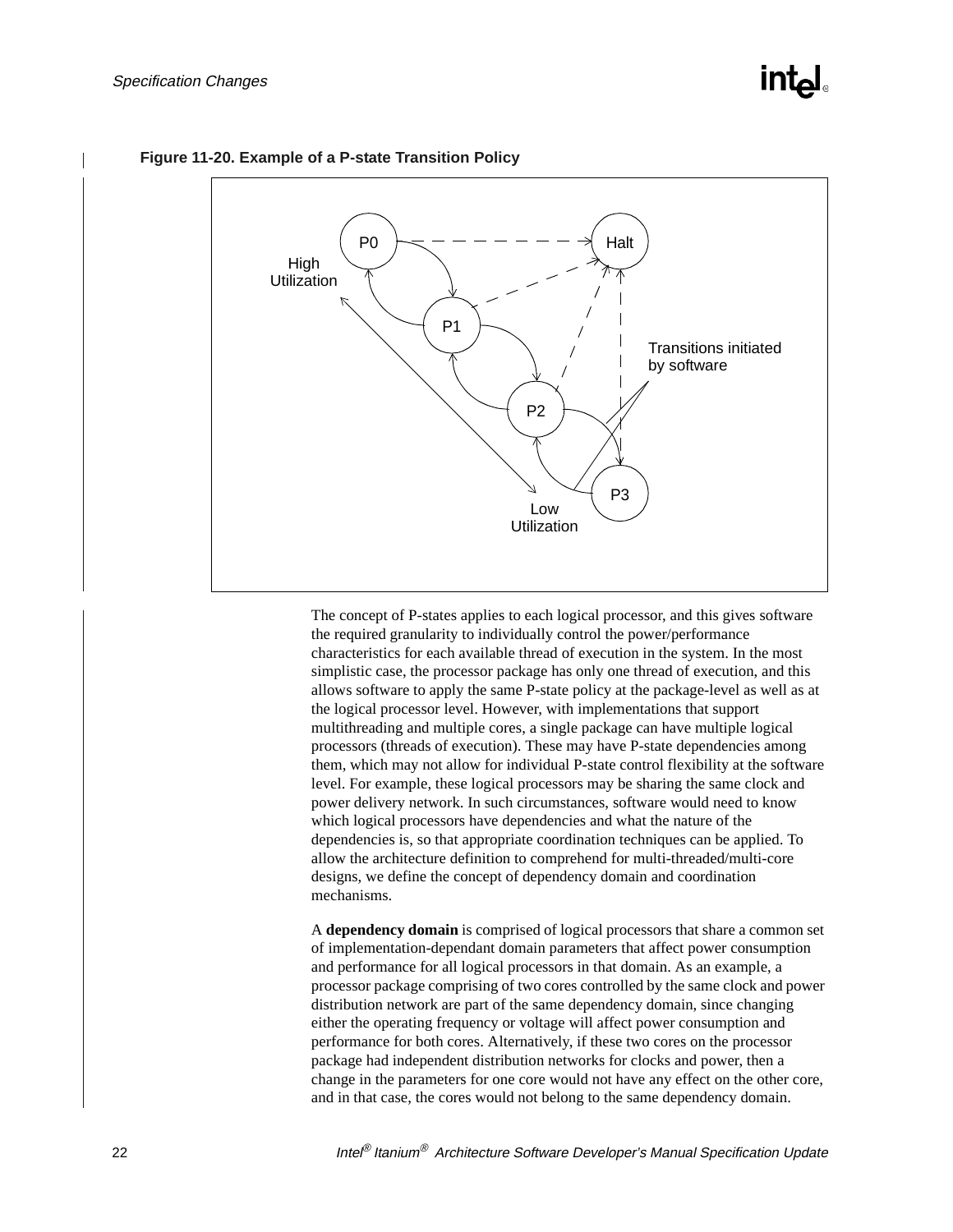Software can utilize P-states to affect changes in the domain parameters. Each P-state maps to a set of values for the domain parameters, and hence a P-state transition results in a change in the underlying power/performance characteristics for the logical processor.

The Itanium architecture supports different types of dependency domains, which enables software to have different degrees of control for P-state changes affecting logical processors in the domain.

A **software-coordinated dependency domain** relies on the software to coordinate P-state changes among the processors in that dependency domain. Software will have knowledge about logical processors belonging to that domain, and will decide when it is appropriate to request the P-state transition. The software policy has to be aware that a P-state change on any logical processor will change the P-state for all logical processors in that domain. As an example, let us assume that the software-coordinated dependency domain consisted of two cores with the same clock and power distribution networks and the intent of the software policy was to lower power/performance only when the workload utilization was low on both cores. Software could then monitor utilization on both cores, and when both cores were under-utilized (i.e., were running at a higher performance P-state than required by the current system demand), it could migrate one of the cores to a lower performance P-state. This transition would simultaneously reduce performance and power dissipation for both cores, and would result in both cores operating at the same P-state.

A **hardware-coordinated dependency domain** relies on hardware-based mechanisms to synchronize P-state changes. Software can make independent P-state change requests on individual processors, recognizing that hardware is responsible for the required coordination with other processors in the same hardware-coordinated dependency domain. Hardware-based coordination mechanisms would be implemented to allow for changes to the logical processor's power and performance local parameters (which are implementation-dependant), in addition to the existing domain parameters. Hardware would use a combination of changes to both of these parameters to satisfy the software-initiated P-state change request. This type of coordination mechanism is effective when it is desired to have individual control over all logical processors, and when the hardware has local parameters for power/performance at the logical processor level. The local parameters allow for fine-grained control (affecting only the logical processor power/performance), whereas the domain parameters allow for coarse-grained control (affecting all logical processors). As an example, let us assume that the hardware-coordinated dependency domain consisted of two cores with the same clock and power distribution networks, and that there were also some other techniques to affect power and performance which were local to each logical processor. When software initiates a P-state transition on the first core, hardware would use only the local parameters to carry out the request. When software requests the same P-state change on the second core, then hardware can undo the changes to the local parameters for the first core, and then initiate changes to the domain parameters, which would allow both cores to operate at the same P-state.

A **hardware-independent dependency domain** is a self-contained domain that typically means that every logical processor is the only logical processor in that domain, and its domain parameters are individually controllable. Since there are no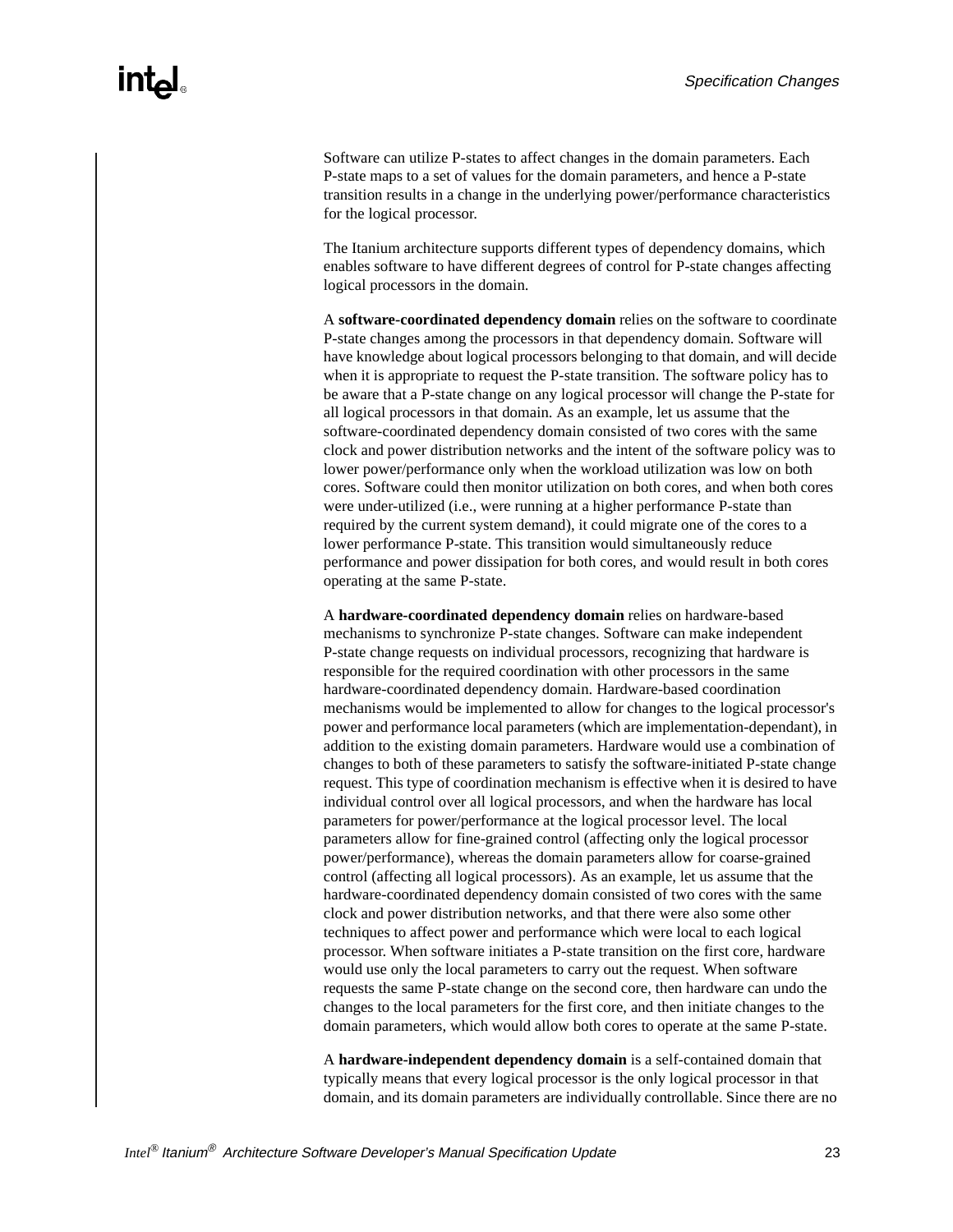dependencies with any other logical processors, there is no P-state coordination needed for such domains. Software can make P-state change requests independently on that logical processor.

The PAL procedure PAL\_PROC\_GET\_FEATURES returns whether an implementation supports P-states. If an implementation supports P-states then the PAL\_PROC\_SET\_FEATURE procedure will allow the caller to enable or disable this feature.

The Itanium architecture provides three new PAL procedures to enable P-state functionality.

PAL\_PSTATE\_INFO: This procedure returns information about the P-states implemented on a particular processor. For details on the information returned by this procedure, please refer to the procedure description on page 2:361. The Itanium architecture supports a maximum of 16 P-states.

PAL\_SET\_PSTATE: This procedure allows the caller to request the transition of the processor to a new P-state. The procedure can either return with transition success (request was accepted) or transition failure (request was not accepted) depending on hardware capabilities, implementation-specific event conditions, and the spacing between successive PAL\_SET\_PSTATE procedure calls.

If hardware has the ability to either preempt a previous in-progress P-state transition, or to queue successive P-state requests while the first request is in transition, then the implementation has a preemptive policy for P-state request handling. The architecture also allows for a non-preemptive policy for P-state request handling, whereby a new PAL\_SET\_PSTATE request is not accepted if a previous P-state transition is already in progress. The PAL\_SET\_PSTATE procedure returns different status values corresponding to the accepted and not accepted cases for P-state requests. If the transition is not accepted, no P-state transition is initiated by the PAL\_SET\_PSTATE procedure, and the caller is expected to make another PAL\_SET\_PSTATE request to transition to the desired P-state. The *transition\_latency\_2* field in the *pstate\_buffer* returned by PAL\_PSTATE\_INFO indicates the time interval the caller needs to wait to have a reasonable chance of success when initiating another PAL\_SET\_PSTATE call.

If the logical processor belongs to a software-coordinated dependency domain, the PAL\_SET\_PSTATE procedure will change the domain parameters, which will result in all logical processors in that domain to transition to the requested P-state. If the logical processor belongs to a hardware-coordinated dependency domain, the PAL\_SET\_PSTATE procedure will attempt to change the power/performance characteristics only for that logical processor, which will result in either partial or complete transition to the requested P-state. In case of partial transition (see Figure 11-21, "Computation of performance index" on page 2:310 for an example, where the logical processor transitions from state P0 to state P3 in partial increments), the logical processor may attempt to perform changes at a later time to the local parameters and/or domain parameters to transition to the originally requested P-state. If the logical processor belongs to a hardware-independent dependency domain, the PAL\_SET\_PSTATE procedure will attempt to change the domain parameters, which will transition the logical processor in that domain to the requested P-state.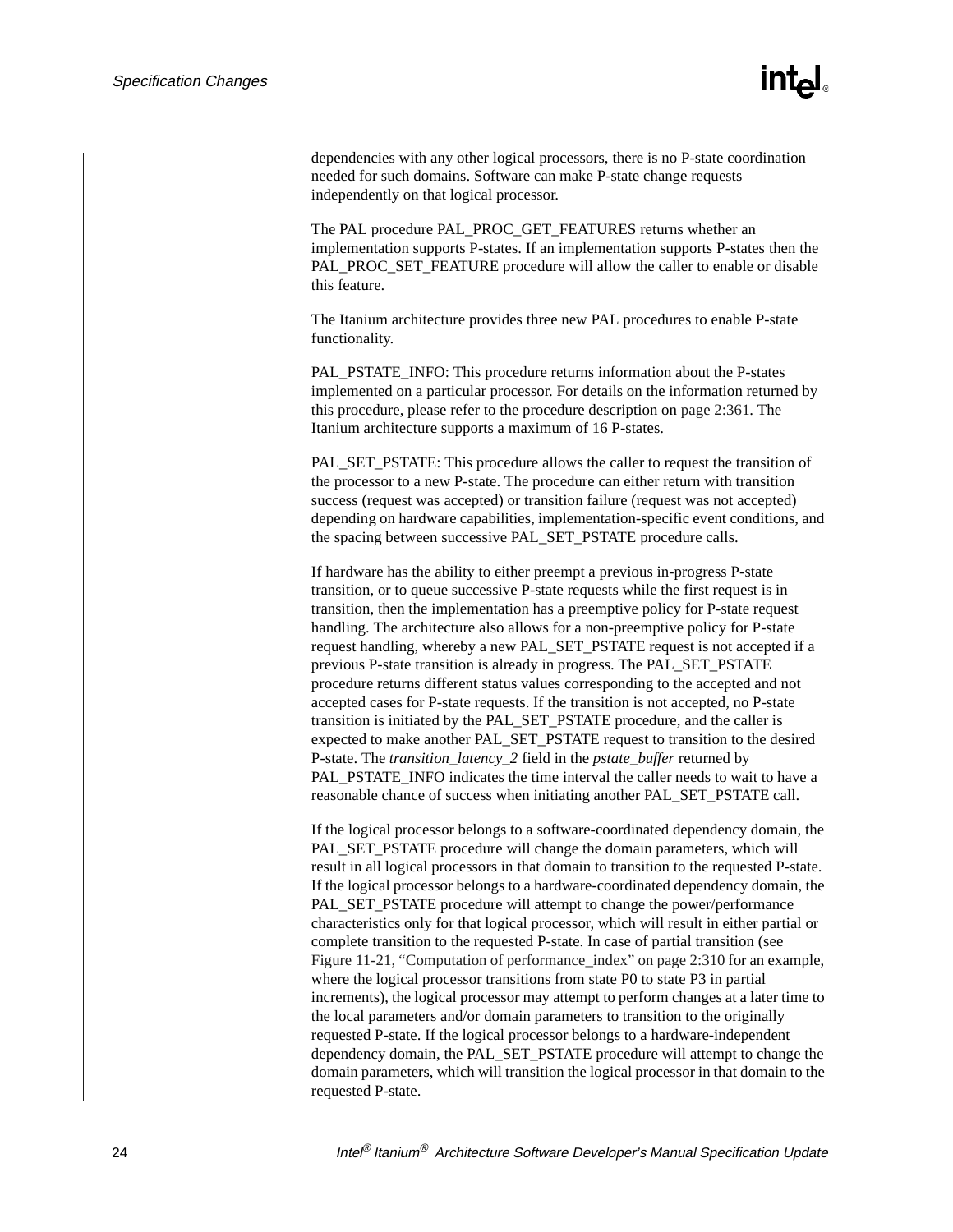PAL\_GET\_PSTATE: This procedure returns the performance index of the logical processor, relative to the highest available P-state  $- P0$  – which has an index value of 100. For example, if the value returned by the procedure is 80, it indicates that the performance of the logical processor over the last time period was 20% lower than the P0 performance capability of the logical processor. The performance index is measured over the time interval since the last PAL\_GET\_PSTATE call. Every invocation of the PAL\_GET\_PSTATE procedure resets the internal performance measurement logic, and initiates a new *performance index* count, which is reported when the next PAL\_GET\_PSTATE procedure call is made.

If the logical processor belongs to a software-coordinated dependency domain or a hardware-independent dependency domain, the performance index returned corresponds to the target P-state requested by the most recent successful PAL\_SET\_PSTATE procedure call.

If the logical processor belongs to a hardware-coordinated dependency domain, the performance index returned will be a weighted-average sum of the *perf\_index* values corresponding to the different P-states that the logical processor was operating in before the PAL\_GET\_PSTATE procedure was called. Note that this return value may not necessarily correspond to the performance index of the target P-state requested by the most recent PAL\_SET\_PSTATE procedure call. For example, let's assume that the previous PAL\_GET\_PSTATE procedure was called at time  $t_0$ , when the processor was operating in state P0. The previous PAL\_SET\_PSTATE procedure requested a transition from P0 to P3. The transition happened over a period of time, such that the logical processor went through states P1 at time  $t_1$ , P2 at time  $t_2$  and P3 at time  $t_3$ , and was in state P3 at time  $t_4$  when the current PAL\_GET\_PSTATE procedure was called. The *performance\_index* returned is calculated as:

*performance\_index* = ((time spent in P0 after the previous PAL\_GET\_PSTATE) \* (*performance\_index* for  $P(0)$  + (time spent in P1) \* (*performance\_index* for P1) + (time spent in P2) \* (*performance\_index* for P2) + (time spent in P3 up to the current PAL\_GET\_PSTATE) \* (*performance\_index* for P3)) / (time interval between previous and current PAL GET PSTATE)  $=$ 

$$
\frac{(t_1-t_0)\times pf_0 + (t_2-t_1)\times pf_1 + (t_3-t_2)\times pf_2 + (t_4-t_3)\times pf_3}{t_4-t_0}
$$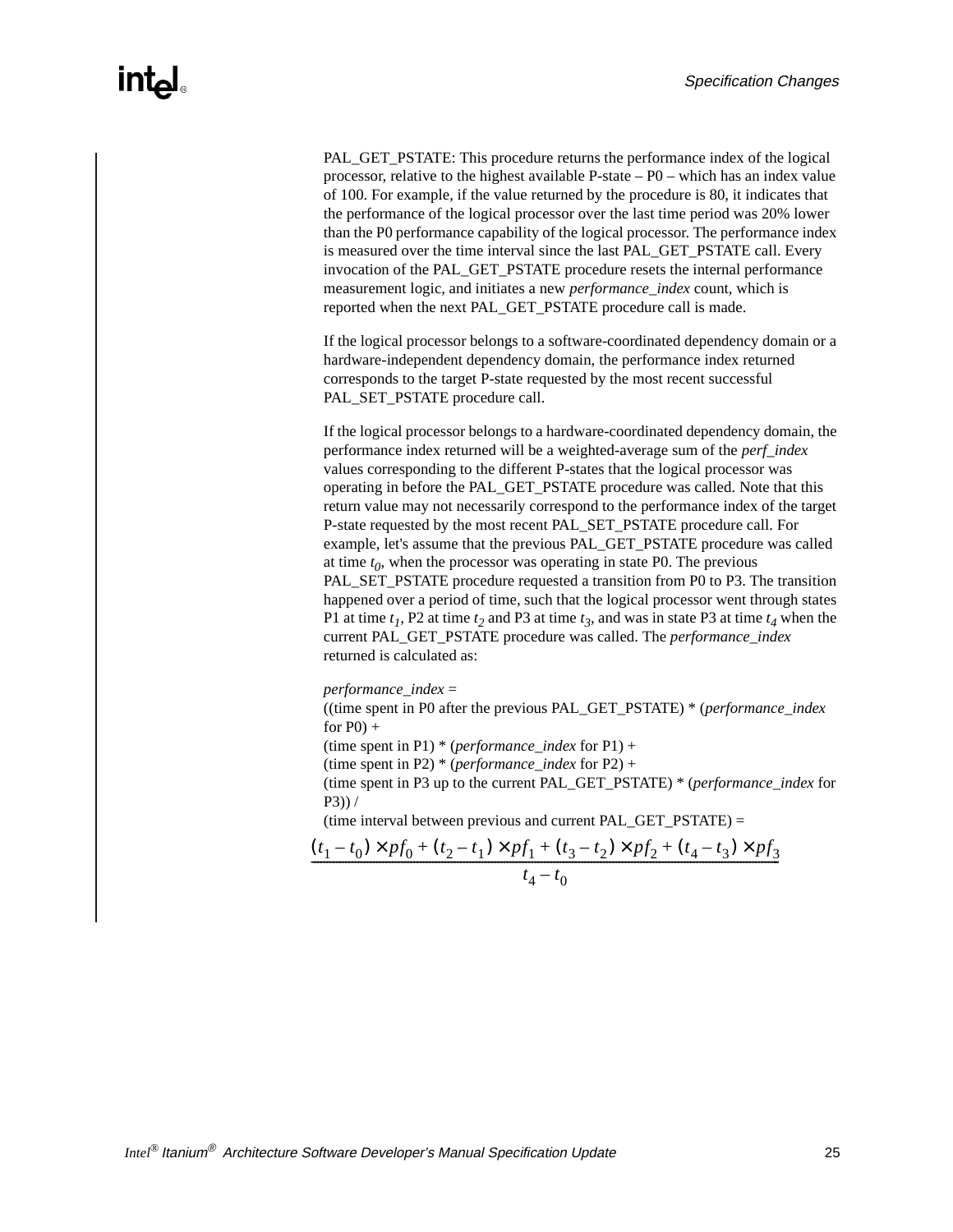

int

**Figure 11-21. Computation of performance\_index**

As seen above, for a hardware-coordinated dependency domain, the PAL\_GET\_PSTATE procedure allows the caller to get feedback on the dynamic performance of the processor over the last time period. The caller can use this information to get better system utilization over the next time period by changing the P-state in correlation with the current workload demand.

#### **11.6.1.1 Interaction of P-states with HALT State**

It is possible for a logical processor to enter and exit a HALT state between two consecutive calls to PAL\_GET\_PSTATE. Since the logical processor is not executing any instructions while in the HALT state, the performance index contribution during this period is essentially 0, and will not be accounted for in the *performance\_index* value returned when the next PAL\_GET\_PSTATE procedure call is made.

For example, let us assume that the previous PAL\_GET\_PSTATE procedure was called at time  $t_0$ , when the processor was operating in state P2. The previous PAL\_SET\_PSTATE procedure initiated a transition from P2 to P3 at time  $t<sub>1</sub>$ . The processor entered HALT state at time  $t_{h1}$ , and exited the HALT state at time  $t_{h2}$ , and was in state P3 at time  $t_2$  when the current PAL\_GET\_PSTATE procedure was called. The *performance\_index* returned is calculated as:

#### *performance\_index* =

((time in P2 after the previous PAL\_GET\_PSTATE) \* (*performance\_index* for P2) + (time in P3 before entering HALT state) \* (*performance\_index* for P3) +

(time in P3 after exiting HALT up to current PAL\_GET\_PSTATE))) \* (*performance\_index* for P3)) /

(time interval between previous and current GET, excluding time spent in HALT) =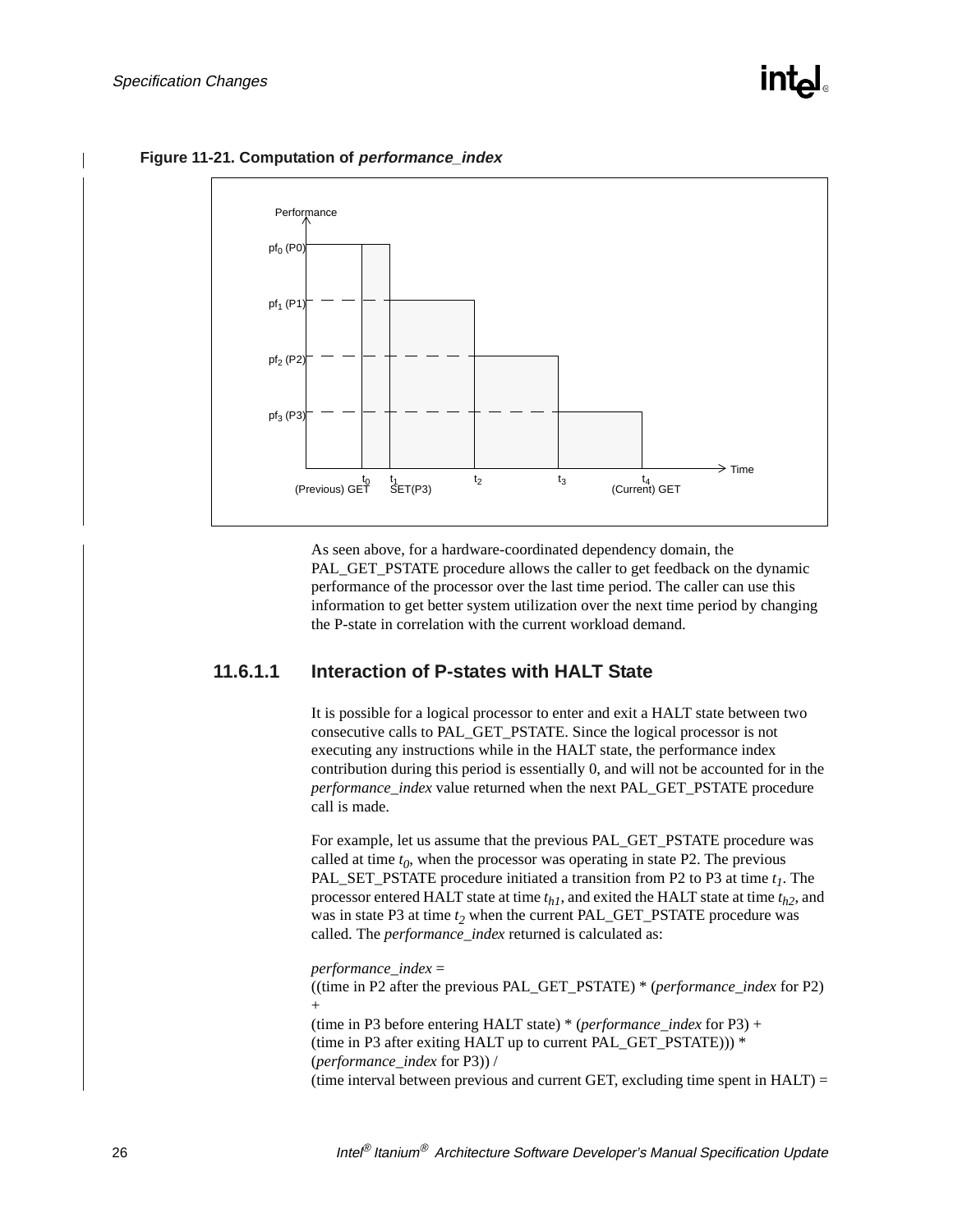### <u>intم</u>

$$
\frac{(t_1 - t_0) \times pf_2 + (t_{h1} - t_1) \times pf_3 + (t_2 - t_{h2}) \times pf_3}{(t_2 - t_0) - (t_{h2} - t_{h1})}
$$





As shown above, the value returned for *performance\_index* does not account for the performance during the time spent by the logical processor in the HALT state. This provides for better accuracy in the value reported for *performance\_index*, allowing the caller to make optimal adjustments to the system utilization even in scenarios where we have interactions between P-states and HALT state.

2. New Section 13.3.4 in Volume 2, Part II

#### **13.3.4 P-state Feedback Mechanism Flow Diagram**

The example flowchart shown below illustrates how the caller can utilize the PAL\_SET\_PSTATE and the PAL\_GET\_PSTATE procedures to manage system utilization and power consumption, for a processor implementation that belongs to either a hardware-coordinated dependency domain or a hardware-independent dependency domain. At the beginning of the loop, PAL\_GET\_PSTATE gives the performance characteristics of the processor over the last time period. It is assumed that the caller maintains an internal count for determining the busy ratio of the logical processor (busy ratio can be defined as the percentage of time the processor was busy executing instructions and not idle). The caller then seeks to adjust the P-state for the next time period to match the busy ratio from the previous time period. For example, if the busy ratio for a given period was 100%, and the *performance\_index* returned by PAL\_GET\_PSTATE was 60, then this indicates that the P-state for the next time period should be P0 (which has performance index of 100). The caller would then call the PAL\_SET\_PSTATE procedure to transition the processor to the P0 state. In essence, if the busy ratio is greater than the *performance\_index* returned by PAL\_GET\_PSTATE, the caller responds to the increased demand requirement of the workload by transitioning the processor to a higher-performance P-state. Alternatively, if the busy ratio is lower than the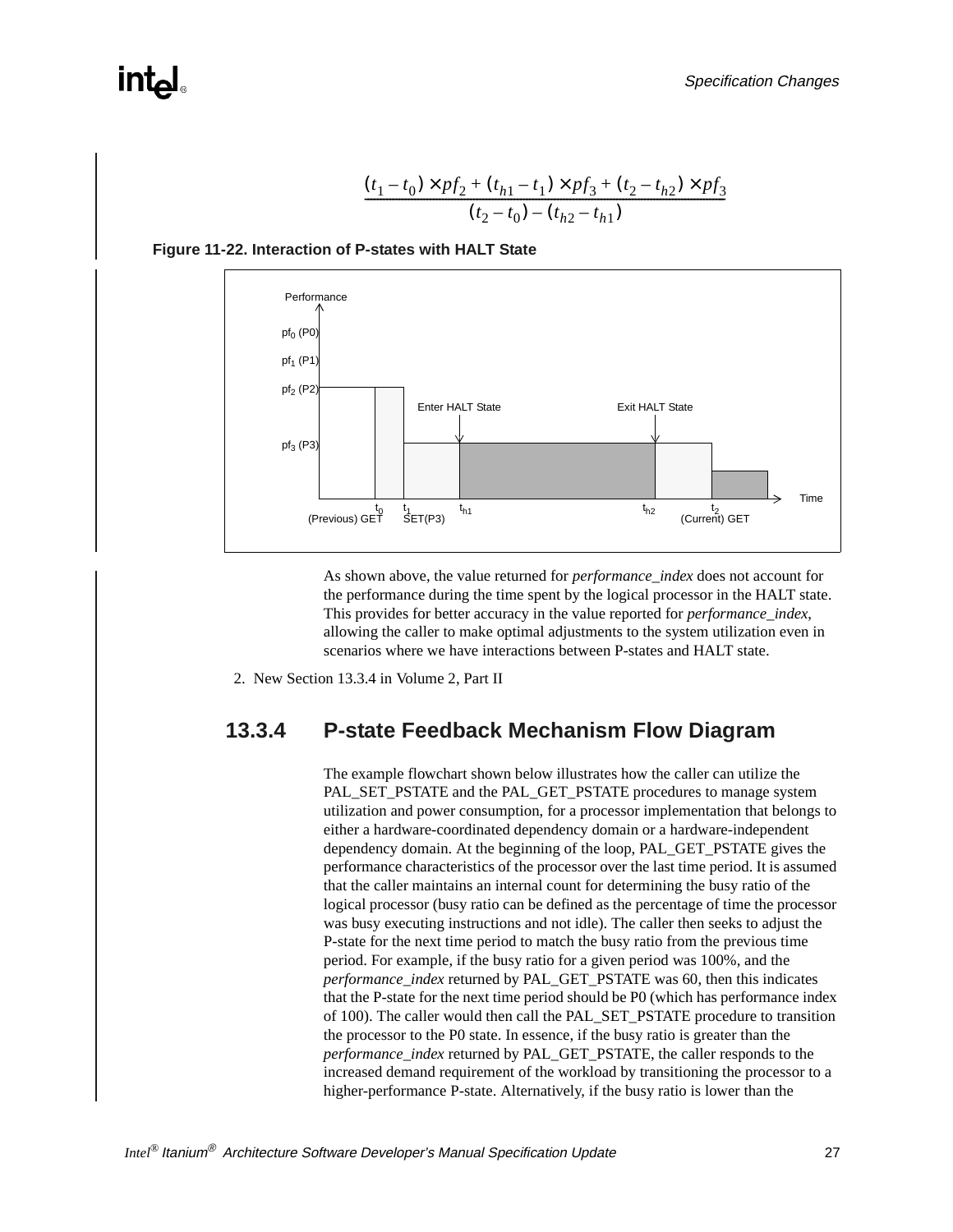

*performance\_index* returned by PAL\_GET\_PSTATE, the caller responds by transitioning the processor to a lower performance P-state, which consumes less power and operates at reduced performance.





Such an adaptive policy implemented by the caller to dynamically respond to system workload characteristics using P-states allows for efficient power utilization – the processor consumes additional power by operating at a higher performance level only when the current workload requires it to do so.

3. New PAL Power Management Procedures

#### **Table 11-16. PAL Power Information and Management Procedures**

| <b>Procedure</b> | ldx | Class | Conv.         | Mode        | <b>Description</b>                                                    |  |  |  |  |  |  |  |  |
|------------------|-----|-------|---------------|-------------|-----------------------------------------------------------------------|--|--|--|--|--|--|--|--|
| PAL GET PSTATE   | 262 | Opt.  | Stacked       | <b>Both</b> | Returns information on the performance<br>index of the processor.     |  |  |  |  |  |  |  |  |
| PAL PSTATE INFO  | 44  | Opt.  | <b>Static</b> | <b>Both</b> | Returns information about the P-states<br>supported by the processor. |  |  |  |  |  |  |  |  |
| PAL SET PSTATE   | 263 | Opt.  | Stacked       | <b>Both</b> | Request processor to enter<br>power/performance state.                |  |  |  |  |  |  |  |  |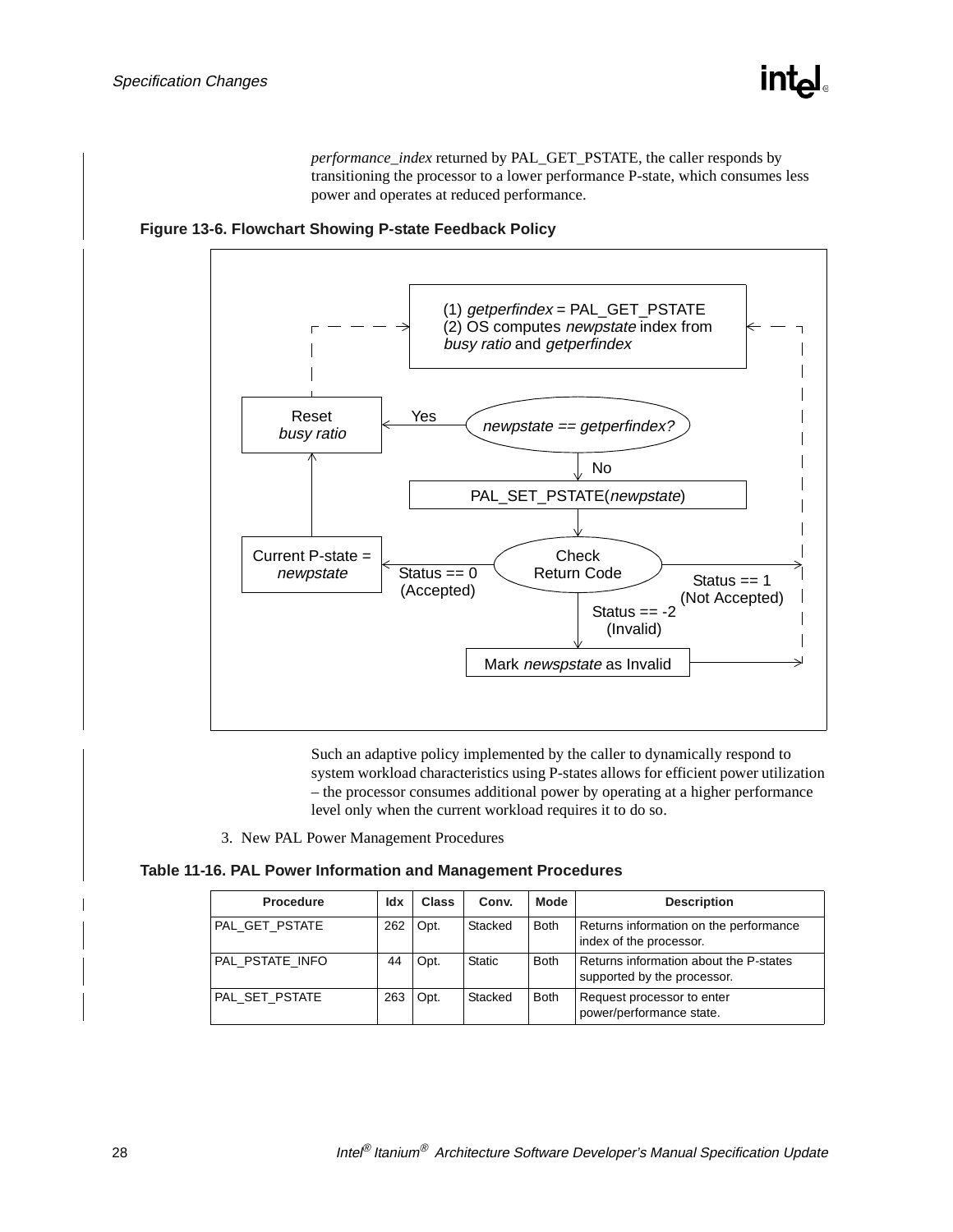#### **PAL\_GET\_PSTATE**

#### **Return Information on the Performance Index of the Processor**

| <b>Purpose:</b>      |                          | Returns the performance index of the processor.                                                                                                                                                                                                                                                                                                                                                                                                                                           |  |  |  |  |  |  |  |  |  |
|----------------------|--------------------------|-------------------------------------------------------------------------------------------------------------------------------------------------------------------------------------------------------------------------------------------------------------------------------------------------------------------------------------------------------------------------------------------------------------------------------------------------------------------------------------------|--|--|--|--|--|--|--|--|--|
| <b>Calling Conv:</b> | <b>Stacked Registers</b> |                                                                                                                                                                                                                                                                                                                                                                                                                                                                                           |  |  |  |  |  |  |  |  |  |
| Mode:                | Physical and Virtual     |                                                                                                                                                                                                                                                                                                                                                                                                                                                                                           |  |  |  |  |  |  |  |  |  |
| Arguments:           | Argument                 | Description                                                                                                                                                                                                                                                                                                                                                                                                                                                                               |  |  |  |  |  |  |  |  |  |
|                      | index                    | Index of PAL_GET_PSTATE within the list of PAL procedures.                                                                                                                                                                                                                                                                                                                                                                                                                                |  |  |  |  |  |  |  |  |  |
|                      | type                     | Type of performance_index value to be returned by this procedure.                                                                                                                                                                                                                                                                                                                                                                                                                         |  |  |  |  |  |  |  |  |  |
|                      | Reserved                 | 0                                                                                                                                                                                                                                                                                                                                                                                                                                                                                         |  |  |  |  |  |  |  |  |  |
|                      | Reserved                 | $\mathbf 0$                                                                                                                                                                                                                                                                                                                                                                                                                                                                               |  |  |  |  |  |  |  |  |  |
| <b>Returns:</b>      | <b>Return Value</b>      | Description                                                                                                                                                                                                                                                                                                                                                                                                                                                                               |  |  |  |  |  |  |  |  |  |
|                      | status                   | Return status of the PAL_GET_PSTATE procedure.                                                                                                                                                                                                                                                                                                                                                                                                                                            |  |  |  |  |  |  |  |  |  |
|                      | performance_index        | Unsigned integer denoting the processor performance for the time duration                                                                                                                                                                                                                                                                                                                                                                                                                 |  |  |  |  |  |  |  |  |  |
|                      |                          | since the last PAL_GET_PSTATE procedure call was made. The value                                                                                                                                                                                                                                                                                                                                                                                                                          |  |  |  |  |  |  |  |  |  |
|                      |                          | returned is between 0 and 100, and is relative to the performance index of                                                                                                                                                                                                                                                                                                                                                                                                                |  |  |  |  |  |  |  |  |  |
|                      |                          | the highest available P-state.                                                                                                                                                                                                                                                                                                                                                                                                                                                            |  |  |  |  |  |  |  |  |  |
|                      | Reserved                 | 0                                                                                                                                                                                                                                                                                                                                                                                                                                                                                         |  |  |  |  |  |  |  |  |  |
|                      | Reserved                 | 0                                                                                                                                                                                                                                                                                                                                                                                                                                                                                         |  |  |  |  |  |  |  |  |  |
| Status:              | <b>Status Value</b>      | Description                                                                                                                                                                                                                                                                                                                                                                                                                                                                               |  |  |  |  |  |  |  |  |  |
|                      | 1                        | Call completed without error, but accuracy of performance index has been                                                                                                                                                                                                                                                                                                                                                                                                                  |  |  |  |  |  |  |  |  |  |
|                      |                          | impacted by a thermal throttling event, or a hardware-initiated event.                                                                                                                                                                                                                                                                                                                                                                                                                    |  |  |  |  |  |  |  |  |  |
|                      | $\mathbf 0$              | Call completed without error                                                                                                                                                                                                                                                                                                                                                                                                                                                              |  |  |  |  |  |  |  |  |  |
|                      | $-1$                     | Unimplemented procedure                                                                                                                                                                                                                                                                                                                                                                                                                                                                   |  |  |  |  |  |  |  |  |  |
|                      | $-2$                     | Invalid argument                                                                                                                                                                                                                                                                                                                                                                                                                                                                          |  |  |  |  |  |  |  |  |  |
|                      | $-3$                     | Call completed with error                                                                                                                                                                                                                                                                                                                                                                                                                                                                 |  |  |  |  |  |  |  |  |  |
| <b>Description:</b>  |                          | This procedure returns the performance index of the processor over the time period<br>between the previous and the current invocations of PAL_GET_PSTATE, and is<br>relative to the highest available P-state. For processors that belong to a<br>software-coordinated dependency domain or a hardware-independent dependency<br>domain, the <i>performance_index</i> value returned will correspond to the target P-state<br>requested by the most recent PAL_SET_PSTATE procedure call. |  |  |  |  |  |  |  |  |  |
|                      |                          | For processors that belong to a hardware-coordinated dependency domain, the type<br>argument allows the caller to select the <i>performance_index</i> value that will be<br>returned. See Table 11-48 below for details.                                                                                                                                                                                                                                                                  |  |  |  |  |  |  |  |  |  |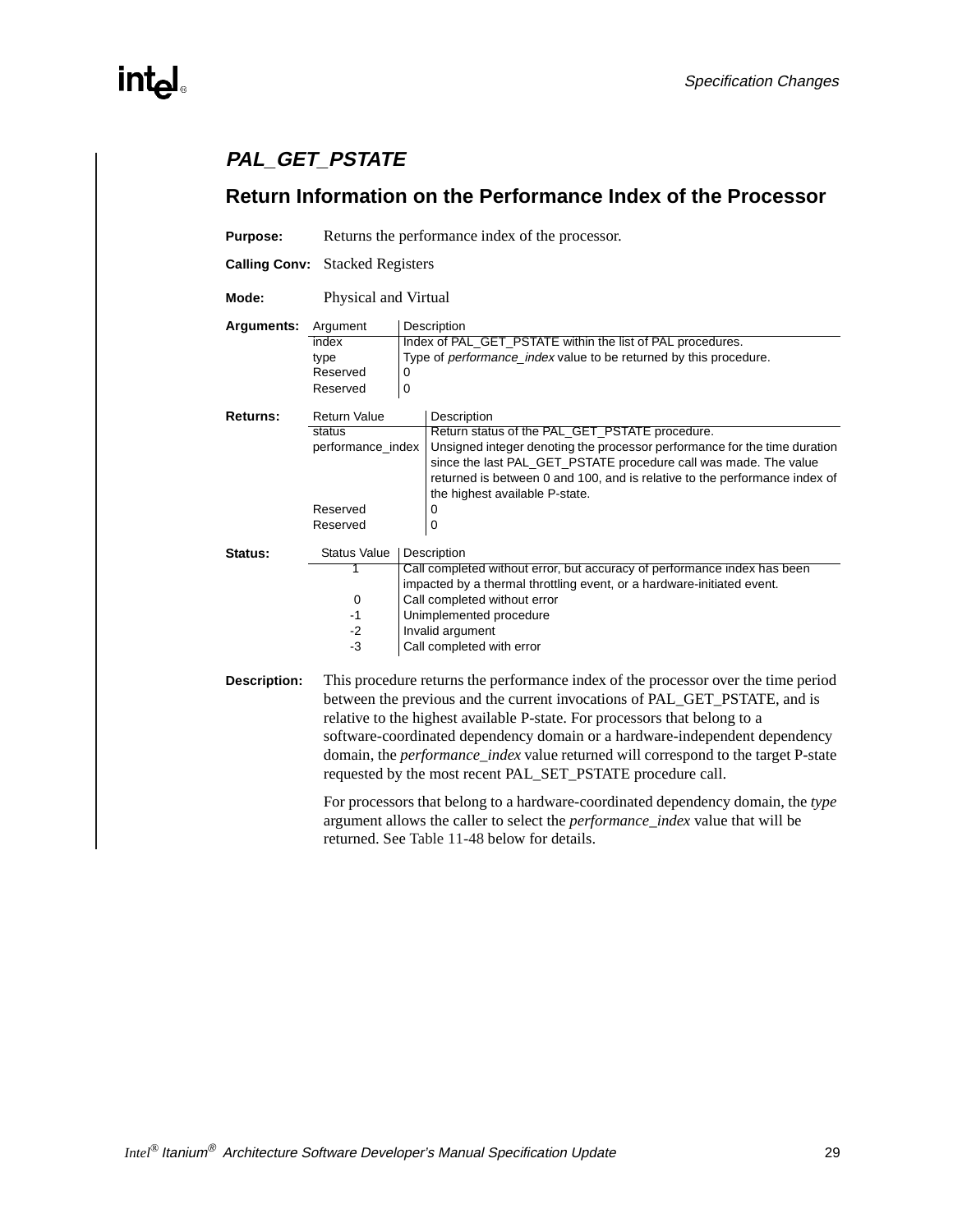$\mathbf l$ 



#### **Table 11-48. PAL\_GET\_PSTATE type Argument**

| type                        | <b>Description</b>                                                                                                                                                                                                                                                                                                                                                                                                                                                                                                                           |
|-----------------------------|----------------------------------------------------------------------------------------------------------------------------------------------------------------------------------------------------------------------------------------------------------------------------------------------------------------------------------------------------------------------------------------------------------------------------------------------------------------------------------------------------------------------------------------------|
| $\Omega$                    | The <i>performance index</i> returned will correspond to the target P-state requested by the most<br>recent PAL SET PSTATE procedure call.                                                                                                                                                                                                                                                                                                                                                                                                   |
|                             | The <i>performance_index</i> is a weighted-average value of the different P-states that the<br>processor was operating in for the time duration between the current PAL_GET_PSTATE<br>procedure call, and the previous invocation of PAL_GET_PSTATE with type=1. This allows<br>the caller to establish a new starting point for subsequent computation of the<br>weighted-average performance_index. See Section 11.6.1, "Power/Performance States<br>(P-states)" on page 19 for more details on how the weighted average value is derived. |
| $\mathfrak{p}$              | The <i>performance_index</i> is a weighted-average value of the different P-states that the<br>processor was operating in for the time duration between the current PAL_GET_PSTATE<br>procedure call, and the previous invocation of PAL_GET_PSTATE with type=1. This allows<br>the caller to sample the current value of the <i>performance_index</i> , without affecting the starting<br>point used for computing the weighted-average performance index.                                                                                  |
| All Other Values   Reserved |                                                                                                                                                                                                                                                                                                                                                                                                                                                                                                                                              |

For processors that belong to a software-coordinated dependency domain or a hardware-independent dependency domain, the PAL\_GET\_PSTATE procedure should always be called with type argument value of 0.

If there was a thermal-throttling event or any hardware-initiated event, which affected the processor power/performance for the current time period and the accuracy of the *performance\_index* value has been impacted by the event, then the procedure will return with *status*=1. The *performance\_index* returned in this case will still have a value between 0 and 100.

The procedure returns with a *performance\_index* value of 100 when invoked for the first time. For subsequent invocations, the procedure will return the *performance\_index* value corresponding to the processor performance in the time duration between the previous and current calls to PAL\_GET\_PSTATE.

If the processor had transitioned to a HALT state (see Section 11.6.1, "Power/Performance States (P-states)" on page 2:305) in between successive invocations to the PAL\_GET\_PSTATE procedure, the performance index computation returned will not take into account the performance of the processor during the time spent in HALT state (see Section 11.6.1.1, "Interaction of P-states with HALT State" on page 2:310 for details).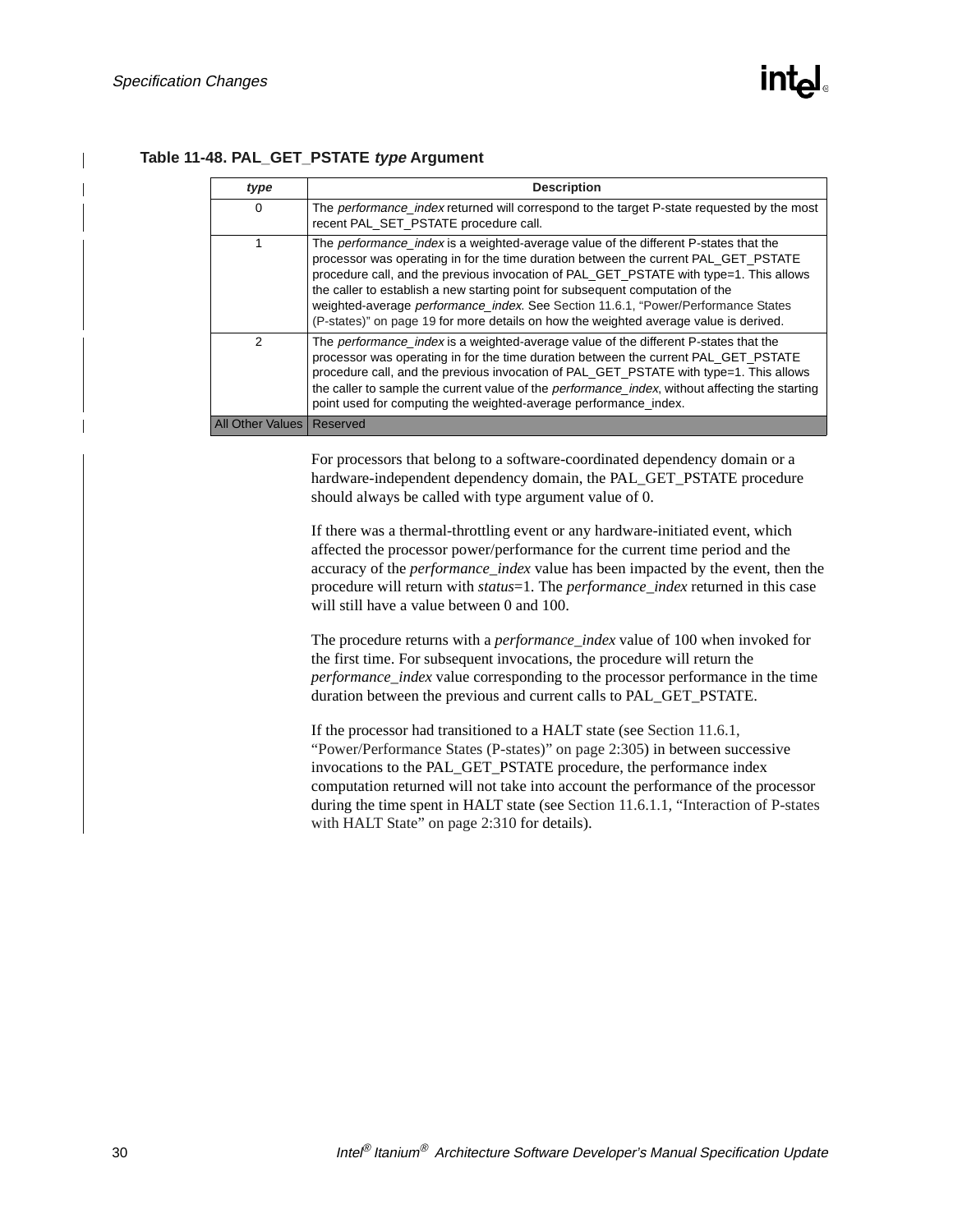#### **PAL\_PSTATE\_INFO**

#### **Get Information for Power/Performance States**

| Purpose:             |                      | Returns information about the P-states supported by the processor.                          |  |  |  |  |  |  |  |  |  |
|----------------------|----------------------|---------------------------------------------------------------------------------------------|--|--|--|--|--|--|--|--|--|
| <b>Calling Conv:</b> |                      | <b>Static Registers Only</b>                                                                |  |  |  |  |  |  |  |  |  |
| Mode:                | Physical and Virtual |                                                                                             |  |  |  |  |  |  |  |  |  |
| Arguments:           | Argument             | Description                                                                                 |  |  |  |  |  |  |  |  |  |
|                      | index                | Index of PAL PSTATE INFO within the list of PAL procedures.                                 |  |  |  |  |  |  |  |  |  |
|                      | pstate_buffer        | 64-bit pointer to a 256-byte buffer aligned on an 8-byte boundary.                          |  |  |  |  |  |  |  |  |  |
|                      | Reserved             | 0                                                                                           |  |  |  |  |  |  |  |  |  |
|                      | Reserved             | $\pmb{0}$                                                                                   |  |  |  |  |  |  |  |  |  |
| <b>Returns:</b>      | <b>Return Value</b>  | Description                                                                                 |  |  |  |  |  |  |  |  |  |
|                      | status               | Return status of the PAL PSTATE INFO procedure.                                             |  |  |  |  |  |  |  |  |  |
|                      | pstate_num           | Unsigned integer denoting the number of P-states supported. The maximum                     |  |  |  |  |  |  |  |  |  |
|                      |                      | value of this field is 16.                                                                  |  |  |  |  |  |  |  |  |  |
|                      | dd_info              | Dependency domain information                                                               |  |  |  |  |  |  |  |  |  |
|                      | Reserved             | 0                                                                                           |  |  |  |  |  |  |  |  |  |
| Status:              | Status Value         | Description                                                                                 |  |  |  |  |  |  |  |  |  |
|                      | $\overline{0}$       | Call completed without error                                                                |  |  |  |  |  |  |  |  |  |
|                      | $-1$                 | Unimplemented procedure                                                                     |  |  |  |  |  |  |  |  |  |
|                      | $-2$                 | Invalid argument, or P-states not supported on this implementation                          |  |  |  |  |  |  |  |  |  |
|                      | $-3$                 | Call completed with error                                                                   |  |  |  |  |  |  |  |  |  |
| <b>Description:</b>  |                      | Information about available P-states is returned in the data buffer referenced by           |  |  |  |  |  |  |  |  |  |
|                      |                      | <i>pstate_buffer</i> . Entries in the buffer are organized in an ascending order. For       |  |  |  |  |  |  |  |  |  |
|                      |                      | example, P0 (the highest performance P-state) state information is index 0 in the           |  |  |  |  |  |  |  |  |  |
|                      |                      |                                                                                             |  |  |  |  |  |  |  |  |  |
|                      |                      | buffer, P1 state is index 1 in the buffer, and so on. The return argument <i>pstate_num</i> |  |  |  |  |  |  |  |  |  |
|                      |                      | indicates the number of P-states supported on the given implementation. For                 |  |  |  |  |  |  |  |  |  |
|                      |                      | example, if <i>pstate_num</i> is 4, it indicates that P-states P0-P3 are available for that |  |  |  |  |  |  |  |  |  |
|                      |                      | implementation. Information in <i>pstate_buffer</i> is returned only for entries            |  |  |  |  |  |  |  |  |  |
|                      |                      | corresponding to the available P-states. Entries corresponding to unimplemented             |  |  |  |  |  |  |  |  |  |
|                      |                      | P-states must be ignored. Figure 11-49 illustrates the format of the <i>pstate_buffer</i> . |  |  |  |  |  |  |  |  |  |
|                      |                      |                                                                                             |  |  |  |  |  |  |  |  |  |

#### **Figure 11-49. Layout of pstate\_buffer Entry**

| offset | 31 30 29 28 27 26 25 24 23 22 21 20 19 18 17 16 15 14 13 12 11 10 9 8 7 6 5 4 3 2 1             |
|--------|-------------------------------------------------------------------------------------------------|
| $+0$   | typical_power_dissipation<br>perf index<br>reserved                                             |
|        | 63 62 61 60 59 58 57 56 55 54 53 52 51 50 49 48 47 46 45 44 43 42 41 40 39 38 37 36 35 34 33 32 |
| $+4$   | transition latency 1                                                                            |
|        | 31 30 29 28 27 26 25 24 23 22 21 20 19 18 17 16 15 14 13 12 11 10 9 8 7 6 5 4 3 2 1 0           |
| +8     | transition_latency_2                                                                            |
|        | 63 62 61 60 59 58 57 56 55 54 53 52 51 50 49 48 47 46 45 44 43 42 41 40 39 38 37 36 35 34 33 32 |
| $+12$  | reserved                                                                                        |
|        | 64                                                                                              |

• *typical\_power\_dissipation* is a 20-bit field denoting the typical processor package power dissipation if all logical processors on the package are placed in this P-state, measured in milliwatts.

• *perf\_index* is a 7-bit field denoting the performance index of this P-state, relative to the highest available P-state (P0). This field is enumerated on a scale of 0…100, with the value of 100 corresponding to the P0 state. For example, if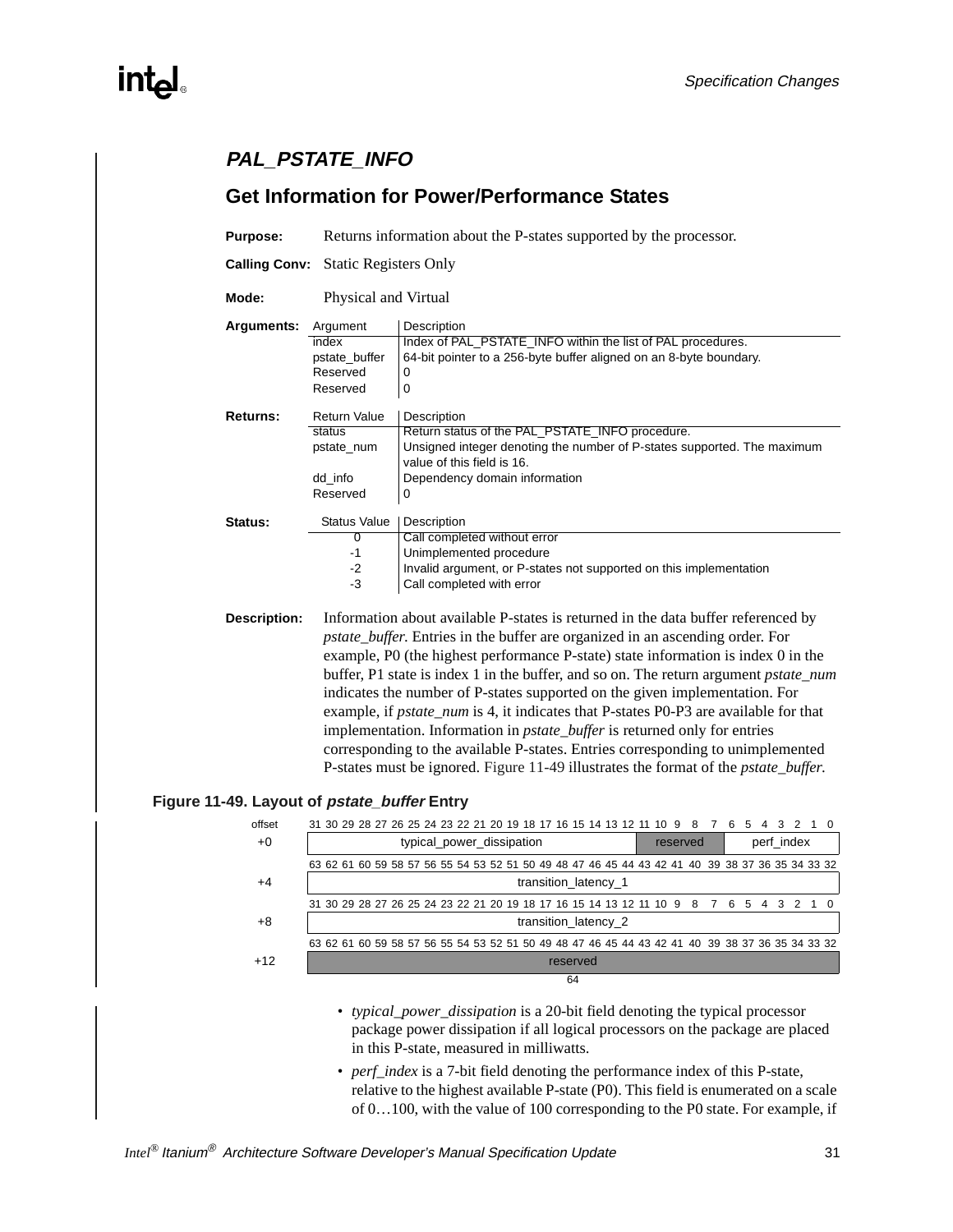

the P1-state has a value of 75, and the next P-state (P2) has a value of 50, it implies that P1 performance is 25% lower than P0 performance, and P2 performance is 50% lower than P0 performance.

- *transition latency 1* is a 32-bit field indicating the minimum number of processor cycles required to initiate a transition to this P-state from any other P-state.
- *transition latency* 2 is a 32-bit field indicating the minimum recommended number of processor cycles that the caller should wait, before initiating a new P-state transition with a reasonable chance of acceptance. This field is intended to give the caller an estimation of the frequency with which PAL\_SET\_PSTATE procedure calls should be made, without having the transition request be not accepted.

Dependency domain details for the logical processor are returned in *dd\_info*. See Figure 11-50 for *dd\_info* layout.

#### **Figure 11-50. Layout of dd\_info Parameter**

|          |  |  |  |  |  |  |  |  |  |  |      |  | 31 30 29 28 27 26 25 24 23 22 21 20 19 18 17 16 15 14 13 12 11 10 9 8 7 6 5 4 3 2 1 0           |  |  |  |  |     |  |  |  |  |  |  |  |
|----------|--|--|--|--|--|--|--|--|--|--|------|--|-------------------------------------------------------------------------------------------------|--|--|--|--|-----|--|--|--|--|--|--|--|
| reserved |  |  |  |  |  |  |  |  |  |  | ddit |  |                                                                                                 |  |  |  |  | ddt |  |  |  |  |  |  |  |
|          |  |  |  |  |  |  |  |  |  |  |      |  | 63 62 61 60 59 58 57 56 55 54 53 52 51 50 49 48 47 46 45 44 43 42 41 40 39 38 37 36 35 34 33 32 |  |  |  |  |     |  |  |  |  |  |  |  |
|          |  |  |  |  |  |  |  |  |  |  |      |  | reserved                                                                                        |  |  |  |  |     |  |  |  |  |  |  |  |

• *ddt* (Dependency Domain Type) is a 3-bit unsigned integer denoting the type of dependency domains that exist on the processor package. The possible values are shown in Table 11-65. See Section 11.6.1, "Power/Performance States (P-states)" on page 19 for details of the values in this field.

#### **Table 11-65. Values for ddt Field**

| Value   | <b>Description</b>   |  |  |  |  |  |  |  |  |
|---------|----------------------|--|--|--|--|--|--|--|--|
| 0       | Hardware independent |  |  |  |  |  |  |  |  |
|         | Hardware coordinated |  |  |  |  |  |  |  |  |
|         | Software coordinated |  |  |  |  |  |  |  |  |
| $3 - 7$ | Reserved             |  |  |  |  |  |  |  |  |

• *ddid* (Dependency Domain Identifier) is a 6-bit unsigned integer denoting this logical processor's dependency domain. The *ddid* values are unique only for a given processor package. Software can use the *ddid* field to determine which logical processors belong to the same dependency domain within the package.

For more information on performance states and power management, refer to Section 11.6.1, "Power/Performance States (P-states)" on page 19.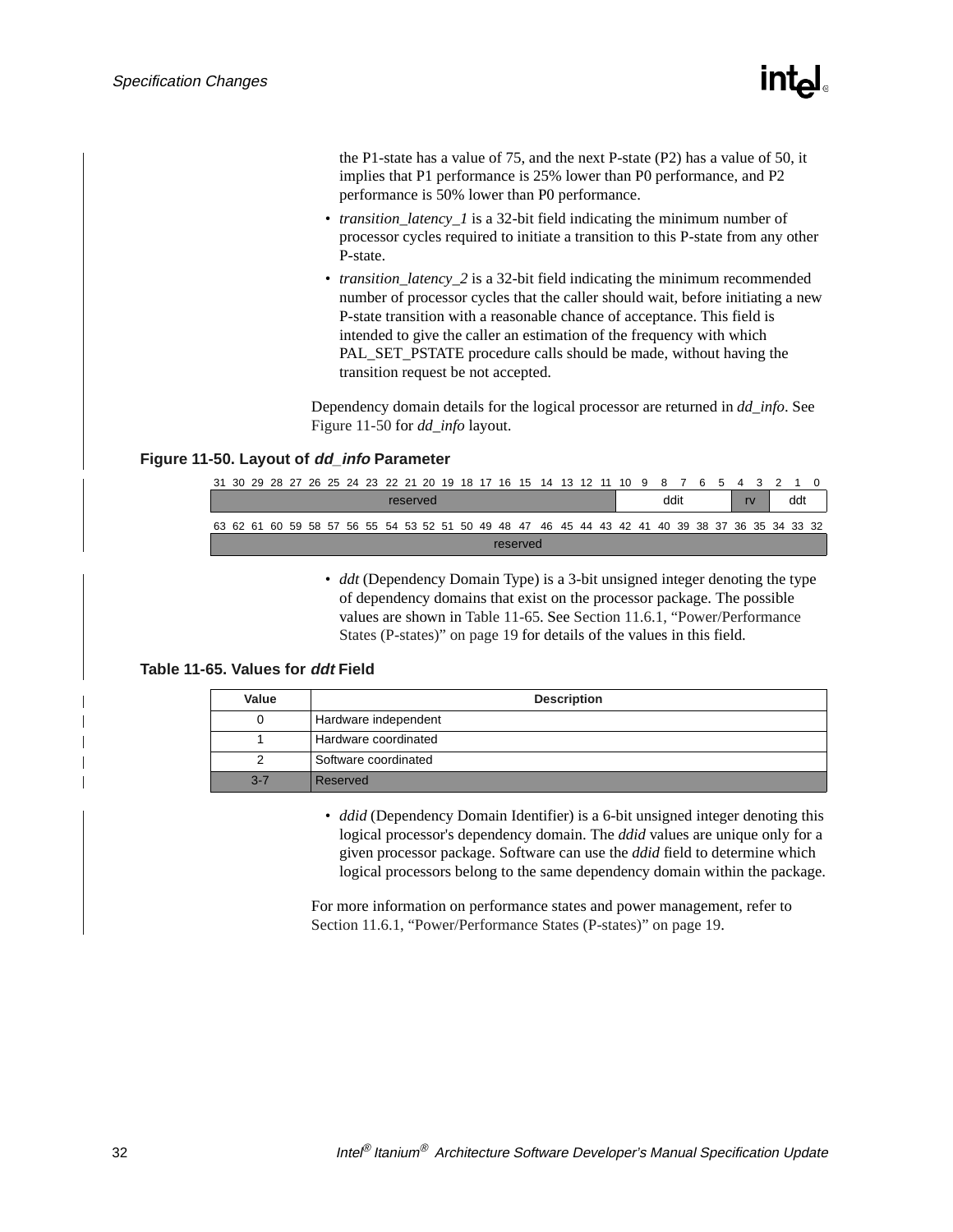#### **PAL\_SET\_PSTATE**

#### **Request Processor to Enter Power/Performance State**

| <b>Purpose:</b>      | To request a processor transition to a given P-state.    |                                                                                                                                                                                                                                                                                                                                                                                                                                                                                                                                                                                                                                                                                                                                                                                                                                                                                                                                                                                                                                                                                                                                                                                                                                                                                                                                                                                                                                                                                                                                                                                          |  |  |  |
|----------------------|----------------------------------------------------------|------------------------------------------------------------------------------------------------------------------------------------------------------------------------------------------------------------------------------------------------------------------------------------------------------------------------------------------------------------------------------------------------------------------------------------------------------------------------------------------------------------------------------------------------------------------------------------------------------------------------------------------------------------------------------------------------------------------------------------------------------------------------------------------------------------------------------------------------------------------------------------------------------------------------------------------------------------------------------------------------------------------------------------------------------------------------------------------------------------------------------------------------------------------------------------------------------------------------------------------------------------------------------------------------------------------------------------------------------------------------------------------------------------------------------------------------------------------------------------------------------------------------------------------------------------------------------------------|--|--|--|
| <b>Calling Conv:</b> | <b>Stacked Registers</b>                                 |                                                                                                                                                                                                                                                                                                                                                                                                                                                                                                                                                                                                                                                                                                                                                                                                                                                                                                                                                                                                                                                                                                                                                                                                                                                                                                                                                                                                                                                                                                                                                                                          |  |  |  |
| Mode:                | Physical and Virtual                                     |                                                                                                                                                                                                                                                                                                                                                                                                                                                                                                                                                                                                                                                                                                                                                                                                                                                                                                                                                                                                                                                                                                                                                                                                                                                                                                                                                                                                                                                                                                                                                                                          |  |  |  |
| Arguments:           | Argument<br>index<br>p_state<br>force_pstate<br>Reserved | Description<br>Index of PAL_SET_PSTATE within the list of PAL procedures.<br>Unsigned integer denoting the processor P-state being requested.<br>Unsigned integer denoting whether the P-state change should be forced for the<br>logical processor.<br>0                                                                                                                                                                                                                                                                                                                                                                                                                                                                                                                                                                                                                                                                                                                                                                                                                                                                                                                                                                                                                                                                                                                                                                                                                                                                                                                                |  |  |  |
| <b>Returns:</b>      | <b>Return Value</b>                                      | Description                                                                                                                                                                                                                                                                                                                                                                                                                                                                                                                                                                                                                                                                                                                                                                                                                                                                                                                                                                                                                                                                                                                                                                                                                                                                                                                                                                                                                                                                                                                                                                              |  |  |  |
|                      | status<br>Reserved<br>Reserved<br>Reserved               | Return status of the PAL_SET_PSTATEprocedure.<br>0<br>0<br>0                                                                                                                                                                                                                                                                                                                                                                                                                                                                                                                                                                                                                                                                                                                                                                                                                                                                                                                                                                                                                                                                                                                                                                                                                                                                                                                                                                                                                                                                                                                             |  |  |  |
| Status:              | Status Value                                             | Description                                                                                                                                                                                                                                                                                                                                                                                                                                                                                                                                                                                                                                                                                                                                                                                                                                                                                                                                                                                                                                                                                                                                                                                                                                                                                                                                                                                                                                                                                                                                                                              |  |  |  |
|                      | 1<br>0<br>-1<br>$-2$<br>-3                               | Call completed without error, but transition request was not accepted<br>Call completed without error<br>Unimplemented procedure<br>Invalid argument<br>Call completed with error                                                                                                                                                                                                                                                                                                                                                                                                                                                                                                                                                                                                                                                                                                                                                                                                                                                                                                                                                                                                                                                                                                                                                                                                                                                                                                                                                                                                        |  |  |  |
| <b>Description:</b>  | progress requirements.                                   | PAL_SET_PSTATE is used to request the transition of the processor to the P-state<br>specified by the <i>p_state</i> input parameter. The PAL_SET_PSTATE procedure does<br>not wait for the transition to complete before returning back to the caller. The<br>request may either be accepted ( $status = 0$ ) or not accepted ( $status = 1$ ), depending<br>on hardware capabilities and implementation-specific event conditions. If the<br>request is not accepted, then no transition is performed, and it is up to the caller to<br>make another PAL_SET_PSTATE procedure call to transition to the desired<br>P-state. When the request is accepted, it will attempt to initiate a transition to the<br>requested performance state. For processors that belong to a software-coordinated<br>dependency domain or a hardware-independent dependency domain, the procedure<br>will always succeed in transitioning to the requested performance state. If the<br>processor belongs to a hardware-coordinated dependency domain, the procedure<br>will make a best-case attempt at fulfilling the transition request, based on the nature<br>of the dependencies that exist between the logical processors in the domain. In such<br>circumstances, the procedure may initiate no transition, partial transition or full<br>transition to the requested P-state. Since there is the possibility that the procedure<br>may initiate no processor transition, there are implementation-specific forward<br>The force_pstate argument may be used for a hardware-coordinated dependency |  |  |  |
|                      |                                                          | domain when it is necessary to get a deterministic response for the P-state<br>transition at the expense of compromising the power/performance of other logical<br>processors in same domain. If the <i>force_pstate</i> argument is non-zero, and if the<br>request is accepted, the procedure will initiate the P-state transition on the logical<br>processor regardless of any dependencies that exist in the dependency domain at<br>the time the procedure is called. The <i>force_pstate</i> argument is ignored for<br>software-coordinated and hardware-independent dependency domain.                                                                                                                                                                                                                                                                                                                                                                                                                                                                                                                                                                                                                                                                                                                                                                                                                                                                                                                                                                                          |  |  |  |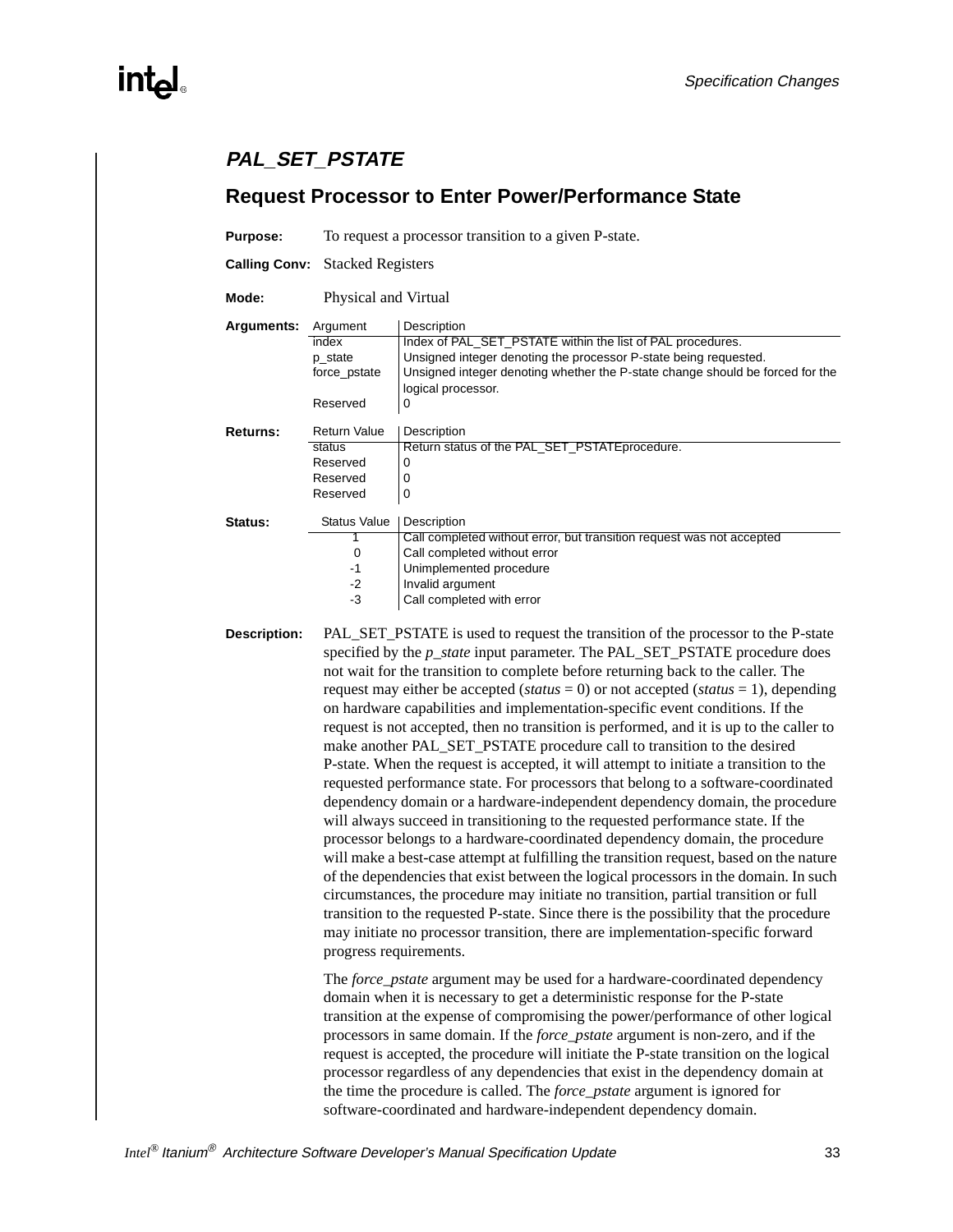4. Add a new row to Processor Features, Table 11-54 on page 2:360:

#### **Table 11-54. Processor Features**

| <b>Bit</b> | Class | <b>Control</b> | <b>Description</b>                                                                                                                                                      |
|------------|-------|----------------|-------------------------------------------------------------------------------------------------------------------------------------------------------------------------|
| 52         | Opt.  | Rea.           | Disable P-states. When 1, the PAL P-state procedures (PAL PSTATE INFO,<br>PAL_SET_PSTATE, PAL_GET_PSTATE) will return with a status of -1<br>(Unimplemented procedure). |

#### <span id="page-33-0"></span>**8. Allow Undefined Behavior for All Must-be-last Instructions**

1. Volume 1, Section 4.1.2, 4th paragraph, change from:

A cover instruction must be the last instruction in an instruction group otherwise an Illegal Operation fault is taken.

to:

A cover instruction must be the last instruction in an instruction group; otherwise, operation is undefined.

2. Volume 2, Section 6.5.4, 2nd paragraph, change from:

The cover instruction must be specified as the last instruction in a bundle group otherwise an Illegal Operation fault is taken.

to:

A cover instruction must be the last instruction in an instruction group; otherwise, operation is undefined.

- 3. Volume 3, bsw instruction page:
	- a. Description, 2nd paragraph, change from:

A bsw instruction must be the last instruction in an instruction group. Otherwise, an Illegal Operation fault is taken.

to:

A bsw instruction must be the last instruction in an instruction group; otherwise, operation is undefined.

b. Operation. Change from:

```
if (!followed_by_stop())
 illegal_operation_fault();
```
to:

```
if (!followed_by_stop())
```
undefined behavior();

- c. Interruptions. Remove "Illegal Operation fault".
- 4. Volume 3, clrrrb instruction page.
	- a. Description, 2nd paragraph, change from:

This instruction must be the last instruction in an instruction group, or an Illegal Operation fault is taken.

to:

This instruction must be the last instruction in an instruction group; otherwise, operation is undefined.

b. Operation. Change from:

```
if (!followed by stop())
 illegal_operation_fault();
```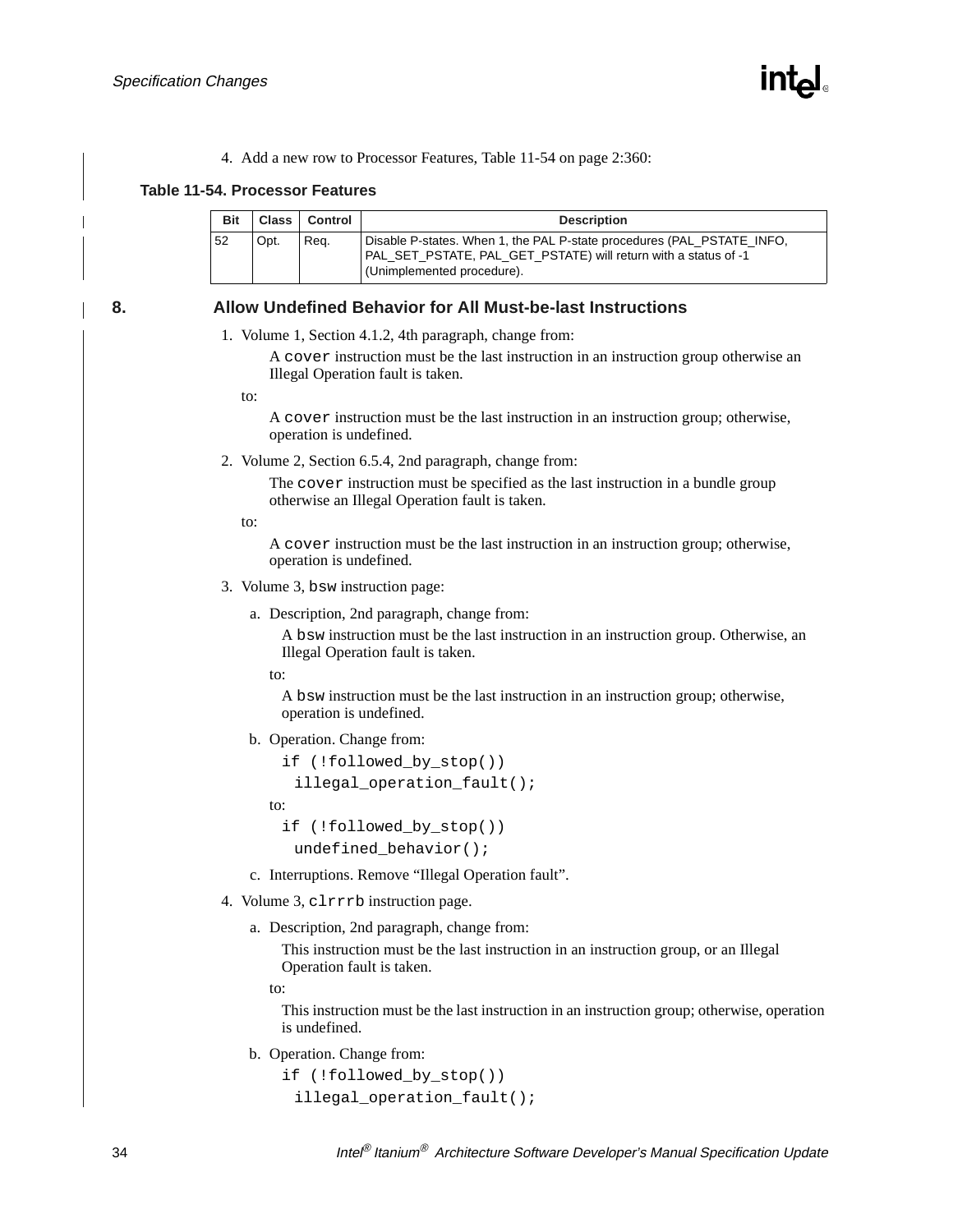```
to:
```
if (!followed\_by\_stop())

```
undefined behavior();
```
- c. Interruptions. Change "Illegal Operation fault" to "None".
- 5. Volume 3, cover instruction page.
	- a. Description, 2nd paragraph, change from:

A cover instruction must be the last instruction in an instruction group. Otherwise, an Illegal Operation fault is taken.

to:

A cover instruction must be the last instruction in an instruction group; otherwise, operation is undefined.

b. Operation. Change from:

```
if (!followed by stop())
   illegal_operation_fault();
to:
 if (!followed by stop())
```
undefined\_behavior();

- c. Interruptions. Remove "Illegal Operation fault".
- 6. Volume 3, rfi instruction page.
	- a. Description, 2nd paragraph, change from:

This instruction must be immediately followed by a stop. Otherwise, an Illegal Operation fault is taken.

to:

This instruction must be immediately followed by a stop; otherwise, operation is undefined.

b. Operation. Change from:

if (!followed by stop()) illegal\_operation\_fault(); to:

if (!followed\_by\_stop()) undefined behavior();

c. Interruptions. Remove "Illegal Operation fault".

#### <span id="page-34-0"></span>**9. Addition of PAL\_BRAND\_INFO**

```
1. Add a new row to Table 11-14, Volume 2, Part I:
      Procedure - PAL_BRAND_INFO
      Idx - 274
      Class - Opt.
      Conv. - Stacked
      Mode - Both
      Description - Provides processor branding information.
```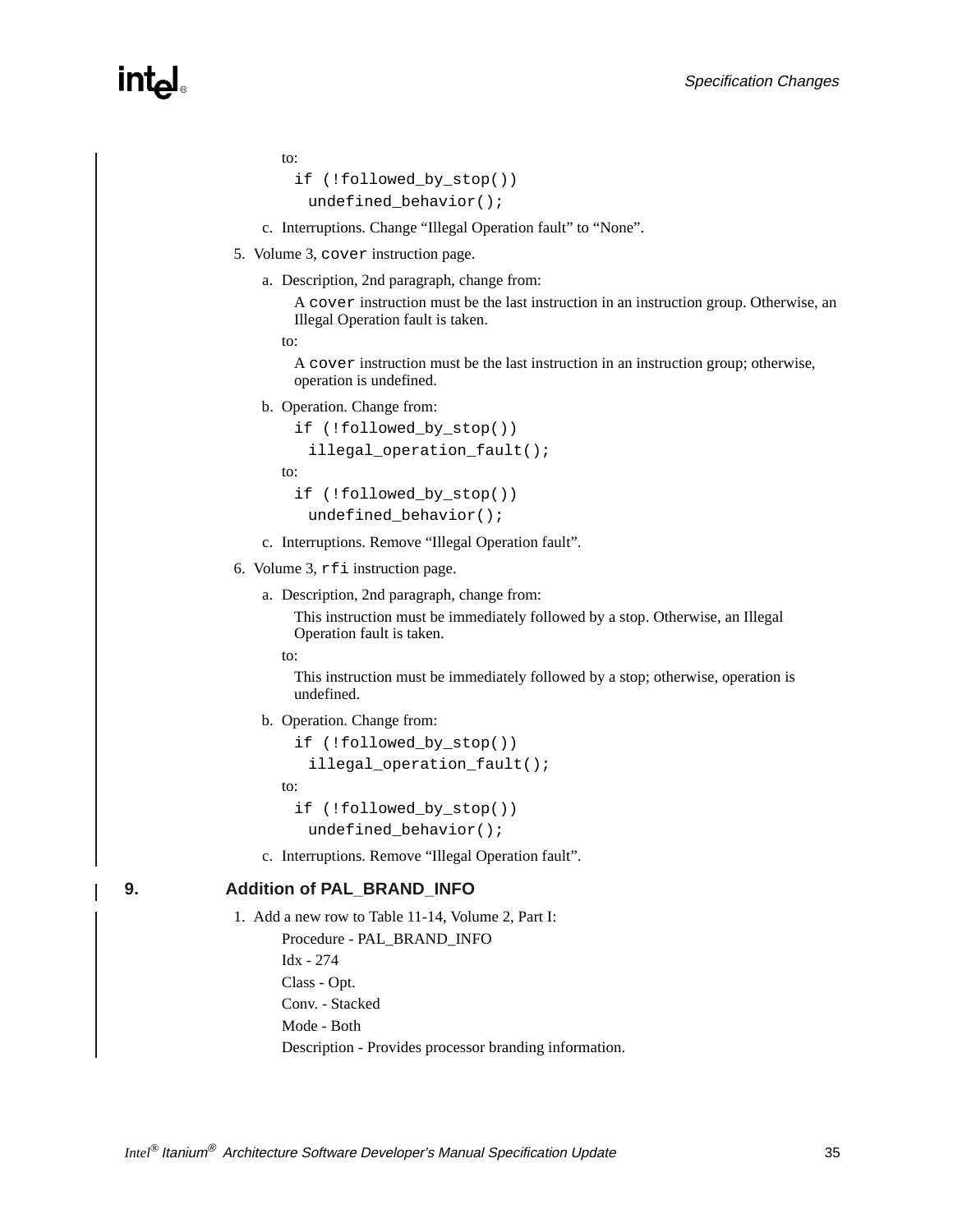2. New PAL Procedure:

#### **PAL\_BRAND\_INFO**

#### **Provides Processor Branding Information**

| Purpose: |  | Provides processor branding information. |
|----------|--|------------------------------------------|
|          |  |                                          |

**Calling Conv:** Stacked Registers

**Mode:** Physical and Virtual

| Arguments:                                         | Argument                                                                                                                                                                                                                                                                                                                                                                                                                                                                                                                              | Description                                                                                                                                |  |  |  |  |  |
|----------------------------------------------------|---------------------------------------------------------------------------------------------------------------------------------------------------------------------------------------------------------------------------------------------------------------------------------------------------------------------------------------------------------------------------------------------------------------------------------------------------------------------------------------------------------------------------------------|--------------------------------------------------------------------------------------------------------------------------------------------|--|--|--|--|--|
|                                                    | index                                                                                                                                                                                                                                                                                                                                                                                                                                                                                                                                 | Index of PAL_BRAND_INFO within the list of PAL procedures.                                                                                 |  |  |  |  |  |
|                                                    | info_request                                                                                                                                                                                                                                                                                                                                                                                                                                                                                                                          | Unsigned 64-bit integer specifying the information that is being requested.                                                                |  |  |  |  |  |
|                                                    |                                                                                                                                                                                                                                                                                                                                                                                                                                                                                                                                       | (See Table 11-25)                                                                                                                          |  |  |  |  |  |
|                                                    | address                                                                                                                                                                                                                                                                                                                                                                                                                                                                                                                               | Unsigned 64-bit integer specifying the address of the 128-byte block to which                                                              |  |  |  |  |  |
|                                                    |                                                                                                                                                                                                                                                                                                                                                                                                                                                                                                                                       | the processor brand string shall be written.                                                                                               |  |  |  |  |  |
|                                                    | Reserved                                                                                                                                                                                                                                                                                                                                                                                                                                                                                                                              | 0                                                                                                                                          |  |  |  |  |  |
| <b>Returns:</b>                                    | Return Value                                                                                                                                                                                                                                                                                                                                                                                                                                                                                                                          | Description                                                                                                                                |  |  |  |  |  |
|                                                    | status                                                                                                                                                                                                                                                                                                                                                                                                                                                                                                                                | Return status of the PAL_BRAND_INFO procedure.                                                                                             |  |  |  |  |  |
|                                                    | brand_info                                                                                                                                                                                                                                                                                                                                                                                                                                                                                                                            | Brand information returned. The format of this value is dependent on the input<br>values passed.                                           |  |  |  |  |  |
|                                                    | Reserved                                                                                                                                                                                                                                                                                                                                                                                                                                                                                                                              | 0                                                                                                                                          |  |  |  |  |  |
|                                                    | Reserved                                                                                                                                                                                                                                                                                                                                                                                                                                                                                                                              | 0                                                                                                                                          |  |  |  |  |  |
| Status:                                            | <b>Status Value</b>                                                                                                                                                                                                                                                                                                                                                                                                                                                                                                                   | Description                                                                                                                                |  |  |  |  |  |
|                                                    | 0                                                                                                                                                                                                                                                                                                                                                                                                                                                                                                                                     | Call completed without error                                                                                                               |  |  |  |  |  |
|                                                    | -1                                                                                                                                                                                                                                                                                                                                                                                                                                                                                                                                    | Unimplemented procedure                                                                                                                    |  |  |  |  |  |
|                                                    | $-2$                                                                                                                                                                                                                                                                                                                                                                                                                                                                                                                                  | Invalid argument                                                                                                                           |  |  |  |  |  |
|                                                    | $-3$                                                                                                                                                                                                                                                                                                                                                                                                                                                                                                                                  | Call completed with error                                                                                                                  |  |  |  |  |  |
|                                                    | -6                                                                                                                                                                                                                                                                                                                                                                                                                                                                                                                                    | Input argument is not implemented                                                                                                          |  |  |  |  |  |
| <b>Description:</b>                                | information.                                                                                                                                                                                                                                                                                                                                                                                                                                                                                                                          | PAL_BRAND_INFO procedure calls are used to ascertain the processor branding                                                                |  |  |  |  |  |
|                                                    | The info_request input argument for PAL_BRAND_INFO describes which<br>processor branding information is being requested. The <i>info_request</i> values are<br>split into two categories: architected and implementation-specific. The architected<br>info_request have values from 0-15. The implementation-specific info_request<br>have values 16 and above. The architected <i>info_request</i> are described in this<br>document. The implementation-specific info_request are described in<br>processor-specific documentation. |                                                                                                                                            |  |  |  |  |  |
|                                                    |                                                                                                                                                                                                                                                                                                                                                                                                                                                                                                                                       | This call returns the processor brand information as requested with the <i>info_request</i><br>argument. Table 11-25 describes the values. |  |  |  |  |  |
| Table 11-25. Processor Brand Information Requested |                                                                                                                                                                                                                                                                                                                                                                                                                                                                                                                                       |                                                                                                                                            |  |  |  |  |  |

| Value            | <b>Description</b>                                                                                                                                                                                                                                                                                                                                                                                                                                                               |
|------------------|----------------------------------------------------------------------------------------------------------------------------------------------------------------------------------------------------------------------------------------------------------------------------------------------------------------------------------------------------------------------------------------------------------------------------------------------------------------------------------|
| 0                | The ASCII brand identification string will be copied to the address specified in the<br>address input argument. The processor brand identification string is defined to be a<br>maximum of 128 characters long; 127 bytes will contain characters and the 128th byte<br>is defined to be NULL (0). A processor may return less than the 127 ASCII characters<br>as long as the string is null terminated. The string length will be placed in the<br>brand info return argument. |
| All Other Values | Reserved                                                                                                                                                                                                                                                                                                                                                                                                                                                                         |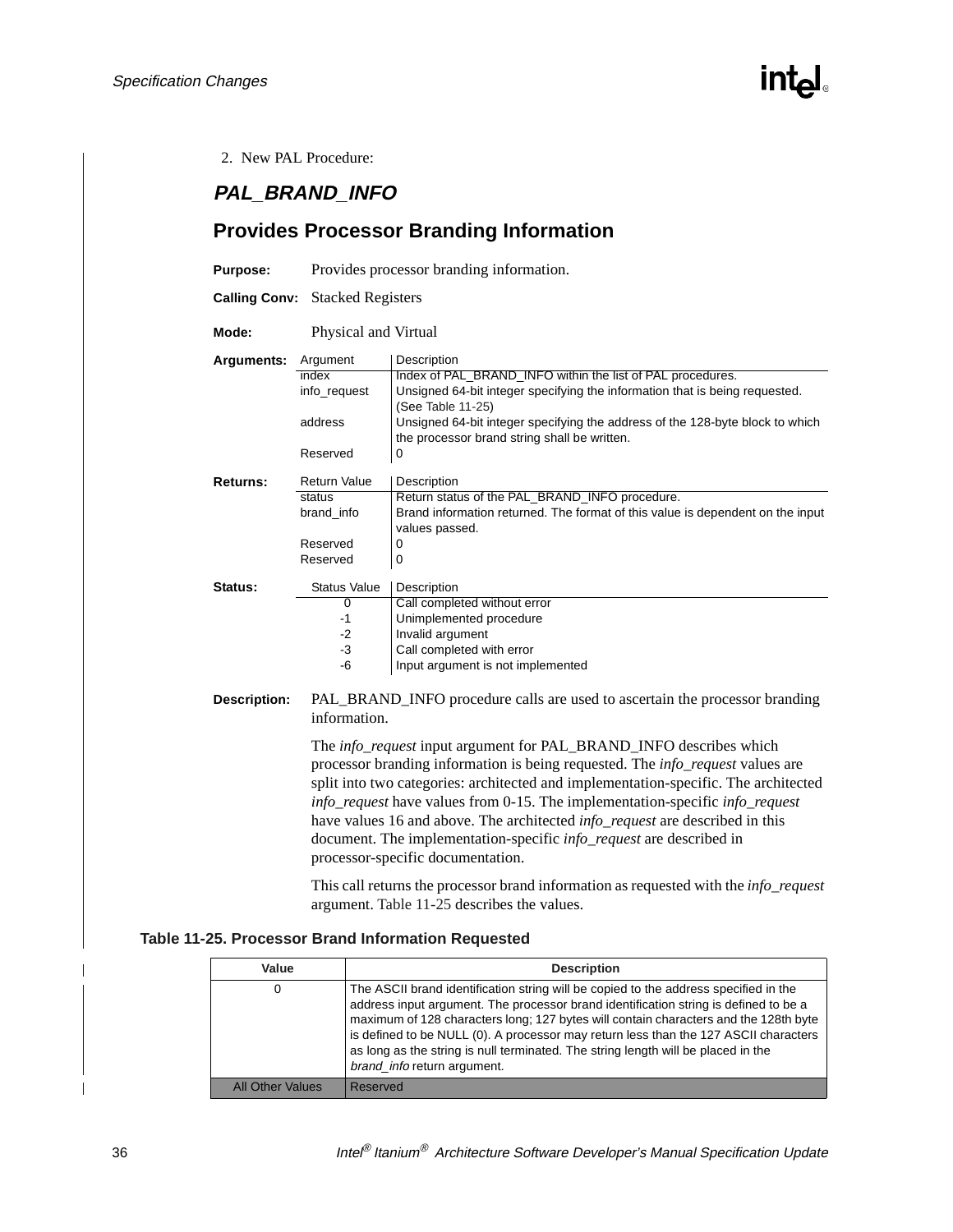# int<sub>el</sub>

This procedure will return an invalid argument if an unsupported *info\_request* argument is passed as an input or a -6 if the requested information was not available on the current processor.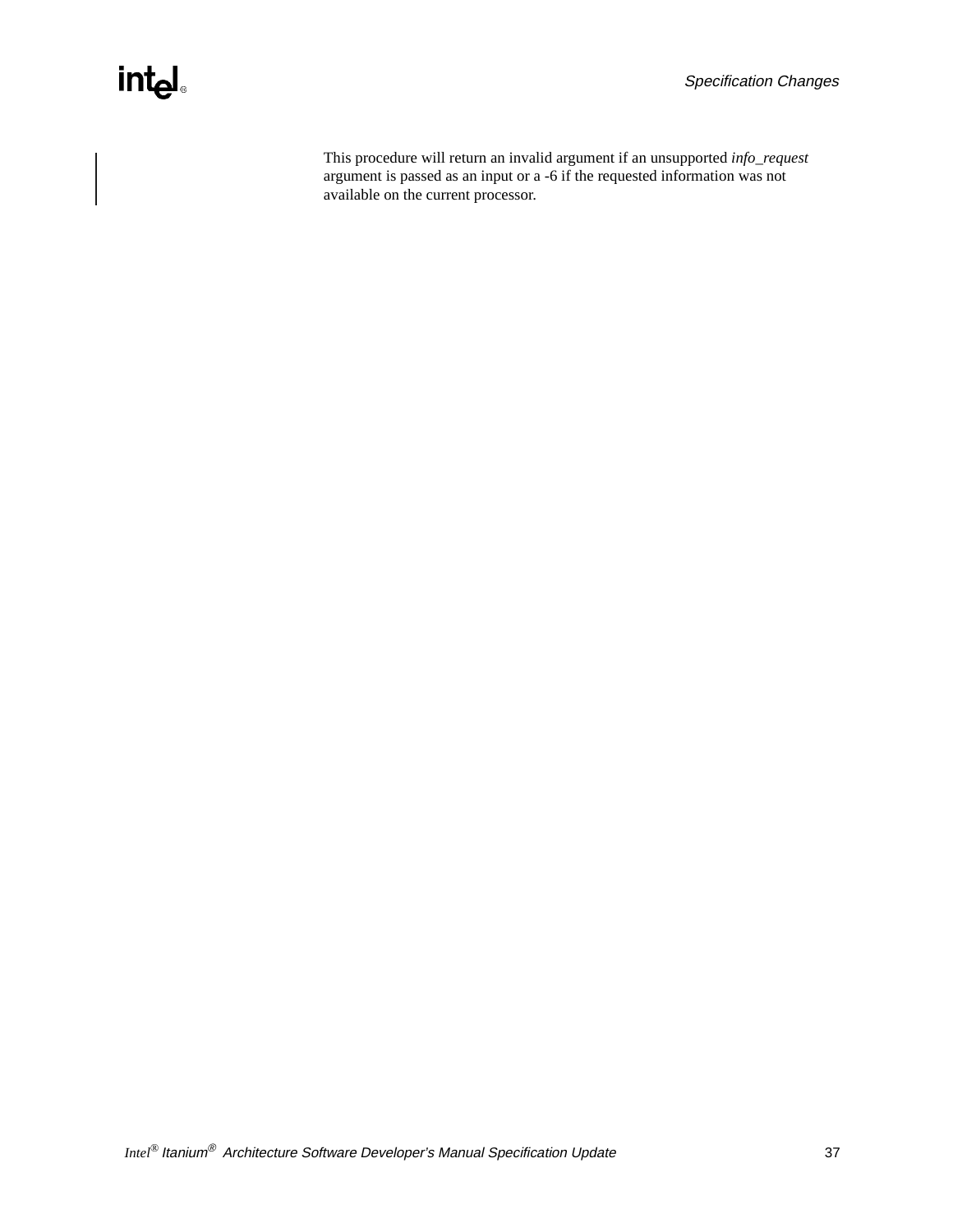## <span id="page-37-0"></span>**Specification Clarifications**

#### **1. Volume 2: PSR.dt serialization clarification**

- 1. Volume 2, Part I, Section 3.3.2, Table 3-2:
	- On page 2:20, change the Serialization Required column for PSR.dt from: "data"

to:

"inst/data"

and add a cross-reference to footnote c.

#### **2. Volume 2: Unaligned debug fault clarification**

1. Volume 2, Part I, Section 8.3, Debug vector page:

— On page 2:175, add the following paragraph to the end of the Notes section:

If unaligned accesses are being performed with debug faults enabled, this fault may be taken even though there is not a match for the address programmed in the breakpoint register. See Volume 2, Section 7.1.2, "Debug Address Breakpoint Match Conditions."

#### **3. Volume 3: Clarification on PSR requirements for br.ia/rfi instructions during PSR.is transition**

- 1. br.ia instruction page (Volume 3, p. 3:18):
	- a. Under "ia" bullet, add the following paragraph after the 3rd paragraph:

Software must set PSR properly before branching to the IA-32 instruction set; otherwise processor operation is undefined. See Volume 2, Table 3-2, "Processor Status Register Fields" on page 2:19 for details.

b. In the "Operation" section on page 3:22 under "case 'ia'," add below "tmp\_taken = 1;":

```
if (CR[IPSR].ic==0 || CR[IPSR].dt==0 || CR[IPSR].mc==1 || 
CR[IPSR].it==0)
    undefined behavior();
```
- 2. rfi instruction page (Volume 3, p. 3:204):
	- a. In the "Description" section, before the paragraph beginning "Software must issue a mf instruction...," add the following paragraph:

If IPSR.is is 1, software must set other IPSR fields properly for IA-32 instruction set execution; otherwise processor operation is undefined. See Volume 2, Table 3-2, "Processor Status Register Fields" on page 2:19 for details.

b. In the "Operation" section:

```
Add the following below, "if (CR[IPSR].is == 1) \":
if (CR[IPSR].ic==0 || CR[IPSR].dt==0 || CR[IPSR].mc==1 || 
CR[TPSR], it == 0)undefined_behavior();
```
- 3. Table 3-1, Volume 3: Pseudo-Code Functions chapter:
	- a. On page 3:253, replace the bullet list of faults in the Operation column of the tlb\_translate() row of the Pseudo-Code Functions table with this new bullet list: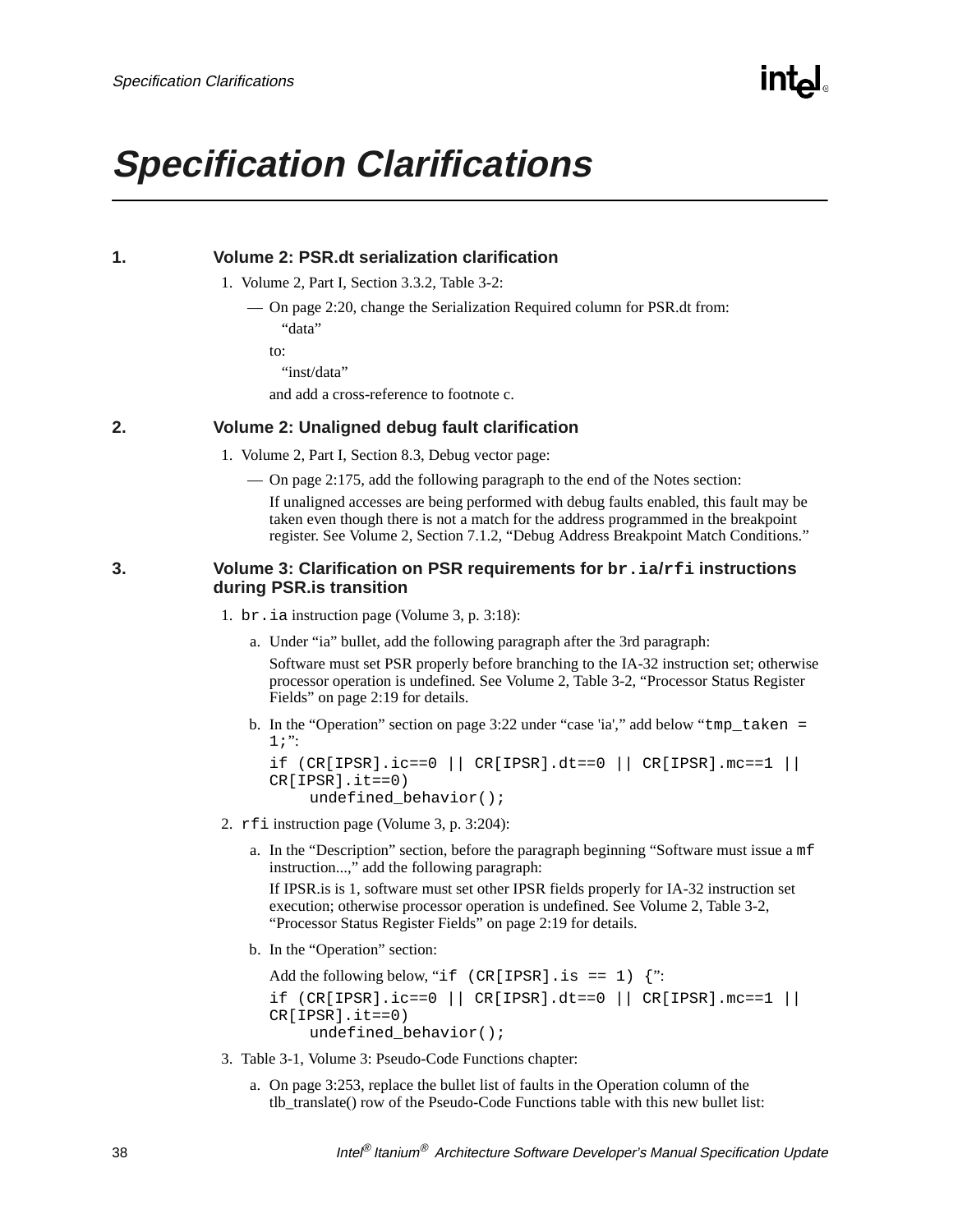### ht

- Unimplemented Data Address fault
- Data Nested TLB fault
- Alternate Data TLB fault
- VHPT Data fault
- Data TLB fault
- Data Page Not Present fault
- Data NaT Page Consumption fault
- Data Key Miss fault
- Data Key Permission fault
- Data Access Rights fault
- Data Dirty Bit fault
- Data Access Bit fault
- Data Debug fault
- Unaligned Data Reference fault
- Unsupported Data Reference fault
- b. Replace the bullet list of faults in the Operation column of the tlb\_translate\_nonaccess() row of the Pseudo-Code Functions table with this new bullet list:
	- Unimplemented Data Address fault
	- Data Nested TLB fault
	- Alternate Data TLB fault
	- VHPT Data fault
	- Data TLB fault
	- Data Page Not Present fault
	- Data NaT Page Consumption fault
	- Data Access Rights fault (fc only)

#### **4. Volume 3: Added Illegal Operation fault to fnma I-page**

1. Volume 3, fnma instruction page:

On page 3:81, add "Illegal Operation fault" to the list of interruptions in the Interruptions section.

#### **5. Clarify INTA/XTP definition**

- 1. On page 2:112, Volume 2, Part I, Section 5.8.4.3, "Interrupt Acknowledge (INTA) Cycle":
	- Add the following sentence to the end of the 2nd paragraph:

"Any memory operation to the INTA address other than a single byte load is undefined."

- 2. On page 2:112, Volume 2, Part I, Section 5.8.4.4, "External Task Priority (XTP) Cycle":
	- Add the following sentence to the end of the 1st paragraph:

"Any memory operation to the XTP address other than a single byte store is undefined."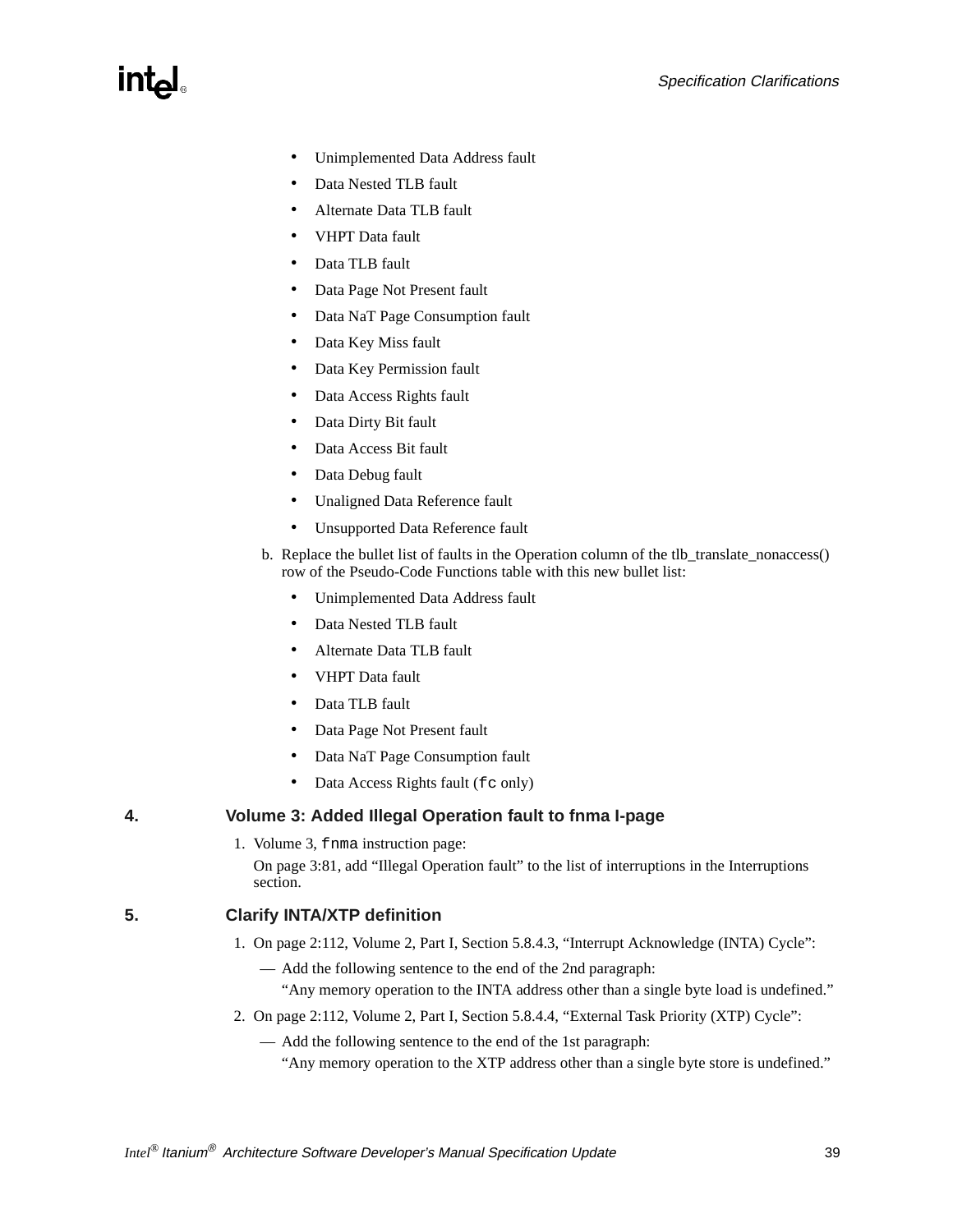#### **6. Clarify VHPT insert rules**

- 1. Volume 2, Part I, Section 4.1.8:
	- Replace the  $2<sup>nd</sup>$  paragraph and insert new table on the bottom of page 2:58 with:

The VHPT walker's inserts into the TC follow purge-before-insert rules similar to those for software inserts (see Table 4-1, "Purge Behavior of TLB Instructions," on page 2:49). VHPT walker inserts into the DTC behave similar to itc.d; VHPT walker inserts into the ITC behave similar to  $\text{etc.}$  i. If an instruction reference results in a VHPT walk that misses in the data TLB, the DTC insert for the translation for the VHPT acts similar to an itc.d.

As described in Section 4.1, "Virtual Addressing" on page 2:43, processors may optionally use VRN bits when searching for a matching translation for a memory reference (references other than inserts and purges). In processors that do use VRN bits for such searches, VHPT inserts may also use VRN bits in searching for overlapping entries. Thus, if a VHPT insertion overlaps a translation in the TC, but the VRN of the address being inserted does not match the VRN of the existing TC translation, the purge of the existing TC entry is optional. If a VHPT insertion overlaps a translation in a TR, but the VRN of the address being inserted does not match the VRN of the TR translation, the VHPT insertion is allowed, and a machine check is optional. In processors which do not use VRN bits when searching for a matching translation for a memory reference, the behavior of VHPT inserts is identical to that of software inserts (see Table 4-1, "Purge Behavior of TLB Instructions," on page 2:49).

If a VHPT insert overlaps with an existing TR entry and the VRN of the insertion matches the VRN of the existing TR entry (for example, if the translation being inserted is for a large page which overlaps with a small page translation in the TR), the VHPT insertion can be done, but a machine check must be raised. Software must not create overlapping translations in the VHPT that are larger than a currently existing TR translation.

The behavior of VHPT inserts is summarized in Table 4-9.

| <b>Table 4-9. Behavior of VHPT Inserts</b> |  |  |
|--------------------------------------------|--|--|
|--------------------------------------------|--|--|

| <b>VHPT Inserts</b>     |                                           | VRN bits used for TLB searching | VRN bits not used for TLB |  |  |  |  |  |
|-------------------------|-------------------------------------------|---------------------------------|---------------------------|--|--|--|--|--|
|                         | <b>VRN</b> match                          | No VRN match                    | searching                 |  |  |  |  |  |
| VHPT insert overlaps TC | May insert <sup>a</sup>                   | May insert                      | May insert                |  |  |  |  |  |
| entry                   | Must purge <sup>b</sup>                   | May purge <sup>c</sup>          | Must purge                |  |  |  |  |  |
| VHPT insert overlaps TR | May insert                                | May insert                      | Must not insert           |  |  |  |  |  |
| entry                   | <b>Must Machine</b><br>Check <sup>d</sup> | May Machine<br>Checke           | <b>Must Machine Check</b> |  |  |  |  |  |

a. May insert: indicates that the VHPT may perform an insert into the TC

b. Must purge: requires that all partially or fully overlapped translations are removed prior to the insert or purge operation.

c. May purge: indicates that a processor may remove partially or fully overlapped translations prior to the insert or purge operation.

However, software must not rely on the purge.

d. Must Machine Check: indicates that a processor will cause a Machine Check abort.

e. May Machine Check: indicates that a processor may cause a Machine Check abort based on the implementation.

#### **7. Adding FP-readers to support table**

1. Volume 3, Table 5-5 - "Instruction Classes", on page 3:352, add:

"mem-writers-fp"

to the row:

"fr-readers"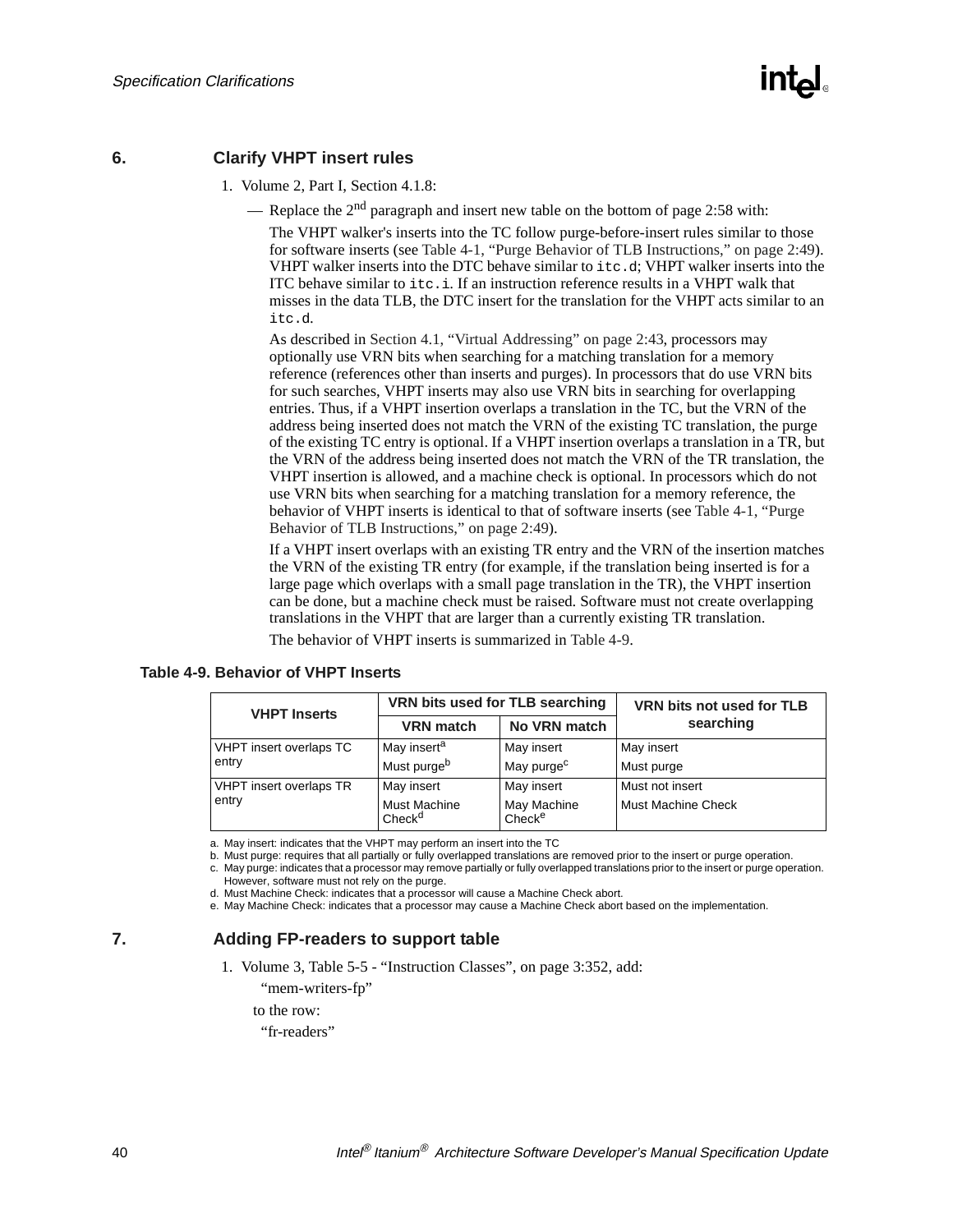#### **8. cmpxchg clarifications**

- 1. Volume 2, Section 7.1.2, page 2:134:
	- Add a new bullet list item at the bottom of the first bullet list, with this text: "The cmp8xchg16 operands are treated as 16-byte datums for both read and write breakpoint matching, even though this instruction only reads 8 bytes."
- 2. cmpxchg I-page (Volume 3, page 3:40):
	- In first paragraph of the Description section, change this sentence from:

"For cmp8xchg16, if the two are equal, then 8-bytes from GR r2 are stored at the specified address ignoring bit 3 (GR r3 &  $\sim$ 0x4), and 8 bytes from the Compare and Store Data application register (AR[CSD]) are stored at that address  $+8$  ((GR r3  $\&$  $\sim 0x4$ ) + 8)."

to:

"For cmp8xchg16, if the two are equal, then 8-bytes from GR r2 are stored at the specified address ignoring bit 3 (GR r3  $\& \sim 0x8$ ), and 8 bytes from the Compare and Store Data application register (AR[CSD]) are stored at that address  $+8$  ((GR r3  $\&$  $-(0x8) + 8$ ."

#### **9. Add Illegal Operation fault**

- 1. Volume 3, Part I, Chapter 3:
	- a. On page 3:247, add a new function to Table 3-1:

Function: instruction\_implemented (inst)

Operation: Implementation-dependent routine which returns TRUE or FALSE, depending on whether inst is implemented.

- b. Remove the row "long\_branch\_implemented" from Table 3-1.
- 2. Volume 3, ld I-page on page 3:131
	- a. Add the following paragraph to the end of the Description section:

"For the sixteen\_byte\_form, an Illegal Operation fault is raised on processor models that do not support the instruction. CPUID register 4 indicates the presence of the feature on the processor model. See "Processor Identification Registers" on page 1:29 for details."

b. Operation section, after:

```
if (size == 16) itype | = UNCACHE_OPT;
add:
 if (sixteen byte form && !instruction implemented(LD16))
      illegal operation fault();
```
- 3. Volume 3, st I-page on page 3:219
	- a. Add the following paragraph to the end of the Description section:

"For the sixteen\_byte\_form, an Illegal Operation fault is raised on processor models that do not support the instruction. CPUID register 4 indicates the presence of the feature on the processor model. See "Processor Identification Registers" on page 1:29 for details."

b. Operation section, after:

otype = (sttype == 'rel') ? RELEASE : UNORDERED; add: if (sixteen\_byte\_form && !instruction\_implemented(ST16)) illegal\_operation\_fault();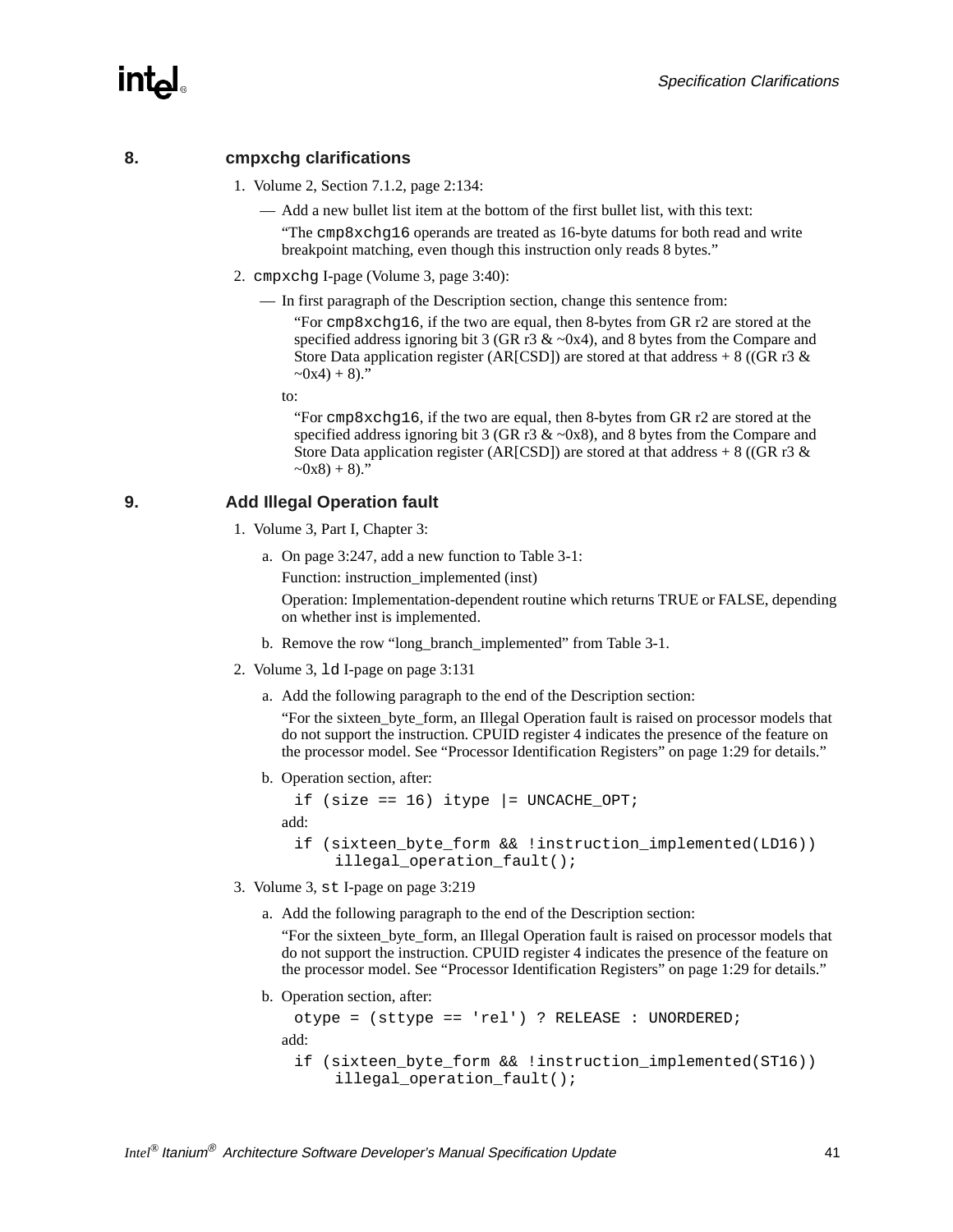

- 4. Volume 3, cmpxchg I-page on page 3:41
	- a. Add the following paragraph to the end of the Description section:

"For cmp8xchg16, an Illegal Operation fault is raised on processor models that do not support the instruction. CPUID register 4 indicates the presence of the feature on the processor model. See "Processor Identification Registers" on page 1:29 for details."

b. Operation section, after:

```
if(PR[qp]) {
add:
 if (sixteen_byte_form && 
 !instruction_implemented(CMP8XCHG16))
      illegal operation fault();
```
- 5. Volume 3, brl I-page on 3:26, Operation section:
	- Replace the following:

```
if (!long branch implemented())
    illegal operation fault();
```
with:

if (!instruction\_implemented(BRL)) illegal operation fault();

#### **10. Non-speculative reference for WBL attribute clarification**

1. Volume 2, Part I, add a new Section 4.4.6.1, at the end of Section 4.4.6:

#### **4.4.6.1 Limited Speculation and the WBL Physical Addressing Attribute**

Processors are allowed to reference limited speculation pages (WBL pages) speculatively, in order to increase performance, but this speculation is limited to prevent speculative references to 4Kbyte physical pages for which there is no actual memory (which would cause spurious machine checks).

Processors must not make hardware-generated speculative references to a given WBL 4Kbyte page until a **verified reference** has been made. Processors may optionally implement storage to hold the addresses of WBL 4Kbyte pages for which verified references have been made and may make subsequent hardware-generated speculative references to these pages. Such pages are termed **verified pages**.

A verified reference is an instruction or data reference made to the page by an in-order execution of the program; that is, a reference which would have been made had the instructions from the program been fetched and executed one at a time. A hardware-generated speculative reference does not constitute a verified reference. Hardware-generated speculative references include:

- Instruction fetches when the processor has not yet determined whether prior branches were predicted correctly.
- Instruction fetches when the processor has not yet determined whether prior instructions will raise faults or traps.
- Data references by instructions when the processor has not yet determined whether prior branches were predicted correctly.
- Data references by instructions when the processor has not yet determined whether prior instructions will raise faults or traps.
- Hardware-generated instruction prefetch references.
- Hardware-generated data prefetch references.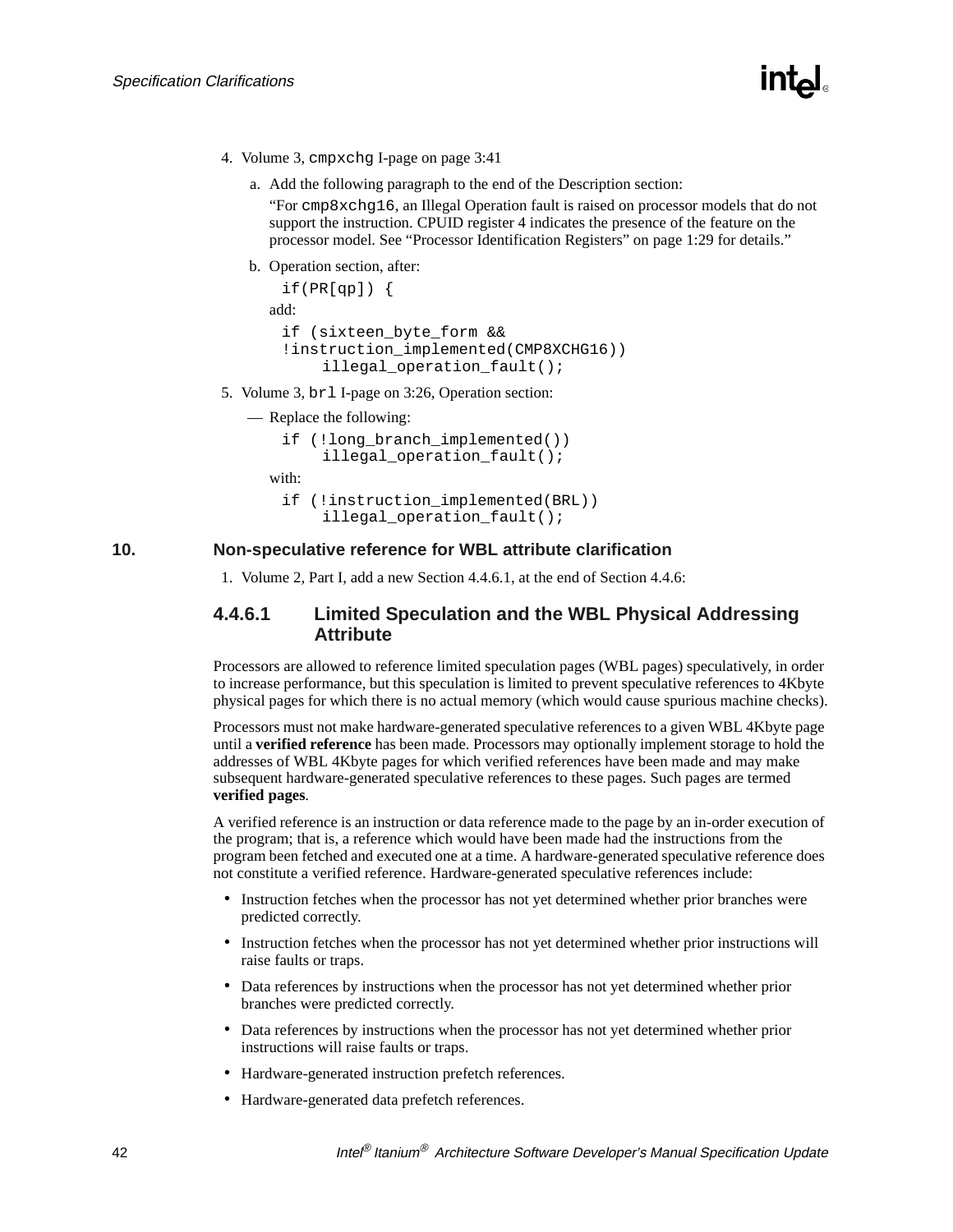• Eager RSE data references.

For an instruction fetch to constitute a verified reference, it must only be determined that an in-order execution of the program requires that the IP point to this address, independent of whether the instruction at this address will subsequently take a fault or interrupt.

For a data reference to constitute a verified reference, the instruction must meet one of the following requirements:

- It executes without any fault or interrupt
- It takes an Unaligned Data Reference fault
- It takes a Data Debug fault
- It takes an External interrupt, but if it had not taken an External interrupt, it would have met one of the above qualifications (execute without fault, take an Unaligned Data Reference fault, or take a Data Debug fault)

Data-speculative loads are treated the same as normal loads, and if an in-order execution of the program requires the execution of a data speculative load, it constitutes a verified reference. Control-speculative loads to limited-speculation pages always defer and thus never constitute verified references.

It is not necessary for a processor to determine whether a reference will complete without generating a machine check for it to be a verified reference. If software actually references a physical address which will cause a machine check, hardware may generate multiple speculative references to the same page, potentially causing multiple machine checks.

Processors may access verified pages normally, as they would WB pages, including the use of caching, pipelining, and hardware-generate speculative references to improve performance.

Calling the PAL\_PREFETCH\_VISIBILITY procedure forces the processor to clear the storage holding the addresses of verified pages.

- 2. Remove the two paragraphs from Volume 2, Part I, Section 4.4.6 that talk about limited speculation (the paragraphs beginning, "Limited speculation is used to improve performance...", and "Unless a limited-speculation page is speculatively accessible,...").
- 3. In footnote "d" in Table 4-12 on page 2:68, change this text from:

"The processor may only issue hardware-generated speculative references to a 4K-byte physical page while the page is speculatively accessible."

to:

"The processor may only issue hardware-generated speculative references to a 4K-byte physical page if it is a verified page."

4. On page 2:76, Volume 2, Part I, Section 4.4.11.2, change these two paragraphs from:

"When a non-speculative reference is made to a physical address with the WBL attribute, the 4K page containing that address becomes speculatively accessible. This allows the processor that made the non-speculative reference to subsequently make speculative references to this page. (See the description of limited speculation in Section 4.4.6, "Speculation Attributes" on page 2:70.)

If the same physical memory is then to be accessed with the U attribute, software must first make all such addresses speculatively inaccessible and flush any cached copies from the cache. Otherwise, an uncacheable reference may hit in cache, causing a Machine Check abort."

to:

"When a verified reference is made to a physical address with the WBL attribute, the 4K page containing that address becomes speculatively accessible. This allows the processor that made the verified reference to subsequently make speculative references to this page.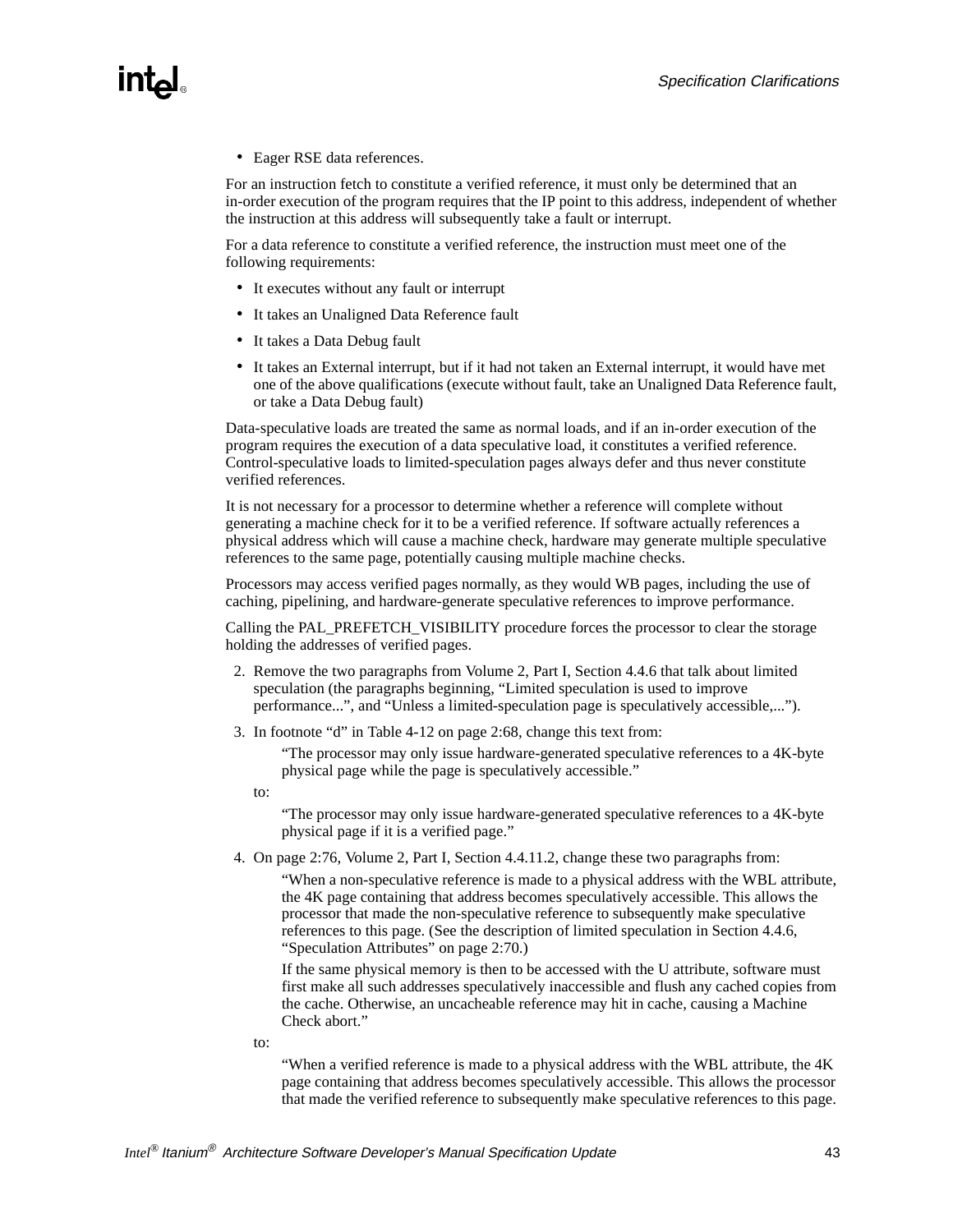(See the description of limited speculation in Section 4.4.6.1, "Limited Speculation and the WBL Physical Addressing Attribute" on page 2:70.)

If the same physical memory is then to be accessed with the UC attribute, software must first cause all such 4K pages to no longer be verified pages and flush any cached copies from the cache. Otherwise, an uncacheable reference may hit in cache, causing a Machine Check abort."

5. Volume 2, Part I, Section 4.4.11.2, bullet point 1 on page 2:76, change this paragraph from:

"Call PAL\_PREFETCH\_VISIBILITY with the input argument trans\_type equal to one to indicate that the transition is for physical memory attributes. This PAL call terminates the processor's rights to make speculative references to any limited speculation pages (i.e., it makes all WBL pages speculatively inaccessible - see the discussion on limited speculation in Section 4.4.6.)"

to:

"Call PAL\_PREFETCH\_VISIBILITY with the input argument trans\_type equal to one to indicate that the transition is for physical memory attributes. This PAL call terminates the processor's rights to make speculative references to any limited speculation pages (i.e., it causes all WBL pages to no longer be verified pages - see the discussion on limited speculation in Section 4.4.6.1.)"

- 6. Volume 2, Part I, Section 4.4.11.2 on page 2:77, the very last paragraph of this section is not part of bullet point 5, but rather a summation of the bulleted sequence.
- 7. In Volume 2, Part I, Section 11.9.3 PAL Procedure Specification, PAL\_PREFETCH\_VISIBILITY (Page 2:358) Description, paragraph 4, last sentence should be changed from:

"For the processor to make any speculative reference to a limited speculation page after this call, there must be a non-speculative reference made to that page after this call."

to:

"For the processor to make any speculative reference to a limited speculation page after this call, there must be a verified reference made to that page after this call. See the discussion on limited speculation in Section 4.4.6.1."

#### **11. Dirty-bit fault ISR.code clarification**

- 1. Volume 2, Part I, Section 8.3, Dirty-bit vector on page 2:160:
	- a. Update diagram for ISR field to indicate that bits[3:0] represent ISR.code as shown below:

| 31 30 29 28 27 26 25 24 23 22 21 20 19 18 17 16 15 14 13 12 11 10 9 8 7 6 5 4 3 2 1 0           |  |  |  |  |  |  |  |  |  |  |    |             |  |                                      |  |  |  |  |  |  |  |  |  |  |
|-------------------------------------------------------------------------------------------------|--|--|--|--|--|--|--|--|--|--|----|-------------|--|--------------------------------------|--|--|--|--|--|--|--|--|--|--|
|                                                                                                 |  |  |  |  |  |  |  |  |  |  |    | $code{3:0}$ |  |                                      |  |  |  |  |  |  |  |  |  |  |
| 63 62 61 60 59 58 57 56 55 54 53 52 51 50 49 48 47 46 45 44 43 42 41 40 39 38 37 36 35 34 33 32 |  |  |  |  |  |  |  |  |  |  |    |             |  |                                      |  |  |  |  |  |  |  |  |  |  |
|                                                                                                 |  |  |  |  |  |  |  |  |  |  | ed | ei          |  | so  ni   0   rs   0   na   r   1   0 |  |  |  |  |  |  |  |  |  |  |

#### b. Change following ISR statement on same page from:

"ISR - The value for the ISR bits depend upon the type of access performed and are specified below. For mandatory RSE spill references, ISR.ed is always 0. For IA-32 memory references, ISR.ed, ei, ni, and rs are 0."

to:

"ISR - The value for the ISR bits depend upon the type of access performed and are specified below. For mandatory RSE spill references, ISR.ed is always 0. For IA-32 memory references, ISR.ed, ei, ni, and rs are 0. If the interruption was due to a non-access operation then the ISR.code bits {3:0} are set to indicate the type of the non-access instruction; otherwise they are set to 0."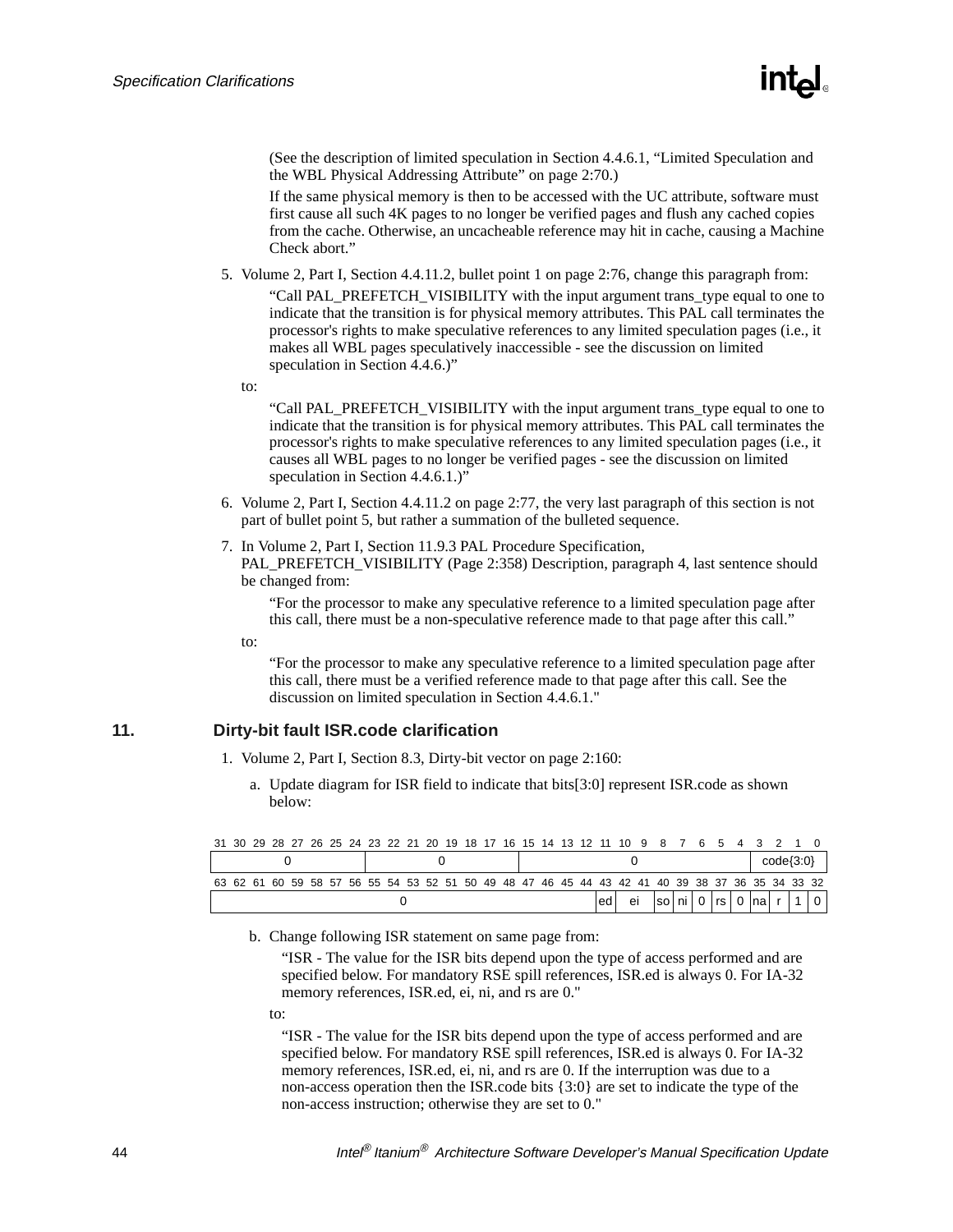- c. Change following statement after the Notes section on the same page from: "For probe.w.fault and probe.rw.fault the ISR.na bit is set"
	- to:

"For probe.w.fault and probe.rw.fault the ISR.na bit is set, and the ISR.code field is written with a value of 5."

#### **12. FC data dependency ordering clarification**

1. Volume 2, Part I, Section 4.4.7 on page 2:72, change the following sentence from:

"The flush cache instruction  $(fc, fc.i)$  instruction follows data dependency ordering. fc and fc.i are ordered with respect to previous and subsequent load, store, or semaphore instructions to the same line, regardless of the specified memory attribute."

to:

"The flush cache instruction  $(fc, fc.i)$  instruction follows data dependency ordering. fc and fc.i are ordered only with respect to previous load, store, or semaphore instructions to the same line, regardless of the specified memory attribute. Subsequent memory operations to the same line need not wait for prior  $f \circ \sigma f \circ \sigma$ . i completion before being globally visible."

2. Volume 3, fc I-page (page 3:55), 5th paragraph, change the following sentence from:

"These instructions follow data dependency rules; they are ordered with respect to preceding and following memory references to the same line.  $\pm c$  and  $\pm c$ ,  $\pm$  have data dependencies in the sense that any prior stores by this processor will be included in the flush operation."

to:

"These instructions follow data dependency ordering rules; they are ordered only with respect to previous load, store, or semaphore instructions to the same line.  $\pm c$  and  $\pm c$ , i have data dependencies in the sense that any prior stores by this processor will be included in the flush operation. Subsequent memory operations to the same line need not wait for prior  $fc$  or  $fc$ . i completion before being globally visible."

#### **13. PAL\_MC\_DRAIN clarification**

1. Volume 2, Part I, PAL\_MC\_DRAIN on page 2:339, change the first sentence of the Description section from:

"This call causes all outstanding transactions in the processor to be completed (for example, loads get their data returned, store updates are completed, and prefetches are either completed or cancelled)."

to:

"This call causes all outstanding transactions in the processor to be completed. For example:

- i. Flushes  $(f \circ c)$  invalidate the cache; lines that have been modified are written back (issued to the fabric) to memory before invalidation.
- ii. Instruction cache coherence flushes ( $fc$ , i) invalidate lines and/or write them back to main memory, if this is required to make the instruction caches coherent with the data caches.
- iii. Loads get their data returned.
- iv. Stores either update the cache or issue transactions to the system fabric.
- v. Prefetches are either completed or cancelled."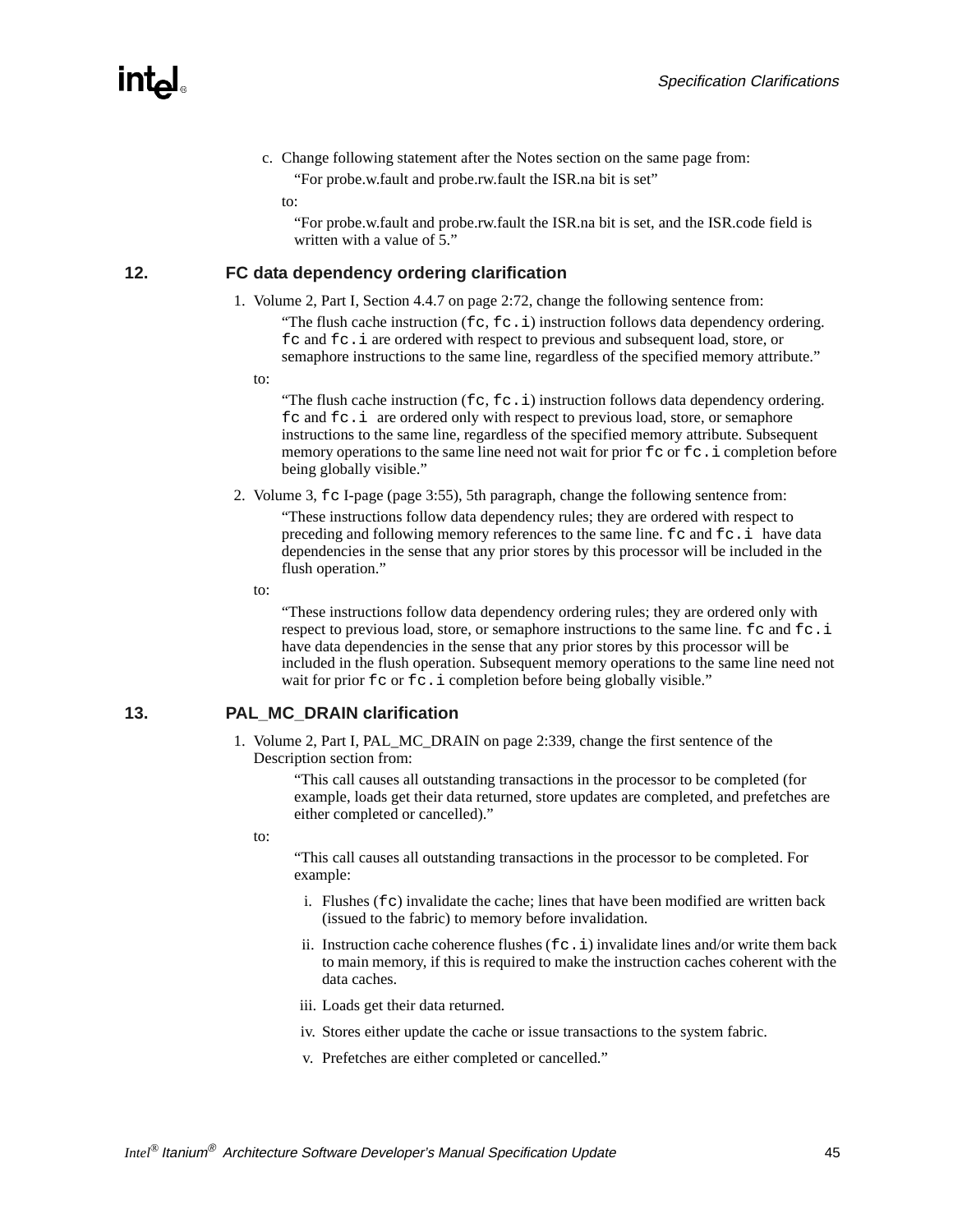#### **14. Add hint instructions to support table**

- 1. Volume 3, page 3:356, Table 5-5:
	- Add the following to 'pr-readers-br' (in the appropriate alphabetical location): "hint.b"
- 2. Volume 3, page 3:357, Table 5-5:
	- Add the following to 'pr-readers-nobr-nomovpr' (in the appropriate alphabetical location): "hint.f, hint.i, hint.m, hint.x"

#### **15. Clarify speculative operation fault handler requirements**

- 1. On the Speculation vector (0x5700) page in Section 8.3 of Volume 2, Part I, page 2:174 add a "Notes" section below the ISR diagram that reads:
	- "The Speculative Operation fault handler is required to perform the following steps:
	- 1. Read the predicates and the IIM, IIP, IPSR, and ISR control registers into scratch bank-0 general registers.
	- 2. Copy the IIP value to IIPA.
	- 3. Sign-extend the IIM value (from 21 bits to 64), shift it left by 4 bits, and add it to the IIP value.
	- 4. Set the IPSR.ri field to 0.
	- 5. Check whether either IPSR.tb (Taken Branch trap) or IPSR.ss (Single Step enable) is 1. If not, emulation is complete, so restore the predicates and rfi. If so, then the check instruction would have taken one of these traps instead of branching to its target, so this handler needs to branch directly to the appropriate trap handler instead of performing the rfi (see steps  $6 - 7$ ).
	- 6. If IPSR.tb was 1, then update ISR.code with its "tb" bit set to 1 and its "ss" bit also set to 1 if IPSR.ss was 1 and all other bits 0. Restore the predicates, execute a srlz.d, and branch to the taken branch vector (IVT offset 0x5f00).
	- 7. If IPSR.ss was 1 (but not IPSR.tb), then update ISR.code with its "ss" bit set to 1, and all other bits 0. Restore the predicates, execute a srlz.d, and branch to the single step vector (IVT offset 0x6000)."
- 2. In Table 5-7 "Interruption Vector Table (IVT)", change the "Reserved" text in the Vector Name column of the offset 0x5800 row to "Reserved for software use" and attach a footnote to this entry. The text of the footnote should read:

"Unlike the other Reserved IVT vectors, which may be defined in future revisions of the architecture, vector 0x5800 is permanently reserved. Software may use this vector for any purpose, such as placing in this area portions of other handlers that don't fit into their assigned vector."

3. Add the following to the Speculation vector (0x5700) page, just below the list added by (A):

"The Speculative Operation fault handler does not need to check for unimplemented instruction addresses. They will be checked automatically by processor hardware when the handler executes its rfi. If an emulated check instruction targets an unimplemented address and also needs to take a Single Step trap or Taken Branch trap (or both), the Unimplemented Instruction Address trap will not be raised until after the Single Step and/or Taken Branch trap has been handled, making it appear that the Unimplemented Instruction Address trap has the wrong priority. A Speculative Operation fault handler with this behavior is architecturally compliant."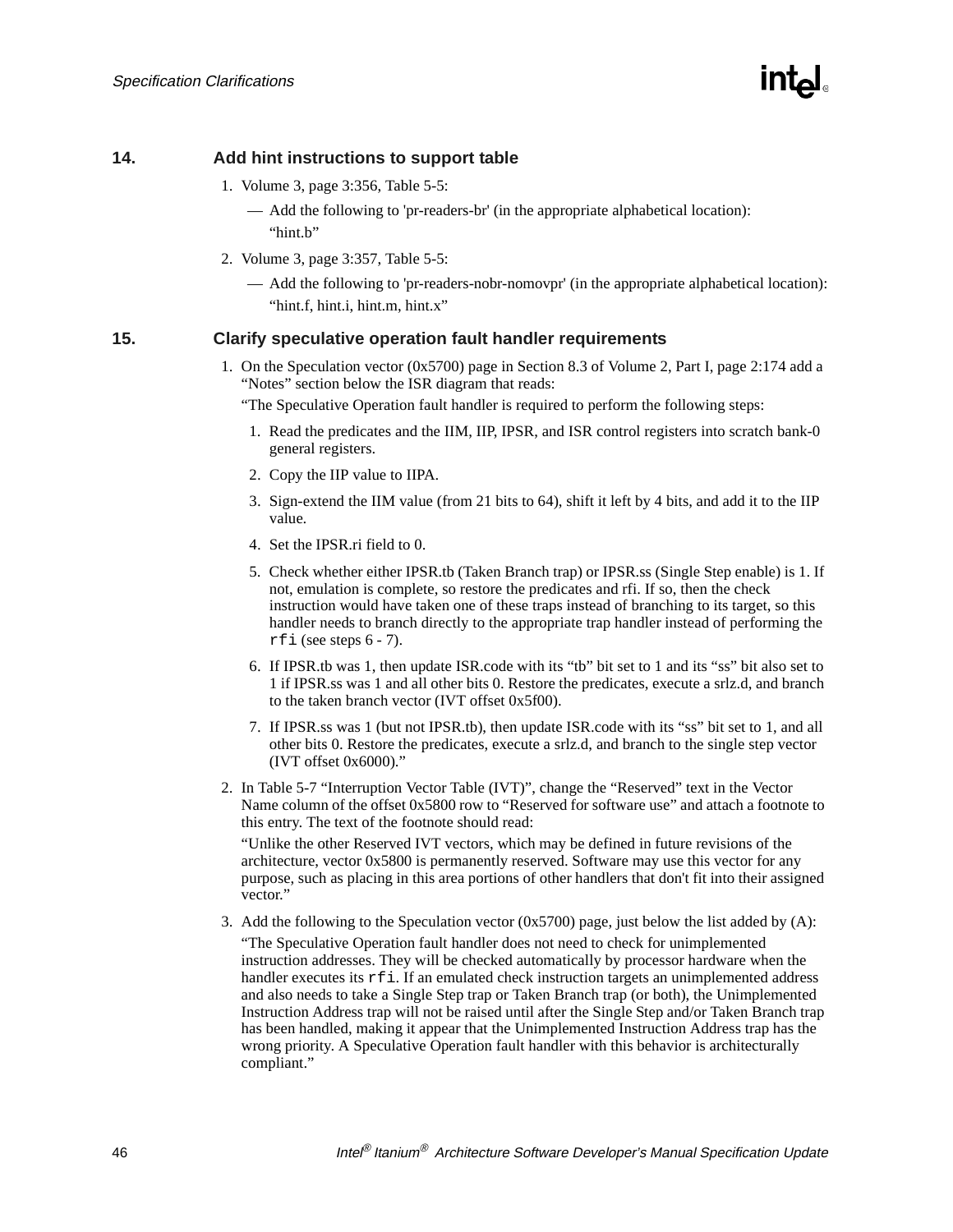4. In Table 5-6 "Interruption Priorities" on page 2:94, add a footnote to the "Unimplemented Instruction Address trap" cell, which reads:

"Unimplemented Instruction Address traps on emulated check instructions have a lower priority than Taken Branch trap and Single Step trap. See Speculation vector (0x5700) on page  $2:174."$ 

#### <span id="page-46-0"></span>**16. Clarify role of PMC.ev bit as implementation-specific**

1. Volume 2, Part I, Section 7.2.1, Table 7-4, page 2:137, change the ev row from:

"External visibility - When 1, an external notification (such as a pin or transaction) is provided whenever the monitor overflows. Overflow occurs when a carry out from bit W-1 is detected."

to:

"External visibility - When 1, an external notification (such as a pin or transaction) may be provided, dependent upon implementation, whenever the monitor overflows. Overflow occurs when a carry out from bit W-1 is detected."

#### <span id="page-46-1"></span>**17. Relax IA-32 Application Registers Reserved/Ignored checking**

1. Update Section 3.1.8.6 to:

#### **3.1.8.6 Compare and Store Data register (CSD – AR 25)**

The Compare and Store Data register is a 64-bit register that provides data to be stored by the Itanium st16 and cmp8xchg16 instructions, and receives data loaded by the Itanium ld16 instruction.

For implementations that do not support the ld16, st16 and cmp8xchg16 instructions, bits 61:60 may be optionally implemented. This means that on move application register instructions the implementation can either ignore writes and return zero on reads, or write the value and return the last value written on reads. For implementations that do support the ld16, st16 and cmp8xchg16 instructions, all bits of CSD are implemented.

For IA-32 execution, this register is the IA-32 Code Segment Descriptor. See Section 6.2.3, "IA-32 Segment Registers" on page 1:117.

2. Update the av and ig rows of Table 6-2, page 1:108, Volume 1.

#### **Table 6-2. IA-32 Segment Register Fields**

| Field | <b>Bits</b> | <b>Description</b>                                                                                                                                                                                                                                                                                                                                                                                                                                                                                                                                 |
|-------|-------------|----------------------------------------------------------------------------------------------------------------------------------------------------------------------------------------------------------------------------------------------------------------------------------------------------------------------------------------------------------------------------------------------------------------------------------------------------------------------------------------------------------------------------------------------------|
| av    | 60          | Ignored – This field is ignored by the processor during IA-32 instruction set execution.<br>This field is available for IA-32 software use and there will be no future use for this field.<br>For Itanium instructions, implementations which do not support the 1d16, st16 and<br>cmp8xchg16 instructions can either ignore writes and return zero on reads, or write the<br>value and return the last value written on reads. Implementations which do support these<br>instructions write the value and return the last value written on reads. |
| ig    | 61          | Ignored – This field is ignored by the processor during IA-32 instruction set execution.<br>This field may have a future use and should be set to zero by IA-32 software. For Itanium<br>instructions, implementations which do not support the 1d16, st16 and cmp8xchq16<br>instructions can either ignore writes and return zero on reads, or write the value and<br>return the last value written on reads. Implementations which do support these<br>instructions write the value and return the last value written on reads.                  |

3. Update the following three rows of both Table 6-5 of Volume 1 on page 1:113 and Table 10-3 of Volume 2 on page 2:218: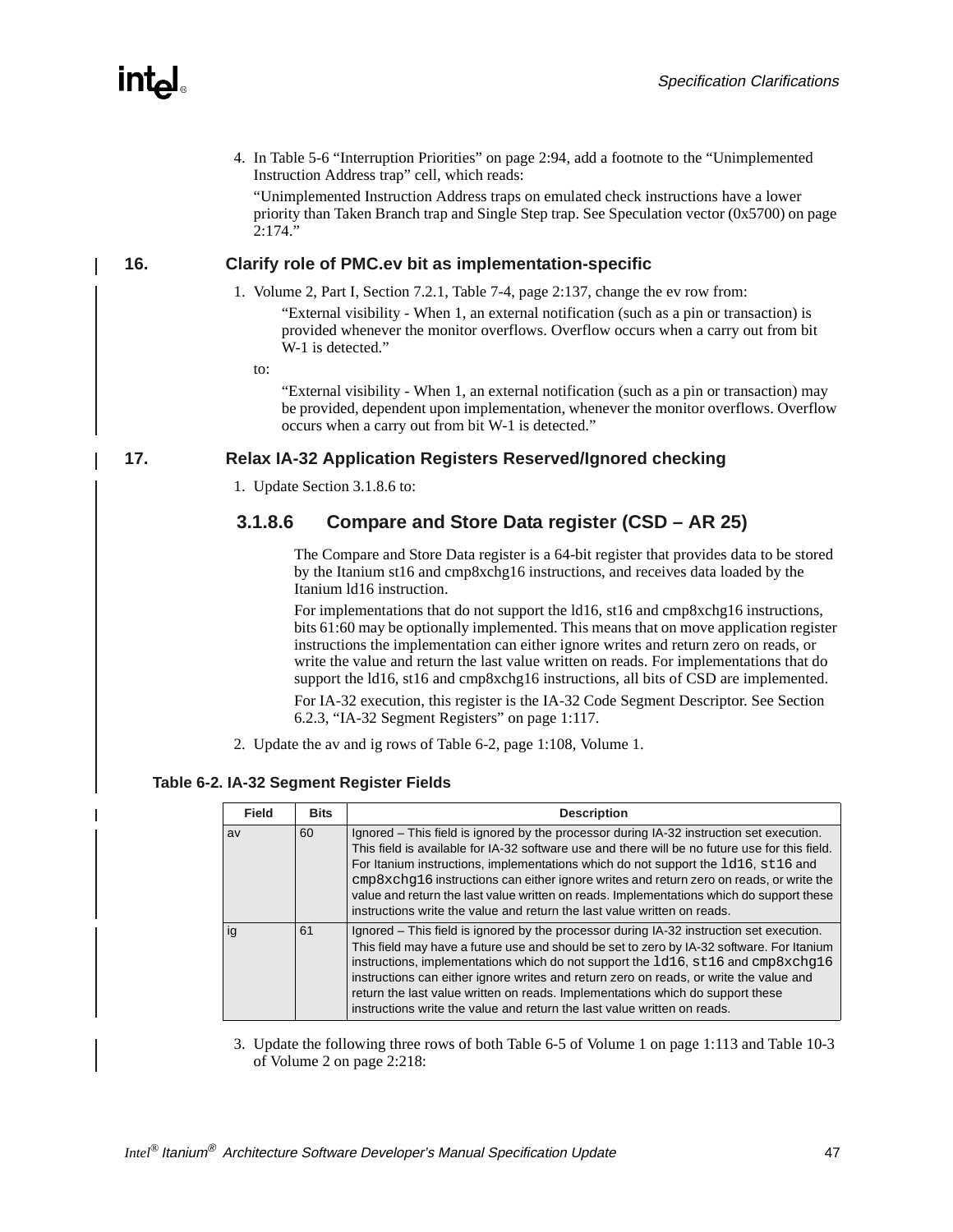

#### . **Table 6-5. IA-32 EFLAGS Register Fields**

| EFLAG <sup>a</sup> | <b>Bits</b> | <b>Description</b>                                                                                                                                                                                                                                                                                                                                                                                 |
|--------------------|-------------|----------------------------------------------------------------------------------------------------------------------------------------------------------------------------------------------------------------------------------------------------------------------------------------------------------------------------------------------------------------------------------------------------|
|                    | 1           | Ignored - For IA-32 instructions, writes are ignored, reads return one. For Itanium<br>instructions, the implementation can either ignore writes and return one on reads; or<br>write the value, and return the last value written on reads.                                                                                                                                                       |
|                    | 3.5.<br>15  | Ignored – For IA-32 instructions, writes are ignored, reads return zero. For Itanium<br>instructions, the implementation can either ignore writes and return zero on reads, or<br>write the value and return the last value written on reads.                                                                                                                                                      |
|                    | 63:22       | This field is reserved for IA-32 instructions – reads return zeros and non-zero writes<br>causes IA_32_Exception (General Protection) faults. For Itanium instructions, the<br>implementation can either raise Reserved Register/Field fault on non-zero writes and<br>return zero on reads, or write the value (no Reserved Register/Field fault), and return the<br>last value written on reads. |

a. On entry into the IA-32 instruction set all bits may be read by subsequent IA-32 instructions, after exit from the IA-32 instruction set these bits represent the results of all prior IA-32 instructions. None of the EFLAG bits alter the behavior of Itanium instruction set execution.

4. Change the last sentence of Volume 1, Section 6.2.4, 1st paragraph, change from:

"When Itanium architecture-based software loads this application register (AR24), a Reserved Register/Field fault will be raised if a non-zero value is written into bits listed as reserved. See Section 10.3.2, "IA-32 System EFLAG Register" on page 2:235."

to:

See Table 6-5 "IA-32 EFLAGS Register Fields" for the behavior on IA-32 and Itanium instruction reads/writes to this application register. For details on system flags in the IA-32 EFLAGS register, see Section 10.3.2, "IA-32 System EFLAG Register" on page 2:235.

5. Change the last paragraph of Section 10.3.2, Volume 2, on page 2:217, change from:

"When Itanium architecture-based software loads this application register (AR24), a Reserved Register/Field fault will be raised if a non-zero value is written into bits listed as reserved."

to:

"See Table 10-3 "IA-32 EFLAGS Field Definition" for the behavior on IA-32 and Itanium instruction reads/writes to this application register."

6. Change the last paragraph of Section 6.2.5.3, Volume 1, on page 1:117, change from: "Software must ensure that FCR and FSR are properly loaded for IA-32 numeric

execution before entering the IA-32 instruction set. When Itanium architecture-based software loads these application registers (AR21 and AR28), a Reserved Register/Field fault will be raised if a non-zero value is written to bits listed as reserved. No field encoding values will be verified when these registers are written."

to:

"Software must ensure that FCR and FSR are properly loaded for IA-32 numeric execution before entering the IA-32 instruction set. For Itanium instructions accessing ignored fields, the implementation can either ignore writes and return the specified constant on reads, or write the value and return the last value written on reads. For Itanium instructions accessing reserved fields, the implementation can either raise Reserved Register/Field fault on non-zero writes and return zero on reads, or write the value (no Reserved Register/Field fault), and return the last value written on reads."

7. Change the last paragraph of Section 6.2.5.4, Volume 1, on page 1:118, change from:

"When Itanium architecture-based software loads these application registers (AR29 and AR30), a Reserved Register/Field fault will be raised if a non-zero value is written to bits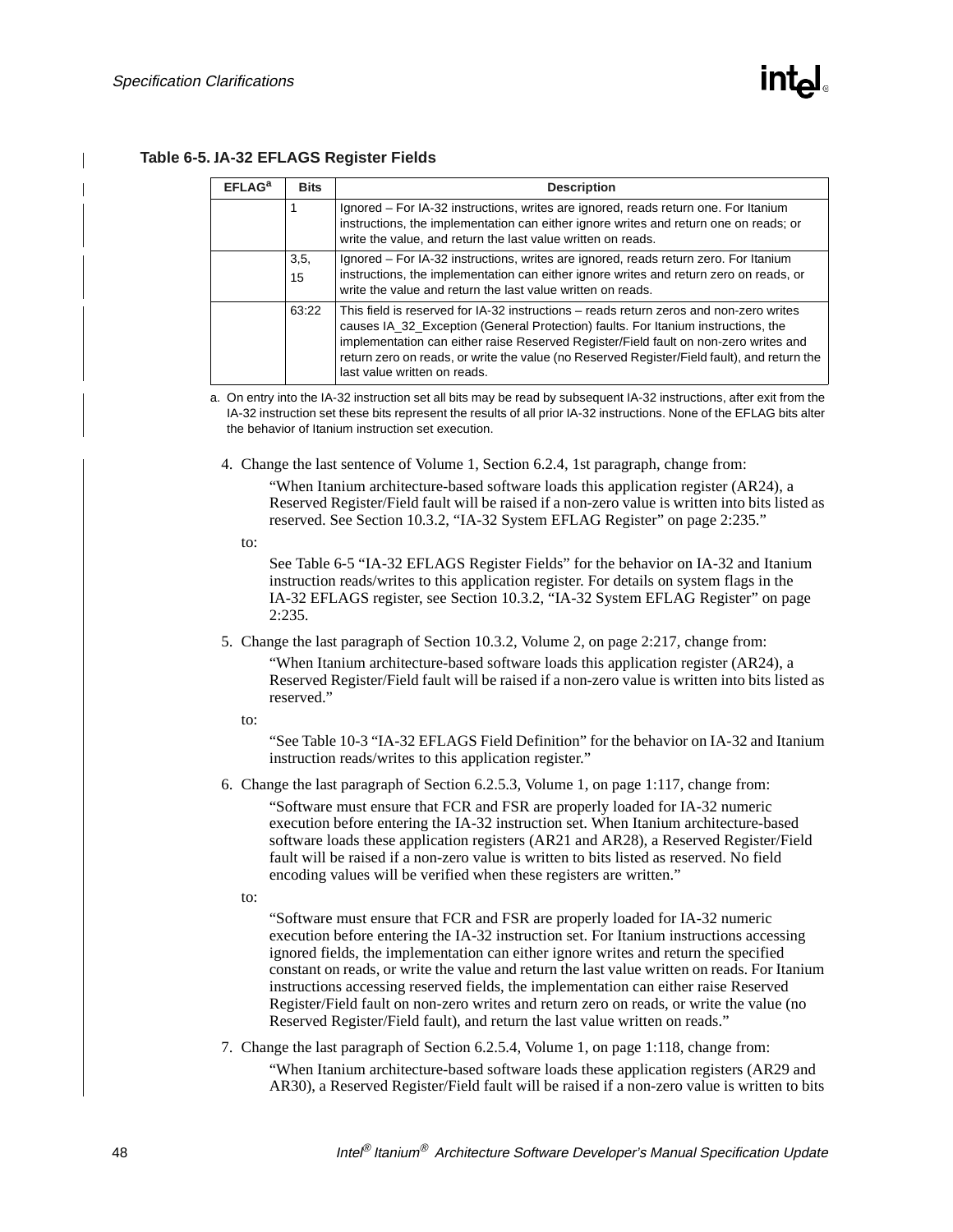listed as reserved. No field encoding values will be verified when these registers are written."

to:

"For Itanium instructions, the implementation can either raise Reserved Register/Field faults on non-zero writes to the reserved fields, or write the value and return the last value written on reads."

8. Update the following two rows of Table 10-4 of Volume 2 on page 2:222

#### **Table 10-4. IA-32 Control Register Field Definition**

| <b>Field</b> | Intel <sup>®</sup> Itanium <sup>®</sup><br><b>State</b> | <b>Bits</b>          | <b>Description</b>                                                                                                                                                                                                                                                                                                                                                                                |
|--------------|---------------------------------------------------------|----------------------|---------------------------------------------------------------------------------------------------------------------------------------------------------------------------------------------------------------------------------------------------------------------------------------------------------------------------------------------------------------------------------------------------|
| ignored      |                                                         | 9:15<br>17,<br>19:28 | Ignored – This field is ignored by the processor during IA-32 instruction set<br>execution. This field may have a future use and should be set to zero by IA-32<br>software. For Itanium instructions, the implementation can either ignore the writes<br>and return zero on reads, or write the value and return the last value written on<br>reads.                                             |
| reserved     |                                                         | 43:63                | This field is reserved for IA-32 instructions – reads return zeros and non-zero writes<br>causes IA_32_Exception (General Protection) faults. For Itanium instructions, the<br>implementation can either raise Reserved Register/Field fault on non-zero writes<br>and return zero on reads, or write the value (no Reserved Register/Field fault) and<br>return the last value written on reads. |

#### <span id="page-48-0"></span>**18. Relax ordering constraints for VHPT walks**

- 1. After the second paragraph in Section 4.4.7 of Volume 2, Part I, add the following paragraph: For VHPT walks, visibility is defined by the memory read(s) which retrieves translation information, and the associated insertion of the translation into the TLB. VHPT walks are performed asynchronously with respect to program execution, and each walker VHPT read (which appears as though it were performed atomically) is made visible at some single point in the program order. Ordering constraints from table 4-15 do not prevent VHPT walks from becoming visible.
- 2. In the second paragraph in Section 4.4.7, delete the footnote that reads:
	- "1. Although VHPT walks are performed somewhat asynchronously with respect to program execution, each VHPT read appears as though it were performed atomically, at some single point in the program order."
- 3. Change the first sentence of footnote 1 on page 2:81 from:
	- "1. This includes all types of loads (ld and ld.acq), and RSE and VHPT memory reads." to:
		- "1. This includes all types of loads (ld and ld.acq), and RSE memory reads."
- 4. Delete the following line from Volume 2, Part II, Section 5.3.3, "VHPT updates":

"The VHPT walker uses unordered load semantics to access the in-memory VHPT."

#### <span id="page-48-1"></span>**19. Clarify illegal operation fault behavior for predicated off reserved ops**

On page 2:92 of Volume 2, Part I, Table 5-6:

- 1. Add a superscript numeral after "Illegal Operation fault" to indicate that there is a footnote below.
- 2. Add this footnote at the bottom of the page:

"Illegal Operation faults can be taken for certain predicated off reserved opcodes. For details, refer to Volume 3, Section 4.1"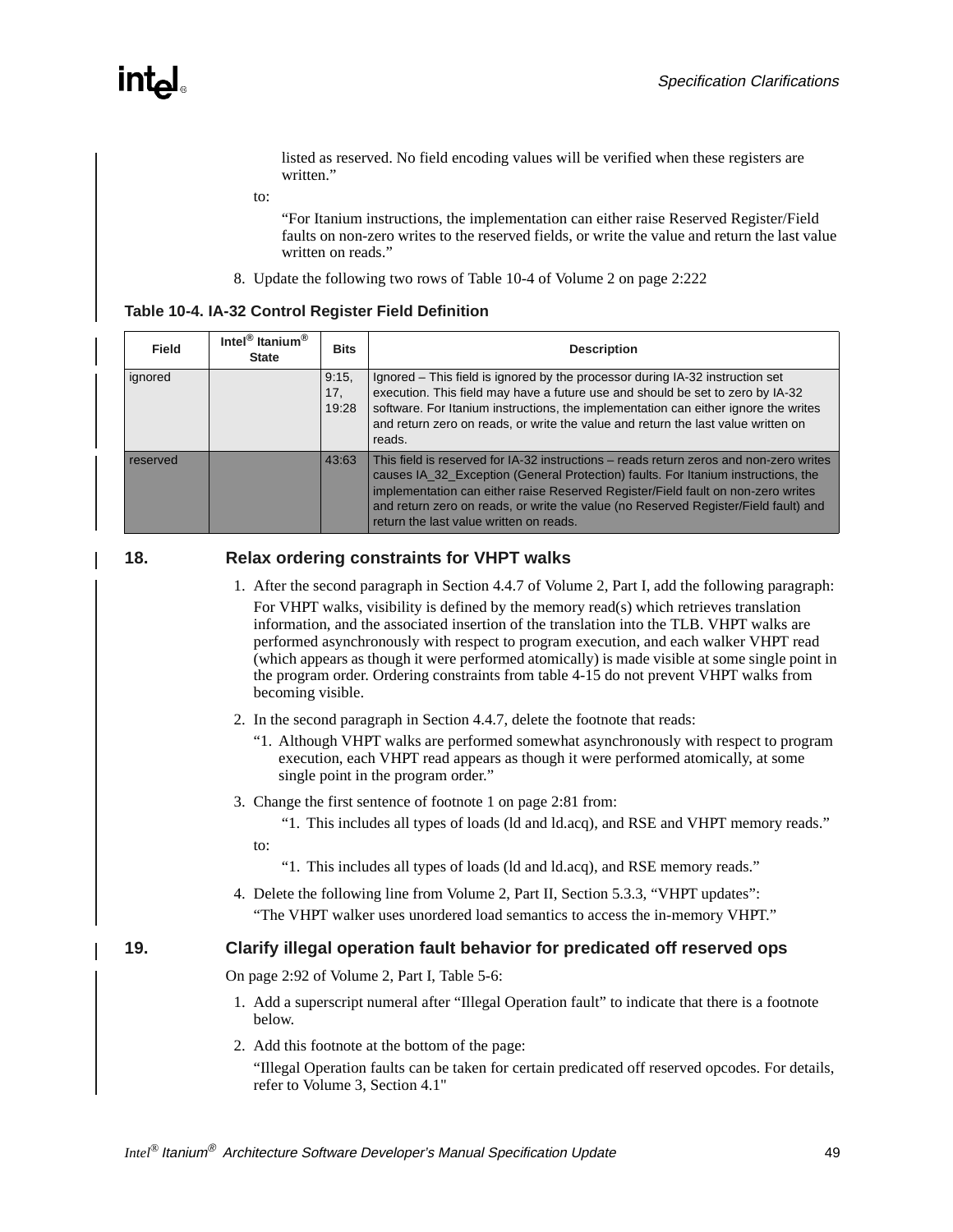

#### <span id="page-49-0"></span>**20. Clarify opcode hint fields in encodings**

All changes listed are with respect to Volume 3, Chapter 4, "Instruction Formats".

1. Add the following paragraph to the end of Section 4.1, just after the existing "Ignored (white space) Fields" paragraph:

"Unused opcode hint extension values (white color entries in Hint Completer tables) should not be used by software. Processors must perform the architected functional behavior of the instruction independent of the hint extension value (whether defined or unused), but different processor models may interpret unused opcode hint extension values in different ways, resulting in undesirable performance effects."

2. Section 4.4.1, just before Table 4-39 "Load Hint Completer", change:

"opcode extension field in bits 29:28 (hint) which encodes locality hint information."

to:

"cache locality opcode hint extension field in bits 29:28 (hint)."

- 3. Section 4.4.2, just before Table 4-41 "Line Prefetch Hint Completer", change:
	- "opcode extension field in bits 29:28 (hint) which encodes locality hint information" to:

"cache locality opcode hint extension field in bits 29:28 (hint)"

4. Section 4.4.3, add the following to the end of the first (and only) paragraph:

"These instructions have the same cache locality opcode hint extension field in bits 29:28 (hint) as load instructions. See Table 4-39 on p. 3:291."

5. Section 4.5.1, just before Table 4-51 "Sequential Prefetch Hint Completer", change:

"All of the branch instructions have a 1-bit opcode extension field, p, in bit 12 which provides a sequential prefetch hint."

to:

"All of the branch instructions have a 1-bit sequential prefetch opcode hint extension field, p, in bit 12."

6. Section 4.5.1, just before Table 4-52 "Branch Whether Hint Completer", change:

"The IP-relative and indirect branch instructions all have a 2-bit opcode extension field in bits 34:33 (wh) which encodes branch prediction "whether" hint information as shown in Table 4-52. Indirect call instructions have a 3-bit opcode extension field in bits 34:32 (wh) for "whether" hint information as shown in Table 4-53."

to:

"The IP-relative and indirect branch instructions all have a 2-bit branch prediction "whether" opcode hint extension field in bits 34:33 (wh) as shown in Table 4-52. Indirect call instructions have a 3-bit "whether" opcode hint extension field in bits 34:32 (wh) as shown in Table 4-53."

7. Section 4.5.1, just before Table 4-54 "Branch Cache Deallocation Completer", change: "opcode extension field in bit 35 (d) which encodes a branch cache deallocation hint"

to:

"branch cache deallocation opcode hint extension field in bit 35 (d)"

- 8. Section 4.5.2, just before Table 4-56 "Branch Importance Hint Completer", change:
	- "opcode extension field in bit 35 (ih) which encodes a branch importance hint."
	- to:
- "branch importance opcode hint extension field in bit 35 (ih)."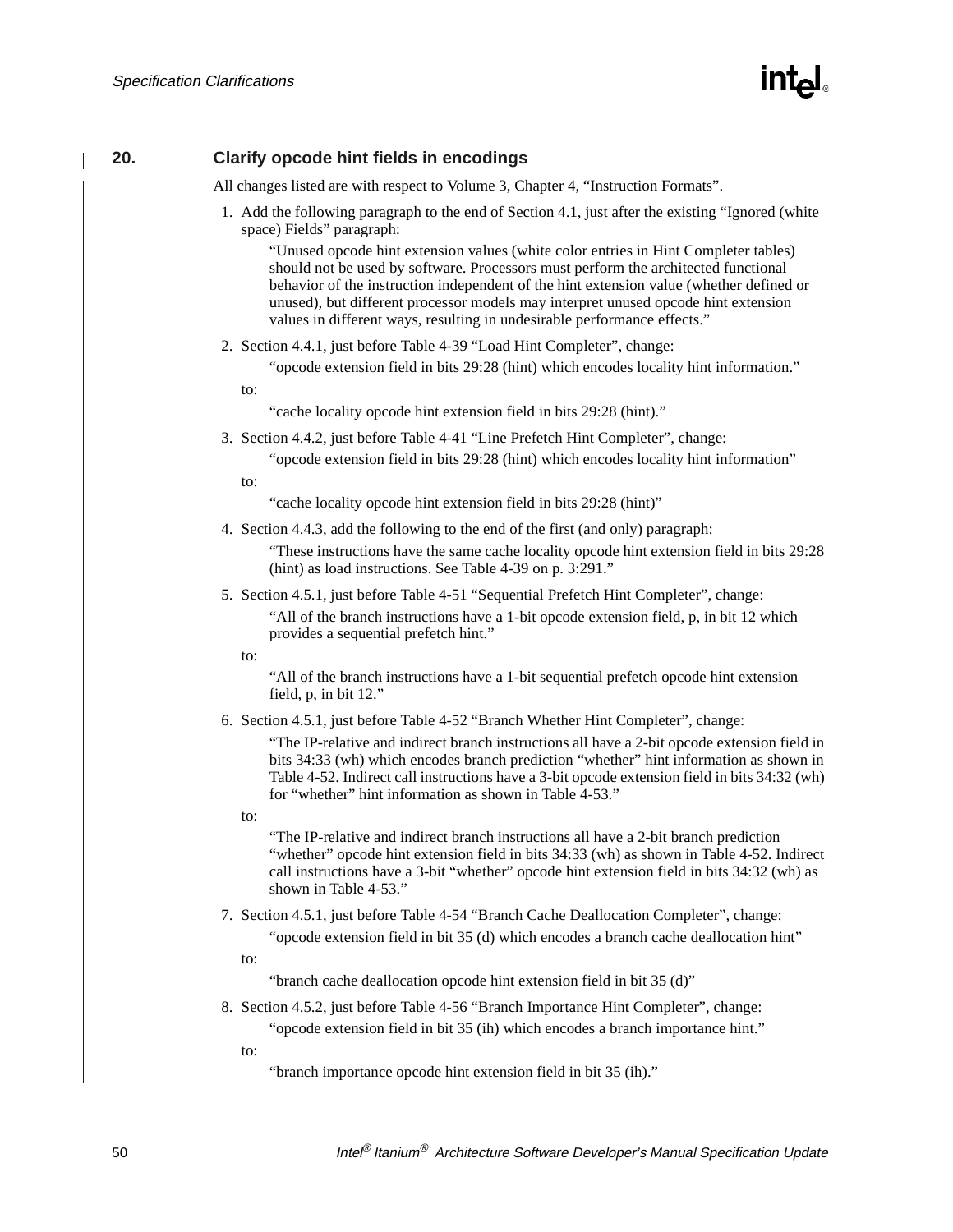- 9. Section 4.5.2, just before Table 4-57 "IP-Relative Predict Whether Hint Completer", change: "opcode extension field in bits 4:3 (wh) which encodes branch prediction "whether" hint information"
	- to:

"branch prediction "whether" opcode hint extension field in bits 4:3 (wh)"

- 10. Section 4.5.2, just before Table 4-58 "Indirect Predict Whether Hint Completer", change: "opcode extension field in bits 4:3 (wh) which encodes branch prediction "whether" hint information"
	- to:

"branch prediction "whether" opcode hint extension field in bits 4:3 (wh)"

#### <span id="page-50-0"></span>**21. Clarify speculative operation fault handler requirements**

All changes listed are with respect to Volume 2, Part I.

- 1. On the Speculation vector (0x5700) page in Section 8.3, add a "Notes" section below the ISR picture, which reads:
	- **NOTES:**
	- 1. The Speculative Operation fault handler is required to perform the following steps:
		- a. Read the predicates and the IIM, IIP, IPSR, and ISR control registers, into scratch bank-0 general registers.
		- b. Copy the IIP value to IIPA.
		- c. Sign-extend the IIM value (from 21 bits to 64), shift it left by 4 bits, add it to the IIP value, and write this value back into IIP.
		- d. Set the IPSR.ri field to 0.
		- e. Check whether either IPSR.tb (Taken Branch trap) or IPSR.ss (Single Step enable) is 1. If not, emulation is complete, so restore the predicates and rfi. If so, then the check instruction would have taken one of these traps instead of branching to its target, so this handler needs to branch directly to the appropriate trap handler instead of performing the rfi (see steps 6 - 7).
		- f. If IPSR.tb was 1, then update ISR.code with its "tb" bit set to 1 and its "ss" bit also set to 1 if IPSR.ss was 1, and all other bits 0. Restore the predicates, execute a srlz.d, and branch to the
		- taken branch vector (IVT offset 0x5f00). g. If IPSR.ss was 1 (but not IPSR.tb), then update ISR.code with its "ss" bit set to 1, and all other bits 0. Restore the predicates, execute a srlz.d, and branch to the single step vector (IVT offset 0x6000).
- 2. Add the following to the Speculation vector (0x5700) page, just below the "Notes":

"The Speculative Operation fault handler does not need to check for unimplemented instruction addresses. They will be checked automatically by processor hardware when the handler executes its  $rfi$ . If an emulated check instruction targets an unimplemented address and also needs to take a Single Step trap or Taken Branch trap (or both), the Unimplemented Instruction Address trap will not be raised until after the Single Step and/or Taken Branch trap has been handled, making it appear that the Unimplemented Instruction Address trap has the wrong priority. A Speculative Operation fault handler with this behavior is architecturally compliant."

3. In Table 5-7 on page 2:96 "Interruption Vector Table (IVT)", change the "Reserved" text in the Vector Name column of the offset 0x5800 row to "Reserved for software use" and attach a footnote to this entry. The text of the footnote should read:

"Unlike the other Reserved IVT vectors, which may defined in future revisions of the architecture, vector 0x5800 is permanently reserved.

Software may use this vector for any purpose, such as placing in this area portions of other handlers that don't fit into their assigned vector."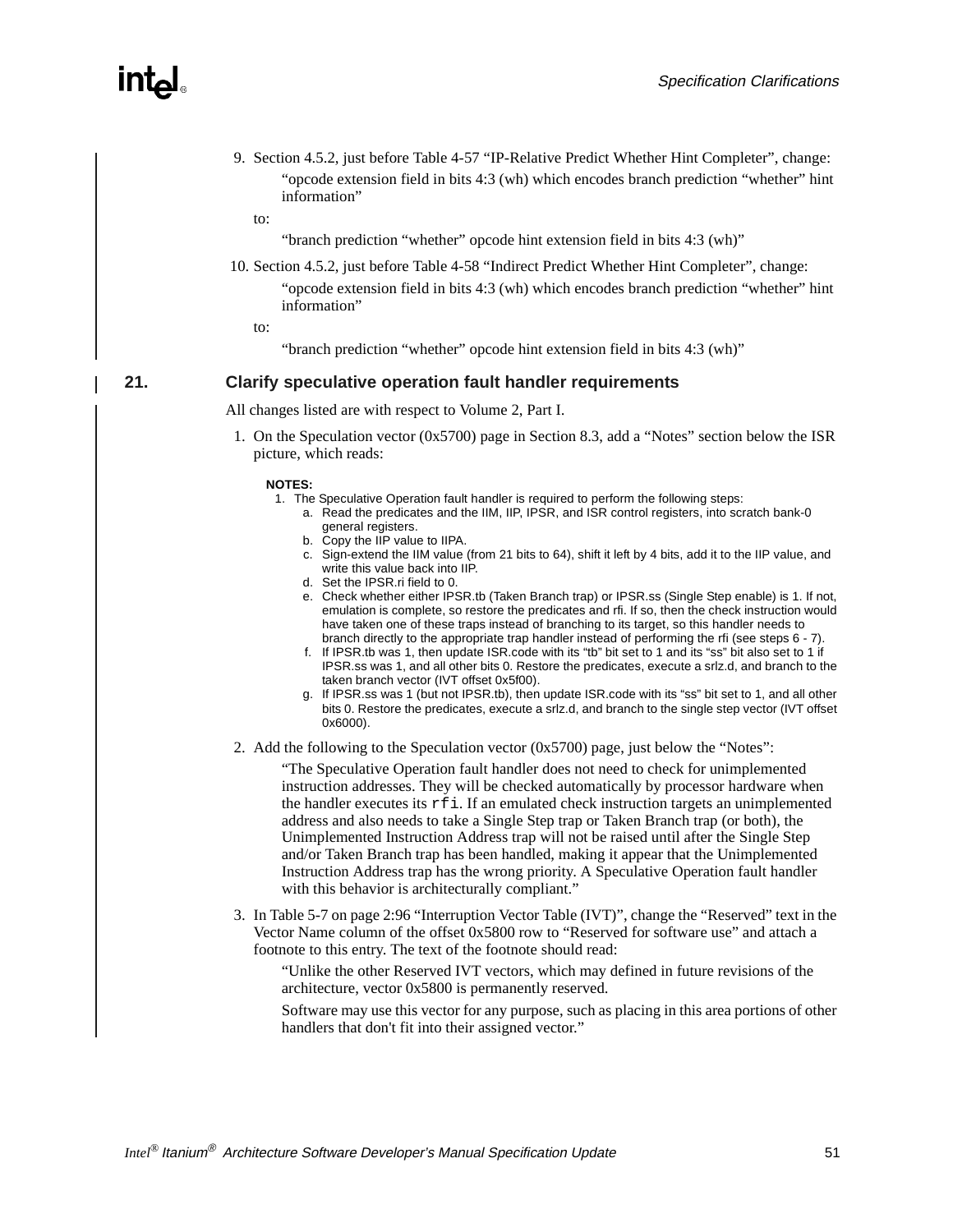int

4. In Table 5-6 "Interruption Priorities", add a footnote to the "Unimplemented Instruction Address trap" cell, which reads:

"Unimplemented Instruction Address traps on emulated check instructions have a lower priority than Taken Branch trap and Single Step trap. See Speculation vector (0x5700) on p. 2:174."

#### <span id="page-51-0"></span>**22. PAL\_CACHE\_FLUSH clarification**

1. Change the third paragraph of the description on page 2:298 from:

"When the caller specifies to make local instruction caches coherent with the data caches, this procedure will ensure that the local instruction caches will see the effects of stores of instruction code done on the processor. Refer to Section 4.4.3, "Cacheability and Coherency Attribute" on page 2:65 for more information on stores and their coherency requirements with local instruction caches."

to:

"When the caller specifies to make local instruction caches coherent with the data caches, this procedure will ensure that the instruction caches on the processor that this procedure call was made, will see the effects of stores to instruction code performed by this processor. This procedure is not required to ensure coherency of instruction caches on other processors in the system when this input argument is used. Refer to Section 4.4.3, "Cacheability and Coherency Attribute" on page 2:65 for more information on stores and their coherency requirements with local instruction caches."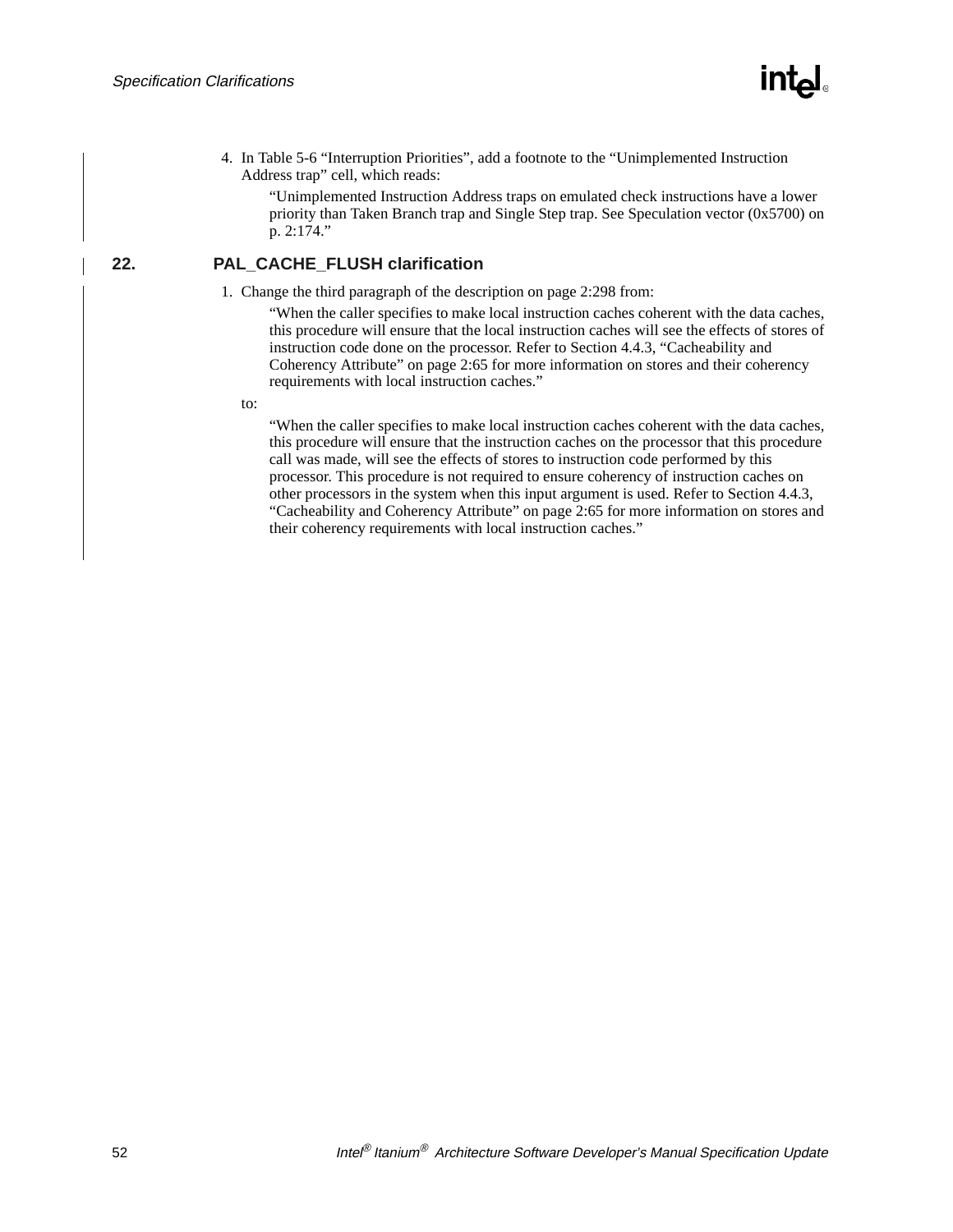# <span id="page-52-0"></span>**Documentation Changes**

#### **1. Update IA-32 CPUID I-Page**

Volume 3: Updated IA-32 CPUID Instruction

#### **CPUID—CPU Identification**

| <b>Opcode</b> | <b>Instruction</b> | <b>Description</b>                                                                                                                                                          |
|---------------|--------------------|-----------------------------------------------------------------------------------------------------------------------------------------------------------------------------|
| 0F A2         | <b>CPUID</b>       | Returns processor identification and feature information in the<br>EAX, EBX, ECX, and EDX registers, according to the input<br>value entered initially in the EAX register. |

#### **Description**

Returns processor identification and feature information in the EAX, EBX, ECX, and EDX registers. The information returned is selected by entering a value in the EAX register before the instruction is executed. Table 2-4 shows the information returned, depending on the initial value loaded into the EAX register.

The ID flag (bit 21) in the EFLAGS register indicates support for the CPUID instruction. If a software procedure can set and clear this flag, the processor executing the procedure supports the CPUID instruction.

The information returned with the CPUID instruction is divided into two groups: basic information and extended function information. Basic information is returned by entering an input value starting at 0 in the EAX register; extended function information is returned by entering an input value starting at 80000000H. When the input value in the EAX register is 0, the processor returns the highest value the CPUID instruction recognizes in the EAX register for returning basic information. Always use an EAX parameter value that is equal to or greater than zero and less than or equal to this highest EAX return value for basic information. When the input value in the EAX register is 80000000H, the processor returns the highest value the CPUID instruction recognizes in the EAX register for returning extended function information. Always use an EAX parameter value that is equal to or greater than zero and less than or equal to this highest EAX return value for extended function information.

The CPUID instruction can be executed at any privilege level to serialize instruction execution. Serializing instruction execution guarantees that any modifications to flags, registers, and memory for previous instructions are completed before the next instruction is fetched and executed.

#### **Table 2-4. Information Returned by CPUID Instruction**

| <b>Initial EAX Value</b> |                                          | Information Provided about the Processor |  |  |
|--------------------------|------------------------------------------|------------------------------------------|--|--|
|                          |                                          | Basic CPUID Information                  |  |  |
| 0                        | EAX                                      | Maximum CPUID Input Value                |  |  |
|                          | <b>EBX</b><br>756E6547H "Genu" (G in BL) |                                          |  |  |
|                          | <b>ECX</b>                               | 6C65746EH "ntel" (n in CL)               |  |  |
|                          | EDX.                                     | 49656E69H "inel" (i in DL)               |  |  |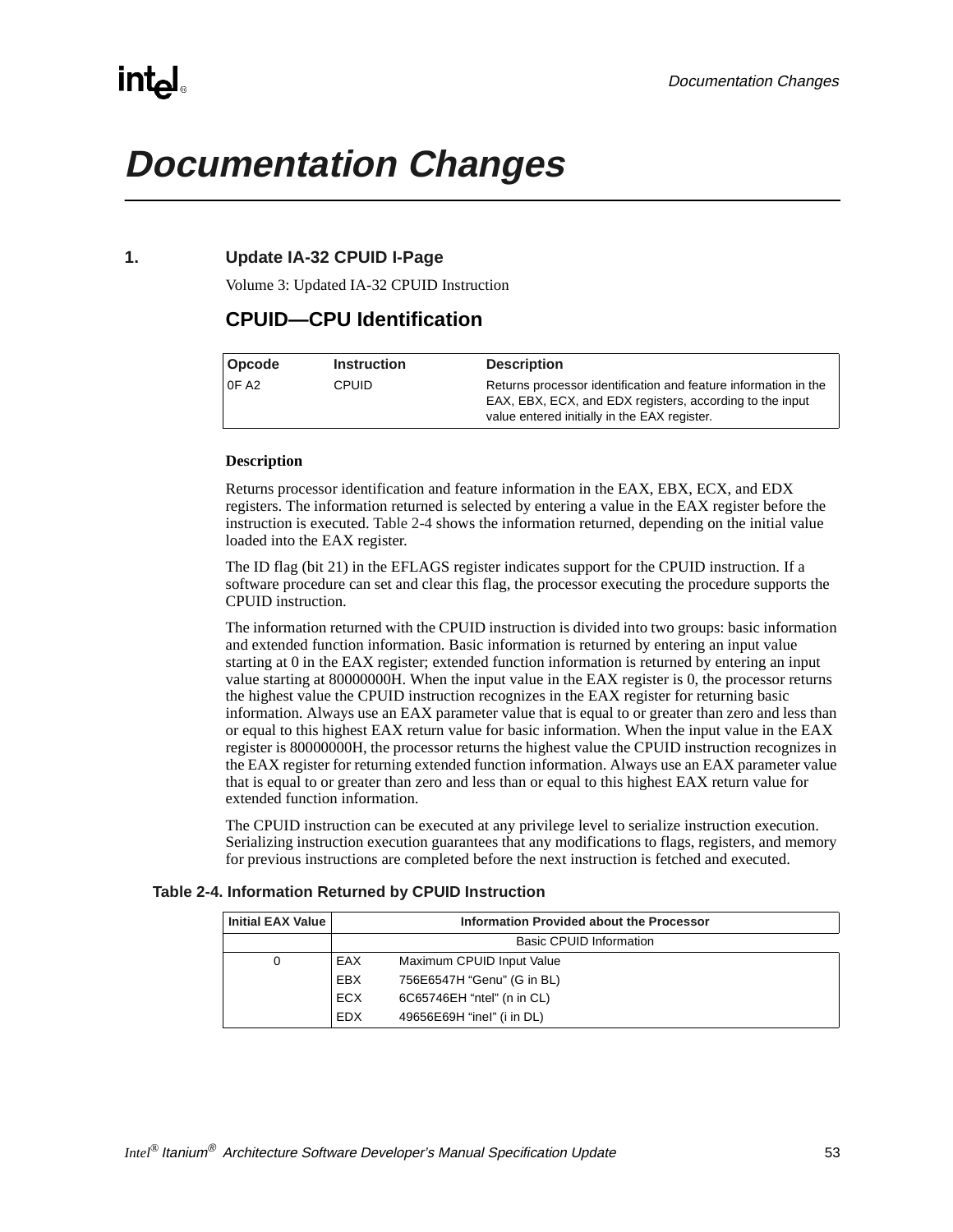| <b>Initial EAX Value</b> |            | Information Provided about the Processor                                         |  |  |  |
|--------------------------|------------|----------------------------------------------------------------------------------|--|--|--|
| 1H                       | EAX        | Version Information (Type, Family, Model, and Stepping ID)                       |  |  |  |
|                          | <b>EBX</b> | Brand Index <sup>a</sup><br>Bits 7-0:                                            |  |  |  |
|                          |            | Bits 15-8: CLFLUSH line size (Value $*$ 8 = cache line size in bytes)            |  |  |  |
|                          |            | Bits 23-16: Number of logical processors per physical processor                  |  |  |  |
|                          |            | Bits 31-24: Local APIC ID <sup>b</sup>                                           |  |  |  |
|                          | <b>ECX</b> | Reserved                                                                         |  |  |  |
|                          | <b>EDX</b> | Feature Information (see Table 2-5)                                              |  |  |  |
| 2H                       | EAX        | Cache and TLB Information                                                        |  |  |  |
|                          | <b>EBX</b> | Cache and TLB Information                                                        |  |  |  |
|                          | <b>ECX</b> | Cache and TLB Information                                                        |  |  |  |
|                          | <b>EDX</b> | Cache and TLB Information                                                        |  |  |  |
|                          |            | <b>Extended Function CPUID Information</b>                                       |  |  |  |
| 8000000H                 | EAX        | Maximum Input Value for Extended Function CPUID Information                      |  |  |  |
|                          | <b>EBX</b> | Reserved                                                                         |  |  |  |
|                          | <b>ECX</b> | Reserved                                                                         |  |  |  |
|                          | <b>EDX</b> | Reserved                                                                         |  |  |  |
| 8000001H                 | EAX        | Extended Processor Signature and Extended Feature Bits. (Currently<br>reserved.) |  |  |  |
|                          | <b>EBX</b> | Reserved                                                                         |  |  |  |
|                          | <b>ECX</b> | Reserved                                                                         |  |  |  |
|                          | <b>EDX</b> | Reserved                                                                         |  |  |  |
| 8000002H                 | EAX        | Processor Brand String                                                           |  |  |  |
|                          | <b>EBX</b> | Processor Brand String Continued                                                 |  |  |  |
|                          | <b>ECX</b> | Processor Brand String Continued                                                 |  |  |  |
|                          | <b>EDX</b> | Processor Brand String Continued                                                 |  |  |  |
| 8000003H                 | EAX        | Processor Brand String Continued                                                 |  |  |  |
|                          | <b>EBX</b> | Processor Brand String Continued                                                 |  |  |  |
|                          | <b>ECX</b> | Processor Brand String Continued                                                 |  |  |  |
|                          | <b>EDX</b> | Processor Brand String Continued                                                 |  |  |  |

#### **Table 2-4. Information Returned by CPUID Instruction (Continued)**

a. This field is not supported for processors based on Itanium architecture, zero (unsupported encoding) is returned. b. This field is invalid for processors based on Itanium architecture, reserved value is returned.

When the input value is 1, the processor returns version information in the EAX register (see Figure 2-3). The version information consists of an Intel architecture family identifier, a model identifier, a stepping ID, and a processor type.

#### **Figure 2-3. Version Information in Registers EAX**

|                | 31 | 28 27 | 20 19                  |                   | 16 15 14 13 12 11 | 87     |       | 43             |
|----------------|----|-------|------------------------|-------------------|-------------------|--------|-------|----------------|
| <b>EAX</b>     |    |       | <b>Extended Family</b> | Extended<br>Model |                   | Family | Model | Stepping<br>ID |
| Processor Type |    |       |                        |                   |                   |        |       |                |

If the values in the family and/or model fields reach or exceed FH, the CPUID instruction will generate two additional fields in the EAX register: the extended family field and the extended model field. Here, a value of FH in either the model field or the family field indicates that the extended model or family field, respectively, is valid. Family and model numbers beyond FH range from 0FH to FFH, with the least significant hexadecimal digit always FH.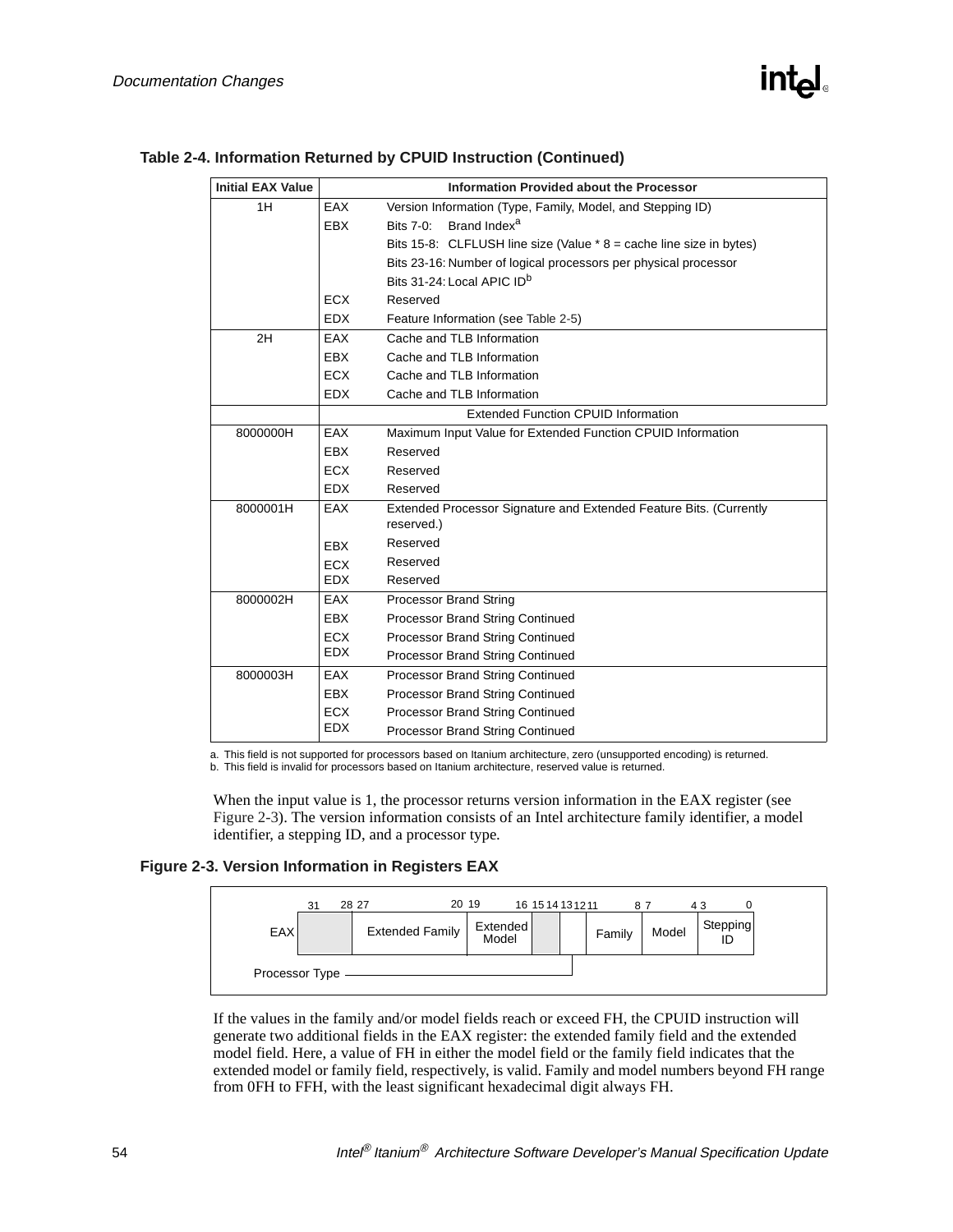See AP-485, *Intel® Processor Identification and the CPUID Instruction* (Order Number 241618) for more information on identifying Intel architecture processors.

When the input value in EAX is 1, three unrelated pieces of information are returned to the EBX register:

• Brand index (low byte of EBX) – this number provides an entry into a brand string table that contains brand strings for IA-32 processors. Please refer to AP-485, *Intel® Processor Identification and the CPUID Instruction* (Order Number 241618) for information on brand indices.

**Note:** The Brand index field is not supported for processors based on Itanium architecture, zero (unsupported encoding) is returned.

- CLFLUSH instruction cache line size (second byte of EBX) this number indicates the size of the cache line flushed with CLFLUSH instruction in 8-byte increments. This field is valid only when the CLFSH feature flag is set.
- Local APIC ID (high byte of EBX) this number is the 8-bit ID that is assigned to the local APIC on the processor during power up.
	- **Note:** The local APIC ID field is invalid for processors based on the Itanium architecture, reserved value is returned. Software should check the feature flags to make sure they are not running on processors based on the Itanium architecture before interpreting the return value in this field.

When the EAX register contains a value of 1, the CPUID instruction (in addition to loading the processor signature in the EAX register) loads the EDX register with the feature flags. The feature flags (when a Flag  $= 1$ ) indicate what features the processor supports. Table 2-5 lists the currently defined feature flag values.

A feature flag set to 1 indicates the corresponding feature is supported. Software should identify Intel as the vendor to properly interpret the feature flags.

| Bit           | <b>Mnemonic</b> | <b>Description</b>                                                                                                                                                                                                                                                                                                                                                   |
|---------------|-----------------|----------------------------------------------------------------------------------------------------------------------------------------------------------------------------------------------------------------------------------------------------------------------------------------------------------------------------------------------------------------------|
| $\Omega$      | <b>FPU</b>      | Floating Point Unit On-Chip. The processor contains an x87 FPU.                                                                                                                                                                                                                                                                                                      |
| 1             | <b>VME</b>      | Virtual 8086 Mode Enhancements. Virtual 8086 mode<br>enhancements, including CR4.VME for controlling the feature,<br>CR4.PVI for protected mode virtual interrupts, software interrupt<br>indirection, expansion of the TSS with the software indirection bitmap,<br>and EFLAGS.VIF and EFLAGS.VIP flags.                                                            |
| $\mathcal{P}$ | DF.             | <b>Debugging Extensions.</b> Support for I/O breakpoints, including<br>CR4.DE for controlling the feature, and optional trapping of accesses<br>to DR4 and DR5.                                                                                                                                                                                                      |
| 3             | <b>PSE</b>      | <b>Page Size Extension.</b> Large pages of size 4Mbyte are supported,<br>including CR4.PSE for controlling the feature, the defined dirty bit in<br>PDE (Page Directory Entries), optional reserved bit trapping in CR3,<br>PDEs, and PTEs.                                                                                                                          |
| 4             | <b>TSC</b>      | <b>Time Stamp Counter.</b> The RDTSC instruction is supported, including<br>CR4.TSD for controlling privilege.                                                                                                                                                                                                                                                       |
| 5             | <b>MSR</b>      | Model Specific Registers RDMSR and WRMSR Instructions. The<br>RDMSR and WRMSR instructions are supported. Some of the MSRs<br>are implementation dependent.                                                                                                                                                                                                          |
| 6             | <b>PAF</b>      | <b>Physical Address Extension.</b> Physical addresses greater than 32<br>bits are supported: extended page table entry formats, an extra level<br>in the page translation tables is defined, 2 Mbyte pages are supported<br>instead of 4 Mbyte pages if PAE bit is 1. The actual number of address<br>bits beyond 32 is not defined, and is implementation specific. |

#### **Table 2-5. Feature Flags Returned in EDX Register**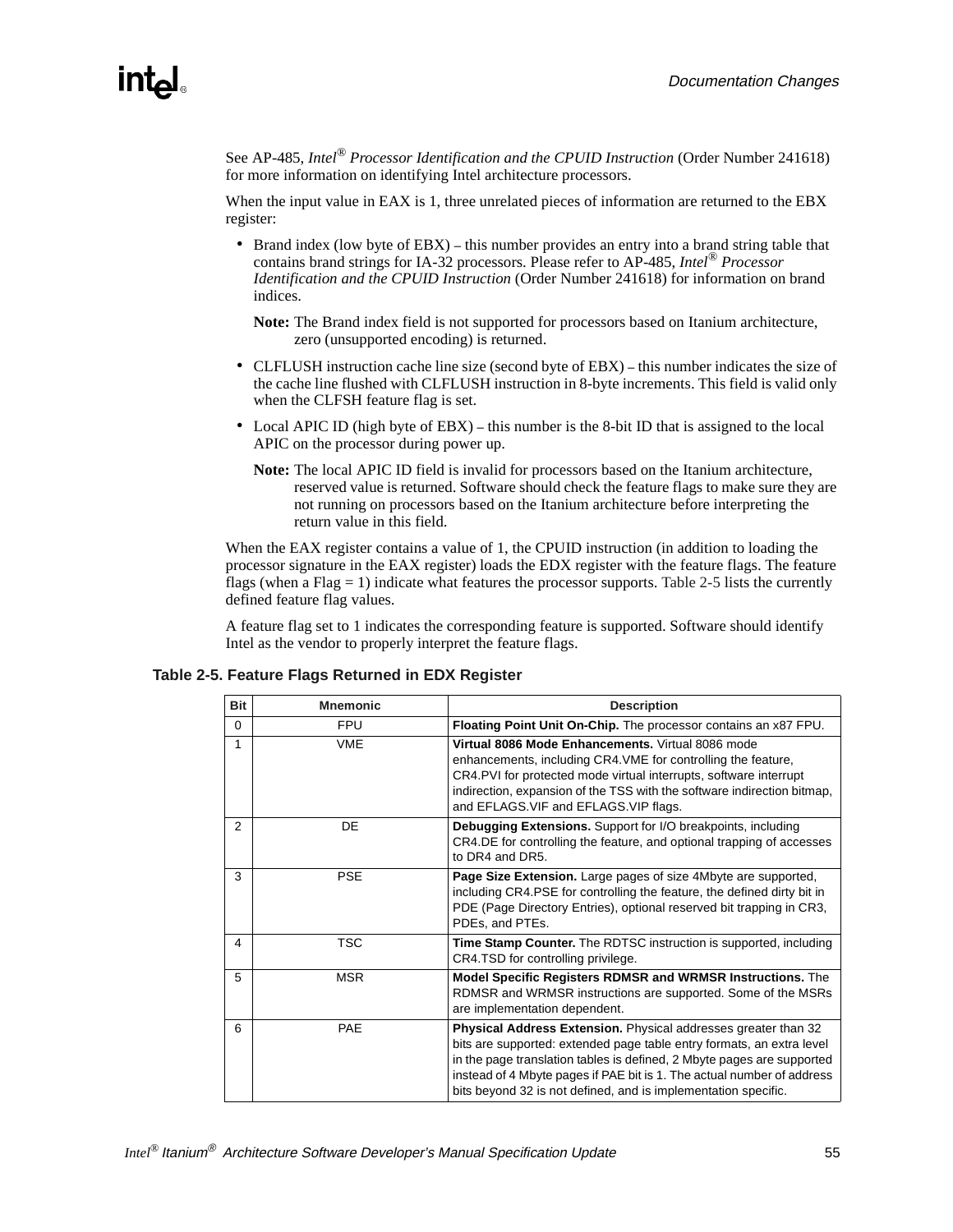#### **Table 2-5. Feature Flags Returned in EDX Register (Continued)**

| Bit            | <b>Mnemonic</b> | <b>Description</b>                                                                                                                                                                                                                                                                                                                                                                                                                                          |
|----------------|-----------------|-------------------------------------------------------------------------------------------------------------------------------------------------------------------------------------------------------------------------------------------------------------------------------------------------------------------------------------------------------------------------------------------------------------------------------------------------------------|
| $\overline{7}$ | <b>MCE</b>      | Machine Check Exception. Exception 18 is defined for Machine<br>Checks, including CR4.MCE for controlling the feature. This feature<br>does not define the model-specific implementations of machine-check<br>error logging, reporting, and processor shutdowns. Machine Check<br>exception handlers may have to depend on processor version to do<br>model-specific processing of the exception, or test for the presence of<br>the Machine Check feature. |
| 8              | CX8             | <b>CMPXCHG8B Instruction.</b> The compare-and-exchange 8 bytes (64<br>bits) instruction is supported (implicitly locked and atomic).                                                                                                                                                                                                                                                                                                                        |
| 9              | <b>APIC</b>     | APIC On-Chip. The processor contains an Advanced Programmable<br>Interrupt Controller (APIC), responding to memory mapped<br>commands in the physical address range FFFE0000H to FFFE0FFFH<br>(by default – some processors permit the APIC to be relocated).                                                                                                                                                                                               |
| 10             | Reserved        | Reserved.                                                                                                                                                                                                                                                                                                                                                                                                                                                   |
| 11             | <b>SEP</b>      | <b>SYSENTER and SYSEXIT Instructions. The SYSENTER and</b><br>SYSEXIT and associated MSRs are supported.                                                                                                                                                                                                                                                                                                                                                    |
| 12             | <b>MTRR</b>     | Memory Type Range Registers. MTRRs are supported. The<br>MTRRcap MSR contains feature bits that describe what memory<br>types are supported, how many variable MTRRs are supported, and<br>whether fixed MTRRs are supported.                                                                                                                                                                                                                               |
| 13             | <b>PGE</b>      | PTE Global Bit. The global bit in page directory entries (PDEs) and<br>page table entries (PTEs) is supported, indicating TLB entries that are<br>common to different processes and need not be flushed. The<br>CR4. PGE bit controls this feature.                                                                                                                                                                                                         |
| 14             | <b>MCA</b>      | Machine Check Architecture. The Machine Check Architecture,<br>which provides a compatible mechanism for error reporting is<br>supported. The MCG_CAP MSR contains feature bits describing how<br>many banks of error reporting MSRs are supported.                                                                                                                                                                                                         |
| 15             | <b>CMOV</b>     | <b>Conditional Move Instructions.</b> The conditional move instruction<br>CMOV is supported. In addition, if x87 FPU is present as indicated by<br>the CPUID.FPU feature bit, then the FCOMI and FCMOV instructions<br>are supported.                                                                                                                                                                                                                       |
| 16             | PAT             | Page Attribute Table. Page Attribute Table is supported. This feature<br>augments the Memory Type Range Registers (MTRRs), allowing an<br>operating system to specify attributes of memory on a 4K granularity<br>through a linear address.                                                                                                                                                                                                                 |
| 17             | <b>PSE-36</b>   | 32-Bit Page Size Extension. Extended 4-MByte pages that are<br>capable of addressing physical memory beyond 4 GBytes are<br>supported. This feature indicates that the upper four bits of the<br>physical address of the 4-MByte page is encoded by bits 13-16 of the<br>page directory entry.                                                                                                                                                              |
| 18             | <b>PSN</b>      | Processor Serial Number. The processor supports the 96-bit<br>processor identification number feature and the feature is enabled.                                                                                                                                                                                                                                                                                                                           |
| 19             | CLFSH           | <b>CLFLUSH Instruction.</b> CLFLUSH Instruction is supported.                                                                                                                                                                                                                                                                                                                                                                                               |
| 20             | Reserved        | Reserved.                                                                                                                                                                                                                                                                                                                                                                                                                                                   |
| 21             | DS              | Debug Store. The processor supports the ability to write debug<br>information into a memory resident buffer. This feature is used by the<br>branch trace store (BTS) and precise event-based sampling (PEBS)<br>facilities.                                                                                                                                                                                                                                 |
| 22             | ACPI            | <b>Thermal Monitor and Software Controlled Clock Facilities.</b> The<br>processor implements internal MSRs that allow processor<br>temperature to be monitored and processor performance to be<br>modulated in predefined duty cycles under software control.                                                                                                                                                                                               |
| 23             | <b>MMX</b>      | Intel MMX Technology. The processor supports the Intel MMX<br>technology.                                                                                                                                                                                                                                                                                                                                                                                   |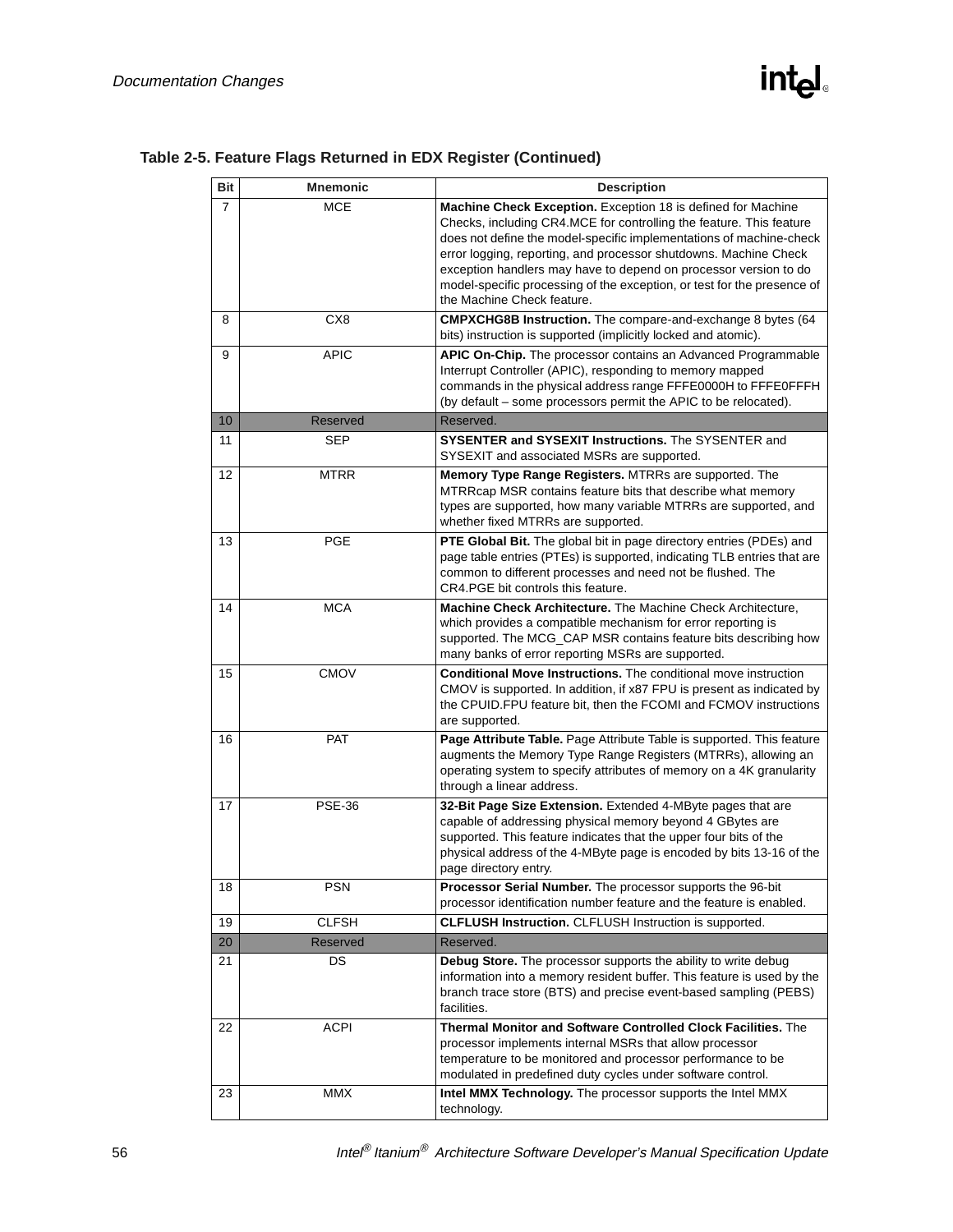| <b>Bit</b> | <b>Mnemonic</b>                                      | <b>Description</b>                                                                                                                                                                                                                                                                                                                                                                   |
|------------|------------------------------------------------------|--------------------------------------------------------------------------------------------------------------------------------------------------------------------------------------------------------------------------------------------------------------------------------------------------------------------------------------------------------------------------------------|
| 24         | <b>FXSR</b>                                          | <b>FXSAVE and FXRSTOR Instructions.</b> The FXSAVE and FXRSTOR<br>instructions are supported for fast save and restore of the floating<br>point context. Presence of this bit also indicates that CR4.OSFXSR is<br>available for an operating system to indicate that it supports the<br><b>FXSAVE and FXRSTOR instructions</b>                                                      |
| 25         | <b>SSE</b>                                           | <b>SSE.</b> The processor supports the SSE extensions.                                                                                                                                                                                                                                                                                                                               |
| 26         | SSE <sub>2</sub>                                     | <b>SSE2.</b> The processor supports the SSE2 extensions.                                                                                                                                                                                                                                                                                                                             |
| 27         | SS                                                   | <b>Self Snoop.</b> The processor supports the management of conflicting<br>memory types by performing a snoop of its own cache structure for<br>transactions issued to the bus.                                                                                                                                                                                                      |
| 28         | <b>HTT</b>                                           | Hyper-Threading Technology. The processor implements<br>Hyper-Threading technology.                                                                                                                                                                                                                                                                                                  |
| 29         | <b>TM</b>                                            | Thermal Monitor. The processor implements the thermal monitor<br>automatic thermal control circuitry (TCC).                                                                                                                                                                                                                                                                          |
| 30         | Processor based on the Intel<br>Itanium architecture | The processor is based on the Intel Itanium architecture and is<br>capable of executing the Intel Itanium instruction set. IA-32 application<br>level software MUST also check with the running operating system to<br>see if the system can also support Itanium architecture-based code<br>before switching to the Intel Itanium instruction set.                                  |
| 31         | PBE                                                  | <b>Pending Break Enable.</b> The processor supports the use of the<br>FERR#/PBE# pin when the processor is in the stop-clock state<br>(STPCLK# is asserted) to signal the processor that an interrupt is<br>pending and that the processor should return to normal operation to<br>handle the interrupt. Bit 10 (PBE enable) in the IA32_MISC_ENABLE<br>MSR enables this capability. |

#### **Table 2-5. Feature Flags Returned in EDX Register (Continued)**

When the input value is 2, the processor returns information about the processor's internal caches and TLBs in the EAX, EBX, ECX, and EDX registers. The encoding of these registers is as follows:

- The least-significant byte in register EAX (register AL) indicates the number of times the CPUID instruction must be executed with an input value of 2 to get a complete description of the processor's caches and TLBs.
- The most significant bit (bit 31) of each register indicates whether the register contains valid information (set to 0) or is reserved (set to 1).
- If a register contains valid information, the information is contained in 1 byte descriptors.

Please see the processor-specific supplement for further information on how to decode the return values for the processors internal caches and TLBs.

#### **CPUID performs instruction serialization and a memory fence operation.**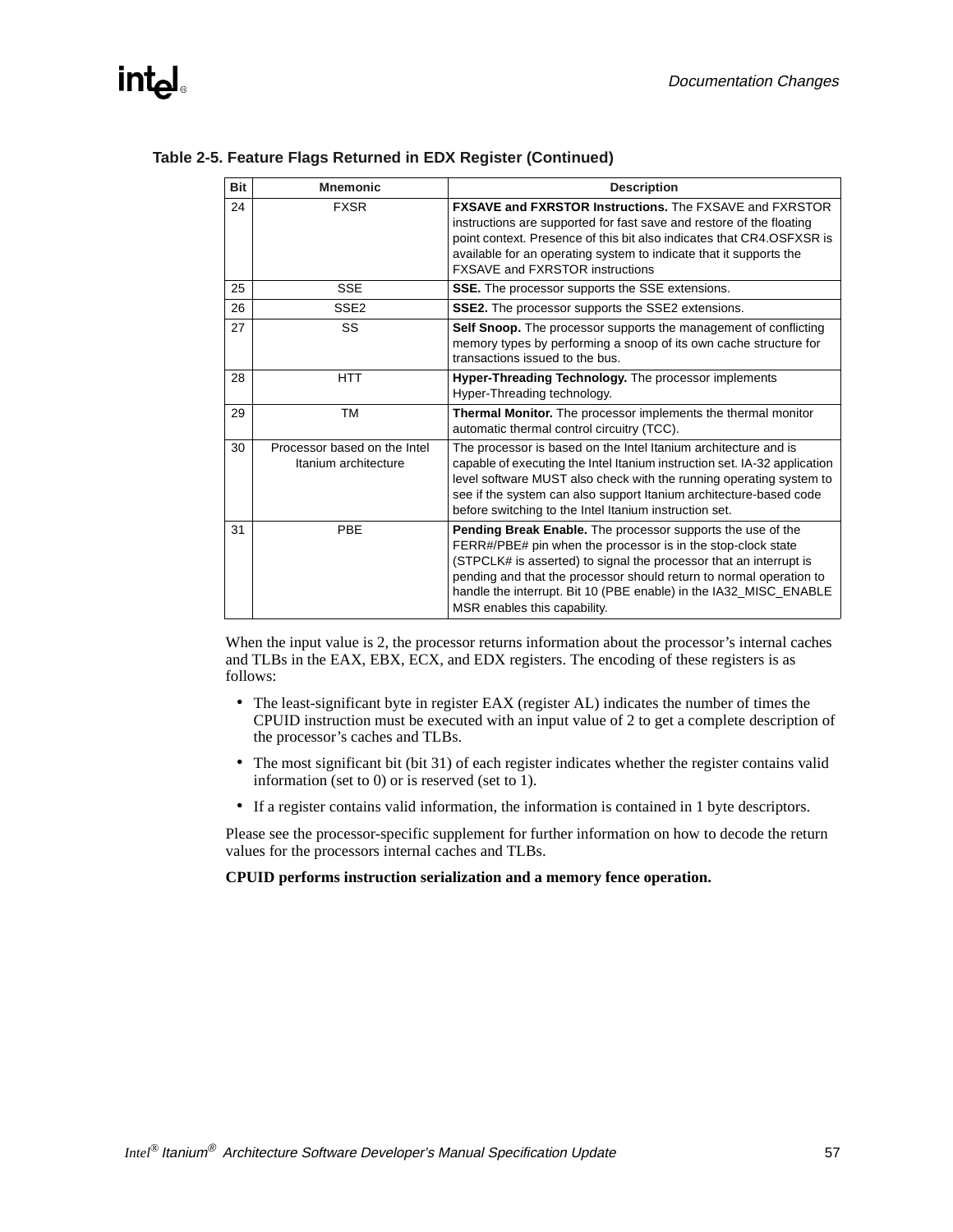#### **CPUID—CPU Identification** (Continued)

#### **Operation**

CASE (EAX) OF  $EAX = 0H$ :  $EAX \leftarrow$  Highest input value understood by CPUID;  $EBX \leftarrow$  Vendor identification string;  $EDX \leftarrow$  Vendor identification string:  $ECX \leftarrow$  Vendor identification string; BREAK;  $EAX = 1H$ :  $EAX[3:0] \leftarrow$  Stepping ID;  $EAX[7:4] \leftarrow Model;$  $EAX[11:8] \leftarrow$  Family;  $EAX[13:12] \leftarrow$  Processor Type;  $EAX[15:14] \leftarrow$  Reserved;  $EAX[19:16] \leftarrow$  Extended Model;  $EAX[27:20] \leftarrow$  Extended Family;  $EAX[31:28] \leftarrow$  Reserved;  $\text{EBX}[7:0] \leftarrow \text{Brand Index};$  (\* Always zero for processors based on Itanium architecture \*) EBX[15:8] ← CLFLUSH Line Size;  $EBX[16:23] \leftarrow$  Number of logical processors per physical processor;  $\text{EBX}[31:24] \leftarrow \text{Initial APIC ID};$  (\* Reserved for processors based on Itanium architecture \*) ECX ← Reserved;  $EDX \leftarrow$  Feature flags; BREAK;  $EAX = 2H$ :  $EAX \leftarrow$  Cache and TLB information;  $EBX \leftarrow$  Cache and TLB information;  $ECX \leftarrow$  Cache and TLB information;  $EDX \leftarrow$  Cache and TLB information; BREAK; EAX = 80000000H:  $EAX \leftarrow$  Highest extended function input value understood by CPUID; EBX ← Reserved;  $ECX \leftarrow$  Reserved: EDX ← Reserved; BREAK; EAX = 80000001H: EAX ← Extended Processor Signature and Feature Bits; (\* Currently Reserved \*) EBX ← Reserved;  $ECX \leftarrow$  Reserved; EDX ← Reserved; BREAK;  $EAX = 80000002H$ : EAX ← Processor Name; EBX ← Processor Name;  $ECX \leftarrow$  Processor Name: EDX ← Processor Name; BREAK;  $EAX = 80000003H$ : EAX ← Processor Name; EBX ← Processor Name;  $ECX \leftarrow$  Processor Name: EDX ← Processor Name; BREAK;  $EAX = 80000004H$ : EAX ← Processor Name; EBX ← Processor Name;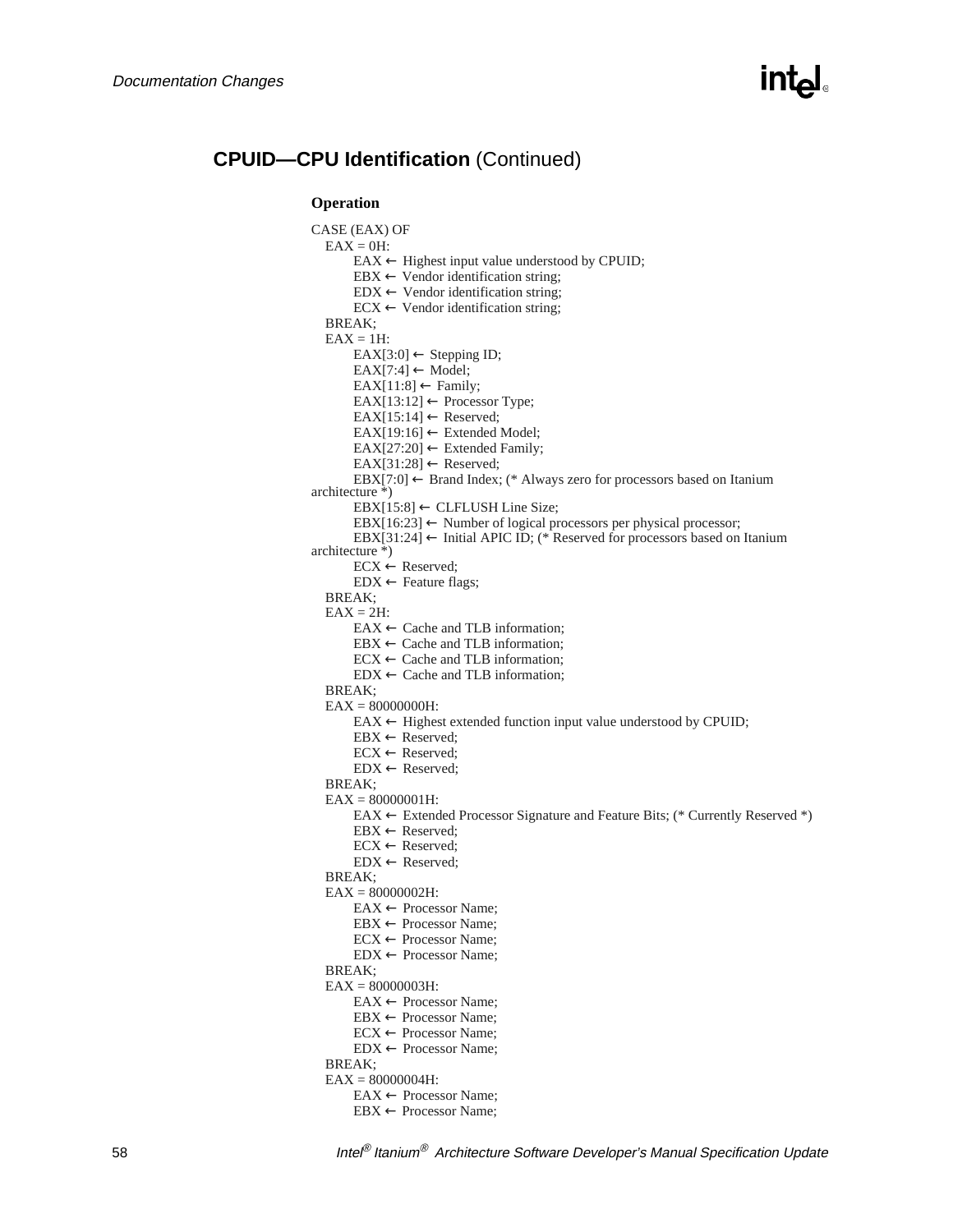# ht

```
ECX ← Processor Name;
      EDX ← Processor Name;
  BREAK;
  DEFAULT: (* EAX > highest value recognized by CPUID *)
      EAX \leftarrow Reserved, Undefined:
       EBX ← Reserved, Undefined;
       ECX \leftarrow Reserved, Undefined;
      EDX ← Reserved, Undefined;
  BREAK;
ESAC;
memory_fence();
instruction_serialize();
```
#### **Flags Affected**

None.

#### **Additional Itanium System Environment Exceptions**

Itanium Reg Faults NaT Register Consumption Abort.

#### **Exceptions (All Operating Modes)**

None.

#### **Intel Architecture Compatibility**

The CPUID instruction is not supported in early models of the Intel486 processor or in any Intel architecture processor earlier than the Intel486 processor. The ID flag in the EFLAGS register can be used to determine if this instruction is supported. If a procedure is able to set or clear this flag, the CPUID is supported by the processor running the procedure.

#### **2. PAL\_BUS\_GET/SET\_FEATURES fix**

- 1. Volume 2, Part I, Table 11-25.
	- On page 2:296, change the following bit 52 description from:

"Enable a bus cache line replacement transaction when a cache line in the shared state is replaced from the highest level processor cache and is not present in the lower level processor caches. When 0, no bus cache line replacement transaction will be seen on the bus. When 1, bus cache line replacement transactions will be seen on the bus when the above condition is detected."

to:

"Enable a bus cache line replacement transaction when a cache line in the shared or exclusive state is replaced from the highest level processor cache and is not present in the lower level processor caches. When 0, no bus cache line replacement transaction will be seen on the bus. When 1, bus cache line replacement transactions will be seen on the bus when the above condition is detected."

#### **3. PAL\_COPY\_PAL update**

1. Volume 2, Part I, page 2:317:

a. Change the following argument in the Arguments section of the PAL\_COPY\_PAL procedure from:

"processor - Unsigned integer denoting whether the call is being made on the boot processor or an application processor."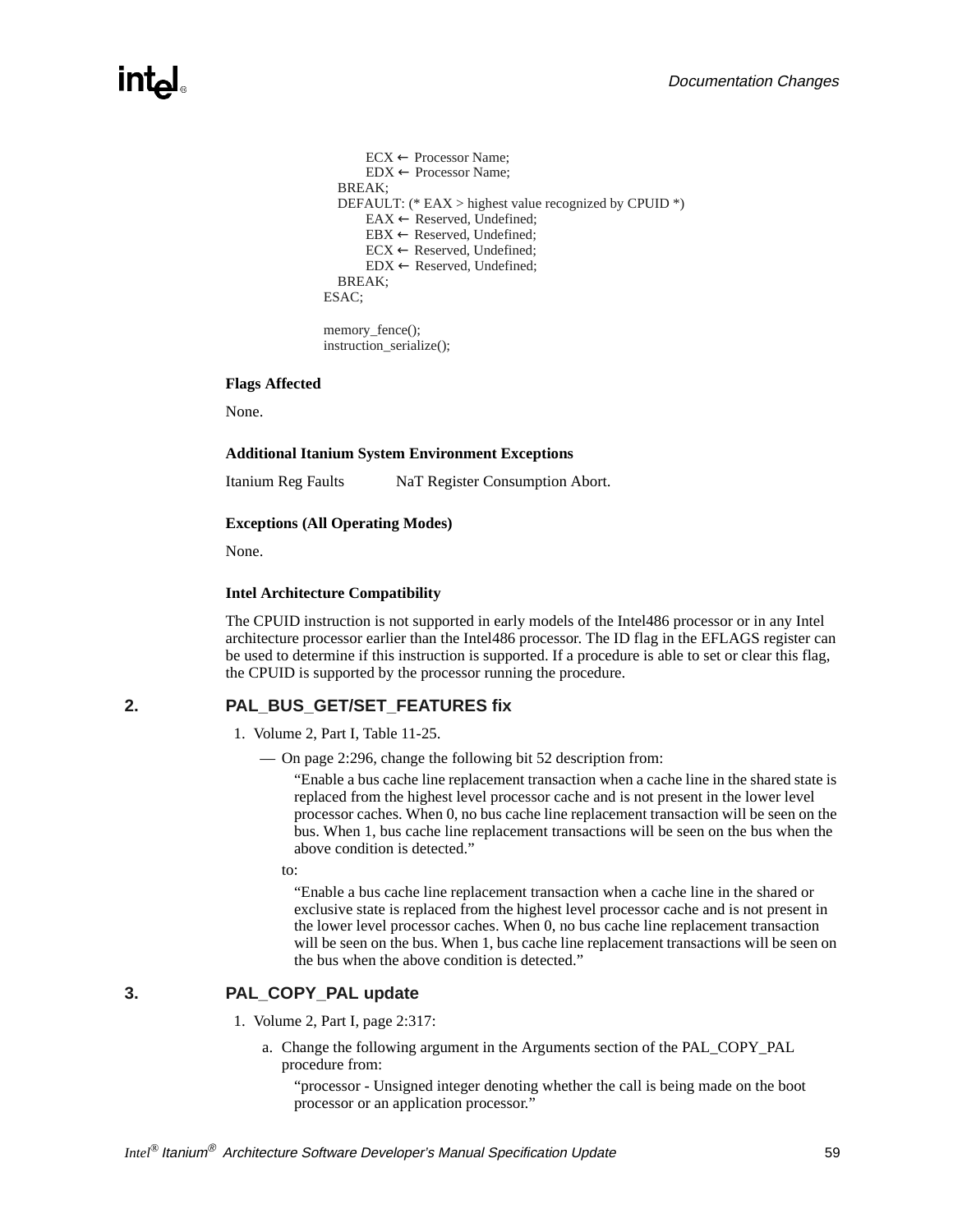

to:

"copy\_option - Unsigned integer indicating whether relocatable PAL code and PAL PMI code should be copied from firmware address space to main memory."

b. Change the following sentences in the first paragraph of the Description section of PAL\_COPY\_PAL from:

"This procedure also updates the PALE\_PMI entrypoint in hardware. If the call in made on a application processor the copy is not performed. The processor argument denotes whether the call is made on the boot processor (value of 0) or an application processor (value of 1)."

to:

"A value of 0 for the copy\_option indicates that the relocation should be performed; a value of 1 indicates that the relocation should not be performed. This procedure also updates the PALE\_PMI entrypoint in hardware."

#### **4. Fixing X-Unit text correction**

1. Volume 3, Section 4.7.4 "Nop/Hint (X-Unit)", Table 4-73 on page 3:332, change: "nop.m" to "nop.x" "hint.m" to "hint.x"

#### **5. PAL\_CACHE\_SHARED\_INFO text correction**

1. Volume 2, Part I, page 2:311: For the entire PAL\_CACHE\_SHARED\_INFO pages, change any instance of "proc\_n\_log\_info" to "proc\_n\_cache\_info".

#### **6. PAL\_CACHE\_FLUSH minor code sequence fix**

1. Volume 2, Part I, page 2:431, make a change to the assembly code in Section 5.1.1.3 (first line of assembly code). The code is trying to address region register 2, but indexed it incorrectly. Change from:  $mov$   $r2 = 2$ to:  $mov1 r2 = (2 \le 61)$ 

#### **7. PAL\_GET\_PROC\_FEATURES table fix**

- 1. Volume 2, Part I, PAL\_GET\_PROC\_FEATURES table on page 2:361, fix bit 40.
	- Change from:

Bit: 40-0

Class: N/A

Control: N/A

Description: reserved

to:

 Bit: 40 Class: N/A Control: N/A Description: reserved

#### <span id="page-59-0"></span>**8. Correct the role of X-resources during MCA**

1. Volume 2, Section 11.3.1.1, change the XIP, XPSR, XFS bullet from:

"XIP, XPSR, XFS: interruption resources implemented to store information about the IP, PSR and IFS when the machine check occurred. A model-specific version of the rfi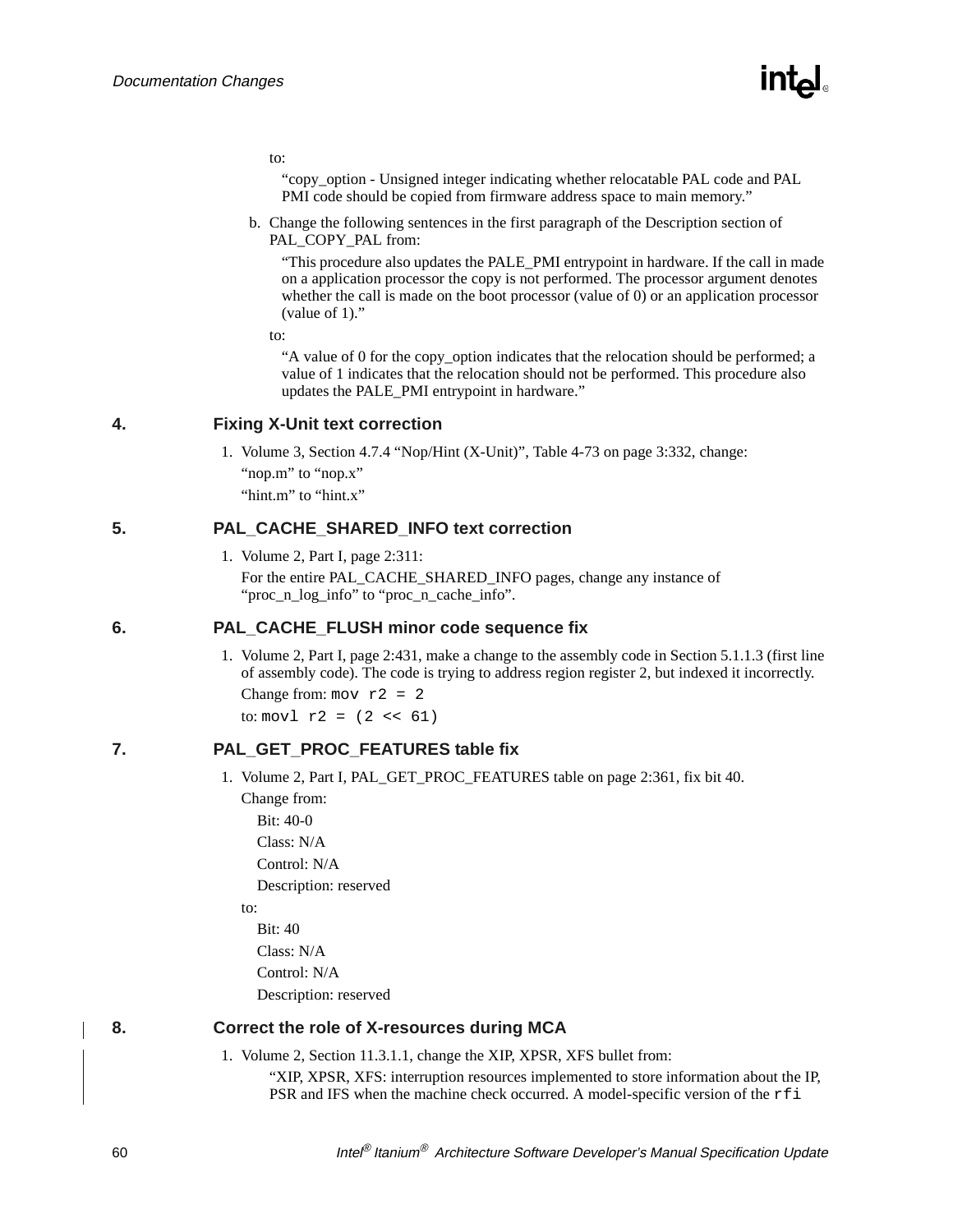<span id="page-60-1"></span><span id="page-60-0"></span>resources." to: "XIP, XPSR, XFS: interruption resources implemented to store information about the IIP, IPSR and IFS when the machine check occurred. A model-specific version of the rfi instruction must also be implemented to restore the machine context from these resources." **9. Clarification on the short format VHPT** 1. Volume 2, Part II, Section 5.3, "Virtual Hash Page Table", change the second sentence in "Short" bullet from: "The short format VHPT cannot use protection keys (there are not enough PTE bits for that)." to: "The short format VHPT does not contain protection key information (there are not enough PTE bits for that)." **10. Floating-point correction** 1. Volume 1, Section 5.4.1, at the end of the 2nd paragraph, change: "For example, dividing an SNaN by zero causes an invalid operation exception (due to the SNaN) and not a zero-divide exception; the exception disabled result is the QNaN indefinite, not infinity." to: "For example, dividing an SNaN by zero causes an invalid operation exception (due to the SNaN) and not a zero-divide exception; the exception disabled result is the quieted version of the SNaN, not infinity." **11. Clarify effect of sending IPI to non-existent processor** 1. Volume 2, Part I, Section 5.8.4:, add the following paragraph to the end of Section 5.8.4, just before Section 5.8.4.1: "Any memory operation targeted at the lower half of the Processor Interrupt Block which does not correspond to any actual processor is undefined." **12. Add a new instruction class** 1. In Table 5-5, "Instruction Classes", in Volume 3 on page 3:352 create and add the following class: Class: non-access Events/Instructions: fc, lfetch, probe-all, tpa, tak. **13. Updated RAW Dependence Table** 1. In Section 5.3.5, add a new rule just after rule 7: "Rule 8. CR[TPR] has a RAW dependency only between mov-to-CR-TPR and mov to psr.l or ssm instructions that set PSR.i, PSR,pp or PSR.up."

instruction must also be implemented to restore the machine context from these

<span id="page-60-4"></span><span id="page-60-3"></span><span id="page-60-2"></span>2. In Volume 2, Section 5.8.3.3, change this paragraph:

"To ensure that new priority levels are established by a given point in program execution (e.g., before PSR.i is set to 1), software must perform a data serialization operation after a TPR write and prior to that point. A data serialization operation must be performed after TPR is written and before IVR is read to ensure that the reported IVR vector is correctly masked. The TPR fields are described in Figure 5-8 and Table 5-11."

to: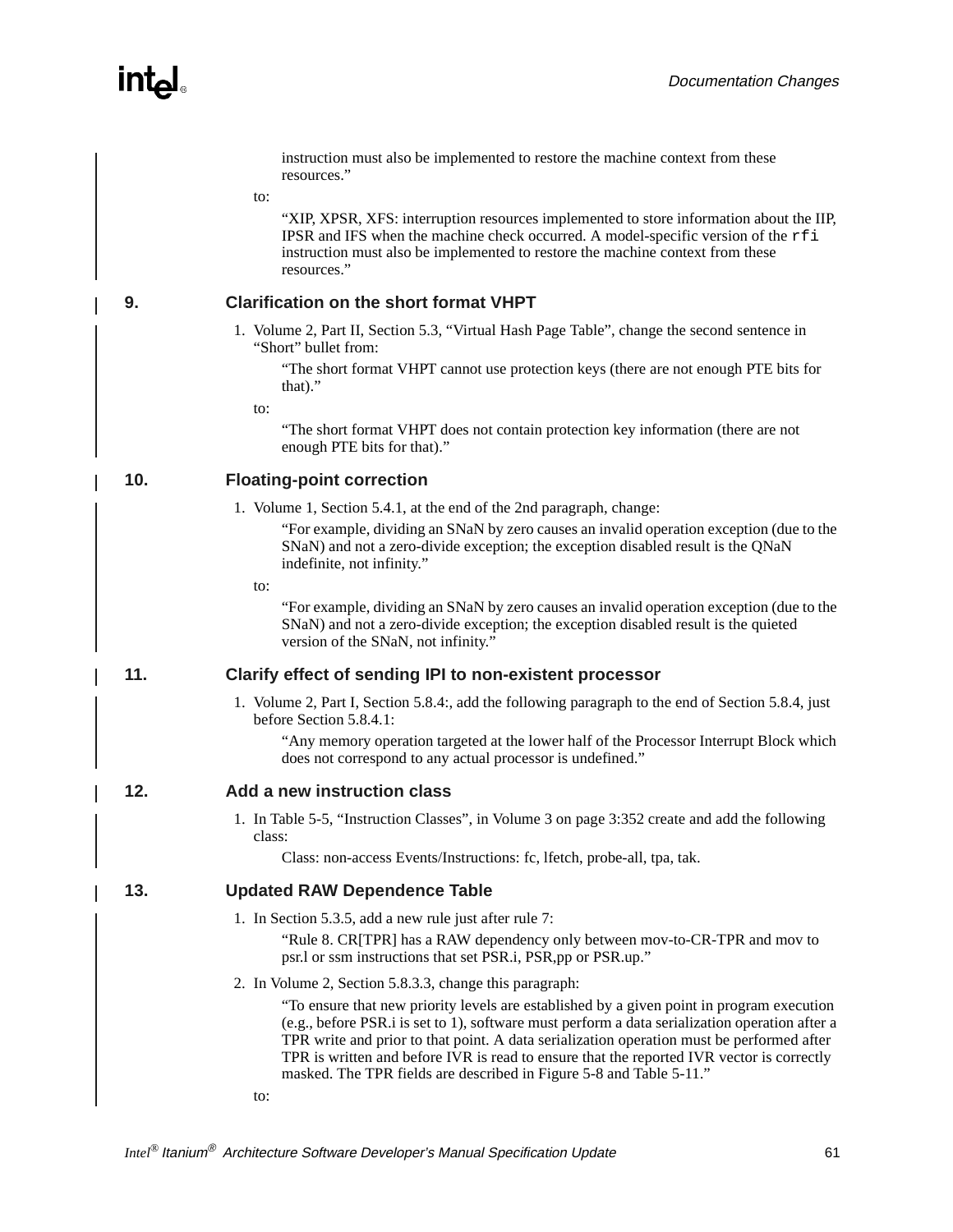"To ensure that new priority levels are established by a given point in program execution, software must perform a data serialization operation after a TPR write and prior to that point. For example, if PSR.i is subsequently set to 1, thus enabling interrupts, and the new priority levels need to be in place before this enabling, a data serialization must be performed prior to the setting of PSR.i. Similarly, if PSR.pp or PSR.up is set to 1, potentially enabling performance monitor interrupts, and the new priority levels need to be in place before this enabling, a data serialization must be performed. (Note that there's no dependence between writing TPR and then changing the PSR for any other bits in the PSR than these.) A data serialization operation must be performed after TPR is written and before IVR is read to ensure that the reported IVR vector is correctly masked. The TPR fields are described in Figure 5-8 and Table 5-11."

3. Replace Table 5-2 "RAW Dependencies Organized by Resource" in Volume 3 with the following (Change bars have been kept to help identify modifications):

| Table 5-2. RAW Dependencies Organized by Resource |  |
|---------------------------------------------------|--|
|---------------------------------------------------|--|

| <b>Resource Name</b>  | <b>Writers</b>                                               | <b>Readers</b>                                                    | Semantics of<br>Dependency |
|-----------------------|--------------------------------------------------------------|-------------------------------------------------------------------|----------------------------|
| <b>ALAT</b>           | chk.a.clr.                                                   | mem-readers-alat.                                                 | none                       |
|                       | mem-readers-alat.                                            | mem-writers, chk-a,                                               |                            |
|                       | mem-writers, invala-all                                      | invala.e                                                          |                            |
| AR[BSP]               | br.call, brl.call, br.ret, cover,<br>mov-to-AR-BSPSTORE, rfi | br.call, brl.call, br.ia, br.ret, cover,<br>flushrs, loadrs,      | impliedF                   |
|                       |                                                              | mov-from-AR-BSP, rfi                                              |                            |
| AR[BSPSTORE]          | alloc, loadrs, flushrs,                                      | alloc, br.ia, flushrs,                                            | impliedF                   |
|                       | mov-to-AR-BSPSTORE                                           | mov-from-AR-BSPSTORE                                              |                            |
| AR[CCV]               | mov-to-AR-CCV                                                | br.ia, cmpxchg,                                                   | impliedF                   |
|                       |                                                              | mov-from-AR-CCV                                                   |                            |
| <b>ARICFLG1</b>       | mov-to-AR-CFLG                                               | br.ia, mov-from-AR-CFLG                                           | impliedF                   |
| AR[CSD]               | Id16, mov-to-AR-CSD                                          | br.ia, cmp8xchq16,                                                | impliedF                   |
|                       |                                                              | mov-from-AR-CSD, st16                                             |                            |
| AR[EC]                | mod-sched-brs, br.ret,                                       | br.call, brl.call, br.ia, mod-sched-brs,                          | impliedF                   |
|                       | mov-to-AR-EC                                                 | mov-from-AR-EC                                                    |                            |
| AR[EFLAG]             | mov-to-AR-EFLAG                                              | br.ia, mov-from-AR-EFLAG                                          | impliedF                   |
| ARIFCR1               | mov-to-AR-FCR                                                | br.ia, mov-from-AR-FCR                                            | impliedF                   |
| AR[FDR]               | mov-to-AR-FDR                                                | br.ia, mov-from-AR-FDR                                            | impliedF                   |
| <b>AR[FIR]</b>        | mov-to-AR-FIR                                                | br.ia, mov-from-AR-FIR                                            | impliedF                   |
| AR[FPSR].sf0.controls | mov-to-AR-FPSR, fsetc.s0                                     | br.ia, fp-arith-s0, fcmp-s0, fpcmp-s0,<br>fsetc, mov-from-AR-FPSR | impliedF                   |
| AR[FPSR].sf1.controls | mov-to-AR-FPSR, fsetc.s1                                     | br.ia, fp-arith-s1, fcmp-s1, fpcmp-s1,<br>mov-from-AR-FPSR        |                            |
| AR[FPSR].sf2.controls | mov-to-AR-FPSR, fsetc.s2                                     | br.ia, fp-arith-s2, fcmp-s2, fpcmp-s2,<br>mov-from-AR-FPSR        |                            |
| AR[FPSR].sf3.controls | mov-to-AR-FPSR, fsetc.s3                                     | br.ia, fp-arith-s3, fcmp-s3, fpcmp-s3,<br>mov-from-AR-FPSR        |                            |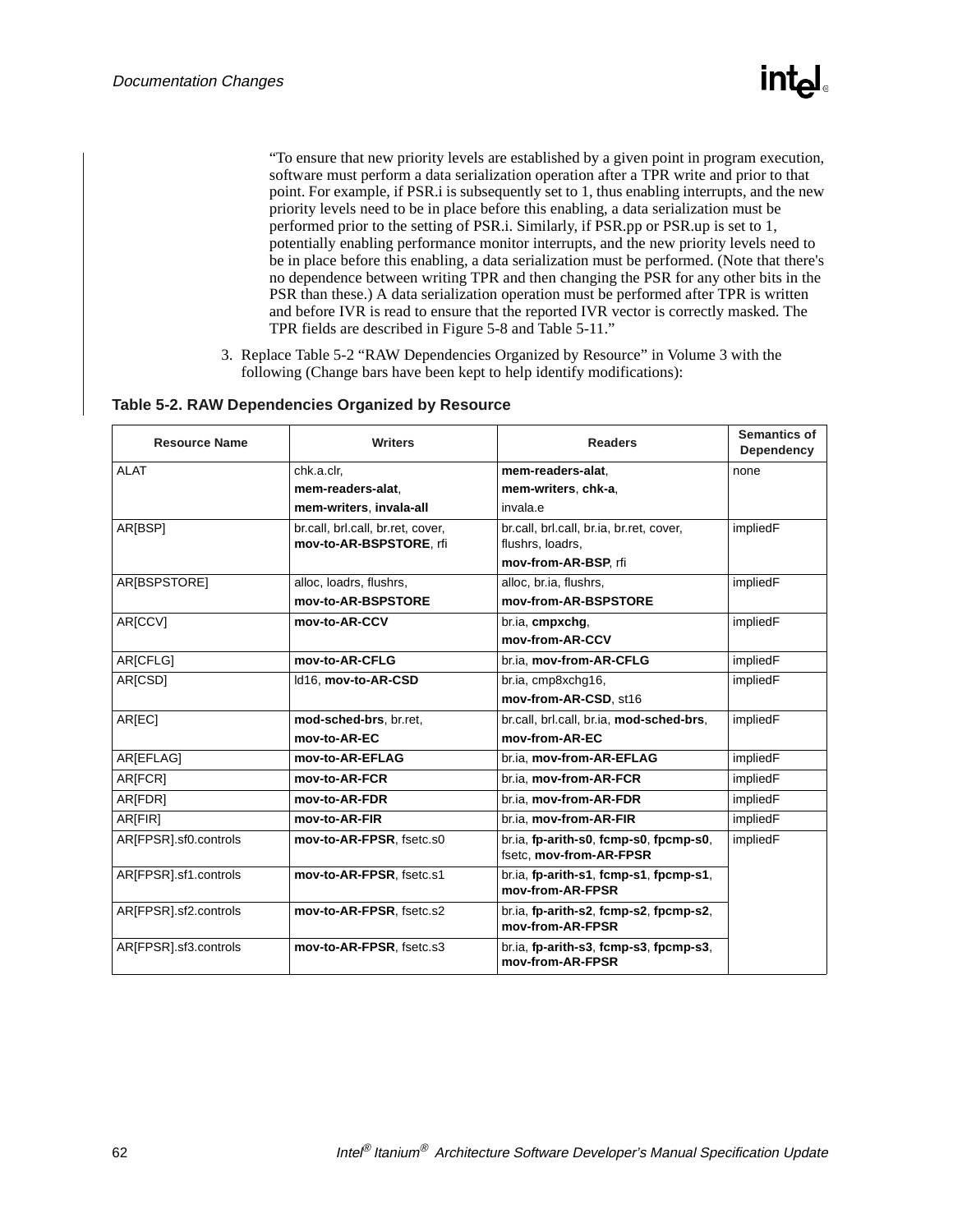## intel

| <b>Resource Name</b>                                                       | <b>Writers</b>                                                   | <b>Readers</b>                                                                                                                            | Semantics of<br>Dependency |
|----------------------------------------------------------------------------|------------------------------------------------------------------|-------------------------------------------------------------------------------------------------------------------------------------------|----------------------------|
| AR[FPSR].sf0.flags                                                         | fp-arith-s0, fclrf.s0, fcmp-s0,<br>fpcmp-s0, mov-to-AR-FPSR      | br.ia, fchkf,<br>mov-from-AR-FPSR                                                                                                         | impliedF                   |
| AR[FPSR].sf1.flags                                                         | fp-arith-s1, fclrf.s1, fcmp-s1,<br>fpcmp-s1, mov-to-AR-FPSR      | br.ia. fchkf.s1.<br>mov-from-AR-FPSR                                                                                                      |                            |
| AR[FPSR].sf2.flags                                                         | fp-arith-s2, fclrf.s2, fcmp-s2,<br>fpcmp-s2, mov-to-AR-FPSR      | br.ia, fchkf.s2,<br>mov-from-AR-FPSR                                                                                                      |                            |
| AR[FPSR].sf3.flags                                                         | fp-arith-s3, fclrf.s3, fcmp-s3,<br>fpcmp-s3, mov-to-AR-FPSR      | br.ia, fchkf.s3,<br>mov-from-AR-FPSR                                                                                                      |                            |
| AR[FPSR].traps                                                             | mov-to-AR-FPSR                                                   | br.ia, fp-arith, fchkf, fcmp, fpcmp,<br>mov-from-AR-FPSR                                                                                  | impliedF                   |
| AR[FPSR].rv                                                                | mov-to-AR-FPSR                                                   | br.ia, fp-arith, fchkf, fcmp, fpcmp,<br>mov-from-AR-FPSR                                                                                  | impliedF                   |
| AR[FSR]                                                                    | mov-to-AR-FSR                                                    | br.ia, mov-from-AR-FSR                                                                                                                    | impliedF                   |
| AR[ITC]                                                                    | mov-to-AR-ITC                                                    | br.ia, mov-from-AR-ITC                                                                                                                    | impliedF                   |
| AR[K%],<br>% in $0 - 7$                                                    | mov-to-AR- $K^1$                                                 | br.ia, mov-from-AR-K <sup>1</sup>                                                                                                         | impliedF                   |
| AR[LC]                                                                     | mod-sched-brs-counted.<br>mov-to-AR-LC                           | br.ia, mod-sched-brs-counted,<br>mov-from-AR-LC                                                                                           | impliedF                   |
| AR[PFS]                                                                    | br.call, brl.call                                                | alloc, br.ia, br.ret, epc,<br>mov-from-AR-PFS                                                                                             | impliedF                   |
|                                                                            | mov-to-AR-PFS                                                    | alloc, br.ia, epc,<br>mov-from-AR-PFS                                                                                                     | impliedF                   |
|                                                                            |                                                                  | br.ret                                                                                                                                    | none                       |
| AR[RNAT]                                                                   | alloc, flushrs, loadrs,<br>mov-to-AR-RNAT.<br>mov-to-AR-BSPSTORE | alloc, br.ia, flushrs, loadrs,<br>mov-from-AR-RNAT                                                                                        | impliedF                   |
| AR[RSC]                                                                    | mov-to-AR-RSC                                                    | alloc, br.ia, flushrs, loadrs,<br>mov-from-AR-RSC.<br>mov-from-AR-BSPSTORE,<br>mov-to-AR-RNAT,<br>mov-from-AR-RNAT,<br>mov-to-AR-BSPSTORE | impliedF                   |
| AR[SSD]                                                                    | mov-to-AR-SSD                                                    | br.ia. mov-from-AR-SSD                                                                                                                    | impliedF                   |
| ARJUNATI(%),                                                               | mov-to-AR-UNAT, st8.spill                                        | br.ia, Id8.fill,                                                                                                                          | impliedF                   |
| % in 0 - 63                                                                |                                                                  | mov-from-AR-UNAT                                                                                                                          |                            |
| AR%,<br>% in 8-15, 20, 22-23, 31,<br>33-35, 37-39, 41-43, 45-47,<br>67-111 | none                                                             | br.ia, mov-from-AR-rv <sup>1</sup>                                                                                                        | none                       |
| AR%,<br>% in 48-63, 112-127                                                | mov-to-AR-ig <sup>1</sup>                                        | br.ia, mov-from-AR-ig <sup>1</sup>                                                                                                        | impliedF                   |
| BR%,<br>% in 0 - 7                                                         | br.call <sup>1</sup> , brl.call <sup>1</sup>                     | indirect-brs <sup>1</sup> , indirect-brp <sup>1</sup> ,<br>mov-from-BR $1$                                                                | impliedF                   |
|                                                                            | mov-to-BR $1$                                                    | indirect-brs <sup>1</sup>                                                                                                                 | none                       |
|                                                                            |                                                                  | indirect-brp <sup>1</sup> ,<br>mov-from-BR $1$                                                                                            | impliedF                   |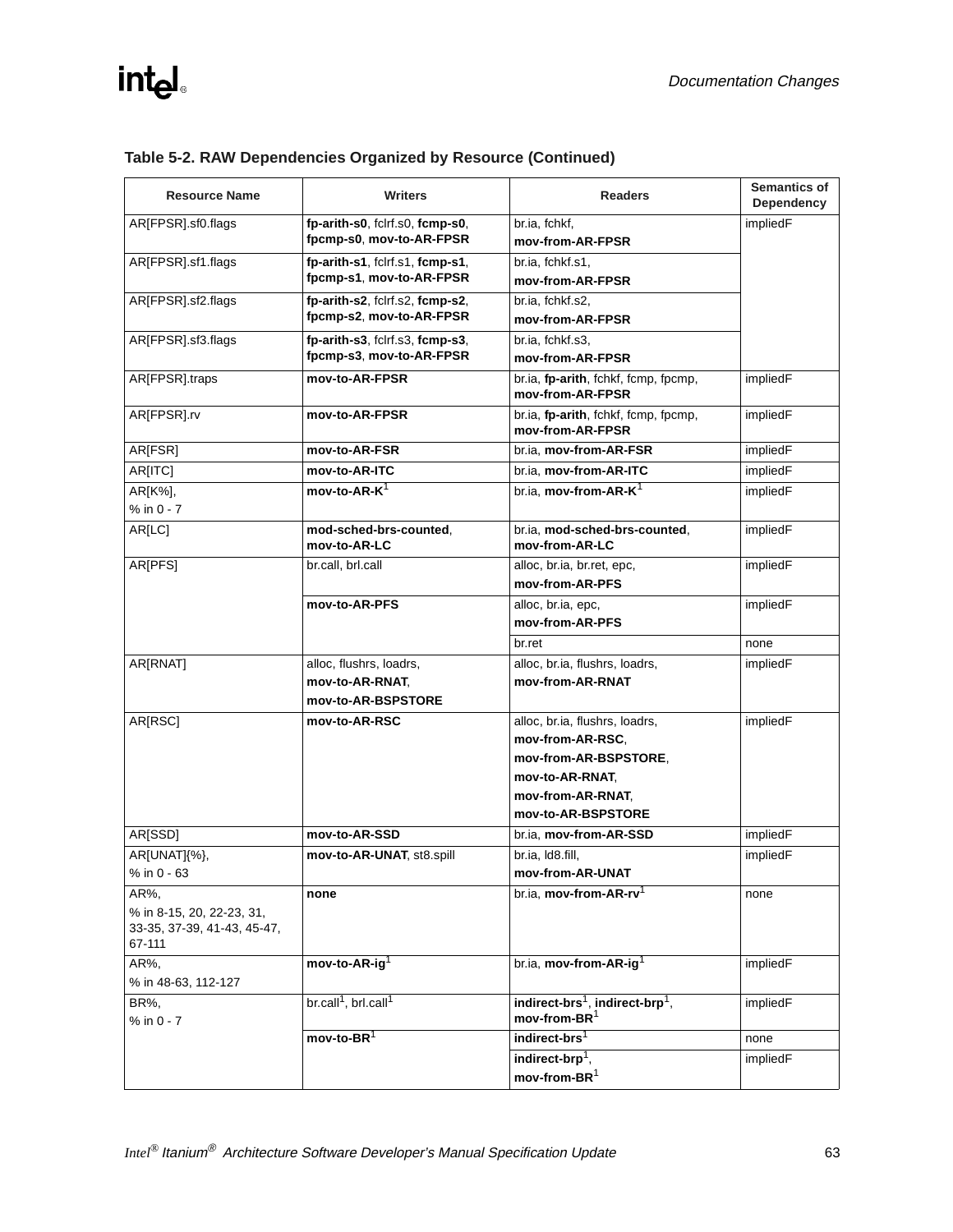| <b>Resource Name</b>    | <b>Writers</b>                                   | <b>Readers</b>                                          | Semantics of<br>Dependency                                                                                 |
|-------------------------|--------------------------------------------------|---------------------------------------------------------|------------------------------------------------------------------------------------------------------------|
| <b>CFM</b>              | mod-sched-brs                                    | mod-sched-brs                                           | impliedF                                                                                                   |
|                         |                                                  | cover, alloc, rfi, loadrs, br.ret, br.call,<br>brl.call | impliedF                                                                                                   |
|                         |                                                  | $cfm-readers2$                                          | impliedF                                                                                                   |
|                         | br.call, brl.call, br.ret, clrrrb, cover,<br>rfi | cfm-readers                                             | impliedF                                                                                                   |
|                         | alloc                                            | cfm-readers                                             | none                                                                                                       |
| CPUID#                  | none                                             | mov-from-IND-CPUID <sup>3</sup>                         | specific                                                                                                   |
| CR[CMCV]                | mov-to-CR-CMCV                                   | mov-from-CR-CMCV                                        | data                                                                                                       |
| CR[DCR]                 | mov-to-CR-DCR                                    | mov-from-CR-DCR,                                        | data                                                                                                       |
|                         |                                                  | mem-readers-spec                                        |                                                                                                            |
| CR[EOI]                 | mov-to-CR-EOI                                    | none                                                    | <b>SC Section</b><br>5.8.3.4, "End of<br>External<br>Interrupt<br>Register (EOI-<br>CR67)" on<br>page 118  |
| CR[GPTA]                | mov-to-CR-GPTA                                   | mov-from-CR-GPTA, thash                                 | data                                                                                                       |
| CR[IFA]                 | mov-to-CR-IFA                                    | itc.i, itc.d, itr.i, itr.d                              | implied                                                                                                    |
|                         |                                                  | mov-from-CR-IFA                                         | data                                                                                                       |
| CR[IFS]                 | mov-to-CR-IFS                                    | mov-from-CR-IFS                                         | data                                                                                                       |
|                         |                                                  | rfi                                                     | implied                                                                                                    |
|                         | cover                                            | rfi, mov-from-CR-IFS                                    | implied                                                                                                    |
| CR[IHA]                 | mov-to-CR-IHA                                    | mov-from-CR-IHA                                         | data                                                                                                       |
| CR[IIM]                 | mov-to-CR-IIM                                    | mov-from-CR-IIM                                         | data                                                                                                       |
| CR[IIP]                 | mov-to-CR-IIP                                    | mov-from-CR-IIP                                         | data                                                                                                       |
|                         |                                                  | rfi                                                     | implied                                                                                                    |
| CR[IIPA]                | mov-to-CR-IIPA                                   | mov-from-CR-IIPA                                        | data                                                                                                       |
| CR[IPSR]                | mov-to-CR-IPSR                                   | mov-from-CR-IPSR                                        | data                                                                                                       |
|                         |                                                  | rfi                                                     | implied                                                                                                    |
| CR[IRR%],<br>% in 0 - 3 | mov-from-CR-IVR                                  | mov-from-CR-IRR $1$                                     | data                                                                                                       |
| CR[ISR]                 | mov-to-CR-ISR                                    | mov-from-CR-ISR                                         | data                                                                                                       |
| CR[ITIR]                | mov-to-CR-ITIR                                   | mov-from-CR-ITIR                                        | data                                                                                                       |
|                         |                                                  | itc.i, itc.d, itr.i, itr.d                              | implied                                                                                                    |
| CR[ITM]                 | mov-to-CR-ITM                                    | mov-from-CR-ITM                                         | data                                                                                                       |
| CR[ITV]                 | mov-to-CR-ITV                                    | mov-from-CR-ITV                                         | data                                                                                                       |
| CR[IVA]                 | mov-to-CR-IVA                                    | mov-from-CR-IVA                                         | instr                                                                                                      |
| CR[IVR]                 | none                                             | mov-from-CR-IVR                                         | <b>SC Section</b><br>5.8.3.2,<br>"External<br>Interrupt Vector<br>Register (IVR -<br>CR65)" on<br>page 117 |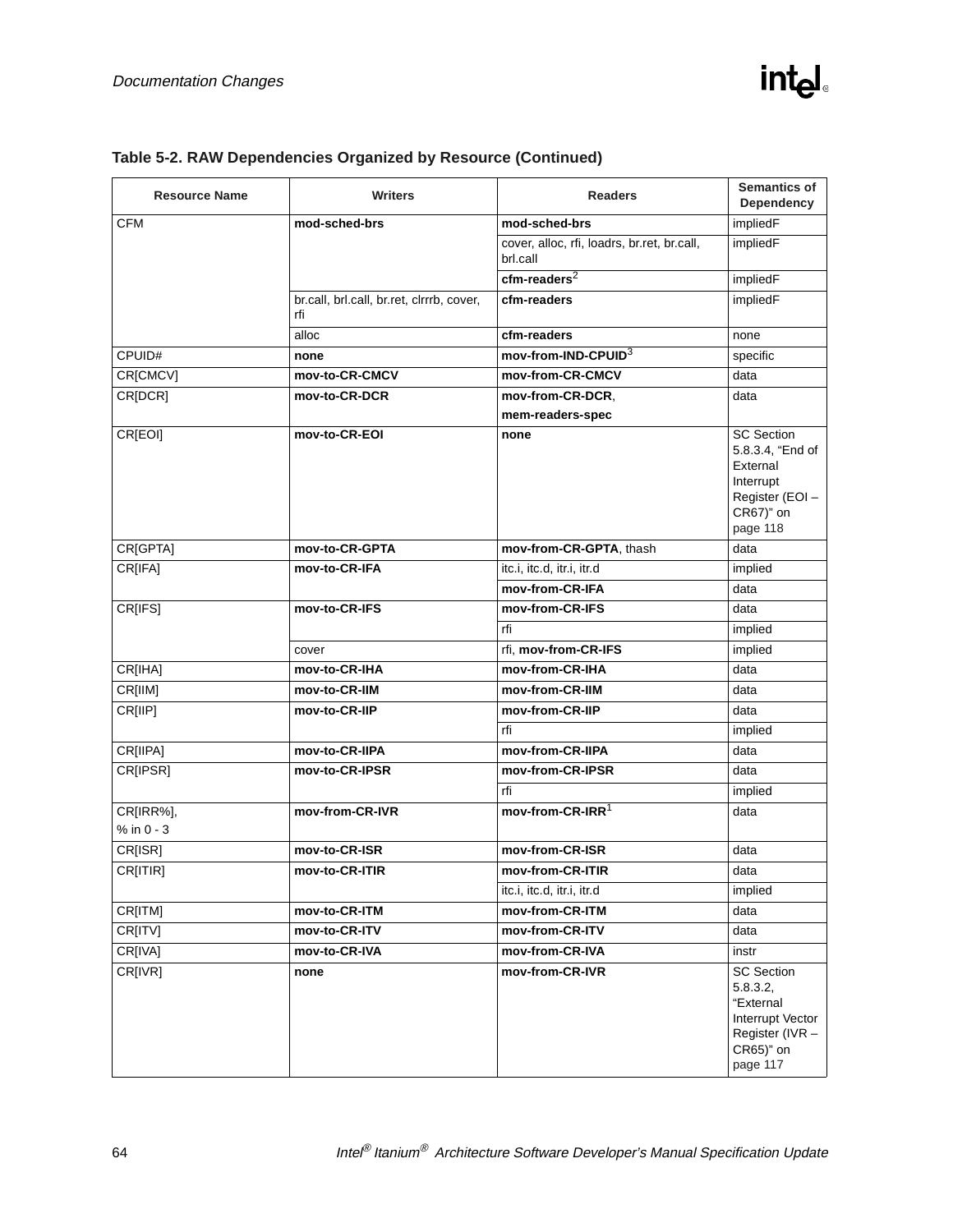

 $\begin{array}{|c|c|} \hline \rule{0pt}{12pt} \rule{0pt}{2.5pt} \rule{0pt}{2.5pt} \rule{0pt}{2.5pt} \rule{0pt}{2.5pt} \rule{0pt}{2.5pt} \rule{0pt}{2.5pt} \rule{0pt}{2.5pt} \rule{0pt}{2.5pt} \rule{0pt}{2.5pt} \rule{0pt}{2.5pt} \rule{0pt}{2.5pt} \rule{0pt}{2.5pt} \rule{0pt}{2.5pt} \rule{0pt}{2.5pt} \rule{0pt}{2.5pt} \rule{0pt}{2.5pt} \rule{0pt}{2.5pt} \rule{0pt}{2.5$ 

 $\overline{1}$ 

 $\begin{array}{c} \begin{array}{c} \hline \end{array} \end{array}$ 

 $\overline{1}$ 

 $\overline{1}$ 

|  |  | Table 5-2. RAW Dependencies Organized by Resource (Continued) |
|--|--|---------------------------------------------------------------|
|  |  |                                                               |

| <b>Resource Name</b>                                 | <b>Writers</b>                                                           | <b>Readers</b>                                                           | Semantics of<br>Dependency                                                                                    |
|------------------------------------------------------|--------------------------------------------------------------------------|--------------------------------------------------------------------------|---------------------------------------------------------------------------------------------------------------|
| CR[LID]                                              | mov-to-CR-LID                                                            | mov-from-CR-LID                                                          | <b>SC Section</b><br>5.8.3.1, "Local<br>ID $(LID -$<br>CR64)" on<br>page 116                                  |
| CR[LRR%],<br>$% in 0 - 1$                            | mov-to-CR-LRR $1$                                                        | mov-from-CR-LRR $1$                                                      | data                                                                                                          |
| CR[PMV]                                              | mov-to-CR-PMV                                                            | mov-from-CR-PMV                                                          | data                                                                                                          |
| CR[PTA]                                              | mov-to-CR-PTA                                                            | mov-from-CR-PTA, mem-readers,<br>mem-writers, non-access, thash          | data                                                                                                          |
| CR[TPR]                                              | mov-to-CR-TPR                                                            | mov-from-CR-TPR,<br>mov-from-CR-IVR                                      | data                                                                                                          |
|                                                      |                                                                          | mov-to-PSR- $I^8$ , ssm $^8$<br>rfi                                      | <b>SC Section</b><br>5.8.3.3, "Task<br><b>Priority Register</b><br>$(TPR - CR66)$ "<br>on page 117<br>implied |
| CR%,<br>% in 3-7, 10-15, 18, 26-63,<br>75-79, 82-127 | none                                                                     | mov-from-CR-rv <sup>1</sup>                                              | none                                                                                                          |
| DBR#                                                 | mov-to-IND-DBR3                                                          | mov-from-IND-DBR $3$                                                     | impliedF                                                                                                      |
|                                                      |                                                                          | probe-all, Ifetch-all,                                                   | data                                                                                                          |
|                                                      |                                                                          | mem-readers, mem-writers                                                 |                                                                                                               |
| <b>DTC</b>                                           | ptc.e, ptc.g, ptc.ga, ptc.l, ptr.i, ptr.d,<br>itc.i, itc.d, itr.i, itr.d | mem-readers,<br>mem-writers, fc, probe-all, tak, tpa                     | data                                                                                                          |
|                                                      | itc.i, itc.d, itr.i, itr.d                                               | ptc.e, ptc.g, ptc.ga, ptc.l, ptr.i, ptr.d, itc.i,<br>itc.d, itr.i, itr.d | impliedF                                                                                                      |
|                                                      | ptc.e, ptc.g, ptc.ga, ptc.l, ptr.i, ptr.d                                | ptc.e, ptc.g, ptc.ga, ptc.l, ptr.i, ptr.d                                | none                                                                                                          |
|                                                      |                                                                          | itc.i, itc.d, itr.i, itr.d                                               | impliedF                                                                                                      |
| DTC_LIMIT*                                           | ptc.g, ptc.ga                                                            | ptc.g, ptc.ga                                                            | impliedF                                                                                                      |
| <b>DTR</b>                                           | itr.d                                                                    | mem-readers, mem-writers,<br>non-access                                  | data                                                                                                          |
|                                                      |                                                                          | ptc.g, ptc.ga, ptc.l, ptr.d, itr.d                                       | impliedF                                                                                                      |
|                                                      | ptr.d                                                                    | mem-readers, mem-writers,<br>non-access                                  | data                                                                                                          |
|                                                      |                                                                          | ptc.g, ptc.ga, ptc.l, ptr.d                                              | none                                                                                                          |
|                                                      |                                                                          | itr.d, itc.d                                                             | impliedF                                                                                                      |
| FR%,<br>% in 0 - 1                                   | none                                                                     | $fr$ -readers <sup>1</sup>                                               | none                                                                                                          |
| FR%,                                                 | fr-writers <sup>1</sup> \ldf-c <sup>1</sup> \ldfp-c <sup>1</sup>         | $fr$ -readers <sup>1</sup>                                               | impliedF                                                                                                      |
| % in 2 - 127                                         | $Idf-c1$ , $Idfp-c1$                                                     | $fr$ -readers <sup>1</sup>                                               | none                                                                                                          |
| GR <sub>0</sub>                                      | none                                                                     | $gr$ -readers <sup>1</sup>                                               | none                                                                                                          |
| GR%,                                                 | $Id-c^{1,14}$                                                            | $gr$ -readers $1$                                                        | none                                                                                                          |
| % in 1 - 127                                         | gr-writers <sup>1</sup> \ld-c <sup>1,14</sup>                            | $gr$ -readers <sup>1</sup>                                               | impliedF                                                                                                      |
| IBR#                                                 | mov-to-IND-IBR $3$                                                       | mov-from-IND-IBR <sup>3</sup>                                            | impliedF                                                                                                      |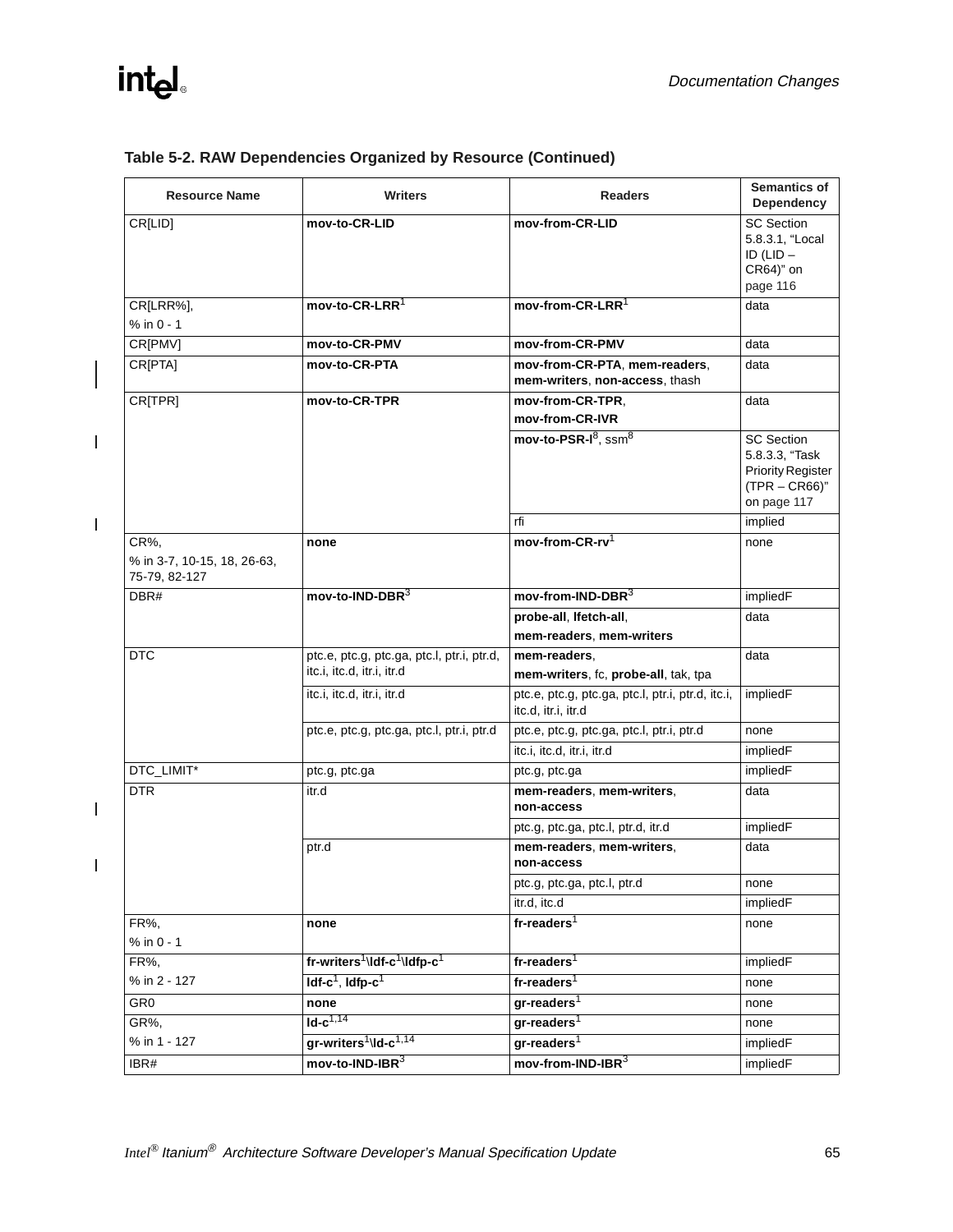| <b>Resource Name</b> | <b>Writers</b>                            | <b>Readers</b>                                                           | Semantics of<br>Dependency                                                                            |
|----------------------|-------------------------------------------|--------------------------------------------------------------------------|-------------------------------------------------------------------------------------------------------|
| InService*           | mov-to-CR-EOI                             | mov-from-CR-IVR                                                          | data                                                                                                  |
|                      | mov-from-CR-IVR                           | mov-from-CR-IVR                                                          | impliedF                                                                                              |
|                      | mov-to-CR-EOI                             | mov-to-CR-EOI                                                            | impliedF                                                                                              |
| IP                   | all                                       | all                                                                      | none                                                                                                  |
| <b>ITC</b>           | ptc.e, ptc.g, ptc.ga, ptc.l, ptr.i, ptr.d | epc, vmsw                                                                | instr                                                                                                 |
|                      |                                           | itc.i, itc.d, itr.i, itr.d                                               | impliedF                                                                                              |
|                      |                                           | ptr.i, ptr.d, ptc.e, ptc.g, ptc.ga, ptc.l                                | none                                                                                                  |
|                      | itc.i, itc.d, itr.i, itr.d                | epc, vmsw                                                                | instr                                                                                                 |
|                      |                                           | itc.d, itc.i, itr.d, itr.i, ptr.d, ptr.i, ptc.g,<br>ptc.ga, ptc.l        | impliedF                                                                                              |
| ITC_LIMIT*           | ptc.g, ptc.ga                             | ptc.g, ptc.ga                                                            | impliedF                                                                                              |
| <b>ITR</b>           | itr.i                                     | itr.i, itc.i, ptc.g, ptc.ga, ptc.l, ptr.i                                | impliedF                                                                                              |
|                      |                                           | epc, vmsw                                                                | instr                                                                                                 |
|                      | ptr.i                                     | itc.i, itr.i                                                             | impliedF                                                                                              |
|                      |                                           | ptc.g, ptc.ga, ptc.l, ptr.i                                              | none                                                                                                  |
|                      |                                           | epc, vmsw                                                                | instr                                                                                                 |
| memory               | mem-writers                               | mem-readers                                                              | none                                                                                                  |
| PKR#                 | mov-to-IND-PKR3                           | mem-readers, mem-writers,                                                | data                                                                                                  |
|                      |                                           | mov-from-IND-PKR <sup>4</sup> , probe-all                                |                                                                                                       |
|                      |                                           | mov-to-IND-PKR <sup>4</sup>                                              | none                                                                                                  |
|                      |                                           | mov-from-IND-PKR <sup>3</sup>                                            | impliedF                                                                                              |
|                      |                                           | mov-to-IND-PKR3                                                          | impliedF                                                                                              |
| PMC#                 | mov-to-IND-PM $C3$                        | mov-from-IND-PMC3                                                        | impliedF                                                                                              |
|                      |                                           | mov-from-IND-PMD <sup>3</sup>                                            | SC <sup>3</sup> Section<br>7.1.1, "Data and<br>Instruction<br>Breakpoint<br>Registers" on<br>page 144 |
| PMD#                 | mov-to-IND-PMD $3$                        | mov-from-IND-PMD $3$                                                     | impliedF                                                                                              |
| PR <sub>0</sub>      | $pr-writers1$                             | $pr$ -readers-br <sup>1</sup> ,                                          | none                                                                                                  |
|                      |                                           | $pr$ -readers-nobr-nomovpr <sup>1</sup> ,<br>mov-from-PR $^{13}$ ,       |                                                                                                       |
|                      |                                           | mov-to-PR13                                                              |                                                                                                       |
| PR%,<br>% in 1 - 15  | $pr-writers1$ .<br>mov-to-PR-allreg $7$   | $pr$ -readers-nobr-nomovpr <sup>1</sup> .<br>mov-from-PR,<br>mov-to-PR13 | impliedF                                                                                              |
|                      | pr-writers-fp <sup>1</sup>                | $pr$ -readers-br $1$                                                     | impliedF                                                                                              |
|                      | $pr-writers-int1$ ,                       | $pr$ -readers-br $1$                                                     | none                                                                                                  |
|                      | mov-to-PR-allreg $7$                      |                                                                          |                                                                                                       |
| PR%,                 | $pr-writers1$ ,                           | pr-readers-nobr-nomovpr <sup>1</sup> ,                                   | impliedF                                                                                              |
| % in 16 - 62         | mov-to-PR-allreg <sup>7</sup> ,           | mov-from-PR,                                                             |                                                                                                       |
|                      | mov-to-PR-rotreg                          | mov-to-PR <sup>13</sup>                                                  |                                                                                                       |
|                      | pr-writers-fp <sup>1</sup>                | $pr$ -readers-br $1$                                                     | impliedF                                                                                              |
|                      | $pr-writers-int1$ ,                       | $pr$ -readers-br $1$                                                     | none                                                                                                  |
|                      | mov-to-PR-allreg <sup>7</sup> ,           |                                                                          |                                                                                                       |
|                      | mov-to-PR-rotreg                          |                                                                          |                                                                                                       |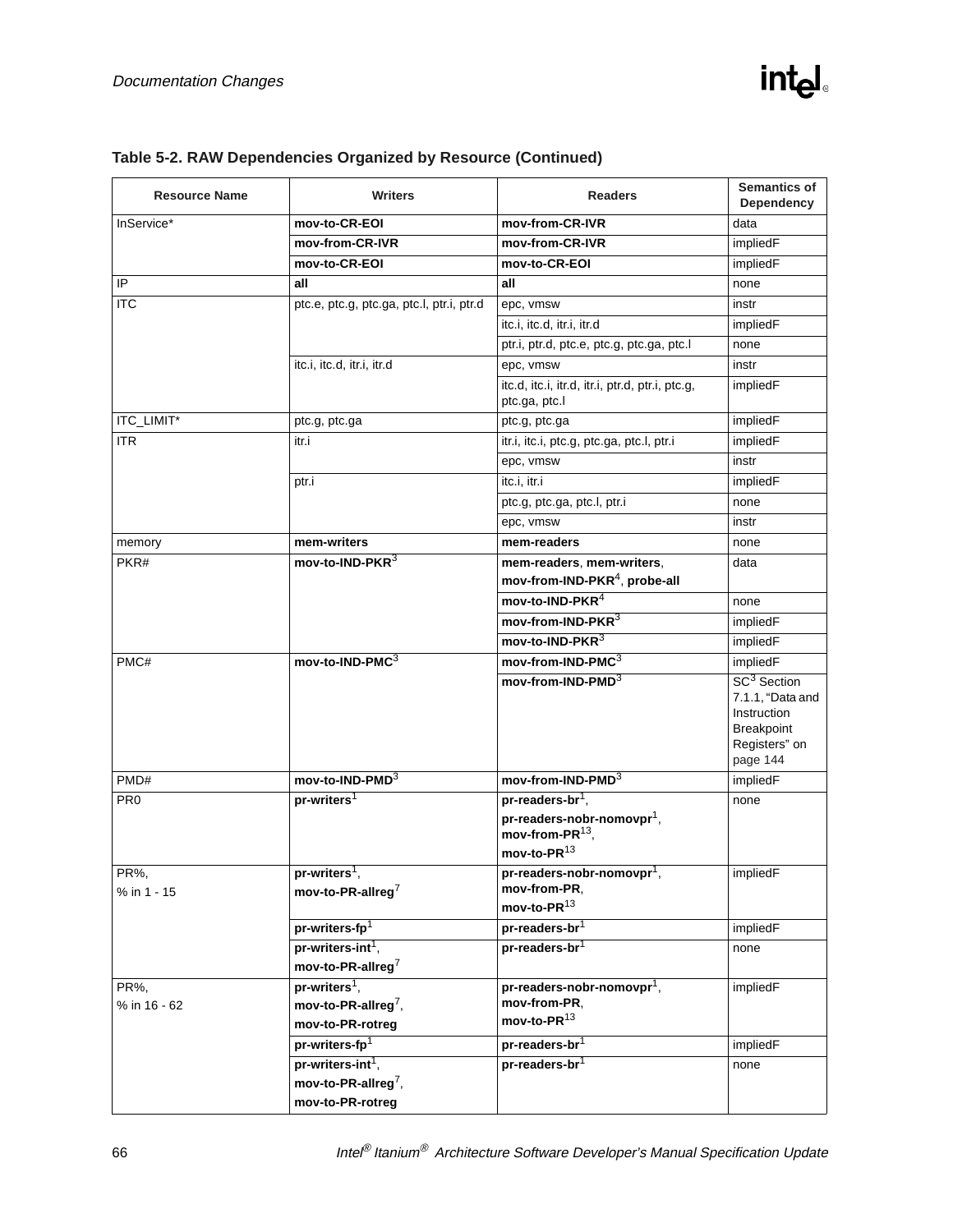## intel

 $\begin{array}{c} \hline \end{array}$ 

 $\begin{array}{c} \hline \end{array}$ 

 $\overline{\phantom{a}}$ 

 $\overline{1}$ 

 $\overline{1}$ 

I

 $\overline{1}$ 

 $\overline{1}$ 

| <b>Resource Name</b> | <b>Writers</b>                                             | <b>Readers</b>                                             | Semantics of<br>Dependency |
|----------------------|------------------------------------------------------------|------------------------------------------------------------|----------------------------|
| PR63                 | mod-sched-brs.                                             | pr-readers-nobr-nomovpr <sup>1</sup> ,                     | impliedF                   |
|                      | $pr-writers1$ ,                                            | mov-from-PR,                                               |                            |
|                      | mov-to-PR-allreg <sup>7</sup> ,                            | mov-to-PR <sup>13</sup>                                    |                            |
|                      | mov-to-PR-rotreg                                           |                                                            |                            |
|                      | pr-writers-fp <sup>1</sup> ,                               | pr-readers-br <sup>1</sup>                                 | impliedF                   |
|                      | mod-sched-brs                                              |                                                            |                            |
|                      | $pr-writers-int1$ ,                                        | pr-readers-br <sup>1</sup>                                 | none                       |
|                      | mov-to-PR-allreg <sup>7</sup> ,                            |                                                            |                            |
|                      | mov-to-PR-rotreg                                           |                                                            |                            |
| PSR.ac               | user-mask-writers-partial',                                | mem-readers, mem-writers                                   | implied                    |
|                      | mov-to-PSR-um                                              |                                                            |                            |
|                      | sys-mask-writers-partial <sup>7</sup> ,<br>mov-to-PSR-I    | mem-readers, mem-writers                                   | data                       |
|                      | user-mask-writers-partial <sup>7</sup> ,                   | mov-from-PSR,                                              | impliedF                   |
|                      | mov-to-PSR-um,                                             | mov-from-PSR-um                                            |                            |
|                      | sys-mask-writers-partial <sup>7</sup> ,                    |                                                            |                            |
|                      | mov-to-PSR-I                                               |                                                            |                            |
|                      | rfi                                                        | mem-readers, mem-writers,<br>mov-from-PSR, mov-from-PSR-um | impliedF                   |
| PSR.be               | user-mask-writers-partial <sup>7</sup> ,<br>mov-to-PSR-um  | mem-readers, mem-writers                                   | implied                    |
|                      | $sys-mask-writers-partial7$ ,<br>mov-to-PSR-I              | mem-readers, mem-writers                                   | data                       |
|                      | user-mask-writers-partial <sup>7</sup> ,<br>mov-to-PSR-um. | mov-from-PSR,<br>mov-from-PSR-um                           | impliedF                   |
|                      | sys-mask-writers-partial <sup>7</sup> ,<br>mov-to-PSR-I    |                                                            |                            |
|                      | rfi                                                        | mem-readers, mem-writers,<br>mov-from-PSR, mov-from-PSR-um | impliedF                   |
| PSR.bn               | bsw, rfi                                                   | gr-readers <sup>11</sup> , gr-writers <sup>11</sup>        | impliedF                   |
| PSR.cpl              | epc, br.ret                                                | priv-ops, br.call, brl.call, epc,                          | implied                    |
|                      |                                                            | mov-from-AR-ITC.                                           |                            |
|                      |                                                            | mov-to-AR-ITC.                                             |                            |
|                      |                                                            | mov-to-AR-RSC.                                             |                            |
|                      |                                                            | mov-to-AR-K.                                               |                            |
|                      |                                                            | mov-from-IND-PMD,                                          |                            |
|                      |                                                            | probe-all, mem-readers,                                    |                            |
|                      |                                                            | mem-writers, Ifetch-all                                    |                            |
|                      | rfi                                                        | priv-ops, br.call, brl.call, epc,                          | impliedF                   |
|                      |                                                            | mov-from-AR-ITC.                                           |                            |
|                      |                                                            | mov-to-AR-ITC,                                             |                            |
|                      |                                                            | mov-to-AR-RSC.                                             |                            |
|                      |                                                            | mov-to-AR-K.                                               |                            |
|                      |                                                            | mov-from-IND-PMD.                                          |                            |
|                      |                                                            | probe-all, mem-readers,<br>mem-writers, Ifetch-all         |                            |
| PSR.da               | rfi                                                        | mem-readers, Ifetch-all, mem-writers,                      | impliedF                   |
|                      |                                                            | probe-fault                                                |                            |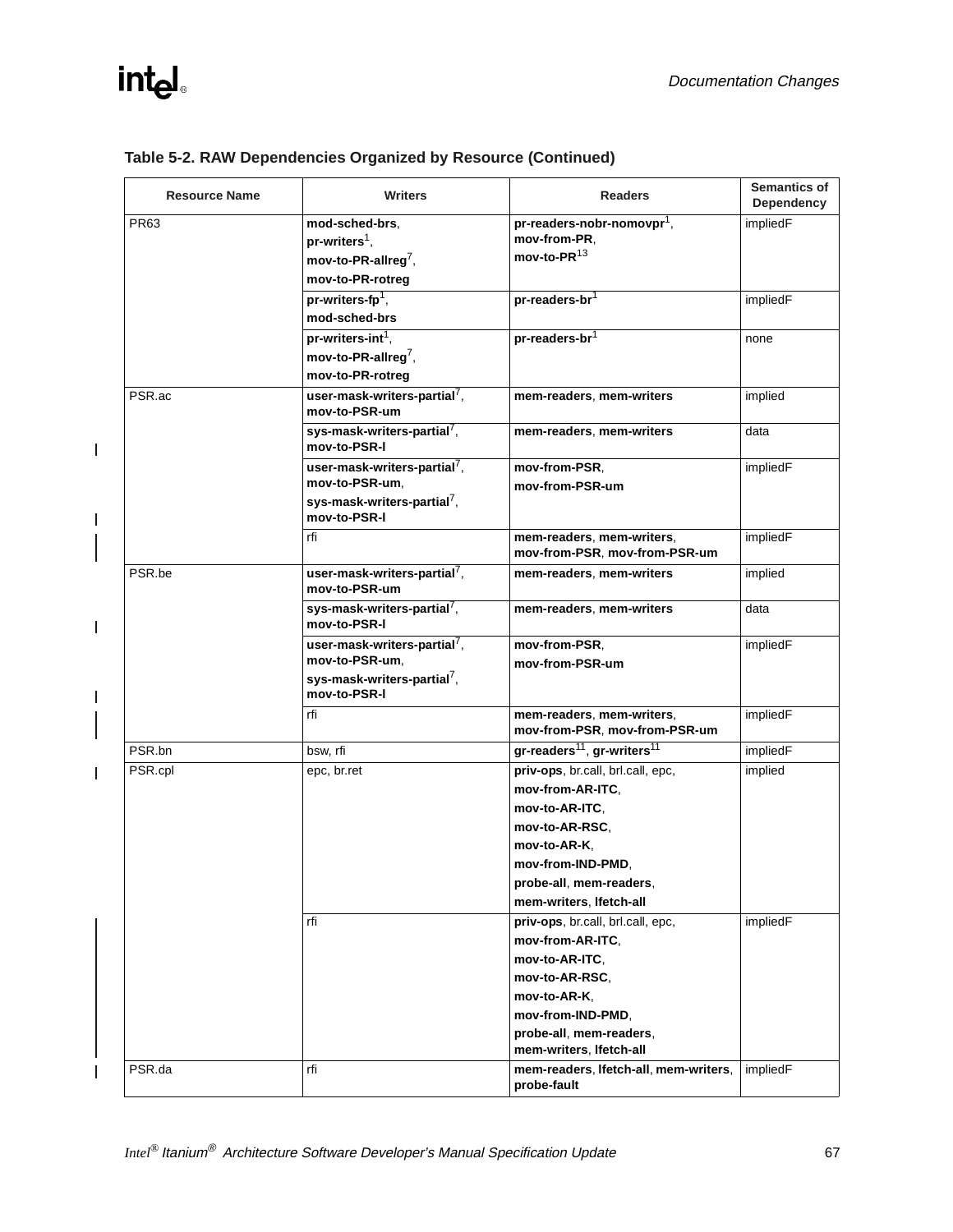$\overline{1}$ 

 $\mathbf{I}$ 

 $\mathbf{I}$ 

 $\overline{1}$ 

 $\overline{1}$ 

 $\overline{1}$ 

 $\overline{1}$  $\overline{1}$ 

intel

| <b>Resource Name</b> | <b>Writers</b>                                               | <b>Readers</b>                                                      | Semantics of<br>Dependency |
|----------------------|--------------------------------------------------------------|---------------------------------------------------------------------|----------------------------|
| PSR.db               | mov-to-PSR-I                                                 | lfetch-all, mem-readers,                                            | data                       |
|                      |                                                              | mem-writers, probe-fault                                            |                            |
|                      |                                                              | mov-from-PSR                                                        | impliedF                   |
|                      | rfi                                                          | Ifetch-all, mem-readers,                                            | impliedF                   |
|                      |                                                              | mem-writers,                                                        |                            |
|                      |                                                              | mov-from-PSR, probe-fault                                           |                            |
| PSR.dd               | rfi                                                          | lfetch-all, mem-readers, probe-fault,                               | impliedF                   |
|                      |                                                              | mem-writers                                                         |                            |
| PSR.dfh              | sys-mask-writers-partial <sup>7</sup> ,                      | $fr$ -readers <sup>9</sup> , fr-writers <sup>9</sup>                | data                       |
|                      | mov-to-PSR-I                                                 | mov-from-PSR                                                        | impliedF                   |
|                      | rfi                                                          | $f$ r-readers <sup>9</sup> , fr-writers <sup>9</sup> ,              | impliedF                   |
|                      |                                                              | mov-from-PSR                                                        |                            |
| PSR.dfl              | sys-mask-writers-partial <sup>7</sup> ,                      | fr-writers <sup>9</sup> , fr-readers <sup>9</sup>                   | data                       |
|                      | mov-to-PSR-I                                                 | mov-from-PSR                                                        | impliedF                   |
|                      | rfi                                                          | fr-writers <sup>9</sup> , fr-readers <sup>9</sup> ,<br>mov-from-PSR | impliedF                   |
| PSR.di               | sys-mask-writers-partial <sup>7</sup> ,                      | br.ia                                                               | data                       |
|                      | mov-to-PSR-I                                                 | mov-from-PSR                                                        | impliedF                   |
|                      | rfi                                                          | br.ia, mov-from-PSR                                                 | impliedF                   |
| PSR.dt               | $sys-mask-writers-partial7$ ,                                | mem-readers, mem-writers,                                           | data                       |
|                      | mov-to-PSR-I                                                 | non-access                                                          |                            |
|                      |                                                              | mov-from-PSR                                                        | impliedF                   |
|                      | rfi                                                          | mem-readers, mem-writers,                                           | impliedF                   |
|                      |                                                              | non-access, mov-from-PSR                                            |                            |
| PSR.ed               | rfi                                                          | Ifetch-all.                                                         | impliedF                   |
|                      |                                                              | mem-readers-spec                                                    |                            |
| PSR.i                | sys-mask-writers-partial <sup>7</sup> ,<br>mov-to-PSR-I, rfi | mov-from-PSR                                                        | impliedF                   |
| PSR.ia               | rfi                                                          | all                                                                 | none                       |
| PSR.ic               | sys-mask-writers-partial <sup>7</sup> ,                      | mov-from-PSR                                                        | impliedF                   |
|                      | mov-to-PSR-I                                                 | cover, itc.i, itc.d, itr.i, itr.d,<br>mov-from-interruption-CR,     | data                       |
|                      |                                                              | mov-to-interruption-CR                                              |                            |
|                      | rfi                                                          | mov-from-PSR, cover, itc.i, itc.d, itr.i,                           | impliedF                   |
|                      |                                                              | itr.d, mov-from-interruption-CR,                                    |                            |
|                      |                                                              | mov-to-interruption-CR                                              |                            |
| PSR.id               | rfi                                                          | all                                                                 | none                       |
| PSR.is               | br.ia, rfi                                                   | none                                                                | none                       |
| PSR.it               | rfi                                                          | branches, mov-from-PSR, chk, epc,<br>fchkf. vmsw                    | impliedF                   |
| PSR.lp               | mov-to-PSR-I                                                 | mov-from-PSR                                                        | impliedF                   |
|                      |                                                              | br.ret                                                              | data                       |
|                      | rfi                                                          | mov-from-PSR, br.ret                                                | impliedF                   |
| PSR.mc               | rfi                                                          | mov-from-PSR                                                        | impliedF                   |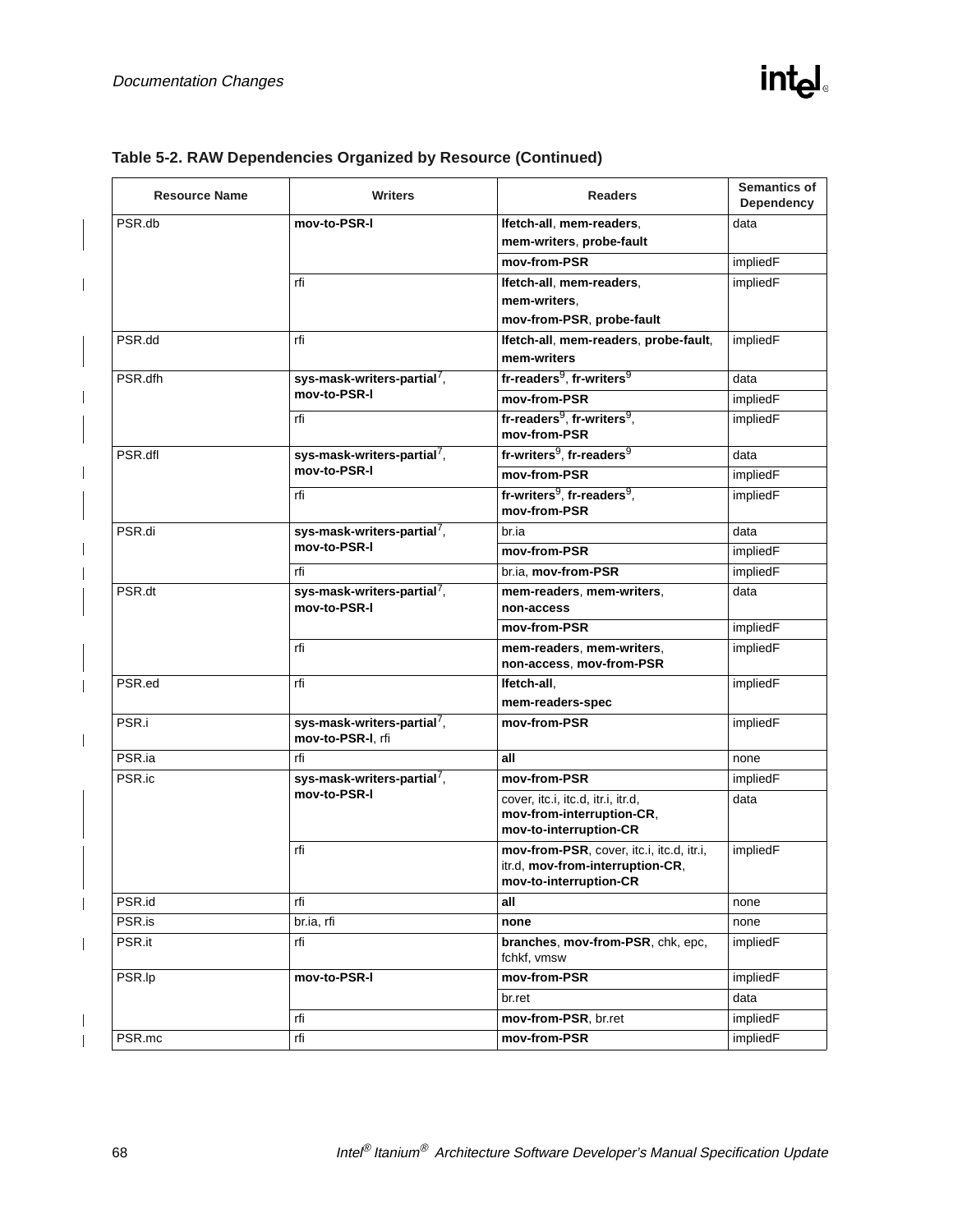### intel

 $\overline{1}$ 

 $\overline{1}$ 

 $\mathsf I$  $\overline{1}$ 

 $\overline{1}$ 

 $\mathsf{I}$  $\overline{1}$ 

 $\overline{1}$ 

 $\overline{1}$ 

| <b>Resource Name</b> | <b>Writers</b>                                               | <b>Readers</b>                                                                                                          | Semantics of<br>Dependency |
|----------------------|--------------------------------------------------------------|-------------------------------------------------------------------------------------------------------------------------|----------------------------|
| PSR.mfh              | fr-writers $10$ .                                            | mov-from-PSR-um.                                                                                                        | impliedF                   |
|                      | user-mask-writers-partial <sup>7</sup> ,<br>mov-to-PSR-um,   | mov-from-PSR                                                                                                            |                            |
|                      | sys-mask-writers-partial <sup>7</sup> ,<br>mov-to-PSR-I, rfi |                                                                                                                         |                            |
| PSR.mfl              | $f$ r-writers <sup>10</sup> .                                | mov-from-PSR-um.                                                                                                        | impliedF                   |
|                      | user-mask-writers-partial <sup>7</sup> ,<br>mov-to-PSR-um.   | mov-from-PSR                                                                                                            |                            |
|                      | sys-mask-writers-partial <sup>7</sup> ,<br>mov-to-PSR-I, rfi |                                                                                                                         |                            |
| PSR.pk               | sys-mask-writers-partial <sup>7</sup> ,                      | Ifetch-all, mem-readers,                                                                                                | data                       |
|                      | mov-to-PSR-I                                                 | mem-writers, probe-all                                                                                                  |                            |
|                      |                                                              | mov-from-PSR                                                                                                            | impliedF                   |
|                      | rfi                                                          | lfetch-all, mem-readers,                                                                                                | impliedF                   |
|                      |                                                              | mem-writers, mov-from-PSR,<br>probe-all                                                                                 |                            |
| PSR.pp               | sys-mask-writers-partial <sup>7</sup> ,<br>mov-to-PSR-I, rfi | mov-from-PSR                                                                                                            | impliedF                   |
| PSR.ri               | rfi                                                          | all                                                                                                                     | none                       |
| PSR.rt               | mov-to-PSR-I                                                 | mov-from-PSR                                                                                                            | impliedF                   |
|                      |                                                              | alloc, flushrs, loadrs                                                                                                  | data                       |
|                      | rfi                                                          | mov-from-PSR, alloc, flushrs, loadrs                                                                                    | impliedF                   |
| PSR.si               | sys-mask-writers-partial <sup>7</sup> ,<br>mov-to-PSR-I      | mov-from-PSR                                                                                                            | impliedF                   |
|                      |                                                              | mov-from-AR-ITC                                                                                                         | data                       |
|                      | rfi                                                          | mov-from-AR-ITC, mov-from-PSR                                                                                           | impliedF                   |
| PSR.sp               | sys-mask-writers-partial <sup>7</sup> ,<br>mov-to-PSR-I      | mov-from-PSR                                                                                                            | impliedF                   |
|                      |                                                              | mov-from-IND-PMD.                                                                                                       | data                       |
|                      |                                                              | mov-to-PSR-um, rum, sum                                                                                                 |                            |
|                      | rfi                                                          | mov-from-IND-PMD, mov-from-PSR,<br>mov-to-PSR-um, rum, sum                                                              | impliedF                   |
| PSR.ss               | rfi                                                          | all                                                                                                                     | impliedF                   |
| PSR.tb               | mov-to-PSR-I                                                 | branches, chk, fchkf                                                                                                    | data                       |
|                      |                                                              | mov-from-PSR                                                                                                            | impliedF                   |
|                      | rfi                                                          | branches, chk, fchkf, mov-from-PSR                                                                                      | impliedF                   |
| PSR.up               | user-mask-writers-partial',                                  | mov-from-PSR-um.                                                                                                        | impliedF                   |
|                      | mov-to-PSR-um,                                               | mov-from-PSR                                                                                                            |                            |
|                      | sys-mask-writers-partial <sup>7</sup> ,<br>mov-to-PSR-I, rfi |                                                                                                                         |                            |
| RR#                  | mov-to-IND-RR <sup>6</sup>                                   | mem-readers, mem-writers, itc.i, itc.d,<br>itr.i, itr.d, non-access, ptc.g, ptc.ga,<br>ptc.l, ptr.i, ptr.d, thash, ttag | data                       |
|                      |                                                              | mov-from-IND-RR <sup>6</sup>                                                                                            | impliedF                   |
| <b>RSE</b>           | rse-writers <sup>15</sup>                                    | $r$ se-readers $^{15}$                                                                                                  | impliedF                   |